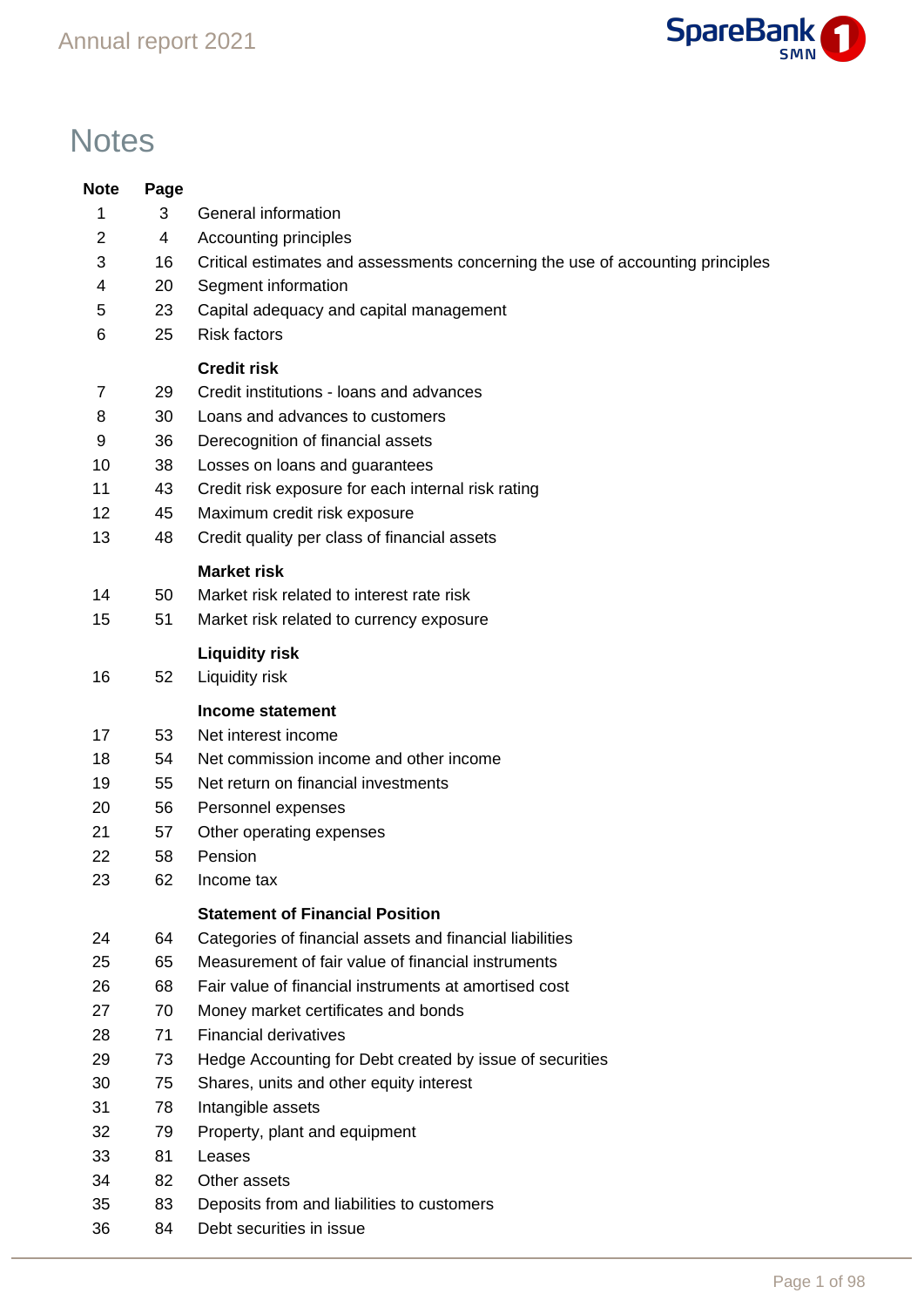

- 86 Other debt and liabilities 88 Subordinated debt and hybrid capital issue 89 Investments in owner interests **Additional information** 93 Business acquisitions/business combinations 94 Significant transactions with related companies 95 ECC capital and ownership structure 97 Earnings per ECC
- 98 Dividends from subsidiaries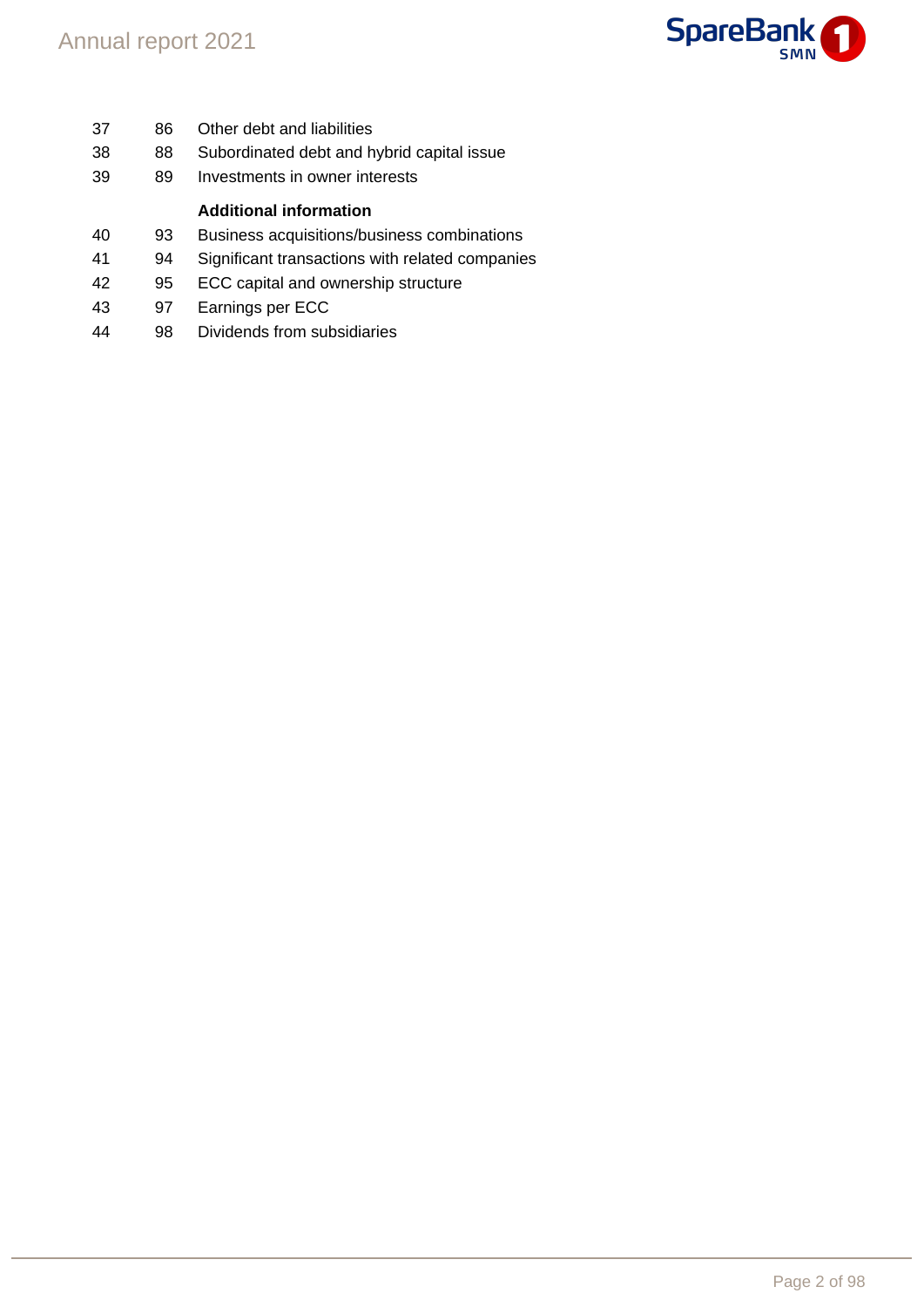

# Note 1 - General information

### **Description of the business**

See "Business description" presented in the annual report.

#### **The SpareBank 1 SMN Group**

SpareBank 1 SMN's head office is in Trondheim, no. 4 Søndre gate. The Bank's market areas are essentially Trøndelag and Nordvestlandet.

The Group accounts for 2021 were approved by the Board of Directors on 2 March 2022.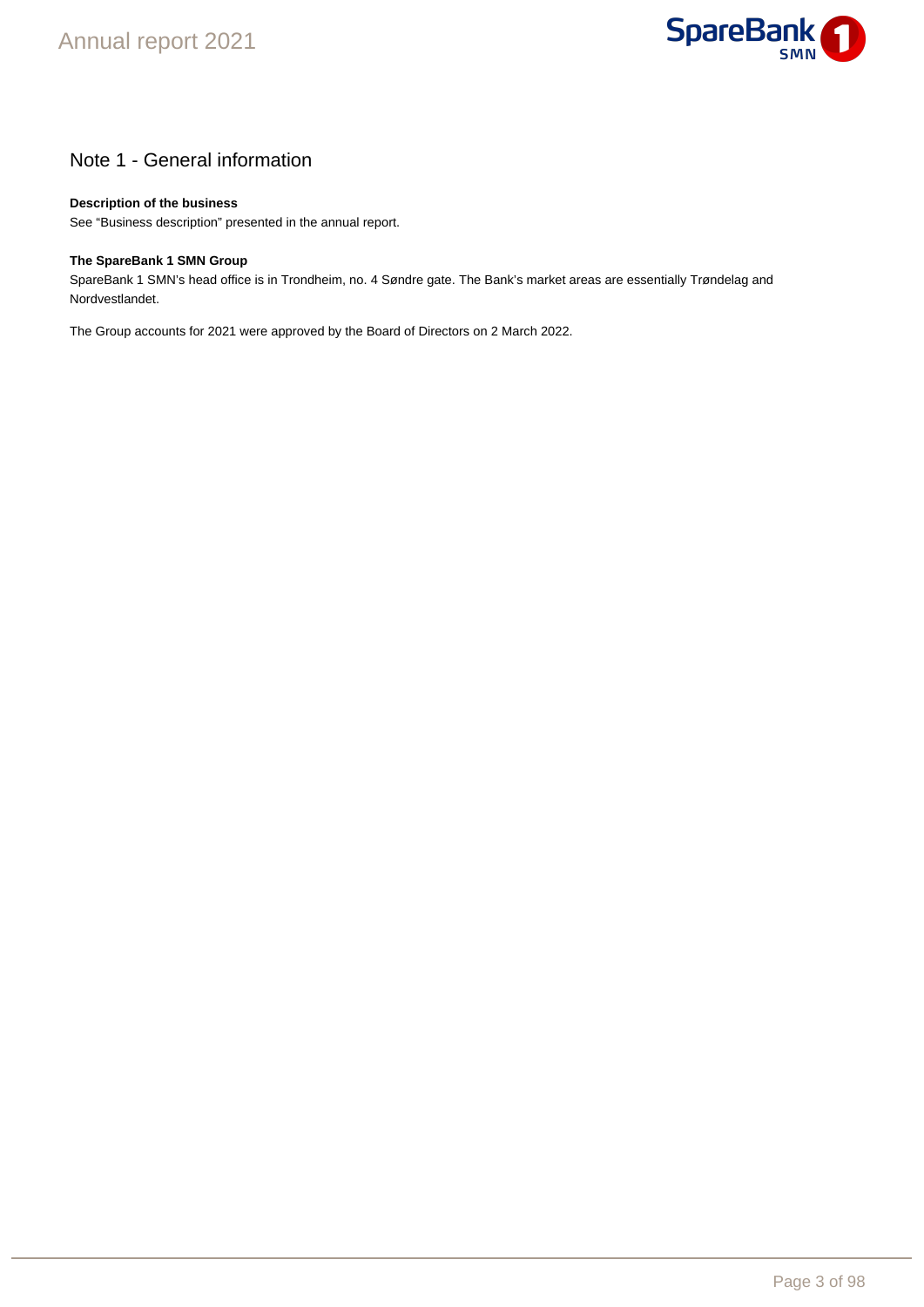

# Note 2 - Accounting principles

#### **Basis for preparing the consolidated annual accounts**

The Group accounts for 2021 for SpareBank 1 SMN have been prepared in conformity with International Financial Reporting Standards (IFRS) which have been given effect in Norway. These include interpretations from the International Financial Reporting Interpretations Committee (IFRIC) and its predecessor, the Standing Interpretations Committee (SIC). The measurement base for both the parent bank and group accounts is historical cost with the modifications described below. The accounts are presented based on IFRS standards and interpretations mandatory for accounts presented as at 31 December 2021.

#### **Implemented accounting standards and other relevant rule changes in 2021**

The applied accounting principles are consistent with the principles applied in the preceding accounting period, with the exception of those changes to IFRS which have been implemented by the group in the current accounting period. Below is a list of amendments to IFRS with effect for the 2021 accounts that have been relevant, and the effect they have had on the group's annual accounts.

#### Amendments to IFRS 9, IAS 39, IFRS 7, IFRS 4 and IFRS 16 - Interest Rate Benchmark Reform - Phase 2

In August 2020, the IASB issued Phase 2 of its project which amends IFRS 9 Financial Instruments, IAS 39 Financial Instruments: Recognition and Measurement, IFRS 7 Financial Instruments: Disclosures, IFRS 4 Insurance Contracts and IFRS 16 Leases. Phase 2 finalizes the Board's response to the ongoing reform of interbank offer rates (IBOR) and other interest rate benchmarks.

The amendments complement Phase 1 issued in 2019 and focus on the effects on financial statements when a company replaces the old interest rate benchmark with an alternative benchmark rate as a result of the reform.

The Phase 2 amendments mainly consist of the following:

- Practical expedient for particular changes to contractual cash flows
- Relief from specific hedge accounting requirements
- Disclosure requirements

The changes in phase 2 only apply if you have financial instruments or hedging relationships that include a reference rate that will change as a result of the reform. The changes apply for accounting periods beginning on or after 1 January 2021. Early adoption is permitted.

SMN chose to early adopt the changes in phase 1 in the 2019 accounts. This choice means that the Bank's hedging relationships continues unaffected by the IBOR reform. The IBOR reform is an ongoing process where interest rate benchmark rates used in receivables, loans and derivates are replaced by new interest rates. Additional qualitative and quantitative information about the hedges have been included in note 29 Hedge accounting for debt created by issue of securities.

#### Amendment to IFRS 16 - Covid-19-Related Rent Concessions

In March 2021, the IASB issued Covid-19-Related Rent Concessions beyond 30 June 2021 to extend the relief period by another year. The International Accounting Standards Board amended IFRS 16 Leases to provide relief to lessees from applying the IFRS 16 guidance on lease modifications to rent concessions arising as a direct consequence of the covid-19 pandemic. The amendment does not affect lessors.

The amendment exempts lessees from having to consider individual lease contracts to determine whether rent concessions occurring as a direct consequence of the covid-19 pandemic are lease modifications and allows lessees to account for such rent concessions as if they were not lease modifications. It applies to covid-19-related rent concessions that reduce lease payments due on or before 30 June 2022.

Lessees must apply the practical amendment retrospectively, recognizing the cumulative effect of initially applying the amendment as an adjustment to the opening balance of retained earnings (or other component of equity, as appropriate) at the beginning of the annual reporting period in which the amendment is first applied. The extension of the amendment is effective for annual periods beginning on or after 30 June 2021, but earlier application is permitted. The Group has chosen to early adopt this amendment.

The amendment has not had any effect on the SpareBank 1 SMN accounts.

#### Definition of default

1.

The group implemented a new definition of default on 1 January 2021.

The new definition is formulated in accordance with the European Banking Authority's guidelines on how banks should apply the definition of default in the Capital Requirements Regulation (CRR) and clarifications in the Norwegian CRR/CRD IV regulations.

Default is defined in two categories: 1) payment default or 2) default based on manual default marking.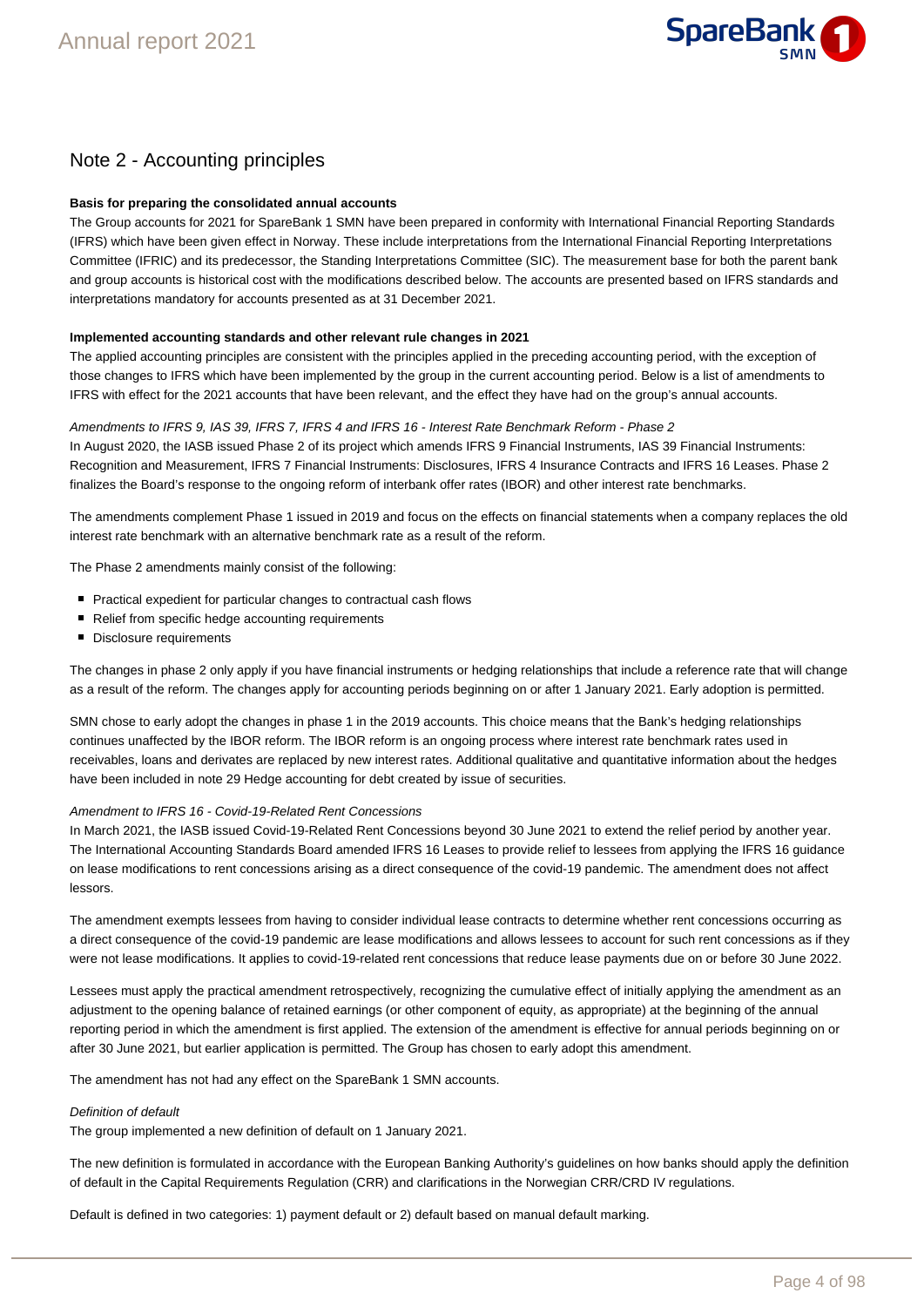

- 1. Payment default is defined as material payment arrears or overdrafts of more than 90 days' duration. Threshold values for material arrears or overdrafts are set out in the Norwegian CRR/CRD IV regulations.
- 2. Default resulting from manual default marking is based to a larger degree on individual credit assessments, and to a lesser degree on automatic mechanisms. Events included in this category are provision for loss on a customer loan, bankruptcy/debt restructuring, forbearance assessments, deferment of interest and instalment payments for more than 180 days, or other indications suggesting considerable doubt as to whether the borrower will perform his obligations.

The new default definition entails the introduction of a 'waiting period' during which borrowers are categorised as still in default after the default has been rectified. The waiting period is three months or 12 months depending on the underlying cause of the default.

Furthermore, rules on default marking at group level are introduced whereby corporate customers in default to a group company (e.g. SpareBank 1 SMN Finans Midt-Norge) will also be considered to be in default to the bank. For personal customers, threshold values are specified for default contagion in the group. Where a defaulted exposure exceeds 20 per cent of total exposure, the exposure will be considered to be in default at group level.

The group has with effect from 1 January 2021 also applied the new default definition for accounting purposes for transfer of loans to stage 3. Loan volume in stage 3 has increased in 2021 by NOK 1,017 million, primarily as a result of the new definition. However, there was no significant change in the underlying credit risk over the course of 2021. Comparatives have not been restated.

#### **Presentation currency**

The presentation currency is the Norwegian krone (NOK), which is also the bank's functional currency. All amounts are stated in millions of kroner unless otherwise specified.

#### **Consolidation**

The consolidated accounts include the Bank and all subsidiaries which are not due for divestment in the near future and are therefore to be classified as held for sale under IFRS 5. All undertakings controlled by the Bank, i.e. where the Bank has the power to control the undertaking's financial and operational principles with the intention of achieving benefits from the undertaking's activities, are regarded as subsidiaries. Subsidiaries are consolidated from the date on which the Bank has taken over control, and are deconsolidated as of the date on which the Bank relinquishes control. Mutual balance sheet items and all significant profit elements are eliminated.

Upon takeover of control of an enterprise (business combination), all identifiable assets and liabilities are recognised at fair value in accordance with IFRS 3. A positive difference between the fair value of the consideration and the fair value of identifiable assets and liabilities is recorded as goodwill, while any negative difference is taken to income upon purchase. Accounting for goodwill after first-time recognition is described under the section on intangible assets.

All intra-group transactions are eliminated in the preparation of the consolidated accounts. The non-controlling interests' share of the group result is to be presented on a separate line under profit after tax in the income statement. In the statement of changes in equity, the non-controlling interests' share is shown as a separate item.

#### **Associated companies**

Associates are companies in which the Bank has substantial influence. As a rule, influence is substantial where the Bank has an ownership interest of 20 per cent or more. Associates are accounted for by the equity method in the consolidated accounts. The investment is initially recognised at acquisition cost and subsequently adjusted for the change in the Bank's share of the associated undertaking's net assets. The Bank recognises its share of the profit of the associated undertaking in its income statement. Associates are accounted for in the parent bank accounts by the cost method. See also note 39 Investments in owner interests.

#### **Joint arrangements**

Under IFRS 11 investments in Joint arrangements shall be classified as Joint operations or joint ventures depending on the right and obligations in the contractual arrangement for each investor. SpareBank 1 SMN has assessed its joint arrangements and concluded that they are joint ventures. Jointly controlled ventures are accounted for using the equity method in the group and the cost method in the parent bank.

When the equity method is used joint ventures are recognised at their original acquisition cost. The carrying amount is thereafter adjusted to recognise the share of the results after the acquisition and the share of comprehensive income. When the group's share of a loss in a joint venture exceeds the capitalized amount (including other long-term investments that are in reality part of the group's net investment in the venture), no further loss is recognized unless liabilities have been assumed or payments have been made on behalf of the joint venture. Unrealized gains on transactions between the group and its joint ventures are eliminated according to the ownership interest in the business. Unrealized losses are also eliminated unless the transaction gives evidence of a fall in value on the transferred asset. Amounts reported from joint ventures are, if necessary, restated to ensure they correspond with the accounting policies of the group. See also note 39 Investments in owner interests.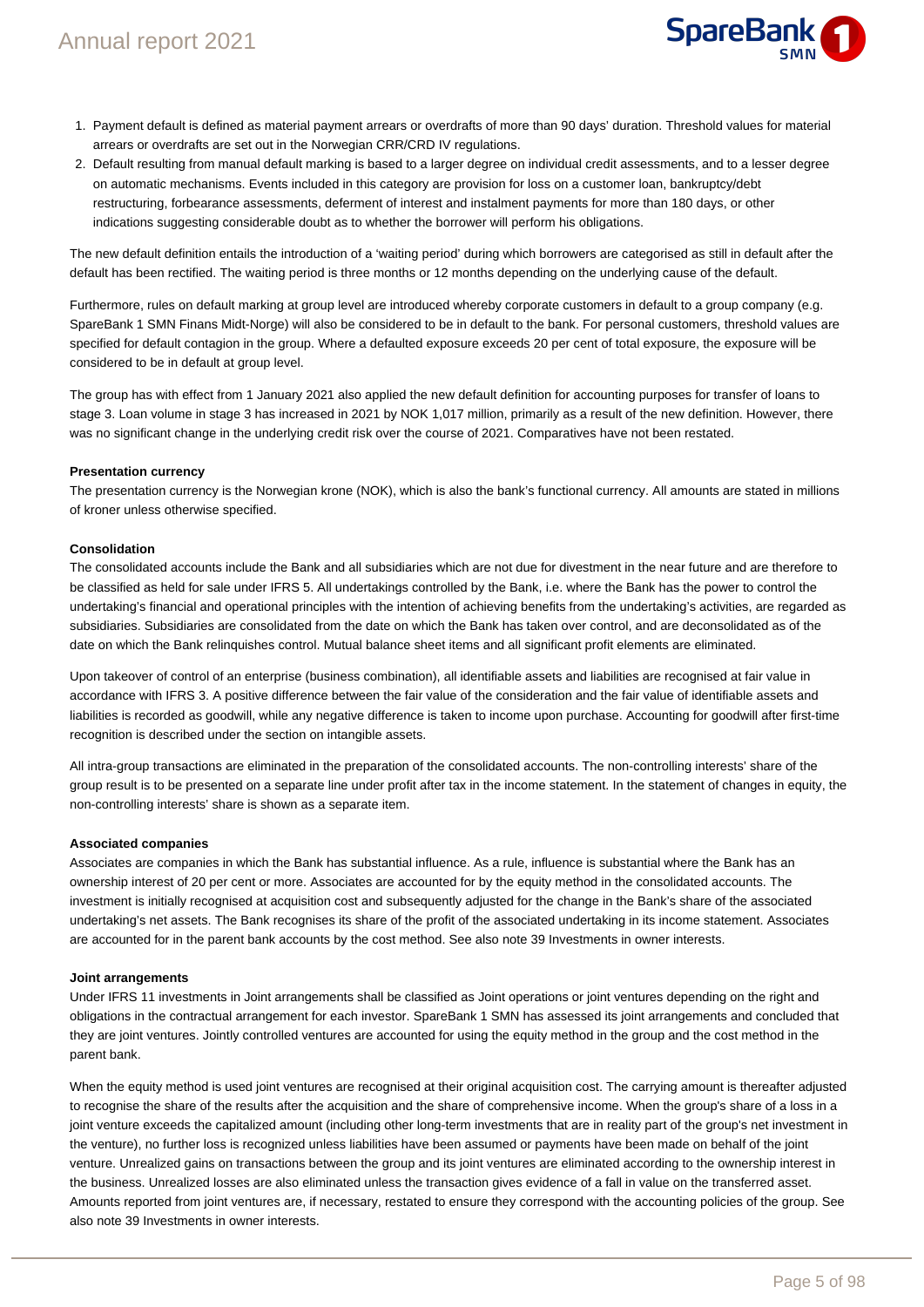

#### **Loans and loan losses**

Loans held in "hold to collect" business model are measured at amortised cost. Amortised cost is acquisition cost less repayments of principal, plus or minus cumulative amortisation resulting from the effective interest rate method, with deductions for loss provisions. The effective interest rate is the interest rate which precisely discounts estimated future cash in- or out-payments over the financial instrument' s expected lifetime.

The Bank sells only parts of the loans qualified for transfer to SpareBank 1 Boligkreditt. Loans included in business models (portfolios) with loans qualifying for transfer are therefore held both to collect cash flows and for sales. The Bank therefore classify all residential mortgages at fair value over other comprehensive income. Fair value on such loans at initial recognition are measured at the transaction price, without reduction for 12 month expected credit loss.

Fixed interest loans to customers are recognised at fair value. Gains and losses due to changes in fair value are recognised in the income statement as fair value changes. Accrued interest and premiums/discounts are recognised as interest. Interest rate risk on fixed interest loans is managed through interest rate swaps which are recognised at fair value. It is the group's view that recognising fixed interest loans at fair value provides more relevant information on carrying values.

#### Loan impairment write-downs

Loan loss provisions are recognised based on expected credit loss (ECL). The general model for provisions for loss of financial assets in IFRS 9 applies to both financial assets measured at amortised cost and to financial assets at fair value with changes in value through profit or loss, which are not impaired when purchased or issued. In addition, unused credit, loan commitments and financial guarantee contracts that are not measured at fair value through profit or loss are also included.

Measurement of the provision for expected loss depends on whether credit risk has increased significantly since first- time recognition. Upon first-time recognition, and when credit risk has not increased significantly since first-time recognition, provision shall be made for expected loss occuring due to defaults that occur within 12 months.

If credit risk has risen significantly, provision shall be made for expected loss across the entire life. Loss estimates are prepared quarterly, and build on data in the data warehouse which has historical accounting and customer data for the entire credit portfolio. The bank uses three macroeconomic scenarios to take into account non-linear aspects of expected losses. The various scenarios are used to adjust relevant parameters for calculating expected losses, and a probability-weighted average of expected losses under the respective scenarios is recognised as a loss

Loss estimates are computed based on 12-month and lifelong probability of default (PD), loss given default (LGD) and exposure at default (EAD). The data warehouse contains historical data for observed PD and observed LGD. This forms the basis for estimating future values for PD and LGD.

In keeping with IFRS 9 the bank groups its loans in three stages.

#### Stage 1:

This is the starting point for all financial assets covered by the general loss model. All assets that do not have significantly higher credit risk than at first-time recognition receive a loss provision corresponding to 12 months' expected loss. All assets that are not transferred to stage 2 or 3 reside in this category.

#### Stage 2:

Stage 2 of the loss model encompasses assets that show a significant increase in credit risk since first-time recognition, but where objective evidence of loss is not present. For these assets a provision for expected loss over the entire lifetime is to be made. In this group we find accounts with a significant degree of credit deterioration, but which at the balance sheet date belong to customers classified as performing. As regards delineation against stage 1, the bank defines 'significant degree of credit deterioration' by taking a basis in whether the exposure's calculated probability of default shows a significant increase. SpareBank 1 SMN has decided to utilise both absolute and relative changes in PD as criteria for transfer to stage 2. The most important factor for a significant change in credit risk is the quantitative change in PD on the period end compared to the PD at first time recognition. A change in PD by more than 150 per cent is considered to be a significant change in credit risk. The change will have to be over 0.6 percentage points. In addition, customers with payments 30 days past due will be transferred to stage 2. A qualitative assessment is also done when engagements have been put on watch list or given forbearance.

The thresholds for movement between Stage 1 and Stage 2 are symmetrical. After a financial asset has transferred to Stage 2, if its credit risk is no longer considered to have significantly increased relative to its initial recognition, the financial asset will move back to Stage 1. The same applies to assets in stage 3, if the basis for the placement in stage 3 is no longer present, the asset will be migrated to stage 1 or 2.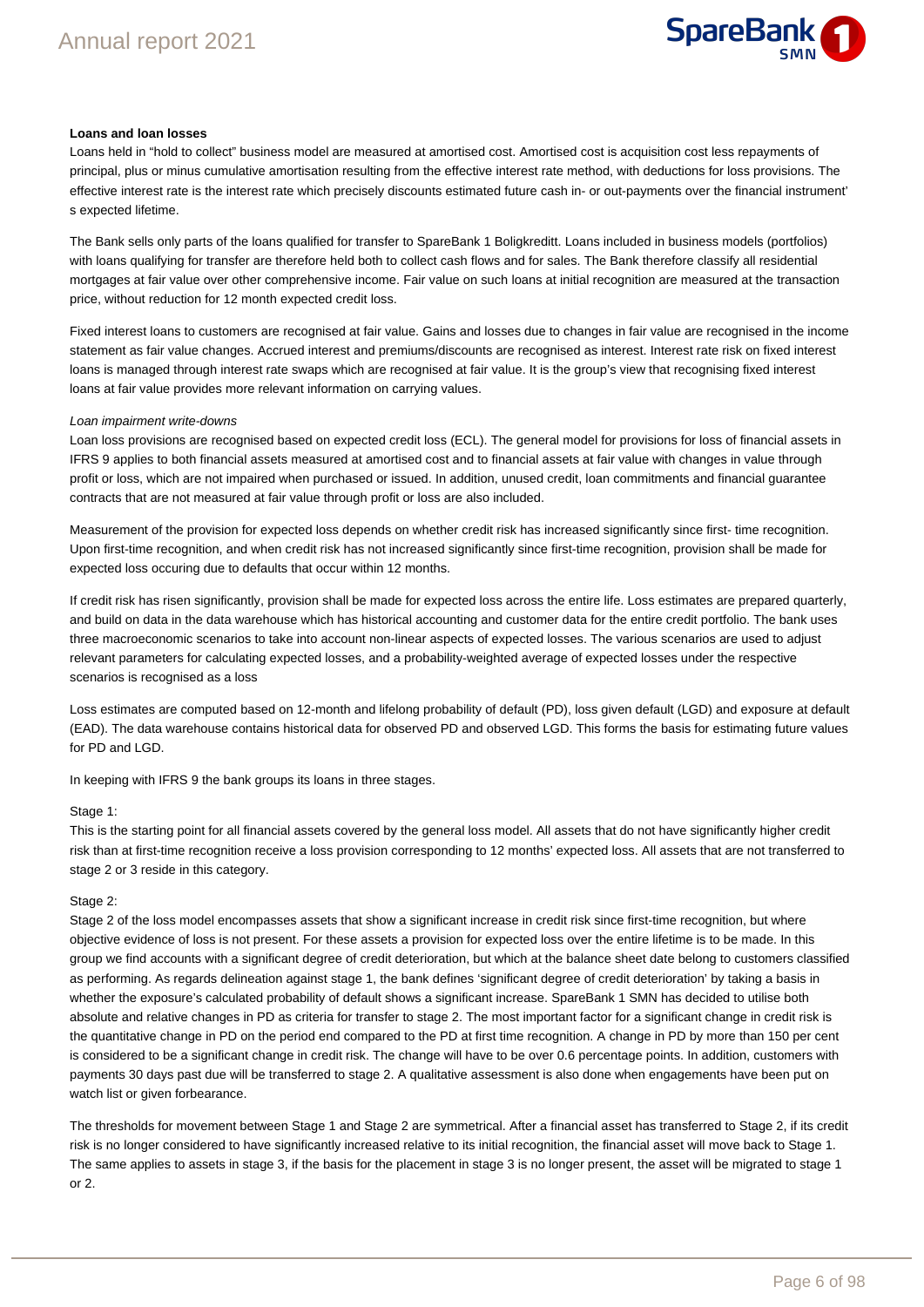# Annual report 2021



#### Stage 3:

Stage 3 of the loss model encompasses assets that show a significant increase in credit risk since loan approval and where there is objective evidence of loss at the balance sheet date. For these assets a provision shall be made for expected loss over the entire lifetime. These are assets which under previous rules were defined as defaulted and written down.

Impairment must be a result of one or more events occurring after first-time recognition (a loss event), and it must be possible to measure the result of the loss event(s) reliably. Objective evidence of impairment of a financial asset includes observable data which come to the group's knowledge on the following loss events:

- significant financial difficulties on the part of the issuer or borrower
- $\blacksquare$  a not insignificant breach of contract, such as failure to pay instalments and interest
- the group grants the borrower special terms in light of financial or legal aspects of the borrower's situation
- the debtor is likely to start debt negotiation or other financial restructuring

The group assesses first whether individual objective evidence exists that individually significant financial assets have suffered impairment. Where there is objective evidence of impairment, the size of the impairment is measured as the difference between the asset' s carrying value and the present value of estimated future cash flows (excluding future credit losses that have not been incurred), discounted at the financial asset's original effective interest rate. The carrying value of the asset is reduced through a provision account and the loss is recognised in the income statement.

### **Defaulted or non-performing loans**

Default is defined in two categories: 1) payment default or 2) default based on manual default marking.

- 1. Payment default is defined as material payment arrears or overdrafts of more than 90 days' duration. Threshold values for material arrears or overdrafts are set out in the Norwegian CRR/CRD IV regulations.
- 2. Default resulting from manual default marking is based to a larger degree on individual credit assessments, and to a lesser degree on automatic mechanisms. Events included in this category are provision for loss on a customer loan, bankruptcy/debt restructuring, forbearance assessments, deferment of interest and instalment payments for more than 180 days, or other indications suggesting considerable doubt as to whether the borrower will perform his obligations.

The new default definition entails the introduction of a 'waiting period' during which borrowers are categorised as still in default after the default has been rectified. The waiting period is three months or 12 months depending on the underlying cause of the default.

Furthermore, rules on default marking at group level are introduced whereby corporate customers in default to a group company (e.g. SpareBank 1 SMN Finans Midt-Norge) will also be considered to be in default to the bank. For personal customers, threshold values are specified for default contagion in the group. Where a defaulted exposure exceeds 20 per cent of total exposure, the exposure will be considered to be in default at group level.

#### **Actual loan losses**

Write-down for actual losses (derecognition of book value) are made when the bank has no reasonable expectations to recover the asset in its whole or partially. Criteria for write-down are as follows:

**Closed bankruptcy in limited liability companies** Confirmed chord / debt negotiations Settlement for other companies with limited liability Ended living at death By lawful judgment Collateral is realized

The commitment will normally be placed on long-term monitoring in case the debtor should again become solvent and suable.

#### **Write-downs**

Amounts recorded on the Bank's non-financial assets are reviewed on the balance sheet date for any indications of value impairment. Should such indications be present, an estimate is made of the asset's recoverable amount. Each year on the balance sheet date recoverable amounts on goodwill, assets with unlimited useful lifetime, and intangible assets not yet available for use, are computed. Write-downs are undertaken when the recorded value of an asset or cash-flow-generating entity exceeds the recoverable amount. Writedowns are recognised in profit/loss. Write-down of goodwill is not reversed. In the case of other assets, write-downs are reversed where there is a change in the estimates used to compute the recoverable amount.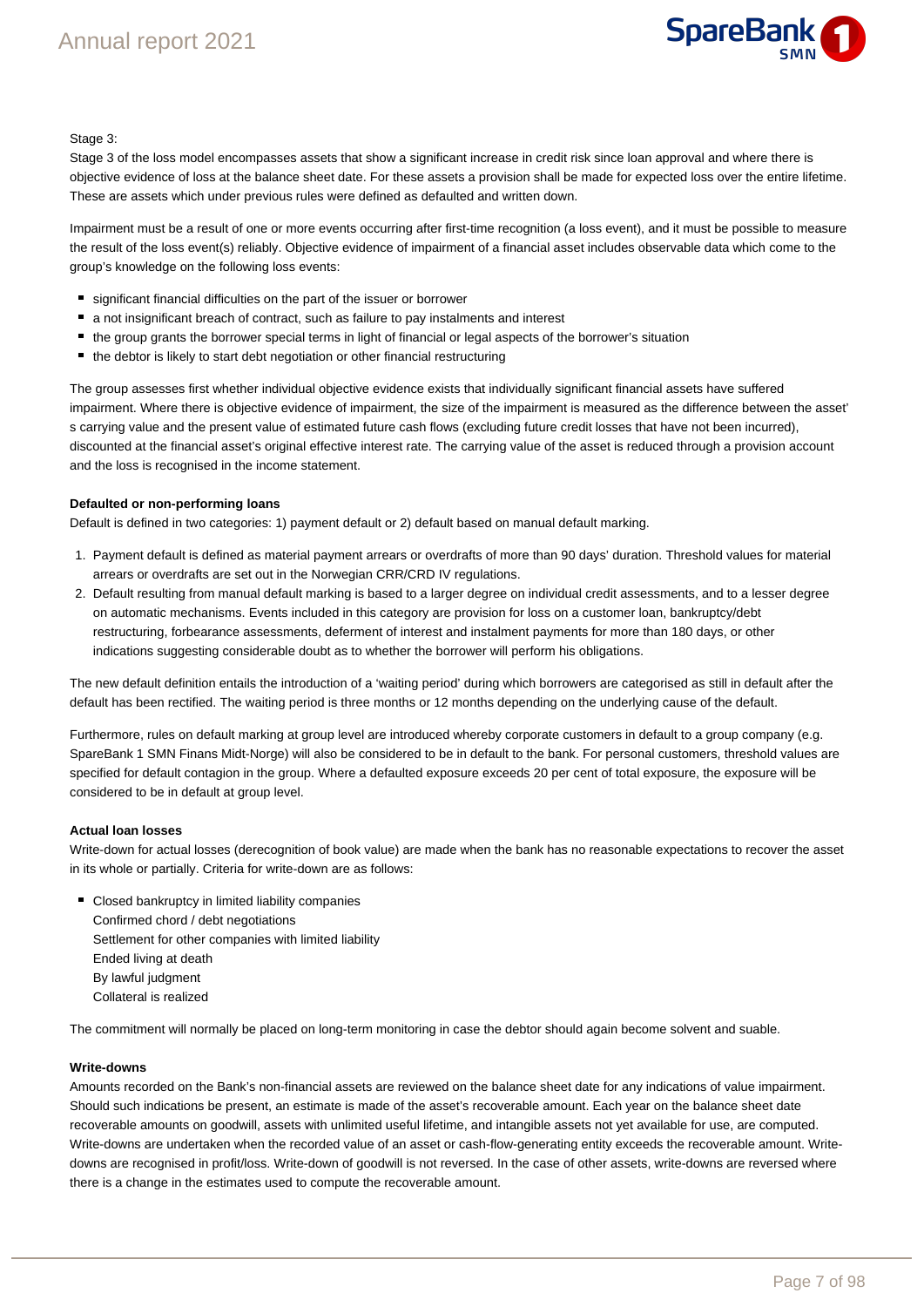#### **Repossessed assets**

As part of its treatment of defaulted loans and guarantees, the Bank in a number of cases takes over assets furnished as collateral for such exposures. Upon repossession the assets are valued at their presumed realisable value. Any deviation from the carrying value of a defaulted or written down exposure upon takeover is classified as a loan write-down. Repossessed assets are carried according to type. Upon final disposal, the deviation from carrying value is reported in profit or loss in accordance with the type of asset as per the accounts.

#### **Non-current assets held for sale and discontinued operations**

Assets which the board of directors of the bank has decided to sell are dealt with under IFRS 5 if it is highly likely that the asset will be sold within 12 months. This type of asset comprises for the most part assets taken over in connection with bad loans, and investments in subsidiaries held for sale. In the case of depreciable assets, depreciation ceases when a decision is taken to sell, and the asset is measured at fair value in accordance with IFRS 5. The result of such activity and appurtenant assets and liabilities are presented on a separate line as held for sale.

#### **Securities and derivatives**

Securities and derivatives comprise shares and units, money market instruments and bonds, and derivative currency, fixed income and equity instruments. Shares and units are classified at fair value through profit/loss. Money market instruments and bonds are classified at fair value through profit/loss. Derivatives are recognised at fair value through profit/loss.

All financial instruments classified at fair value through profit/loss are measured at fair value, and any change in value from the opening balance is recognised as gain or losses from other financial investments. Financial derivatives are presented as assets when fair value is positive, and as liabilities when fair value is negative.

#### **Intangible assets**

Intangible assets mainly comprise goodwill in the SpareBank 1 SMN Group. Other intangible assets will be recognised once the conditions for entry in the balance sheet are present. Goodwill arises as the difference between the fair value of the consideration upon purchase of a business and the fair value of identifiable assets and liabilities; see description under Consolidation. Goodwill is not amortised, but is subject to an annual depreciation test with a view to revealing any impairment, in keeping with IAS 36. Testing for value impairment is done at the lowest level at which cash flows can be identified.

Intangible assets acquired separately are carried at cost. Useful economic life is either finite or infinite. Intangible assets with a finite economic life are depreciated over their economic life and tested for impairment upon any indication of impairment. The depreciation method and period are assessed at least once each year.

#### **Property, plant and equipment**

Property, plant and equipment along with property used by the owner are accounted for under IAS 16. The investment is initially recognised at its acquisition cost and is thereafter depreciated on a linear basis over its expected useful life. When establishing a depreciation plan, the individual assets are to the necessary extent split up into components with differing useful life, with account being taken of estimated residual value. Property, plant and equipment items which individually are of little significance, for example computers and other office equipment, are not individually assessed for residual value, useful lifetime or value loss, but are assessed on a group basis. Property used by the owner, according to the definition in IAS 40, is property that is mainly used by the Bank or its subsidiary for its own use.

Property, plant and equipment which are depreciated are subject to a depreciation test in accordance with IAS 36 when circumstances so indicate.

Property held in order to earn rentals or for capital appreciation is classified as investment property and is measured at fair value in accordance with IAS 40. The group has no investment properties.

#### **Leases**

#### Identifying a lease

At the inception of a contract, The Group assesses whether the contract is, or contains, a lease. A contract is, or contains, a lease if the contract conveys the right to control the use of an identified asset for a period of time in exchange for consideration.

#### The Group as a lessee

#### Separating components in the lease contract

For contracts that constitute, or contain a lease, the Group separates lease components if it benefits from the use of each underlying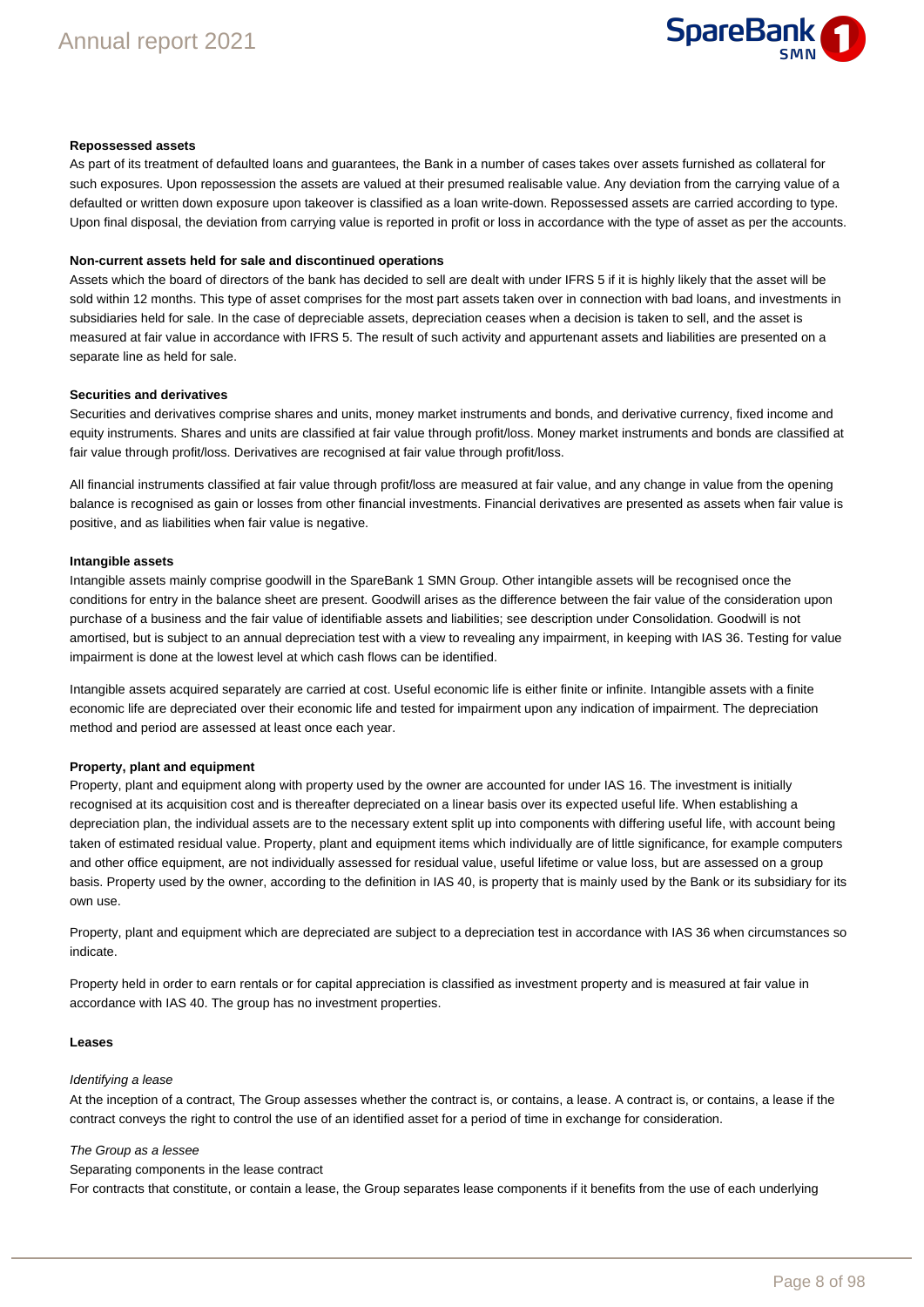

asset either on its own or together with other resources that are readily available, and the underlying asset is neither highly dependent on, nor highly interrelated with, the other underlying assets in the contract. The Group then accounts for each lease component within the contract as a lease separately from non-lease components of the contract.

#### Recognition of leases and exemptions

At the lease commencement date, the Group recognises a lease liability and corresponding right-of-use asset for all lease agreements in which it is the lessee, except for the following exemptions applied:

- Short-term leases (defined as 12 months or less)
- **Low value assets**

For these leases, the Group recognises the lease payments as other operating expenses in the statement of profit or loss when they incur.

#### Lease liabilities

The lease liability is recognised at the commencement date of the lease. The Group measures the lease liability at the present value of the lease payments for the right to use the underlying asset during the lease term that are not paid at the commencement date. The lease term represents the non-cancellable period of the lease, together with periods covered by an option either to extend or to terminate the lease when the Group is reasonably certain to exercise this option.

The lease payments included in the measurement comprise of:

- Fixed lease payments (including in-substance fixed payments), less any lease incentives receivable
- Variable lease payments that depend on an index or a rate, initially measured using the index or rate as at the commencement date
- Amount expected to be payable by the Group under residual value guarantees
- The exercise price of a purchase option, if the Group is reasonably certain to exercise that option
- Payments of penalties for terminating the lease, if the lease term reflects the Group exercising an option to terminate the lease.

The lease liability is subsequently measured by increasing the carrying amount to reflect interest on the lease liability, reducing the carrying amount to reflect the lease payments made and remeasuring the carrying amount to reflect any reassessment or lease modifications, or to reflect adjustments in lease payments due to an adjustment in an index or rate.

The Group does not include variable lease payments in the lease liability. Instead, the Group recognises these variable lease expenses in profit or loss.

The Group presents its lease liabilities as separate line items in the statement of financial position.

#### Right-of-use assets

The Group measures the right-of use asset at cost, less any accumulated depreciation and impairment losses, adjusted for any remeasurement of lease liabilities. The cost of the right-of-use asset comprise:

- The amount of the initial measurement of the lease liability recognised
- Any lease payments made at or before the commencement date, less any incentives received
- Any initial direct costs incurred by the Group.
- An estimate of the costs to be incurred by the Group in dismantling and removing the underlying asset, restoring the site on which it is located or restoring the underlying asset to the condition required by the terms and conditions of the lease, unless those costs are incurred to produce inventories.

The Group applies the depreciation requirements in IAS 16 Property, Plant and Equipment in depreciating the right-of-use asset, except that the right-of-use asset is depreciated from the commencement date to the earlier of the lease term and the remaining useful life of the right-of-use asset.

The Group applies IAS 36 Impairment of Assets to determine whether the right-of-use asset is impaired and to account for any impairment loss identified.

#### The Group as a lessor

#### Separating components in the lease contract

For a contract that contains a lease component and one or more additional lease or non-lease components, The Group allocates the consideration in the contract applying the principles in IFRS 15 Revenue from Contracts with Customers.

#### Recognition of leases and income

For contracts where the Group acts as a lessor, it classifies each of its leases as either an operating lease or a finance lease. A lease is classified as a finance lease if it transfers substantially all the risks and rewards incidental to ownership of an underlying asset. A lease is classified as an operating lease if it does not transfer substantially all the risks and rewards incidental to ownership of an underlying asset.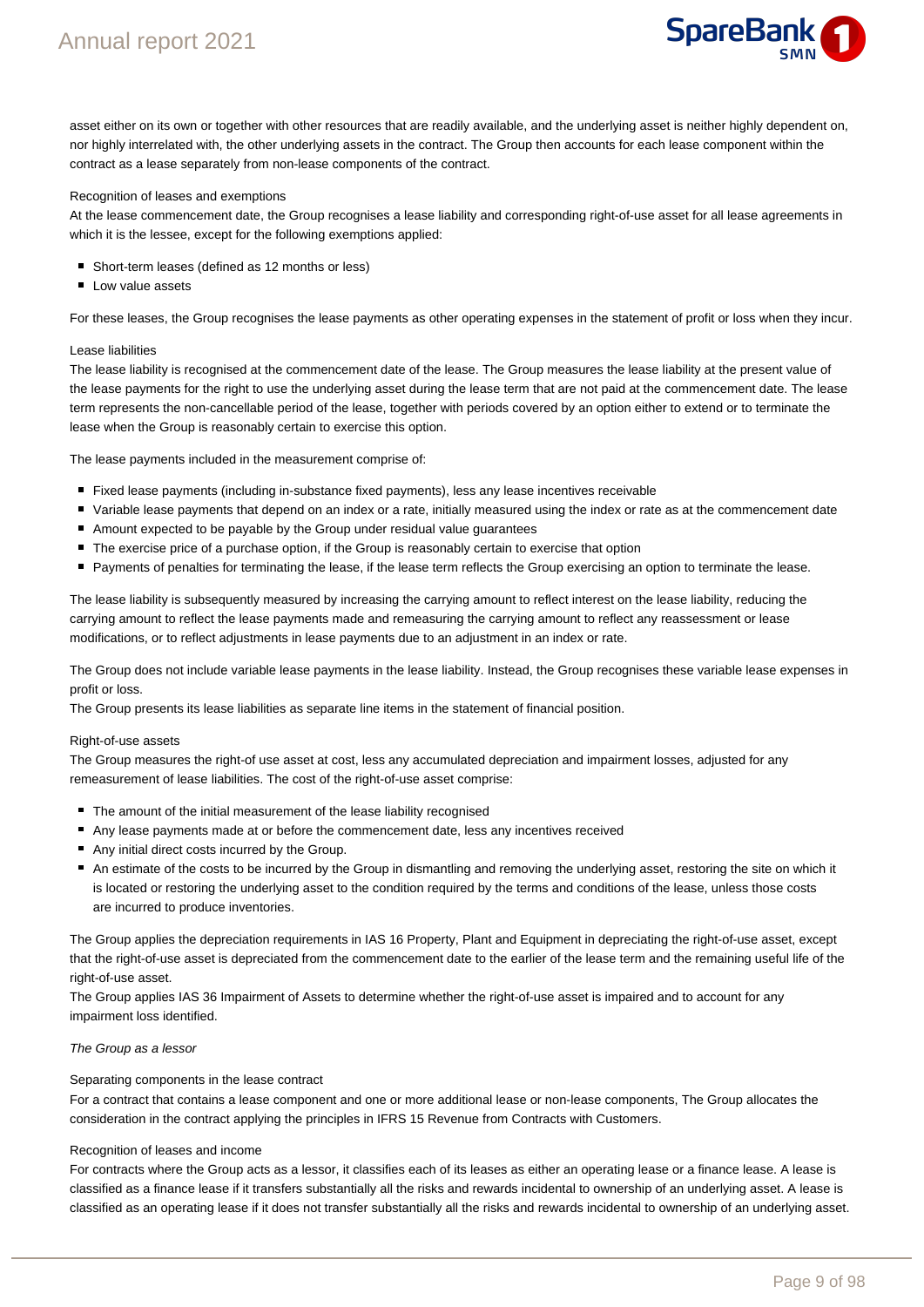

The group as a lessor does not have any finance leases.

#### Operating leases

For operating leases, the Group recognises lease payments as other income, mainly on a straight-line basis, unless another systematic basis is more representative of the pattern in which benefit from the use of the underlying asset is diminished. The Group recognises costs incurred in earning the lease income in other operating expenses. The Group adds initial direct costs incurred in obtaining an operating lease to the carrying amount of the underlying asset and recognises those costs as an expense over the lease term on the same basis as the rental income.

#### Recognition and discount rate

IFRS 16 refers to two different methods of determining the discount rate for lease payments:

- The rate implicit in the lease
- The lessee's incremental rate of borrowing, if the implicit rate is not readily determined

Lease contracts covered by IFRS 16 vary as regards term and option structure. Moreover, assumptions must be made as to the opening value of the underlying assets. Both of these items make an implicit interest calculation more complicated than an incremental borrowing rate calculation.

SpareBank 1 SMN has a framework for transfer pricing that is designed to provide as correct a picture as possible of how various balance sheet items, business lines, segments or regions in the bank contribute to the bank's profitability. The starting point for the transfer pricing rates is the bank's historical cost of funding. The Group's cost of funding can be split up into a cost related to senior unsecured debt and a cost related to capital (hybrid capital and subordinated loan capital). The latter cost of funding shall, like other equity, be distributed on assets based on risk weights. The cost related to own funds (hybrid capital and subordinated loan capital) then appears as a further transfer price addition to the loan accounts.

The bank also has indirect liquidity costs related to liquidity reserves. These are reserves that the bank is required to hold by the authorities along with reserves of surplus liquidity held by the bank for shorter periods. The liquidity reserves have a substantial negative return measured against the bank's cost of funding. This cost is distributed on balance sheet items that create a need for liquidity reserves, and appear as a reduction from the transfer price interest for deposits and an addition as regards loans.

#### Transfer Price rate = cost of funding + addition for liquidity reserve cost + addition for cost of capital

In the transfer pricing the bank's liquidity cost or cost of funding is distributed on assets and liabilities, and is actively utilised in the internal account. The transfer price is accordingly a well-established tool in the governance of the bank, and is regularly updated. The transfer price interest rate for an asset with the corresponding underlying, in this case commercial property, will therefore be a good representation of the incremental borrowing rate. This discount rate will include the material additions to the cost of funding, giving a more correct picture of the opportunity cost for the bank. This interest rate have been used as the discount rate for the Group's leases coming under IFRS 16. A discount rate of 2.05 per cent has been used in 2021.

Right-of-use assets are classified as non-current assets in the balance sheet whereas the lease liability is classified as other debt. The Group's lease liability relates in all essentials to lease agreements for offices. Detailed information about the leases are included in note 33 Leases.

#### **Interest income and expenses**

Interest income and expenses related to assets and liabilities which are measured at amortised cost or fair value over OCI are recognised in profit/loss on an ongoing basis using the effective interest rate method. Charges connected to interest-bearing funding and lending are included in the computation of effective interest rate and are amortised over expected lifetime. For debt instruments assets at amortised cost which have been written down as a result of objective evidence of loss, interest is recognised as income based on the net capitalised amount.

In the case of interest-bearing instruments measured at fair value in profit or loss, the market value will be classified as income from other financial investments.

#### **Commission income and expenses**

Commission income and expenses are generally accrued in step with the provision of the service. Charges related to interest-bearing instruments are not entered as commission, but are included in the calculation of effective interest and recognised in profit/loss accordingly. Consultancy fees accrue in accordance with a consultancy agreement, usually in step with the provision of the service. The same applies to ongoing management services. Fees and charges in connection with the sale or mediation of financial instruments, property or other investment objects which do not generate balance sheet items in the Bank's accounts are recognised in profit/loss when the transaction is completed. The Bank receives commission from SpareBank 1 Boligkreditt and SpareBank 1 Næringskreditt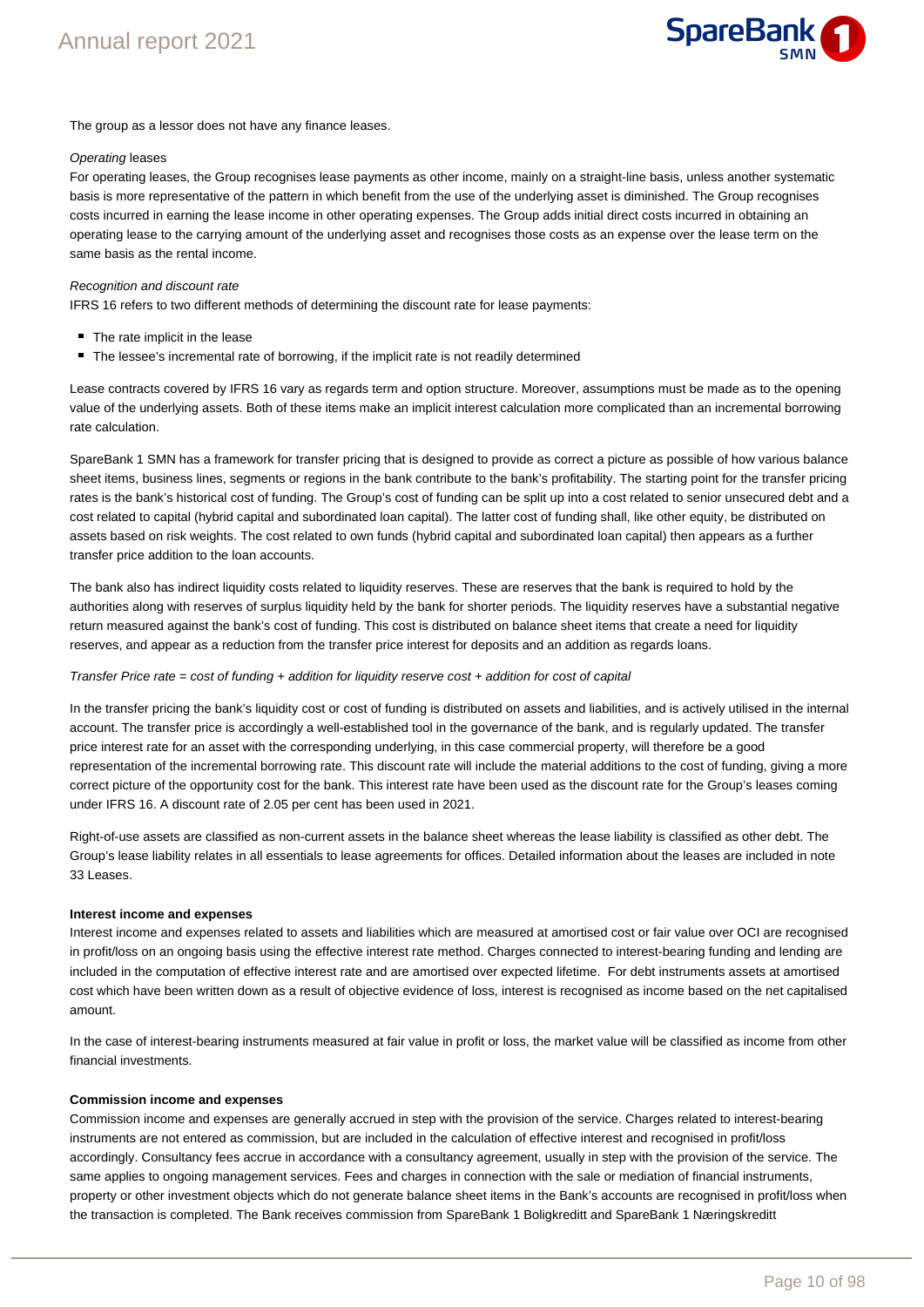

corresponding to the difference between the interest on the loan and the funding cost achieved by SpareBank 1 Boligkreditt and SpareBank 1 Næringskreditt. This shows as commission income in the Bank's accounts.

#### **Transactions and holdings in foreign currency**

Transactions in foreign currency are converted to Norwegian kroner at the transaction exchange rate. Gains and losses on executed transactions or on conversion of holdings of monetary items on the balance sheet date are recognised in profit/loss. Gains and losses on conversion of items other than monetary items are recognised in the same way as the appurtenant balance sheet item.

#### **Hedge accounting**

The Bank evaluates and documents the effectiveness of a hedge in accordance with IAS 39. The Bank employs fair value hedging to manage its interest rate risk. In its hedging operations the Bank protects against movements in the market interest rate. Changes in credit spread are not taken to account when measuring hedge effectiveness. In the case of fair value hedging, both the hedging instrument and the hedged object are recorded at fair value, and changes in these values from the opening balance are recognised in profit/loss.

#### **Income taxes**

Tax recorded in the income statement comprises tax in the period (payable tax) and deferred tax. Period tax is tax calculated on the taxable profit for the year. Deferred tax is accounted for by the liability method under IAS 12. Calculation of deferred tax is done using the tax rate in effect at any time. Liabilities or assets are calculated on temporary differences i.e. the difference between balance-sheet value and tax-related value of assets and liabilities. However, liabilities or assets are not calculated in the case of deferred tax on goodwill for which there is no deduction for tax purposes, nor on first-time-recognised items which affect neither the accounting nor the taxable profit.

A deferred tax asset is calculated on a tax loss carryforward. Deferred tax assets are recognised only to the extent that there is expectation of future taxable profits that enable use of the tax asset. Withholding tax is presented as period tax. Wealth tax is presented as an operating expense in the group accounts under IAS 12.

#### **Deposits from customers**

Customer deposits are recognised at amortised cost.

#### **Debt created by issuance of securities**

Issued securities debt (senior loans) are measured at amortised cost or as financial liabilities specifically accounted for at fair value with changes in value recognised in profit or loss. As a general rule, hedge accounting (fair value hedging) is used when issuing bond debt with a fixed interest rate. In hedging, there is a clear, direct and documented connection between changes in the value of the hedged item (loan) and the hedging instrument (interest rate derivative). For the hedged item, changes in fair value related to the hedged risk are accounted for as a addition or deduction in capitalised securities debt and are recognised in the income statement under «Net return on financial investments». The hedging instruments are measured at fair value and the changes in fair value are recognised in the income statement on the same profit line as the hedging objects. Debt when issuing securities is presented including accrued interest. See note 29 for a more detailed description of hedge accounting

#### **Subordinated debt and hybrid capital**

Subordinated debt are measured at amortised cost like other long-term loans. Subordinated debt ranks behind all other debt. Hybrid capital denotes bonds with a nominal interest rate, but the Bank is not obliged to pay interest in a period in which no dividend is paid, nor does the investor subsequently have a right to interest that has not been paid, i.e. the interest does not accumulate. Hybrid Capital have been classified as equity since these do not satisfy the definition of a financial liabiltiy in IAS 32. The bond is perpetual and SpareBank 1 SMN has the right to not pay interest to the investors. The interest will not be presented as an interest expense in the income statement, but as a reduction to equity. See also note 3 for a closer description. The treatment of subordinated debt and hybrid capital in the calculation of the group's capital adequacy is described in note 5 Capital adequacy and capital management.

#### **Financial guarantees issued**

Financial guarantees are contracts that require the bank to reimburse the holder for a loss due to a specific debtor failure to pay in accordance with the terms is classified as issued financial guarantees. On initial recognition of issued financial guarantees, the guarantees are recognised in the balance sheet at the received consideration for the guarantee. Subsequent measurement assesses issued financials

guarantees to the highest amount of the loss provision and the amount that was recognised at initial recognition less any cumulative income recognised in the income statement. When issuing financial guarantees, the consideration for the guarantee is recognised under "Other liabilities" in the balance sheet. Revenue from issued financial guarantees and costs related to purchased financial guarantees is amortised over the duration of the instrument and presented as "Commission income" or "Commission expenses". Changes in expected credit losses are included in the line «Losses on loans and guarantees» in the income statement.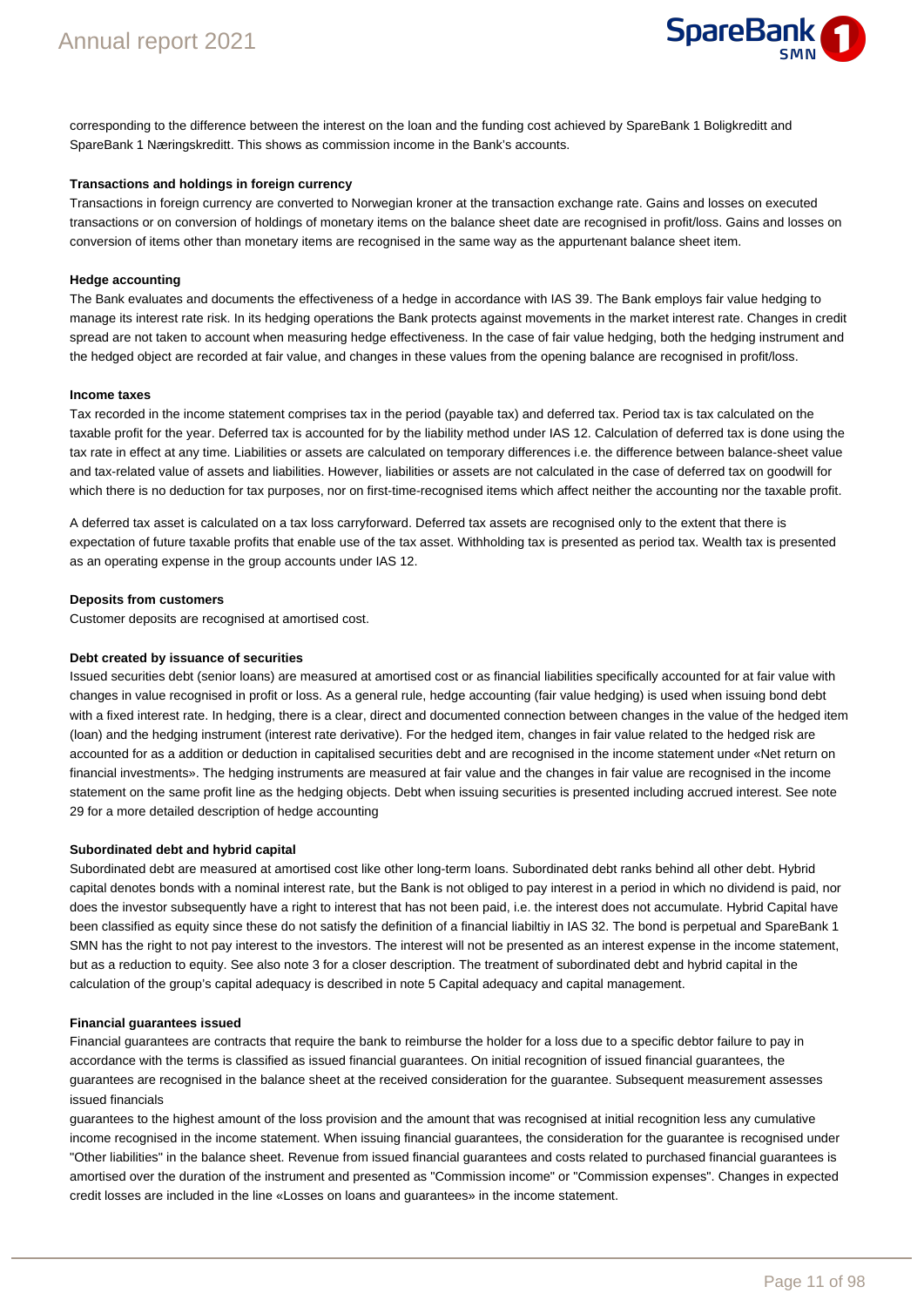

#### **Loan commitments**

Expected credit losses are calculated for loan commitments and presented as "Other liabilities" in the balance sheet. Changes in the provision for expected losses are presented in the line «Losses on loans and guarantees» in the income statement. For instruments that have both a drawn portion and an unutilised limit, expected credit losses are distributed pro-rata between provisions for loan losses and provisions in the balance sheet based on the relative proportion of exposure.

#### **Pensions**

The SpareBank 1 SMN Group has a pension scheme for its staff that meet the requirements set for mandatory occupational pensions. SpareBank 1 SMN had a defined benefit scheme previously. This was terminated from 1 January 2017.

#### Defined contribution scheme

Under a defined contribution pension scheme the group does not provide a future pension of a given size; instead the group pays an annual contribution to the employees' collective pension savings. The future pension will depend on the size of the contribution and the annual return on the pension savings. The group has no further obligations related to employees' labour contribution after the annual contribution has been paid. There is no allocation for accrued pension obligations under such schemes. Defined contribution schemes are directly expensed. Any pre-paid contributions are recognised as an asset (pension assets) to the extent the contribution can be refunded or reduce future inpayments.

The contributions are made to the pension fund for full-time employees, and the contribution is from 7 per cent from 0-7,1 G and 15 per cent from 7.1 – 12 G. The premium is expensed as incurred. See also note 22 Pensions.

#### Early retirement pension scheme ("AFP")

The banking and financial industry has established an agreement on an early retirement pension scheme ("AFP"). The scheme covers early retirement pension from age 62 to 67. The Bank pays 100 per cent of the pension paid from age 62 to 64 and 60 per cent of the pension paid from age 65 to age 67. Admission of new retirees ceased with effect from 31 December 2010. The Act on state subsidies in respect of employees who take out contractual pension in the private sector (AFP Subsidies Act) entered into force on 19 February 2010. Employees who take out AFP with effect in 2011 or later will receive benefits under the new scheme. The new AFP scheme represents a lifelong add-on to National Insurance and can be taken out from age 62. Employees accumulate AFP entitlement at an annual rate of 0.314 per cent of pensionable income capped at 7.1G up to age 62. Accumulation under the new scheme is calculated with reference to the employee's lifetime income, such that all previous working years are included in the qualifying basis.

For accounting purposes the new AFP scheme is regarded as a defined benefit multi-employer scheme. This entails that each employer accounts for its pro rata share of the scheme's pension obligation, pension assets and pension cost. If no calculations of the individual components of the scheme and a consistent and reliable basis for allocation are available, the new AFP scheme will be accounted for as a defined-contribution scheme. At the present time no such basis exists, and the new AFP scheme is accordingly accounted for as a defined-contribution scheme. The new AFP scheme will only be accounted for as a defined-benefit scheme once reliable measurement and allocation can be undertaken. Under the new scheme, one-third of the pension expenses will be funded by the State, two-thirds by the employers. The employers' premium will be fixed as a percentage of salary payments between 1G and 7.1G.

In keeping with the recommendation of the Norwegian Accounting Standards Board, no provision was made for the group's de facto AFP obligation in the accounting year. This is because the office that coordinates the schemes run by the main employer and trade union organisations has yet to perform the necessary calculations.

#### **Segment reporting**

SpareBank 1 SMN has Retail Banking and Corporate Banking, along with the most important subsidiaries and associates as its primary reporting segments. The group presents a sectoral and industry distribution of loans and deposits as its secondary reporting format. The group's segment reporting is in conformity with IFRS 8.

#### **Dividends and gifts**

Proposed dividends on equity certificates and gifts are recognised as equity capital in the period to the declaration of dividends by the bank's supervisory board.

#### **Events after the balance sheet date**

The annual accounts are regarded as approved for publication once they have been considered by the board of directors. The supervisory board and regulatory authorities can thereafter refuse to approve the accounts, but not to change them. Events up to the time at which the accounts are approved for publication, and which relate to circumstances already known on the balance sheet date, will be included in the information base for accounting estimates and thus be fully reflected in the accounts. Events concerning circumstances that were not known on the closing date will be illuminated if significant.

The accounts are presented on the going-concern assumption. In the view of the board of directors this assumption was met at the time the accounts were approved for presentation.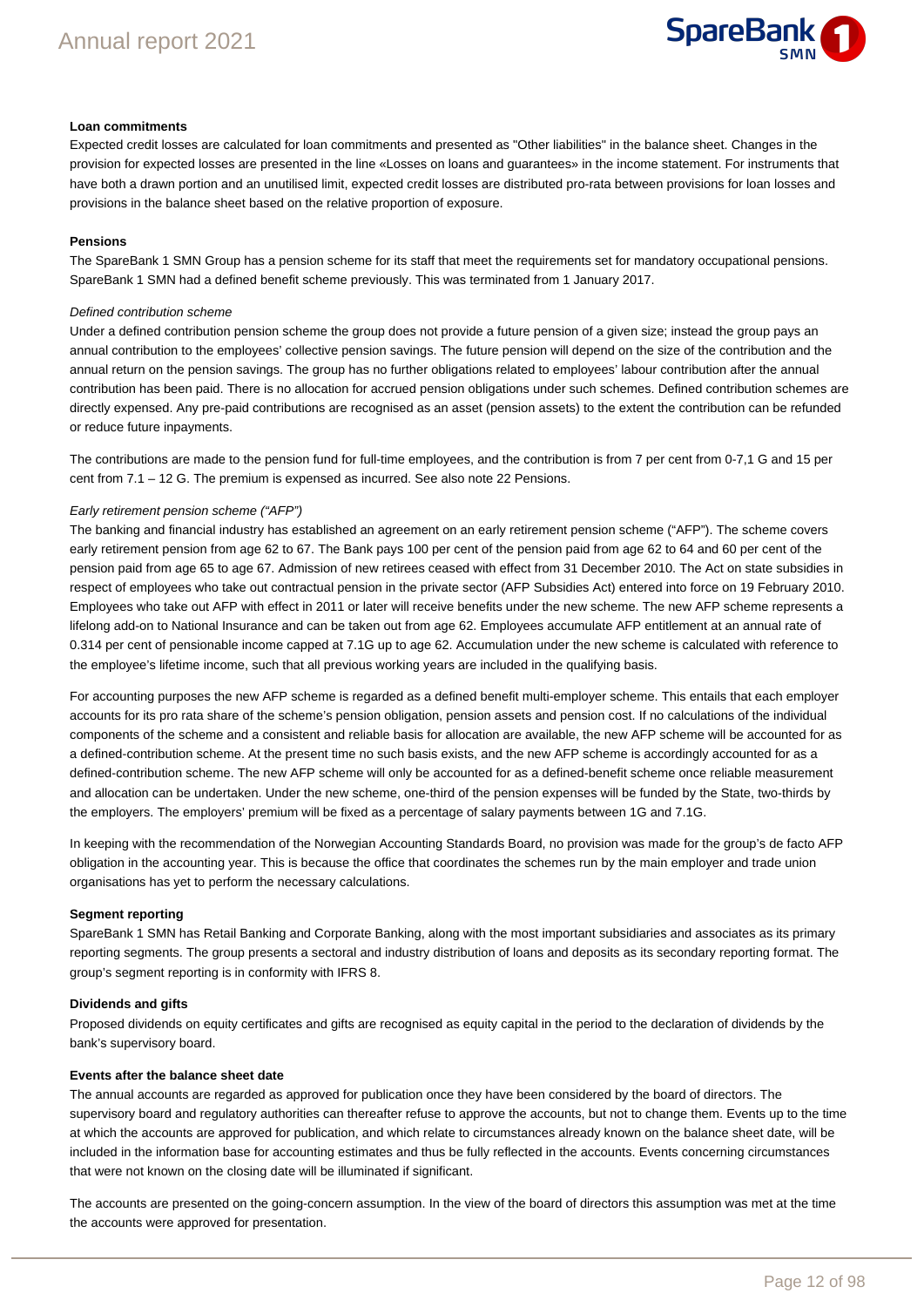

The board of directors' proposal for dividends is set out in the directors' report and in the statement of changes in equity.

#### **New or revised accounting standards approved but not implemented in 2021**

Those standards and interpretations that have been adopted up to the date of presentation of the consolidated accounts, but whose entry into force is scheduled for a future date, are set out below. The group's intention is to implement the relevant changes at the time of their entry into force, on the proviso that the EU approves the changes before presentation of the consolidated accounts.

#### IFRS 17 Insurance contracts

IFRS 17 Insurance contracts replace IFRS 4 Insurance Contracts and specify principles for recognition, measurement, presentation and disclosure of insurance contracts. The purpose of the new standard is to eliminate inconsistent practices in accounting for insurance contracts and the core of the new model are as follows:

- An estimate of the present value of future cash flows for a group of insurance contracts. Future cash flows include future premium payments and payments of insurance settlements, claims and other payments to policyholders. The estimate shall take an explicit adjustment for risk into account and the estimates shall be based on the balance sheet date.
- A contractual service margin, which is equal to the one-day gain in the estimate of the present value of future cash flows from a group of insurance contracts. This corresponds to the profit element of the insurance contracts that will be recognised over the period of service, ie over the cover period of the insurance.
- Certain changes in the estimate of the present value of future cash flows are adjusted against the contract margin, and thereby recognised in the result over the remaining period covered by the relevant contracts.
- The effect of change in discount rate shall, as a choice of accounting principle, be presented either in in profit or loss or in other comprehensive income.

IFRS 17 shall, as a starting point, be used retrospectively, but it has been opened for a modified retrospective application or use based on fair value at the time of transition if retrospective use is impracticable.

IFRS 17 is effective for reporting periods beginning on or after 1 January 2023, with comparative figures required. Early application is permitted.

An effect on equity is expected as a result of the associated company SpareBank 1 Gruppen implementing this standard. SpareBank 1 SMN owns 19.5 per cent of SpareBank 1 Gruppen. As of 31 December 2021, information on quantitative effects is not available from SpareBank 1 Gruppen.

#### Amendments to IAS 1 - Classification of Liabilities as Current or Non-Current

The International Accounting Standards Board has issued amendments to IAS 1 Presentation of Financial Statements to clarify how to classify debt and other liabilities as current or non-current.

The amendments aim to promote consistency in applying the requirements by helping companies determine whether, in the statement of financial position, debt and other liabilities with an uncertain settlement date should be classified as current (due or potentially due to be settled within one year) or non-current. The amendments include clarifying the classification requirements for debt a company might settle by converting it into equity.

The amendments clarify:

- The meaning of right to defer settlement
- That the right to defer must exist at the end of the reporting period
- That classification is not affected by the probability that an entity will exercise its deferral right
- That the terms of a liability would not impact its classification, only if an embedded derivative is an equity instrument itself.

The amendments must be applied retrospectively and are effective for annual periods beginning on or after 1 January 2023. The Group does not intend to early adopt the amendments.

It is not expected that the amendments will have significant effects for the group.

#### Amendments to IAS 37 - Onerous Contracts, Costs of Fulfilling a Contract

The amendments clarify that for the purpose of assessing whether a contract is onerous, the cost of fulfilling the contract includes both the incremental costs (e.g., the costs of direct labour and materials) of fulfilling that contract and an allocation of other costs that relate directly to fulfilling contract activities (e.g., depreciation of equipment used to fulfil the contract, as well as costs of contract management and supervision). Costs that do not relate directly to a contract (e.g., general and administration costs) shall not be included unless they are explicitly chargeable to the counterparty under the contract.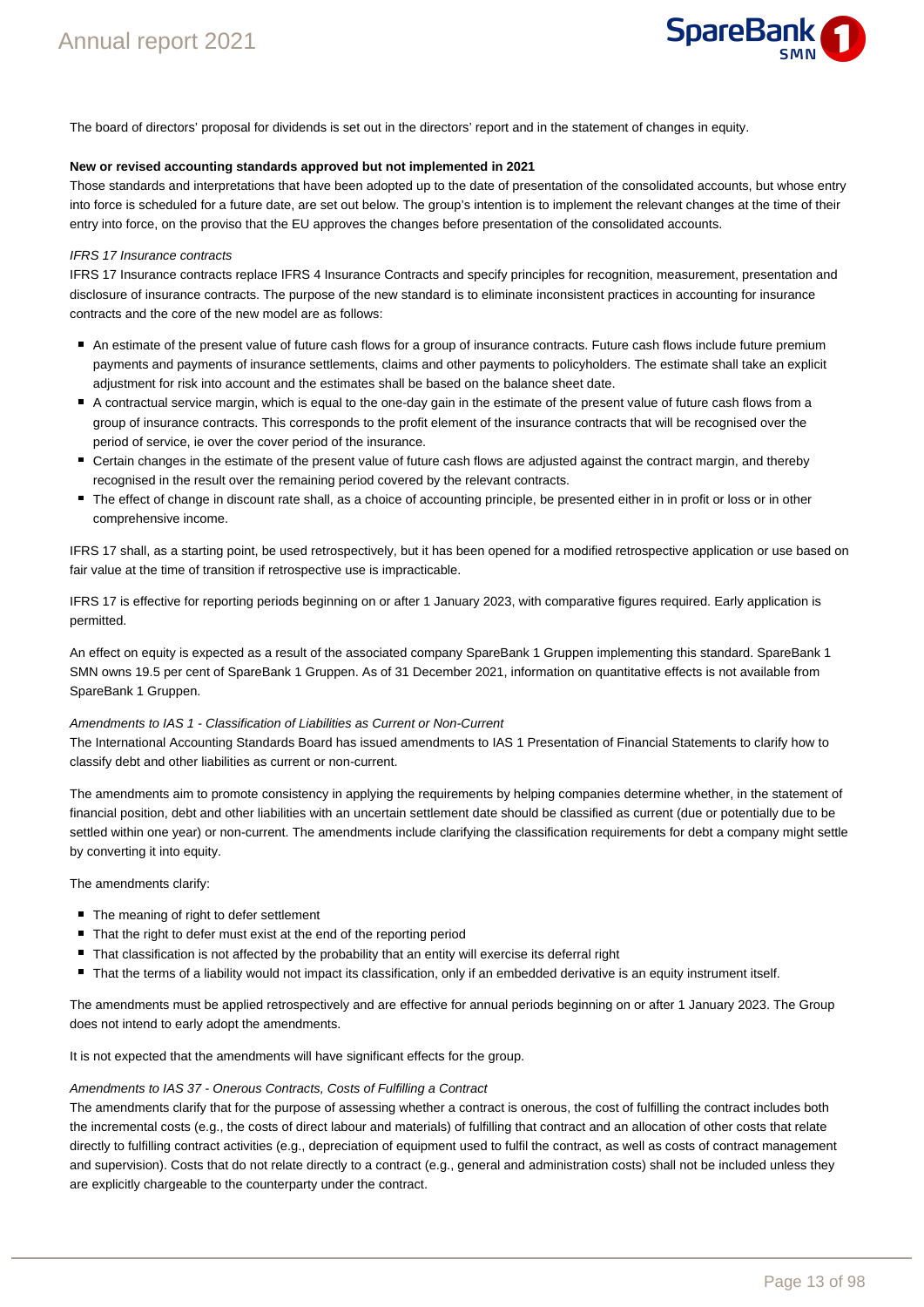

The amendments must be applied prospectively to contracts for which an entity has not yet fulfilled all of its obligations at the beginning of the annual reporting period in which it first applies the amendments.

The amendments are effective for annual periods beginning on or after 1 January 2022, but earlier application is permitted. The Group has not early adopted this amendment. It is not expected that the amendments will have significant effects for the group.

#### Amendments to IAS 8 - Definition of Accounting Estimates

IASB has issued amendments to IAS 8 Accounting Policies, Changes in Accounting Estimates and Errors. The amendments clarify how companies should distinguish changes in accounting policies from changes in accounting estimates. That distinction is important because changes in accounting estimates are applied prospectively only to future transactions and other future events, but changes in accounting policies are generally also applied retrospectively to past transactions and other past events.

The amendments are effective for annual periods beginning on or after 1 January 2023, but earlier application is permitted. The Group does not intend to early adopt the amendments.

It is not expected that the amendments will have significant effects for the group.

#### Amendments to IAS 1 and IFRS Practice Statement 2 - Disclosure of Accounting policies

Following feedback that more guidance was needed to help companies decide what accounting policy information should be disclosed, IASB has issued amendments to IAS 1 Presentation of Financial Statements and IFRS Practice Statement 2 Making Materiality Judgements. The amendments to IAS 1 require companies to disclose their material accounting policy information rather than their significant accounting policies. The amendments to IFRS Practice Statement 2 provide guidance on how to apply the concept of materiality to accounting policy disclosures.

The amendments are effective for annual periods beginning on or after 1 January 2023, but earlier application is permitted as long as this fact is disclosed. The Group does not intend to early adopt the amendments.

It is expected that the amendments may have effect on the scope of information in Note 2 Accounting Principles

#### Amendments to IAS 12 - Deferred Tax related to Assets and Liabilities arising from a Single Transaction

The amendments narrowed the scope of the recognition exemption in paragraphs 15 and 24 of IAS 12 (recognition exemption) so that it no longer applies to transactions that, on initial recognition, give rise to equal taxable and deductible temporary differences. The aim of the amendments is to reduce diversity in the reporting of deferred tax on leases and decommissioning obligations.

IAS 12 Income Taxes specifies how a company accounts for income tax, including deferred tax, which represents tax payable or recoverable in the future. In specified circumstances, regulated in IAS 12.15 and IAS 12.24, companies are exempt from recognising deferred tax when they recognise assets or liabilities for the first time. Previously, there had been some uncertainty about whether the exemption applied to transactions such as leases and decommissioning obligations - transactions for which companies recognise both an asset and a liability.

The amendments clarify that the exemption does not apply and that companies are required to recognise deferred tax on such transactions. The aim of the amendments is to reduce diversity in the reporting of deferred tax on leases and decommissioning obligations.

The amendments are effective for annual periods beginning on or after 1 January 2023.

It is expected that the amendments may have the following effects: When implementing this change, the group will account for deferred tax and deferred tax assets on the right of use and lease obligation. The recognition will result in a deferred tax and deferred tax asset of approximately NOK 120 million.

#### **Annual Improvements 2018-2020 Cycle (Issued May 2020)**

IFRS 1 First-time Adoption of International Financial Reporting Standards - Subsidiary as a first-time adopter The amendment permits a subsidiary that uses the exemption in IFRS 1.D16 (a) to measure cumulative translation differences for all foreign operations at the carrying amount that would be included in the parent's consolidated financial statements, based on the parent date of transition to IFRS. This election is also available to an associate or joint venture that uses the exemption in IFRS 1.D16 (a).

An entity applies the amendment for annual reporting periods beginning on or after 1 January 2022. Earlier application is permitted. It is not expected that the amendments will have significant effects for the group.

#### IFRS 9 Financial Instruments - Fees in the '10 per cent' test for derecognition of financial liabilities

The amendment clarifies the fees an entity includes when assessing whether the terms of a new or modified financial liability are substantially different from the terms of the original financial liability. In determining those fees paid net of fees received, a borrower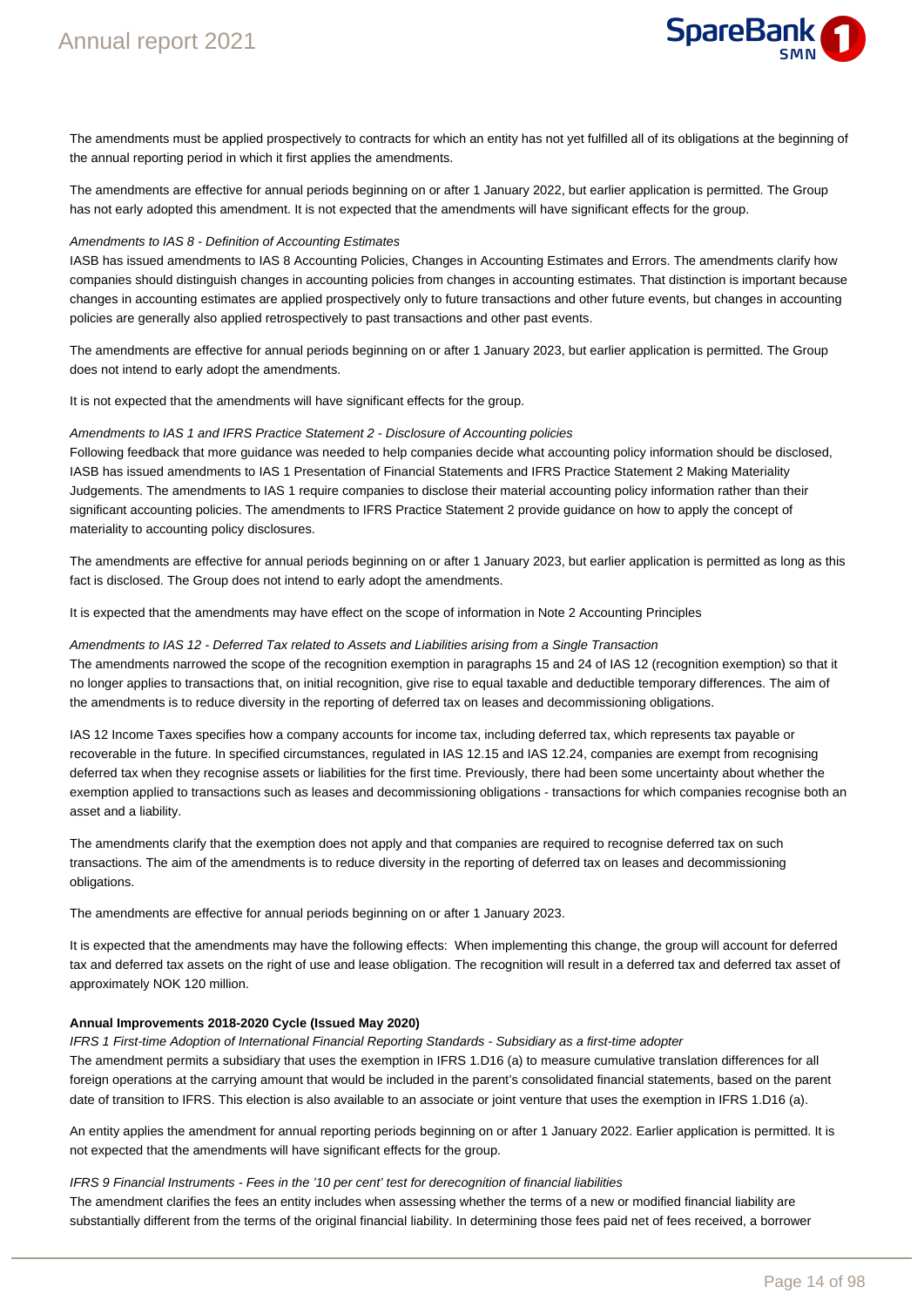

includes only fees paid or received between the borrower and the lender, including fees paid or received by either the borrower or lender on the other's behalf. No similar amendment has been proposed for IAS 39.

An entity applies the amendment to financial liabilities that are modified or exchanged on or after the beginning of the annual reporting period in which the entity first applies the amendment.

An entity applies the amendment for annual reporting periods beginning on or after 1 January 2022. Earlier application is permitted. It is not expected that the amendments will have significant effects for the group.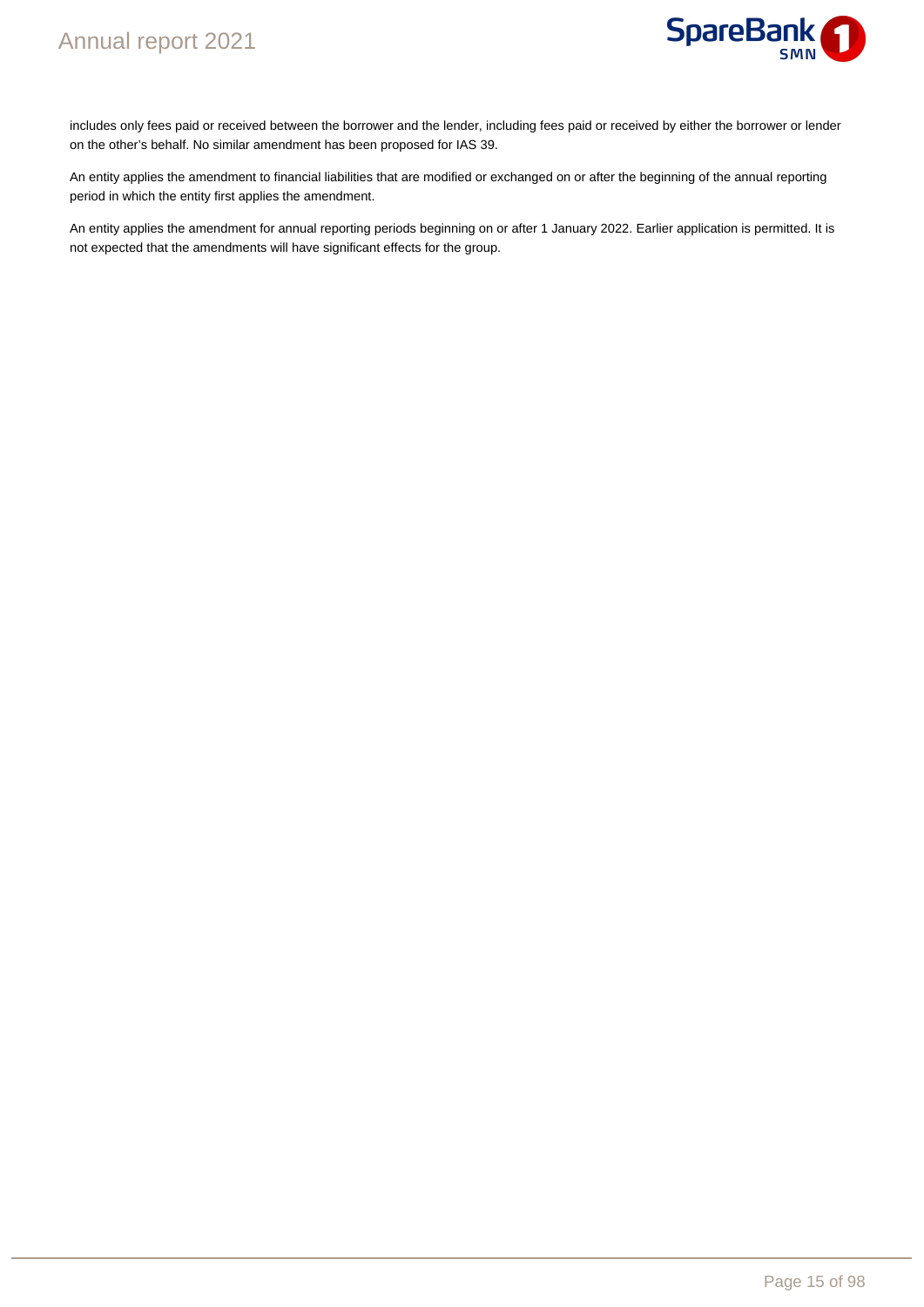

# Note 3 - Critical estimates and assessments concerning the use of accounting principles

In the preparation of the Group accounts the management makes accounting estimates, discretionary assessments and assumptions that bear on the effect of the application of the accounting principles and hence the amounts booked for assets, liabilities, income and expenses. Estimates and discretionary assessments are evaluated continuously and are based on empirical experience and expectations of events which, as of the balance sheet date, are deemed likely to occur in the future.

#### **Classification of financial instruments**

Financial assets are classified either at fair value through other comprehensive income (OCI), at amortised cost or at fair value through profit and loss. The bank determines the classification based on characteristics of the asset's contractual cash flows and the business model under which the asset is managed.

In order to classify a financial asset the bank must determine whether the contractual cash flows from the asset are exclusively payment of interest and principal on the outstanding amount.

Principal is measured at fair value of the asset upon first-time recognition. Interest consists of payment for the time value of money, for credit risk associated with outstanding principal in a particular period, and for other loan risks and costs, in addition to a profit margin. If the bank establishes that the contractual cash flows from an asset are not exclusively payment for interest and principal, the asset shall be classified as measured at fair value through profit and loss.

When classifying financial assets, the bank establishes the business model utilised for each portfolio of assets that are managed collectively to achieve the same business objective. The business model reflects how the bank manages its financial assets and the degree to which the cash flows are generated through collection of the contractual cash flows, sale of financial assets or both. The bank establishes the business model through use of scenarios that can with reasonable likelihood be expected to occur. Establishment of the business model requires the application of discretionary judgement and an assessment of all available information at the point in time in question.

A portfolio of financial assets is classified in a "hold to collect" business model where the bank's primary aim is to hold these assets in order to collect their contractual cash flows rather than to sell them. Where the bank's objective is obtained through both collecting and selling the assets, the assets will be classified in a "hold to collect and sell" business model. In such a business model, both collection of contractual cash flows and sale of assets will be integral elements for achieving the bank's objective for the portfolio concerned.

Financial assets are measured at fair value through profit and loss if they do not fall within either a "hold to collect" business model or a "hold to collect or sell" business model.

#### **Losses on loans and guarantees**

The Bank rescores its loan portfolio monthly. Customers showing objective evidence of loss due to payment default, impaired creditworthiness or other objective criteria are subject to individual assessment and calculation of loss. Should the Bank's calculations show that the present value of the discounted cash flow based on the effective interest rate at the time of estimation is below the book value of the loan, the loan is assigned to stage 3 and a write-down is performed for the calculated loss. A high degree of discretionary judgement is required in order to assess evidence of loss, and the estimation of amounts and timing of future cash flows with a view to determining a calculated loss is affected by this judgement. Changes in these factors could affect the size of the provision for loss. In cases where collateral values are tied to specific objects or industries that are in crisis, collateral will have to be realised in illiquid markets, and in such cases assessment of collateral values may be encumbered with considerable uncertainty.

For loans in stage 1 and 2 a calculation is made of the expected credit loss using the bank's loss model based on estimates of probability of default (PD) and loss given default (LGD), as well as exposure (EAD). The bank uses the same PD model as in IRB, but with unbiased calibration, i.e. without safety margins, as a basis for assessment of increased credit risk. The PD estimate represents a 12-month probability.

Write-downs for exposures in stage 1 will be calculation of one-year's expected loss, while for exposures in stage 2, loss is calculated over lifetime.

The most important input factors in the bank's loss model that contribute to significant changes in the loss estimate and are subject to a high degree of discretionary judgement are the following:

- Use of forward-looking information and projection of macroeconomic variables for multiple scenarios on a probability-weighted basis
- Establishing what constitutes a significant increase in credit risk for a loan.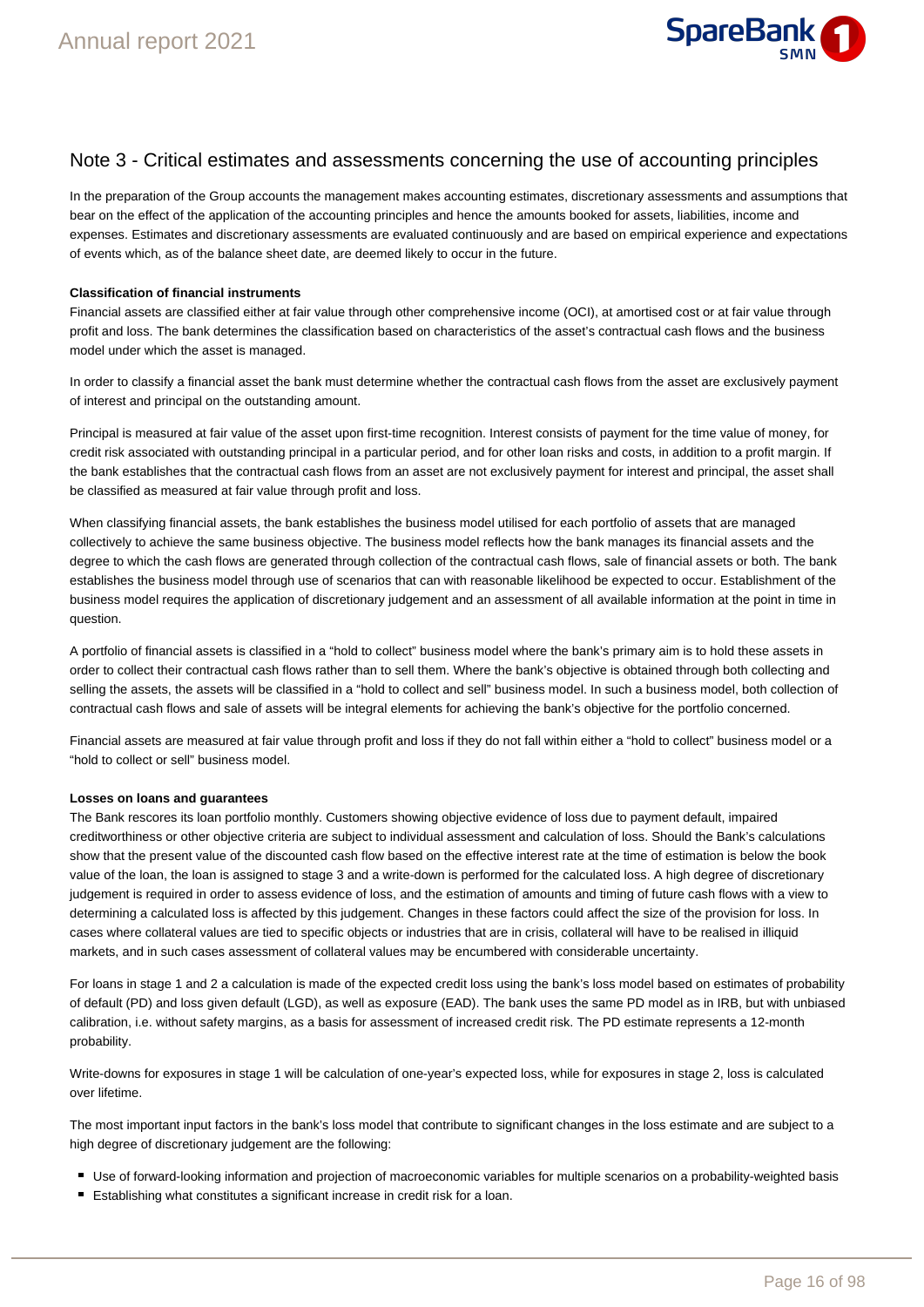

#### Use of forward-looking information

Measurement of expected credit loss for each stage requires both information on events and current conditions as well as expected events and future economic conditions. Estimation and use of forward-looking information requires a high degree of discretionary judgement. Each macroeconomic scenario that is utilised includes a projection for a five-year period. Our estimate of expected credit loss in stage I and 2 is a probability-weighted average of three scenarios: base case, best case and worst case. The base scenario have been developed with a starting point in observed defaults and losses over the past three years, adjusted to a forward-looking estimate of the development that is slightly above the observed defaults and losses over the past 3 years.

The development in the Upside and Downside scenario is prepared with the help of adjustment factors where the development in economic situation is projected with the help of assumptions regarding how much the probability of default (PD) or loss given default (LGD) will increase or be reduced compared with the baseline scenario over a five-year period. A basis is taken in observations over the past 15 years, where Downside reflects the expected default and loss level in a crisis situation with PD and LGD levels that are applied in conservative stressed scenarios for other purposes in the bank's credit management.

In 2020 and 2021 some changes have been made in the input to the credit loss model as a result of changed expectations due to the corona situation. The crisis and the significant increase in macroeconomic uncertainty have made the assessments extra demanding.The regulators have emphasized the importance of focusing on the expected long-term effects of the crisis and this has also been the bank's focus.

In the first quarter 2020 the bank changed the assumptions for the base scenario in a negative direction. This has been continued for the rest of 2020 and 2021. In the third quarter 2020 the bank's exposure to hotels and tourism, including commercial real estate with the income mainly towards this industry, is separated into a separate portfolio with its own assessments of PD and LGD courses as well as special scenarios and weighting of these to reflect this portfolio's exposure to the effects of corona. In addition, this entire portfolio is included in stage 2 or 3.

The development in the base scenario is prepared using adjustment factors where the development in the business cycle is projected by assumptions about how much the probability of default (PD) or loss of default (LGD) will increase or decrease compared to the base scenario in a five-year period. We expect increased losses related to debtors that have a demanding starting point before the crisis typically debtors in stage 2. We have therefore chosen to increase the trajectories for PD and LGD as well as reduce expected repayments in the base scenario, especially from year 2 onwards, since this will affect expected losses mainly for debtors in stage 2. To adjust for migration into stage 2, PD and LGD estimates are also increased in the first year. No first year repayments are assumed for all portfolios in the downside scenario.

The scenarios are weighted with a basis in our best estimate of the probability of the various outcomes represented. The estimates are updated quarterly and were as follows as per the estimates at 31 December:

| <b>Portfolio</b>                         |                  | 2021 |     |      | 2020                                                |      |
|------------------------------------------|------------------|------|-----|------|-----------------------------------------------------|------|
|                                          | <b>Base Case</b> |      |     |      | Worst Case Best Case Base Case Worst Case Best Case |      |
| <b>Retail Market</b>                     | 70 %             | 15%  | 15% | 70 % | 20%                                                 | 10%  |
| Corporate excl. Agriculture and offshore | 65%              | 20%  | 15% | 65 % | 20%                                                 | 15 % |
| Agriculture                              | 65%              | 20%  | 15% | 65 % | 20%                                                 | 15 % |
| Offshore                                 | 65%              | 20 % | 15% | 65 % | 20%                                                 | 15 % |
| <b>Tourism</b>                           | 60%              | 30%  | 10% | 60 % | 30%                                                 | 10%  |

For the offshore portfolio, separate assessments are made with regard to probability of default under various scenarios and associated realisation values. In these assessments the various offshore segments – supply, subsea and seismic – have different scenario weights. Consistent assumptions are used with regard to expected developments in rates, utilisation levels and realisation values for vessels in the various scenarios where the vessels' current and expected contractual situation is assessed.

#### **Sensitivities**

The first part of the table below show total calculated expected credit loss as of 31 December 2021 in each of the three scenarios, distributed in the portfolios retail market (RM) corporate market (CM), and offshore, travel and agriculture which adds up to parent bank. In addition the subsidiary SB 1 Finans Midt-norge is included. ECL for the parent bank and the subsidiary is summed up in th coloumn "Group".

The second part of the table show the ECL distributed by portfolio using the scenario weight applied, in addition to a alternative weighting where worst case have been doubled.

If the downside scenario's probability were doubled at the expense of the baseline scenario at the end of December 2021, this would have entailed an increase in loss provisions of NOK 319 million for the parent bank and NOK 326 million for the group.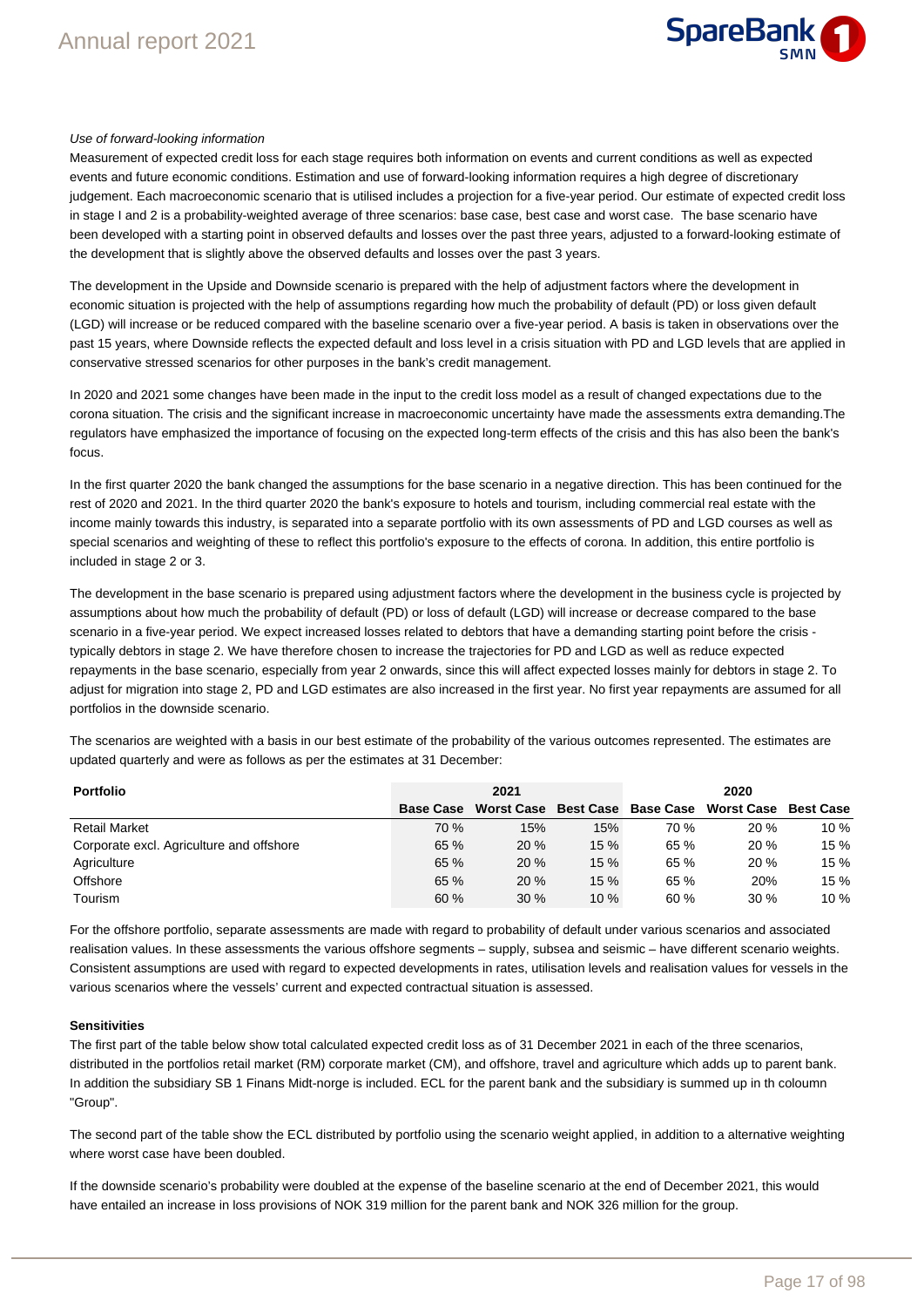

|                                                   | CM (excl<br>offshore |                |       |                                        |     |        | <b>SB1</b>    |       |
|---------------------------------------------------|----------------------|----------------|-------|----------------------------------------|-----|--------|---------------|-------|
|                                                   | and                  |                |       |                                        |     | Total  | <b>Finans</b> |       |
|                                                   | agriculture)         |                |       | <b>RM Offshore Agriculture Tourism</b> |     | parent | ΜN            | Group |
| ECL base case                                     | 437                  | 71             | 559   | 39                                     | 35  | 1,142  | 51            | 1,193 |
| ECL worst case                                    | 1,061                | 298            | 1,190 | 91                                     | 128 | 2,768  | 119           | 2,887 |
| ECL best case                                     | 362                  | 37             | 471   | 10                                     | 19  | 899    | 36            | 935   |
| ECL with scenario weights used 80/10/10           |                      | ۰              |       |                                        |     |        | 56            | 56    |
| ECL with scenario weights used 65/25/15           | 551                  | $\blacksquare$ | 672   | 52                                     |     | 1,275  |               | 1,275 |
| ECL with scenario weights used 60/30/10           |                      | -              | ۰     | $\overline{\phantom{a}}$               | 51  | 51     |               | 51    |
| ECL with scenario weights used 70/15/15           |                      | 100            |       |                                        |     | 100    |               | 100   |
| <b>Total ECL used</b>                             | 551                  | 100            | 672   | 52                                     | 51  | 1,426  | 56            | 1,482 |
|                                                   |                      |                |       |                                        |     |        | 63            | 63    |
| ECL alternative scenario weights 70/20/10         |                      | ۰              |       |                                        |     |        |               |       |
| ECL alternative scenario weights 45/40/15         | 676                  | $\blacksquare$ | 798   | 68                                     |     | 1,541  |               | 1,541 |
| ECL alternative scenario weights 30/60/10         |                      | ٠              | ٠     | $\blacksquare$                         | 70  | 70     |               | 70    |
| ECL alternative scenario weights 55/30/15         |                      | 134            | ٠     |                                        |     | 134    |               | 134   |
| <b>Total ECL alternative weights</b>              | 676                  | 134            | 798   | 68                                     | 70  | 1,745  | 63            | 1,808 |
| Change in ECL if alternative weights<br>were used | 125                  | 34             | 126   | 16                                     | 19  | 319    | 7             | 326   |

The Tourism portfolio includes commercial real estate with more than 50% of the income from hotels and tourism companies.

The table reflects that there are some significant differences in underlying PD and LGD estimates in the different scenarios and that there are differentiated levels and level differences between the portfolios. At group level, the ECL in the upside scenario, which largely reflects the loss and default picture in recent years, is about 80 per cent of the ECL in the expected scenario. The downside scenario gives about double the ECL than in the expected scenario. Applied scenario weighting gives about 20 percent higher ECL than in the expected scenario.

#### Determination of significant increase in credit risk:

The assessment of what constitutes a significant increase in credit risk requires a large degree of discretionary judgement. Movements between stage 1 and stage 2 are based on whether the instrument's credit risk on the balance sheet date has increased significantly relative to the date of first-time recognition. This assessment is done with a basis in the instrument's lifetime PD, and not expected losses.

The assessment is done for each individual instrument. Our assessment is performed at least quarterly, based on three factors:

- The bank uses both absolute and relative changes in PD as criteria for removal to stage 2. A change of more than 150% in PD is considered to be a significant change in credit risk. In addition, the PD must at minimum be more than 0.6 percentage points.
- An additional quantitative assessment is made based on whether the exposure has a significantly increased credit risk if it is subject to special monitoring or forbearance.
- In addition, customers with payments between 30-90 days overdue will in all cases be moved to stage 2.

If any of the above factors indicate that a significant increase in credit risk has occurred, the instrument is moved from stage 1 to stage 2.

See also note 2 on accounting principles and note 6 on risk factors.

#### **Fair value of equity interests**

Assets recognised at fair value through profit and loss will mainly be securities traded in an active market. An active market is defined as a market where homogeneous products are traded, where willing buyers and sellers are normally present at all times, and where prices are accessible to the general public. Shares quoted in a regulated market place fit in with the definition of an active market. A market with a large spread between bid and ask prices and where trading is quiet may pose a challenge. Some key shares will be based on in-house valuations, transaction prices or external analyses of the company. Such shares are valued using acknowledged valuation techniques. These include the use of discounted cash flows or comparative pricing where similar, listed, companies are used (multiple pricing) to determine the value of the unlisted company. Such valuations may be encumbered with uncertainty.

Any changes in assumptions may affect recognised values. Investments in private equity funds made in the subsidiary SpareBank 1 SMN Invest are valued based on net asset value (NAV) reported from the funds. The group uses the «fair value option» for investments in private equity funds. Fair value is calculated based on valuation principles set out in IFRS 13 and guidelines for valuation in accordance with International Private Equity and Venture Capital (IPEV), see www.privateequityvaluation.com.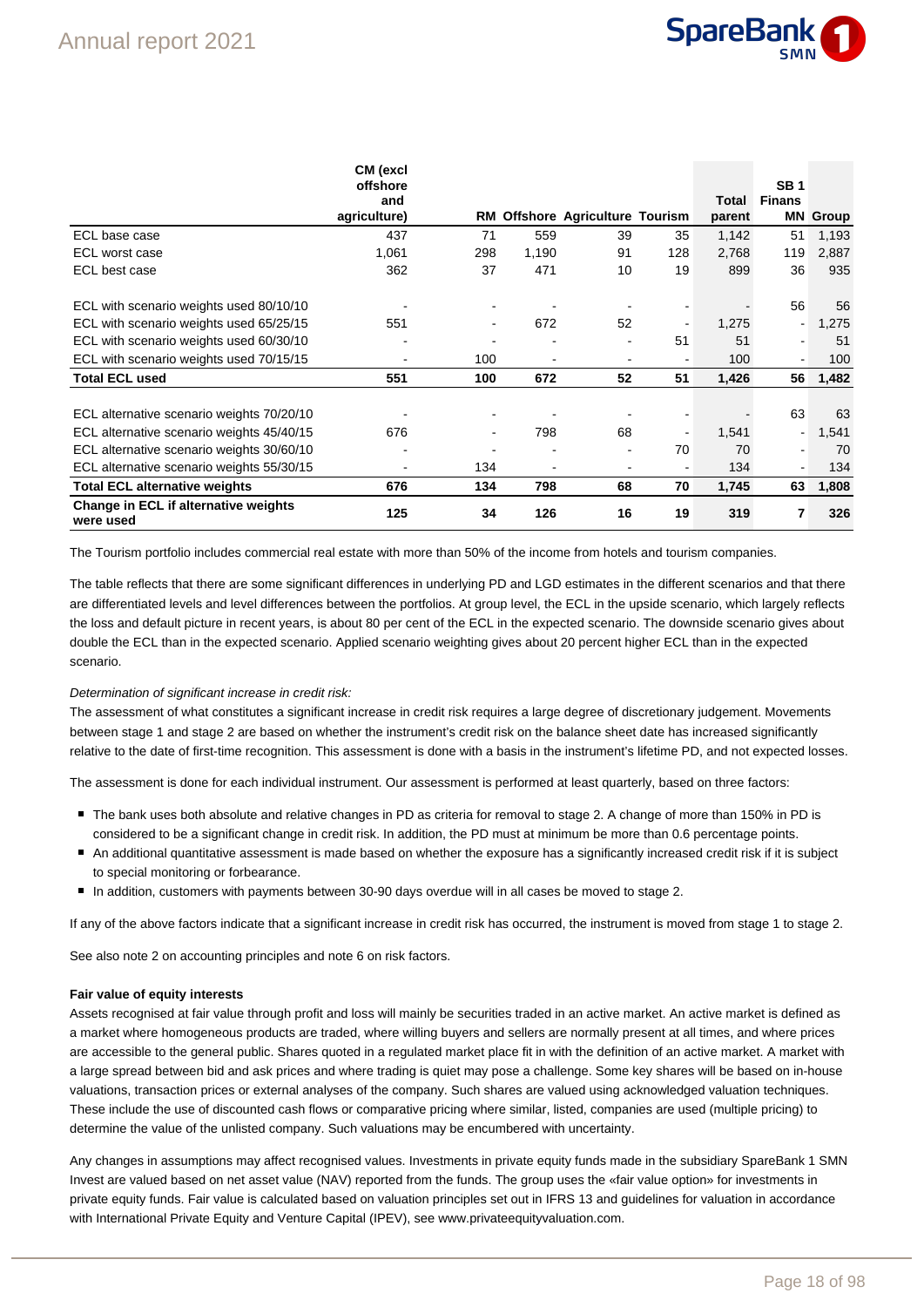

Management has based its assessments on the information available in the market combined with best judgment. No new information has emerged on significant matters that had occurred or already existed on the balance sheet date as of 31.12.2021 and up to the Board's consideration of the accounts on 2 March 2022. See also note 30 for specification of shares and equity interests.

#### **Fair value of financial derivatives and other financial instruments**

Fair value of derivatives is usually determined using valuation models where the price of the underlying, for example interest rates or exchange rates, is obtained in the market. When measuring financial instruments for which observable market data are not available, the Group makes assumptions regarding what market participants would use as the basis for valuing similar financial instruments. The valuations require extensive use of discretionary judgement inter alia when calculating liquidity risk, credit risk and volatility. Changes in these factors will affect the estimated fair value of the Group's financial instruments. For further information, see note 27 Measurement of fair value of financial instruments.

For options, volatilities will either be observed implicit volatilities or estimated volatilities based on historical movements in the price of the underlying instrument. In cases where the Bank's risk position is approximately neutral, middle rates will be used. "Neutral risk position" means for example that interest rate risk within a maturity band is virtually zero. Where market prices that are obtained are based on transactions with lower credit risk, this will be taken into account by amortising the original price difference measured against such transactions over the period to maturity.

#### **Goodwill**

The Group conducts tests to assess possible impairment of goodwill annually or in the event of indications of impairment. Assessment is based on the Group's value in use. The recoverable amount from cash-flow-generating units is determined by calculating discounted future cash flows. The cash flows are based on historical earnings and expectations of future factors and include suppositions and estimates of uncertain factors. The outcome of the impairment tests depends on estimates of discount rates which are set discretionarily based on information available on the balance sheet date.

Regarding goodwill related to Romsdals Fellesbank, the portfolio is regarded as integrated in the Bank's other lending and deposit operations, and, the lowest level for the cash generating unit is the segments Retail Market and Corporate Market. Goodwill has been allocated to the segments based on their share of the loan portfolio. A net cash flow is estimated based on earnings in the Bank's loan and deposit portfolio. A five-year cash flow prognosis have been developed using expected growth, and a terminal value without growth thereafter. Cash flows are discounted with a discount rate (before tax rate) of 1.3 per cent.

Calculations show that the value of discounted cash flows exceeds recognised goodwill by an ample margin.

Other goodwill in the Group is calculated based on average earnings in the market area and is discounted at the risk-free interest rate + the risk premium for similar businesses (12-14 per cent).

#### **Acquisitions**

Acquisition of another company is accounted for by the acquisition method. This method requires a full purchase price allocation (PPA) in which the purchase price is allocated to identified assets and liabilities in the acquired company. Excess values beyond those allocated to identified assets and liabilities are booked as goodwill. Any deficit values are, after careful assessment, recognised as income through profit/loss in the year of the acquisition (badwill). The analyses contain both concrete calculations and use of best judgement in arriving at the fairest possible value of the acquired companies at the time of acquisition. While some uncertainty invariably attends estimation items, they are supported by determinations of expected cash flows, comparable transactions in previous periods etc. See also note 40 on business acquisitions/business combinations.

#### **Companies held for sale**

SpareBank 1 SMN's strategy is that ownership resulting from defaulted exposures should at the outset be of brief duration, normally not longer than one year. Work on selling such companies is continuously ongoing, and for accounting purposes they are classified as held for sale. See also note 39 on investments in owner interests.

#### **Sale of loan portfolios**

In the sale of loan portfolios to Eksportfinans, SpareBank 1 Boligkreditt and SpareBank 1 Næringskreditt, the Group considers whether the criteria for derecognition under IAS 39 are met. At the end of the accounting year all transferred portfolios were derecognised from the parent bank's balance sheet. See also note 9 on derecognition of financial assets.

#### **Classification of hybrid capital**

Sparebank 1 SMN has issued two hybrid capital instruments where the terms satisfy the requirements of CRD IV for inclusion in tier 1 capital. As from 2017 these instruments are classified as equity in the financial statements since they do not meet the definition of financial liabilities under IAS 32. The instruments are perpetual and SpareBank 1 SMN is entitled not to pay interest to the investors. The interest is not presented as an expense in the income statement, but as a reduction in equity.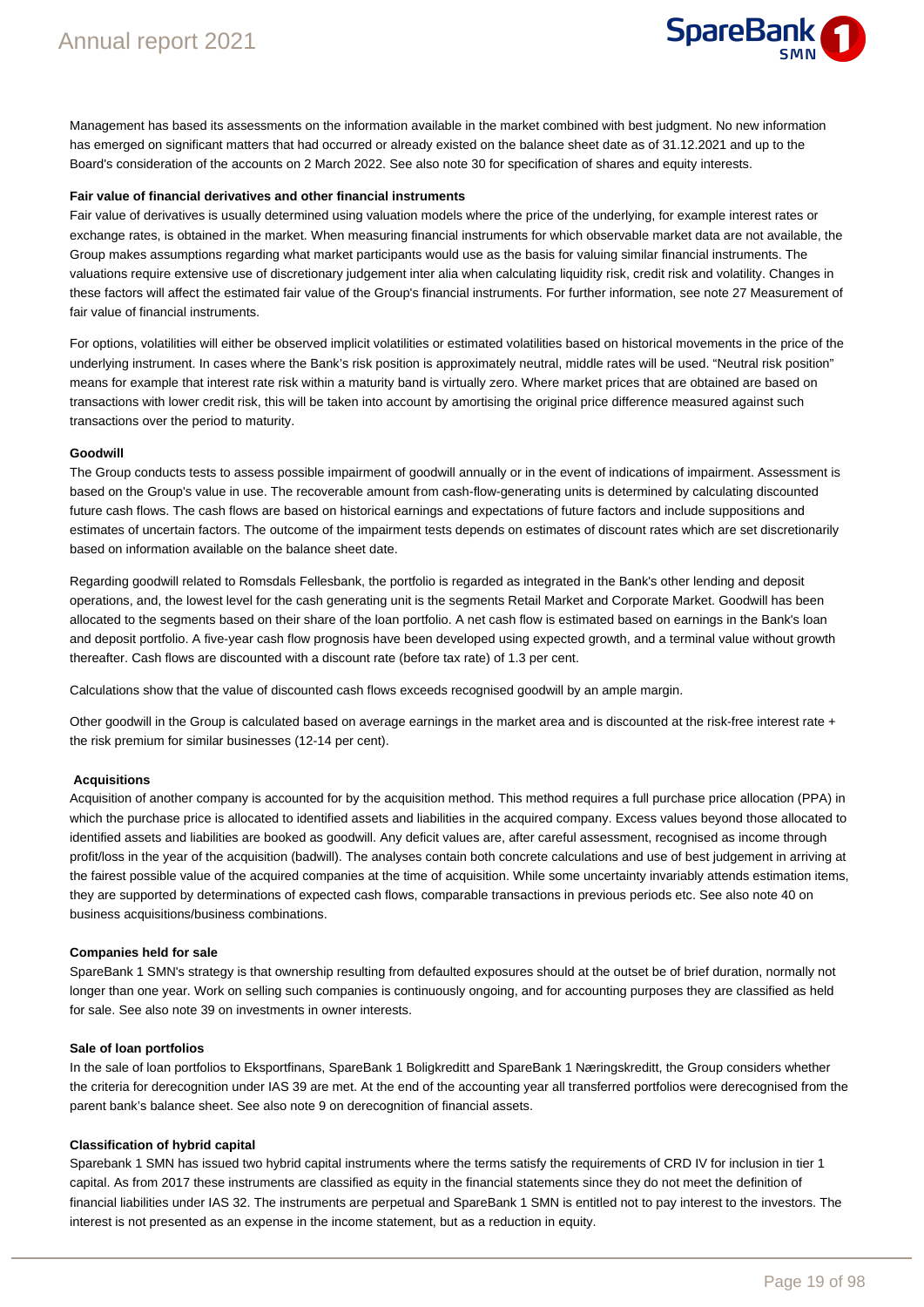

# Note 4 - Segment information

For the subsidiaries the figures refer to the respective company accounts, while for associates and joint ventures incorporated by the equity method the Group's profit share is stated, after tax, as well as book value of the investment at group level.

# **Group 31. December 2021**

|                                                                          |           |          |                   |                 | <b>SB1</b>    | <b>SB1</b>        |                 |                |                        |                |
|--------------------------------------------------------------------------|-----------|----------|-------------------|-----------------|---------------|-------------------|-----------------|----------------|------------------------|----------------|
| <b>Profit and loss account</b>                                           |           |          | SB <sub>1</sub>   |                 | <b>Finans</b> | Regnskaps-        | SB <sub>1</sub> | <b>BN</b>      |                        |                |
| (NOKm)                                                                   | <b>RM</b> |          | <b>CM Markets</b> | EM <sub>1</sub> | <b>MN</b>     | huset SMN Gruppen |                 |                | <b>Bank Uncollated</b> | <b>Total</b>   |
| Net interest                                                             | 1,128     | 1,106    | $-7$              | $\overline{2}$  | 450           | 0                 |                 |                | 117                    | 2,796          |
| Interest from allocated capital                                          | 37        | 14       | $\blacksquare$    |                 |               |                   |                 |                | $-52$                  |                |
| <b>Total interest income</b>                                             | 1,165     | 1,120    | $-7$              | $\mathbf{2}$    | 450           | 0                 |                 |                | 66                     | 2,796          |
| Comission income and other<br>income                                     | 906       | 251      | 782               | 441             | $-90$         | 562               |                 |                | $-20$                  | 2,832          |
| Net return on financial<br>investments **)                               | 2         | 15       | 126               | 10              | 4             |                   | 471             | 164            | 234                    | 1,026          |
| <b>Total income</b>                                                      | 2,074     | 1,386    | 901               | 453             | 364           | 562               | 471             | 164            | 280                    | 6,655          |
| <b>Total operating expenses</b>                                          | 916       | 446      | 647               | 382             | 141           | 477               | $\blacksquare$  |                | $-15$                  | 2,993          |
| Ordinary operating profit                                                | 1,157     | 940      | 254               | 71              | 224           | 85                | 471             | 164            | 294                    | 3,662          |
| Loss on loans, guarantees etc.                                           | $-10$     | 145      | $\overline{a}$    | $\blacksquare$  | 25            | ÷,                | ÷,              | $\blacksquare$ | 1                      | 161            |
| Result before tax including<br>held for sale                             | 1,167     | 795      | 254               | 71              | 198           | 85                | 471             | 164            | 293                    | 3,501          |
| Post-tax-return on equity *)                                             | 13.4 %    | 11.5%    |                   |                 |               |                   |                 |                |                        | 13.5%          |
| <b>Balance</b>                                                           |           |          |                   |                 |               |                   |                 |                |                        |                |
| Loans and advances to<br>customers                                       | 137,672   | 47,585   |                   | $\blacksquare$  | 10,321        |                   |                 |                |                        | $-225$ 195,353 |
| Adv.of this sold to SB1<br><b>Boligkreditt and SB1</b><br>Næringskreditt | $-46,821$ | $-1,231$ |                   |                 |               |                   |                 |                | 0                      | $-48,052$      |
| Allowance for credit loss                                                | $-125$    | $-1,223$ |                   |                 | $-60$         |                   |                 |                | $-3$                   | $-1,410$       |
| Other assets                                                             | 123       | 18,526   | 2,820             | 436             | 111           | 625               | 2,177           | 1,488          | 26,649                 | 52,954         |
| <b>Total assets</b>                                                      | 90,850    | 63,656   | 2,820             | 436             | 10,372        | 625               | 2,177           | 1,488          |                        | 26,422 198,845 |
|                                                                          |           |          |                   |                 |               |                   |                 |                |                        |                |
| Deposits to customers                                                    | 50,691    | 59,619   |                   |                 |               |                   |                 |                |                        | 977 111,286    |
| Other liabilites and equity                                              | 40,159    | 4,037    | 2,820             | 436             | 10,372        | 625               | 2,177           | 1,488          | 25,445                 | 87,559         |
| <b>Total liabilities and equity</b>                                      | 90,850    | 63.656   | 2.820             | 436             | 10,372        | 625               | 2,177           | 1.488          |                        | 26,422 198,845 |

\*) Calculation of capital employed in Retail Banking and Corporate Banking is based on regulatory capital. This capital is grossed up to 16.9 percent to be in line with the capital plan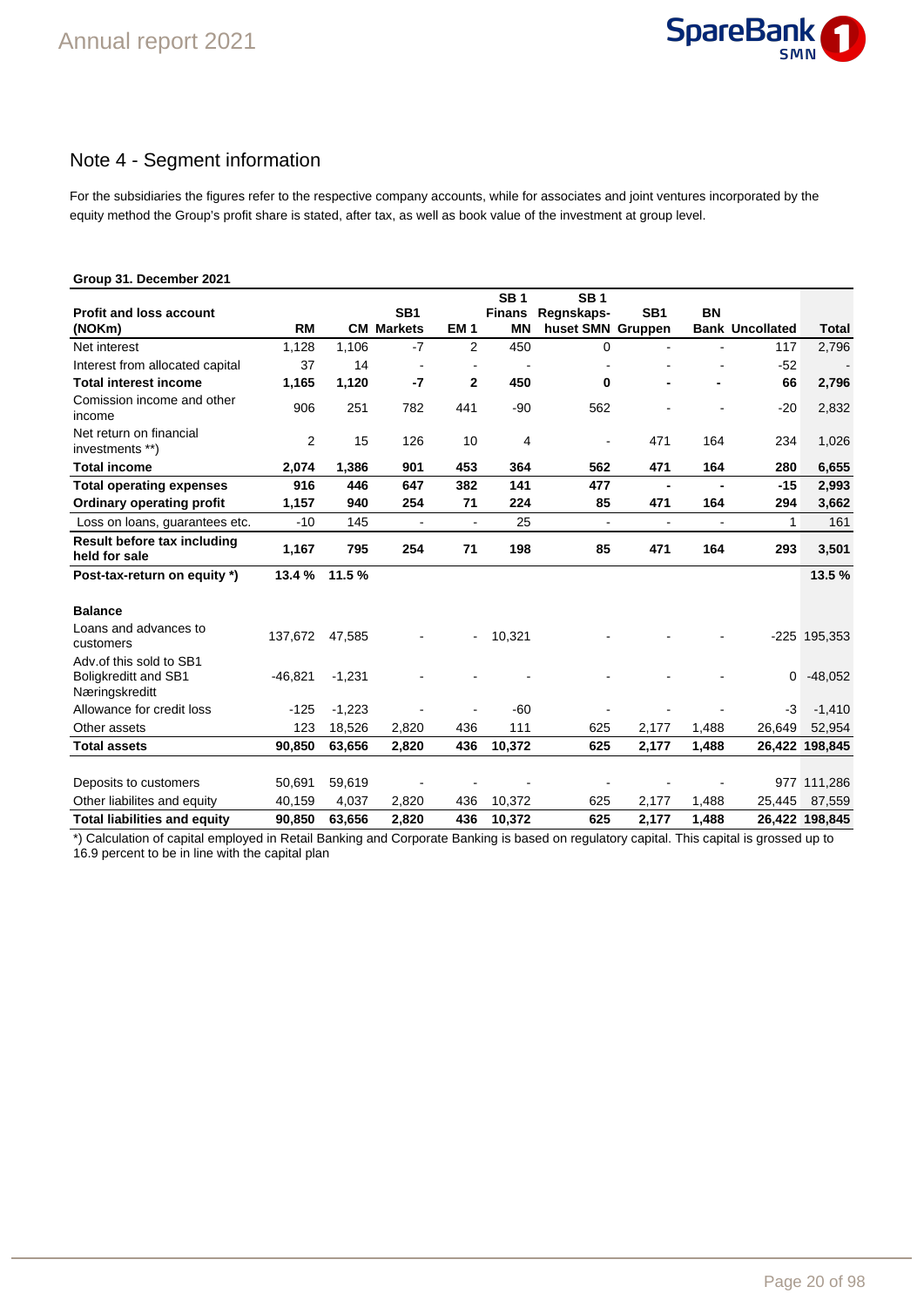

# **Group 31. December 2020**

|                                                         |           |          |                          |                          | SB <sub>1</sub> | SB <sub>1</sub>   |                          |                          |                        |                          |
|---------------------------------------------------------|-----------|----------|--------------------------|--------------------------|-----------------|-------------------|--------------------------|--------------------------|------------------------|--------------------------|
| <b>Profit and loss account</b>                          |           |          | SB <sub>1</sub>          |                          | <b>Finans</b>   | Regnskaps-        | SB <sub>1</sub>          | <b>BN</b>                |                        |                          |
| (NOKm)                                                  | <b>RM</b> |          | <b>CM Markets</b>        | EM <sub>1</sub>          | <b>MN</b>       | huset SMN Gruppen |                          |                          | <b>Bank Uncollated</b> | Total                    |
| Net interest                                            | 1.112     | 1,085    | $-13$                    | $\overline{2}$           | 387             | 1                 |                          |                          | 186                    | 2,759                    |
| Interest from allocated capital                         | 101       | 63       | $\overline{\phantom{a}}$ |                          |                 |                   |                          |                          | $-165$                 | $\overline{\phantom{a}}$ |
| <b>Total interest income</b>                            | 1,213     | 1,149    | $-13$                    | $\mathbf{2}$             | 387             | 1                 |                          |                          | 21                     | 2,759                    |
| Comission income and other<br>income                    | 867       | 211      | 636                      | 392                      | $-22$           | 533               |                          |                          | $-101$                 | 2,516                    |
| Net return on financial<br>investments **)              | $-2$      | 21       | 137                      |                          |                 |                   | 194                      | 120                      | 481                    | 951                      |
| <b>Total income</b>                                     | 2,078     | 1,381    | 759                      | 394                      | 364             | 533               | 194                      | 120                      | 401                    | 6,225                    |
| <b>Total operating expenses</b>                         | 929       | 422      | 590                      | 342                      | 131             | 423               | $\blacksquare$           |                          | 68                     | 2,904                    |
| <b>Ordinary operating profit</b>                        | 1,149     | 959      | 169                      | 52                       | 234             | 110               | 194                      | 120                      | 333                    | 3,321                    |
| Loss on loans, quarantees etc.                          | 56        | 846      | $\overline{\phantom{a}}$ | $\overline{\phantom{a}}$ | 49              |                   | $\overline{\phantom{a}}$ | $\overline{\phantom{a}}$ | 1                      | 951                      |
| Result before tax including<br>held for sale            | 1,093     | 113      | 169                      | 52                       | 184             | 110               | 194                      | 120                      | 333                    | 2,370                    |
| Post-tax-return on equity *)                            | 13.4%     | 2.1%     |                          |                          |                 |                   |                          |                          |                        | 10.0%                    |
| <b>Balance</b>                                          |           |          |                          |                          |                 |                   |                          |                          |                        |                          |
| Loans and advances to<br>customers                      | 129,149   | 44,845   |                          | $\overline{\phantom{a}}$ | 9,622           |                   |                          |                          |                        | -815 182,801             |
| Adv. of this sold to SpareBank 1<br><b>Boligkreditt</b> | $-46,899$ | $-1,354$ |                          |                          |                 |                   |                          |                          | 100                    | $-48,153$                |
| Allowance for credit losses                             | $-148$    | $-1.298$ |                          |                          | -66             |                   |                          |                          | -5                     | $-1,517$                 |
| Other assets                                            | 156       | 10,471   | 3,265                    | 357                      | 66              | 592               | 2,151                    | 1,514                    | 36,210                 | 54,781                   |
| <b>Total assets</b>                                     | 82,258    | 52,663   | 3,265                    | 357                      | 9,623           | 592               | 2,151                    | 1,514                    |                        | 35,490 187,912           |
|                                                         |           |          |                          |                          |                 |                   |                          |                          |                        |                          |
| Deposits to customers                                   | 47,478    | 49,420   |                          |                          |                 |                   |                          |                          | 631                    | 97,529                   |
| Other liabilites and equity                             | 34,780    | 3,244    | 3,265                    | 357                      | 9,623           | 592               | 2,151                    | 1,514                    | 34,859                 | 90,383                   |
| <b>Total liabilities and equity</b>                     | 82,258    | 52,663   | 3,265                    | 357                      | 9,623           | 592               | 2,151                    | 1,514                    |                        | 35,490 187,912           |

\*) Calculation of capital employed in Retail Banking and Corporate Banking is based on regulatory capital. This capital is grossed up to 15.4 percent to be in line with the capital plan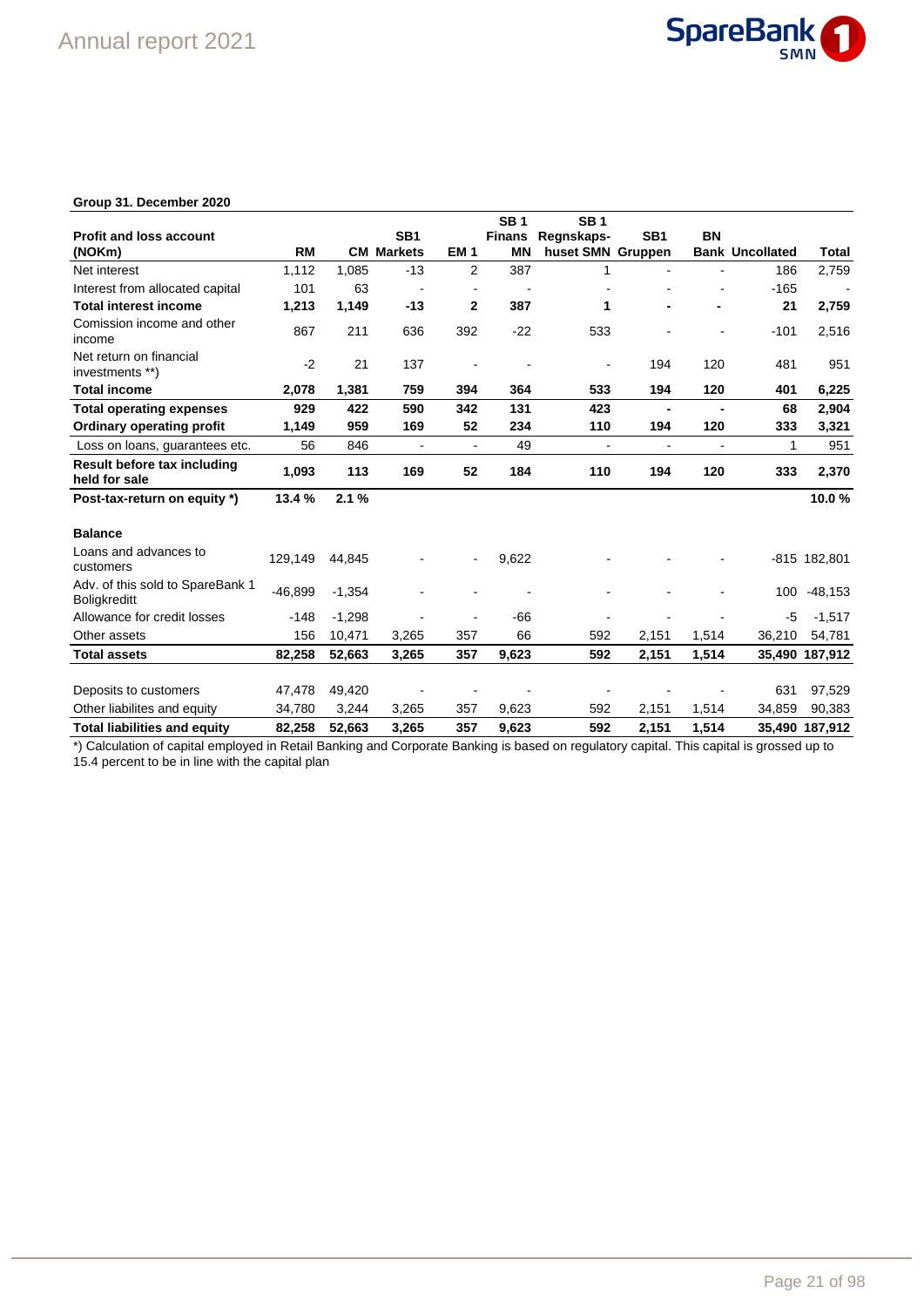

| **) Specification of net return on financial investments (NOKm)    | 31 Dec 21 | 31 Dec 20      |
|--------------------------------------------------------------------|-----------|----------------|
| <b>Dividends</b>                                                   | 22        | 39             |
| Capital gains/losses shares                                        | 176       | $-4$           |
| Gain/(loss) on sertificates and bonds                              | $-285$    | 103            |
| Gain/(loss) on derivatives                                         | 301       | 32             |
| Gain/(loss) on financial instruments related to hedging            | -6        | 1              |
| Gain/(loss) on other financial instruments at fair value (FVO)     | 12        | $-11$          |
| Foreign exchange gain/(loss)                                       | 70        | 82             |
| Gain/(loss) on shares and share derivatives at SpareBank 1 Markets | 31        | 28             |
| Net return on financial instruments                                | 299       | 230            |
| SpareBank 1 Gruppen                                                | 471       | 194            |
| <b>Gain Fremtind</b>                                               |           | 340            |
| SpareBank 1 Boligkreditt                                           | 16        | 18             |
| SpareBank 1 Næringskreditt                                         |           | 18             |
| <b>BN Bank</b>                                                     | 164       | 120            |
| SpareBank 1 Kreditt                                                | 13        | $\overline{2}$ |
| SpareBank 1 Betaling                                               | $-15$     | $-2$           |
| SpareBank 1 Forvaltning                                            | 32        |                |
| Other companies                                                    | 17        | $-10$          |
| Income from investment in associates and joint ventures            | 705       | 681            |
| Total net return on financial investments                          | 1,026     | 951            |
|                                                                    |           |                |

### **Fair value hedging**

| - -                                         |      |      |
|---------------------------------------------|------|------|
| Changes in fair value on hedging instrument | -664 | 467  |
| Changes in fair value on hedging item       | 657  | -465 |
| Net Gain or Loss from hedge accounting      | -7   |      |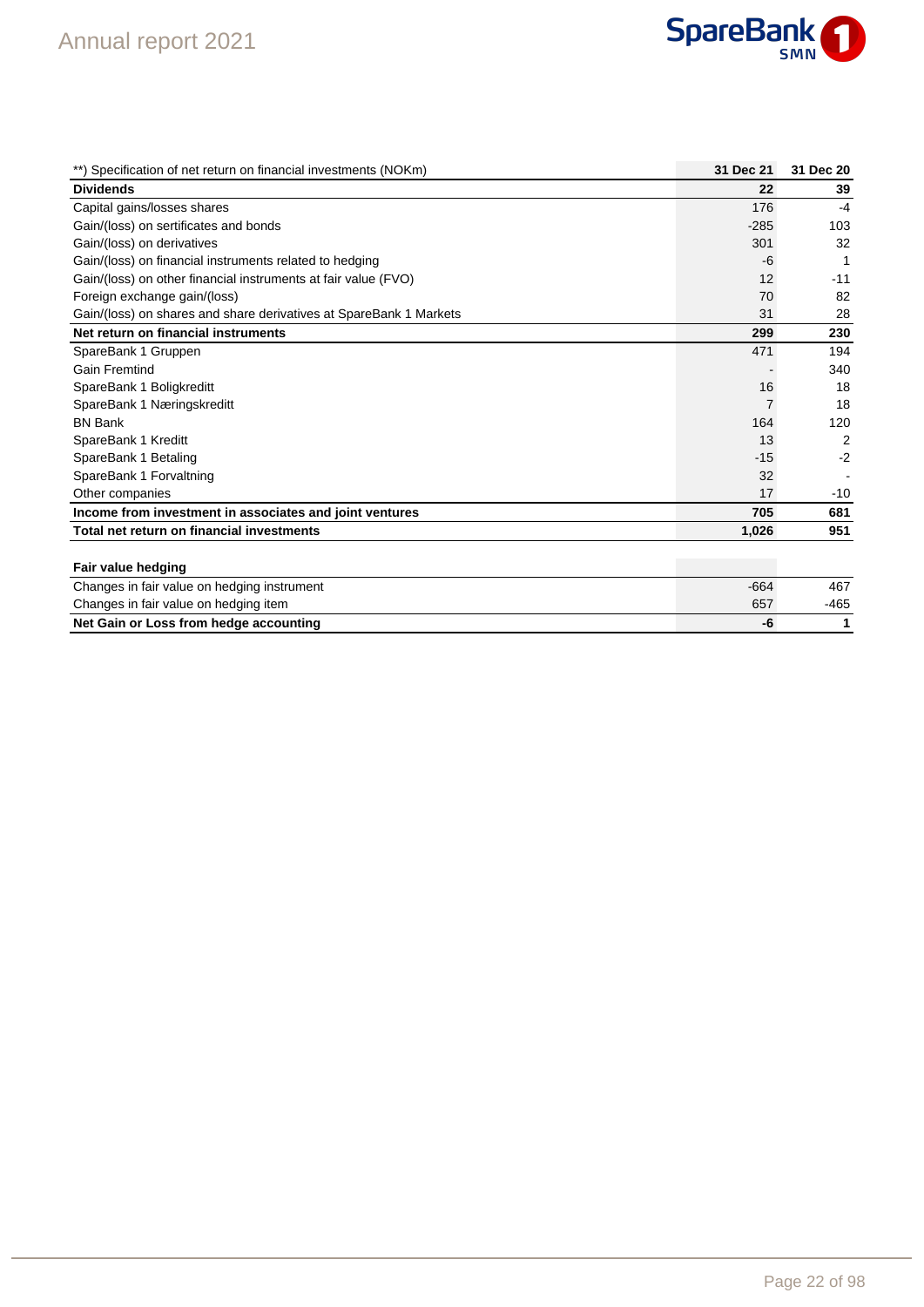

# Note 5 - Capital adequacy and capital management

Capital adequacy is calculated and reported in accordance with the EU capital requirements regulations for banks and investment firms (CRR/CRD IV). SpareBank 1 SMN utilises the Internal Rating Based Approach (IRB) for credit risk. Advanced IRB Apporoach is used for the corporate portfolios. Use of IRB imposes wide-ranging requirements on the bank's organisational set-up, competence, risk models and risk management systems.

As of 31 December 2021 the overall minimum requirement on CET1 capital is 12.5 per cent. The capital conservation buffer requirement is 2.5 per cent, the systemic risk requirement for Norwegian IRB-banks is 4.5 per cent and the Norwegian countercyclical buffer is 1.0 per cent. These requirements are additional to the requirement of 4.5 per cent CET1 capital. In addition the financial supervisory authority has set a Pillar 2 requirement of 1.9 per cent for SpareBank 1 SMN, however not below NOK 1,794 million in monetary terms. The Norwegian countercyclical buffer will rise to 1.5 per cent with effect from 30 June 2022, and to 2.0 per cent from 31 December 2022.

Under the CRR/CRDIV regulations the average risk weighting of exposures secured on residential property in Norway cannot be lower than 20 per cent. As of 31 December 2021 an adjustment was made in both the parent bank and the group to bring the average risk weight up to 20 per cent. This is presented in the note together with 'mass market exposure, property' under 'credit risk IRB'.

The systemic risk buffer stands at 4.5 per cent for the Norwegian exposures. For exposures in other countries, the particular country's systemic buffer rate shall be employed. As of 31 December 2021 the effective rate for the parent bank and for the group is accordingly 4.4 per cent.

The countercyclical buffer is calculated using differentiated rates. For exposures in other countries the countercyclical buffer rate set by the authorities in the country concerned is applied. If that country has not set a rate, the same rate as for exposures in Norway is applied unless the Ministry of Finance sets another rate. As of 31 December 2021 both the parent bank and the group is below the capital deduction threshold such that the Norwegian rate is applied to all relevant exposures.

| <b>Parent Bank</b> |        |                                                                                                    | Group    |          |  |
|--------------------|--------|----------------------------------------------------------------------------------------------------|----------|----------|--|
| 31 Dec             | 31 Dec |                                                                                                    | 31 Dec   | 31 Dec   |  |
| 2020               |        | 2021 (NOKm)                                                                                        | 2021     | 2020     |  |
| 18,092             |        | 19,356 Total book equity                                                                           | 23,241   | 21,310   |  |
| $-1,250$           |        | -1,250 Additional Tier 1 capital instruments included in total equity                              | $-1,293$ | $-1,293$ |  |
| $-515$             |        | -458 Deferred taxes, goodwill and other intangible assets                                          | $-961$   | $-1,044$ |  |
| -890               |        | -1,517 Deduction for allocated dividends and gifts                                                 | $-1,517$ | -890     |  |
|                    |        | - Non-controlling interests recognised in other equity capital                                     | $-989$   | -838     |  |
|                    |        | - Non-controlling interests eligible for inclusion in CET1 capital                                 | 568      | 488      |  |
| $-43$              |        | -41 Value adjustments due to requirements for prudent valuation                                    | $-56$    | -56      |  |
| $-47$              |        | -495 Positive value of adjusted expected loss under IRB Approach                                   | $-560$   | $-74$    |  |
|                    |        | - Cash flow hedge reserve                                                                          | 3        | 10       |  |
| $-186$             | $-202$ | Deduction for common equity Tier 1 capital in significant investments in financial<br>institutions | $-648$   | $-572$   |  |
| 15,160             |        | 15,393 Common equity Tier 1 capital                                                                | 17,790   | 17,041   |  |
| 1,250              |        | 1,250 Additional Tier 1 capital instruments                                                        | 1,581    | 1,595    |  |
|                    |        | -48 Deduction for significant investments in financial institutions                                | $-48$    |          |  |
| 16,410             |        | 16,595 Tier 1 capital                                                                              | 19,322   | 18,636   |  |
|                    |        | Supplementary capital in excess of core capital                                                    |          |          |  |
| 1,750              |        | 1,750 Subordinated capital                                                                         | 2,226    | 2,262    |  |
| $-139$             |        | -214 Deduction for significant investments in financial institutions                               | $-214$   | $-139$   |  |
| 1.611              |        | 1,536 Additional Tier 2 capital instruments                                                        | 2,011    | 2,123    |  |
| 18,020             |        | 18,130 Total eligible capital                                                                      | 21,333   | 20,759   |  |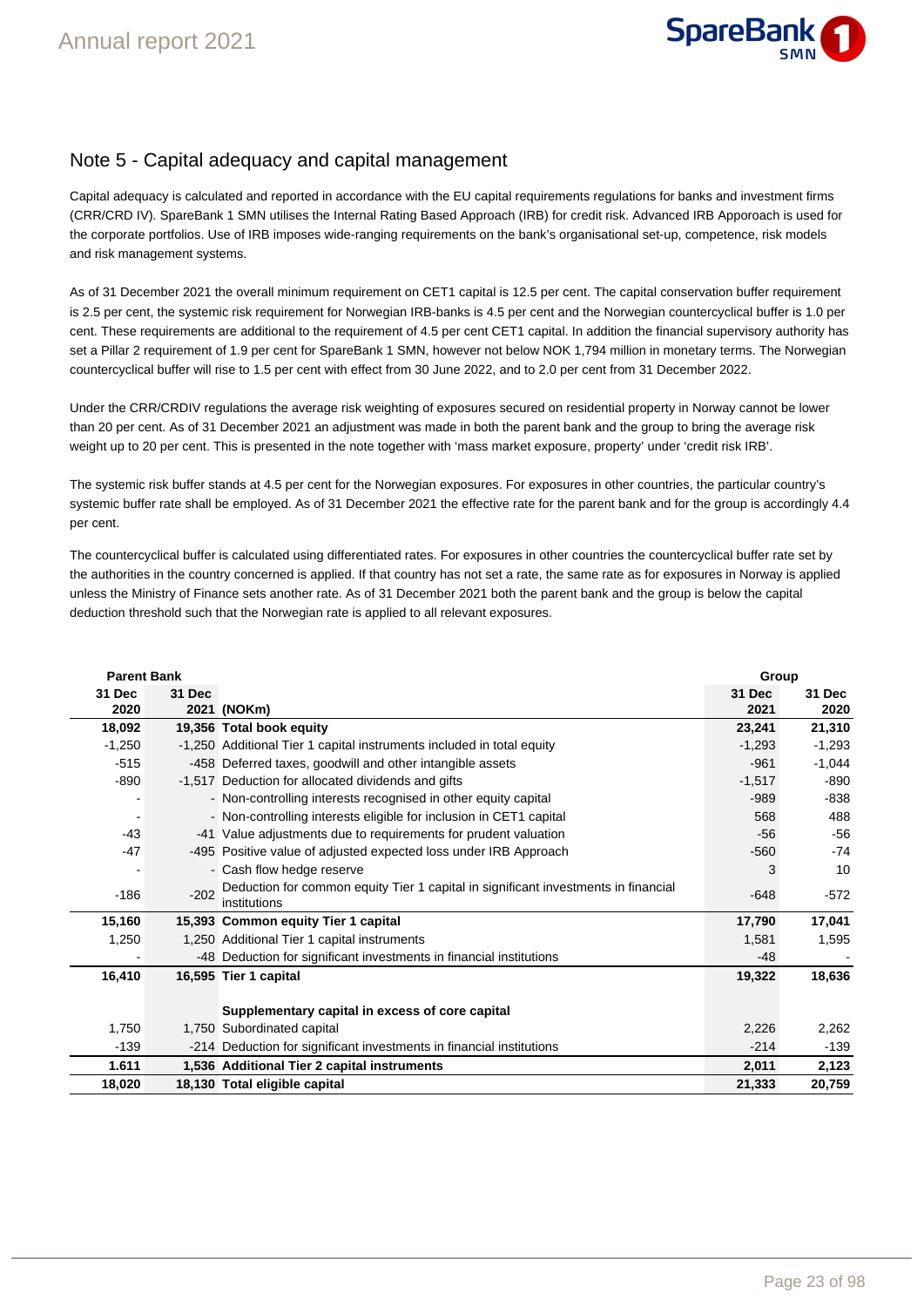

|                | Minimum requirements subordinated capital                 |                |                 |
|----------------|-----------------------------------------------------------|----------------|-----------------|
| 1,053          | 1,049 Specialised enterprises                             | 1,248          | 1,240           |
| 920            | 1,016 Corporate                                           | 1,030          | 930             |
| 1,511          | 1,400 Mass market exposure, property                      | 2,384          | 2,261           |
| 107            | 93 Other mass market                                      | 95             | 110             |
| 1,026          | 1,000 Equity positions IRB                                | 1              | 1               |
| 4,617          | 4,558 Total credit risk IRB                               | 4,758          | 4,541           |
|                |                                                           |                |                 |
| 1              | 3 Central government                                      | 4              | $\overline{2}$  |
| 93             | 106 Covered bonds                                         | 133            | 142             |
| 441            | 398 Institutions                                          | 299            | 332             |
|                | 1 Local and regional authorities, state-owned enterprises | 29             | 27              |
| 32             | 188 Corporate                                             | 432            | 281             |
| 20             | 7 Mass market                                             | 466            | 476             |
| 11             | 25 Exposures secured on real property                     | 128            | 136             |
| 272            | 279 Equity positions                                      | 521            | 408             |
| 99             | 92 Other assets                                           | 142            | 159             |
| 970            | 1,098 Total credit risk standardised approach             | 2,154          | 1,962           |
| 30             | 35 Debt risk                                              | 36             | 31              |
|                | - Equity risk                                             | 34             | 18              |
|                | - Currency risk and risk exposure for settlement/delivery | 1              | 3               |
| 421            | 433 Operational risk                                      | 817            | 770             |
| 25             | 26 Credit value adjustment risk (CVA)                     | 93             | 123             |
| 6,063          | 6,150 Minimum requirements subordinated capital           | 7,893          | 7,448           |
| 75,785         | 76,873 Risk weighted assets (RWA)                         |                |                 |
|                |                                                           |                |                 |
|                |                                                           | 98,664         | 93,096          |
| 3,410          | 3,459 Minimum requirement on CET1 capital, 4.5 per cent   | 4,440          | 4,189           |
|                |                                                           |                |                 |
| 1,895          | <b>Capital Buffers</b>                                    | 2,467          |                 |
|                | 1,922 Capital conservation buffer, 2.5 per cent           |                | 2,327           |
| 3,410<br>758   | 3,459 Systemic risk buffer, 4.5 per cent                  | 4,440<br>987   | 4,189<br>931    |
|                | 769 Countercyclical buffer, 1.0 per cent                  |                |                 |
| 6,063          | 6,150 Total buffer requirements on CET1 capital           | 7,893<br>5.457 | 7,448           |
| 5,687          | 5,784 Available CET1 capital after buffer requirements    |                | 5,404           |
|                | Capital adequacy                                          |                |                 |
| 20.0%          | 20.0 % Common equity Tier 1 capital ratio                 | 18.0%          | 18.3%           |
| 21.7%          | 21.6 % Tier 1 capital ratio                               | 19.6 %         | 20.0%           |
| 23.8%          | 23.6 % Capital ratio                                      | 21.6%          | 22.3%           |
|                |                                                           |                |                 |
|                | Leverage ratio                                            |                |                 |
| 178,219        | 191,697 Balance sheet items                               | 269,857        | 256,978         |
| 6,190          | 10,782 Off-balance sheet items                            | 11,341         | 7,514           |
| $-606$         | -1,042 Regulatory adjustments                             | $-2,110$       | $-1,577$        |
| 183,803        | 201,437 Calculation basis for leverage ratio              | 279,088        | 262,915         |
| 16,410<br>8.9% | 16,595 Core capital<br>8.2 % Leverage Ratio               | 19,322<br>6.9% | 18,636<br>7.1 % |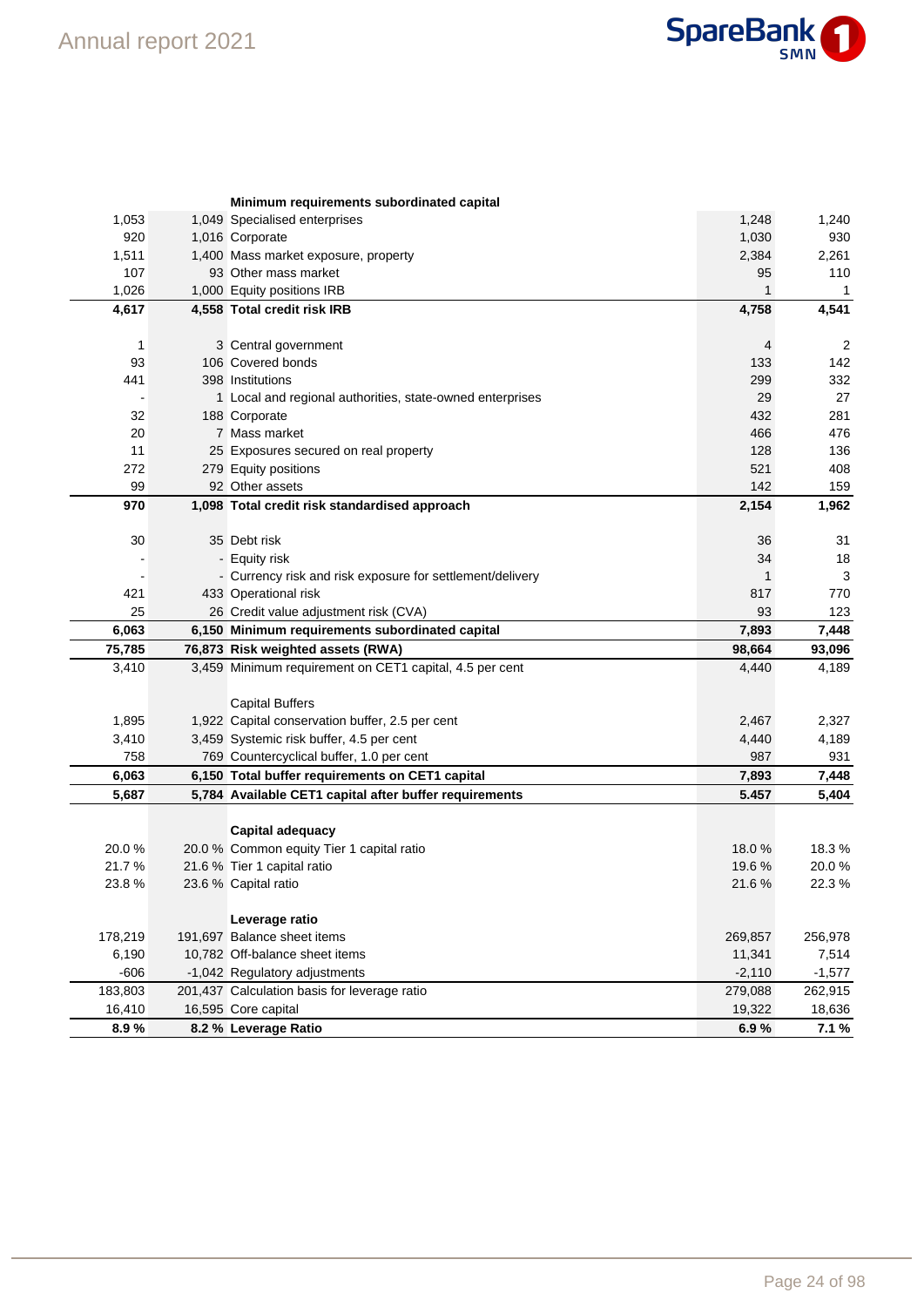

# Note 6 - Risk factors

#### **Risk Management**

SpareBank 1 SMN aims to maintain a moderate risk profile and to apply risk monitoring of such high quality that no single event will seriously impair the Group's financial position. The Group's risk profile is quantified through targets for rating, concentration, risk-adjusted return, loss ratios, expected loss, necessary economic capital, regulatory capital adequacy, and known and expected liquidity related regulatory requirements.

The principles underlying SpareBank 1 SMN's Risk Management are laid down in the risk management policy. The Group gives much emphasis to identifying, measuring, managing and monitoring central risks in such a way that the Group progresses in line with its adopted risk profile and strategies.

Risk management within the Group is intended to support the Group's strategic development and target attainment. The risk management regime is also designed to ensure financial stability and prudent asset management. This will be achieved through:

- A strong organisation culture featuring high risk-management awareness
- A sound understanding of the risks that drive earnings and risk costs, thereby creating a better basis for decision-making
- Striving for an optimal use of capital within the adopted business strategy
- Avoiding unexpected negative events which could be detrimental to the Group's operations and reputation in the market

The Group's risk is quantified by calculating expected loss and the need for risk-adjusted capital (economic capital) needed to meet unexpected losses.

Expected loss is the amount which statistically can be expected to be lost in a 12-month period. Risk-adjusted capital is the volume of capital the Group considers it needs to meet the actual risk incurred by the Group. The board has decided that the risk-adjusted capital should cover 99.9 per cent of all possible unexpected losses. Statistical methods are employed to compute expected loss and riskadjusted capital, but the calculation requires expert assessments in some cases. In the case of risk types where no recognised methods of calculating capital needs are available, the Group defines risk management limits to ensure that the likelihood of an event occurring is extremely low. For further details see the Group's Pillar III reporting which is available on the Parent Bank's website.

The Group's overall risk exposure and risk trend are followed up through periodic risk reports to the administration and the board of directors. Overall risk monitoring and reporting are carried out by Risk Management which is independent of the Group's business areas.

#### **Credit risk**

Credit risk is the risk of loss resulting from the inability or unwillingness of customers or counterparties to honour their commitments to the Group.

The Group is exposed to credit risk through all customer and counterparty receivables. The main exposure is through ordinary lending and leasing activities, but the Group's credit risk also has a bearing on the liquidity reserve portfolio through counterparty risk arising from interest rate and foreign exchange derivatives.

Credit risk associated with the Group's lending activity is the largest area of risk facing the Group.

Through its annual review of the Parent Bank's credit strategy, the Board of Directors concretises the Group's risk appetite by establishing objectives and limits for the Parent Bank's credit portfolio. The Parent Bank's credit strategy and credit policy are derived from the Parent Bank's main strategy, and contain guidelines for the risk profile, including maximum expected loss (EL) for the retail market and corporate market divisions respectively, maximum portfolio default probability (PD) and maximum regulatory capital (UL) allocated to the credit business.

Concentration risk is managed by distribution between Retail Banking and Corporate Banking, limits on the size of loan and loss ratio on single exposures, limits on maximum exposure for the twenty largest grouped exposures, limits on maximum exposure to sectors, and limits on regulatory risk weighted assets for Retail Banking and Corporate Banking.

Compliance with credit strategy and limits adopted by the Board of Directors is monitored on a continual basis by Risk Management and reported quarterly to the Board of Directors.

The Parent Bank has approval to use internal models in its risk management and capital calculation (IRB), and in February 2015 was given permission to apply the advanced IRB approach.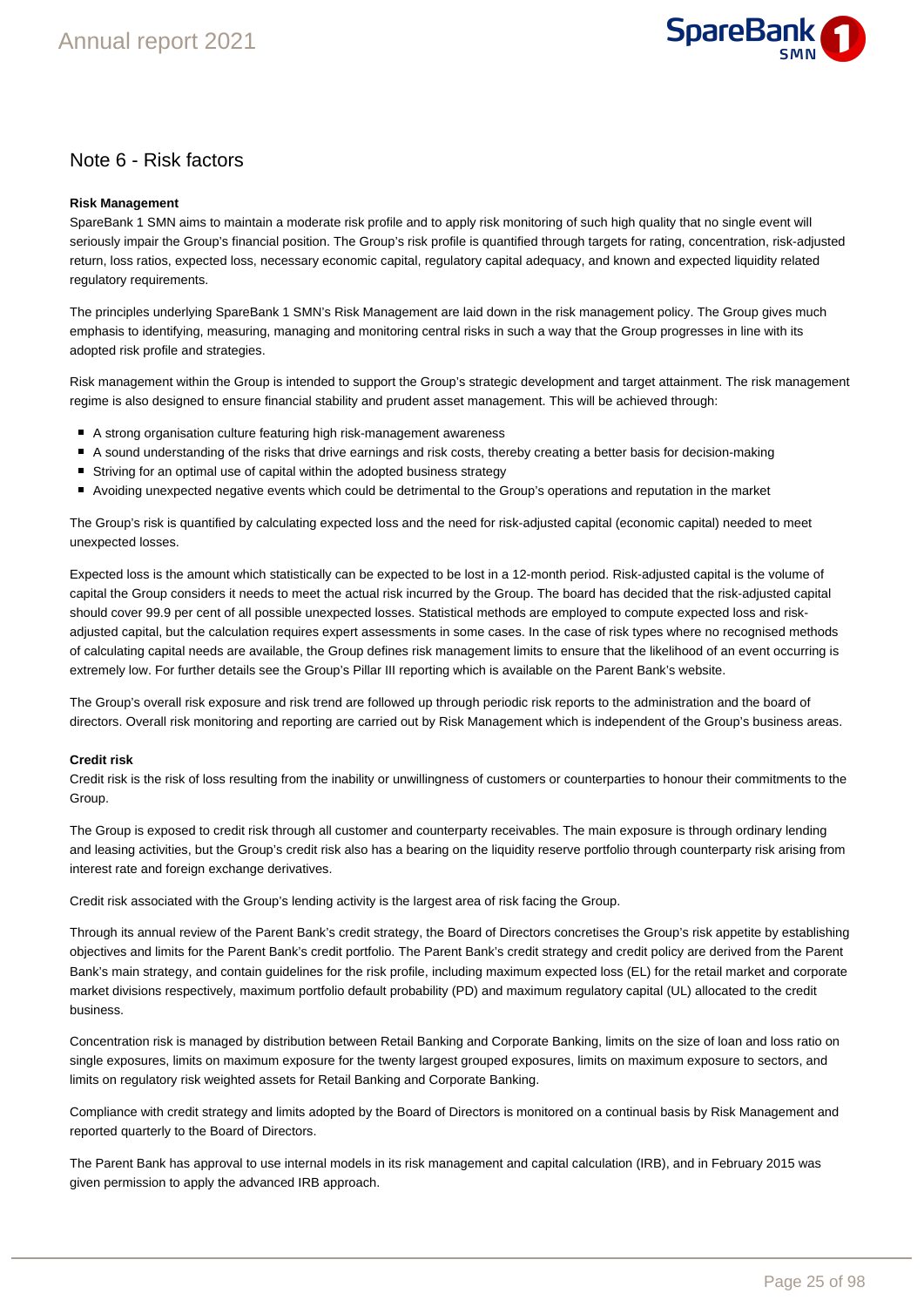

The Parent Bank's risk classification system is designed to enable the Parent Bank's loan portfolio to be managed in conformity with the Parent Bank's credit strategy and to secure the risk-adjusted return. The Board of Directors delegates lending authorisation to the Group CEO. The Group CEO can further delegate authorisations to levels below executive director level. Lending authorisations are graded by size of commitment and risk profile.

The Parent Bank has a division dedicated to credit support which assists in or takes over dealings with customers who are clearly unable, or are highly likely to become unable, to service their debts unless action is taken beyond ordinary follow-up.

The Group uses credit models for risk classification, risk pricing and portfolio management. The risk classification system builds on the following main components:

#### **1. Probability of Default (PD)**

The Group's credit models are based on statistical computations of probability of default. The calculations are based on scoring models that take into account financial position and behavioural data. The models are partly point-in-time oriented, and reflect the probability of default in the course of the next 12 months under current economic conditions. The Bank has also developed a cashflow based PD-model used for exposures in rental of commercial property. The Bank has applied Finanstilsynet to use this model in the calculation of capital requirements (IRB).

Customers are assigned to one of nine risk classes based on PD, in addition to two risk classes for exposures in default and/or subject to individual impairment write down.

The models are validated on an ongoing basis and at least once per year both with respect to their ability to rank customers and to estimate PD levels. The validation results confirm that the models' accuracy meets internal criteria and international recommendations.

#### **2. Exposure at Default (EAD)**

EAD is an estimation of the size of an exposure in the event of, and at the time of, a counterparty's default. For drawing rights, a conversion factor (CF) is used to estimate how much of the present unutilised credit ceiling will have been utilised at a future default date. For guarantees, CF is used to estimate what portion of issued guarantees will be brought to bear upon default. CF is validated monthly for drawing rights in the retail market and corporate market. The Group's EAD model takes account of differences both between products and customer types.

#### **3. Loss Given Default (LGD)**

The Group estimates the loss ratio for each loan based on expected recovery rate, realisable value of the underlying collateral, recovery rate on unsecured debt, as well as direct costs of recovery. Values are determined using standard models, and actual realised values are validated to test the models' reliability.

Estimated loss ratio shall take into account possible economic downturn. With limited downturn data, the Bank has entered significant margins in its calculations to ensure conservative estimates when calculating capital requirements.

The three above-mentioned parameters (PD, EAD and LGD) underlie the Group's portfolio classification and statistical calculation of expected loss (EL) and need for economic capital/risk-adjusted capital (UL).

#### **Counterparty risk**

Counterparty risk in derivatives trading is managed through ISDA and CSA contracts set up with financial institutions that are the Group's most used counterparties. ISDA contracts regulate settlements between financial counterparties. The CSA contracts limit maximum exposure through market evaluation of the portfolio and margin calls when the change in portfolio value exceeds the maximum agreed limit or threshold amount. The Group will continue to enter CSA contracts with financial counterparties to manage counterparty risk. See note 12 for further description of these contracts.

Counterparty risk for customers is hedged through use of cash depots or other collateral which, at all times, have to exceed the market value of the customer's portfolio. Specific procedures have been established for calling for further collateral or to close positions if market values exceed 80 per cent of the collateral.

For securities and derivatives traded on the Oslo Stock Exchange, the subsidiary SpareBank 1 Markets uses DNB ASA as a clearing agent vis-à-vis Oslo Clearing. Any margin collateral is paid into an account in DNB. DNB operates as an agent between SpareBank 1 Markets and Oslo Clearing. This means that Oslo Clearing is SpareBank 1's counterpart.

#### **Market risk**

Market risk is a generic term for the risk of loss and reduction of future incomes as a result of changes in observable rates or prices of financial instruments. Market risk arises at SpareBank 1 SMN mainly in connection with the Group's investments in bonds, CDs and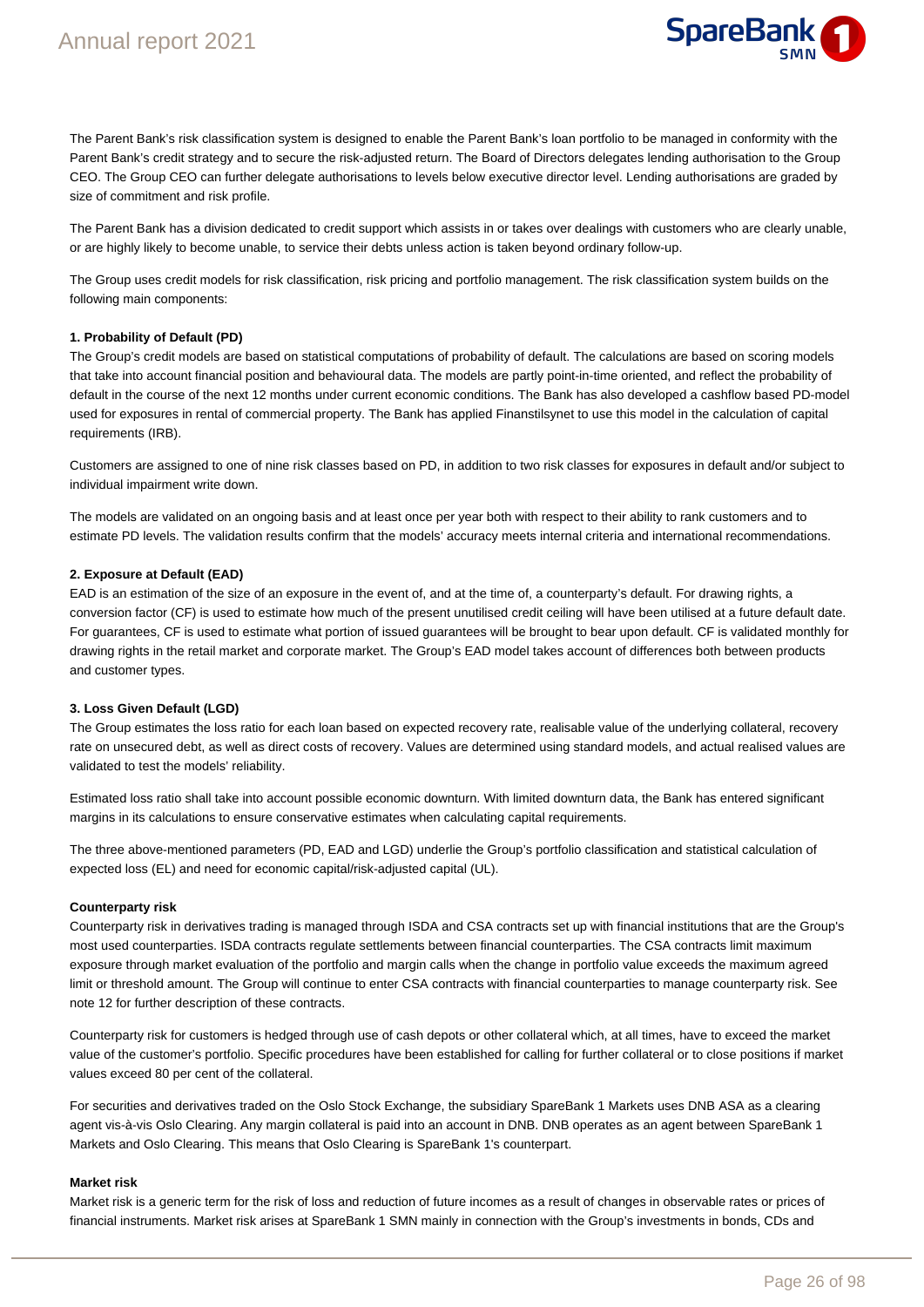

shares, including funding. SpareBank 1 SMN has outsourced customer trading in fixed income and foreign currency instruments to SpareBank 1 Markets. This customer activity, and SpareBank 1 Markets' use of the Parent Bank's balance sheet, also affect the Group's market risk.

Market risk is managed through limits for investments in shares, bonds and positions in the fixed income and currency markets. The Group's strategy for market risk lays the basis for management reporting, control and follow-up of compliance with limits and guidelines.

The Group defines limits on exposure to equity instruments with a basis in stress tests employed in Finanstilsynet's (Financial Supervisory Authority of Norway) models. Limits are reviewed at least once a year and adopted yearly by the Group's Board of Directors. Compliance with the limits is monitored by Risk Management and exposures relative to the adopted limits are reported monthly.

Interest rate risk is the risk of loss due to changes in interest rates in financial markets. The risk on all interest rate positions can be viewed in terms of the change in value of interest rate instruments resulting from a rate change of 1 percentage point on the yield curve for all balance sheet items. The Group utilises analyses showing the effect of this change for various maturity bands, with separate limits applying to interest rate exposure within each maturity band and across all maturity bands as a whole. Interest rate lock-ins on the Group' s instruments are essentially short, and the Group's interest rate risk is low to moderate.

Spread risk is the risk of loss as a result of changes in market value/fair value of bonds due to general changes in credit spreads. The bond portfolio is managed based on an evaluation of the individual issuers. In addition, the Group has a separate limit for overall spread risk for all bonds. The Group calculates spread risk based on Finanstilsynet's module for market and credit risk. The loss potential for the individual credit exposure is calculated with a basis in rating and duration.

Exchange rate risk is the risk of loss resulting from exchange rate movements. The Group measures exchange rate risk on the basis of net positions in the various currencies. Limits on exchange rate risk are expressed in limits for the maximum aggregate foreign exchange position in individual currencies.

Equity risk is the risk of loss on positions as a result of changes in share prices. This risk is linked to positions in equity instruments as the underlying. Shares in subsidiaries and shares forming part of a consolidated or strategic assessment are not included.

#### **Liquidity risk**

Liquidity risk is the risk that the Group will be unable to refinance its debt or unable to finance increases in its assets.

The Group's most important source of finance is customer deposits. At end-2021 the Group's ratio of deposits to loans was 57 per cent, including loans sold to SpareBank 1 Boligkreditt and SpareBank 1 Næringskreditt, compared with 53per cent at end-2020 (Group).

The Group reduces its liquidity risk by diversifying funding across a variety of markets, funding sources, maturities and instruments, and by employing long-term funding. Excessive concentration of maturities heightens vulnerability with regard to refinancing. The Group seeks to mitigate such risk by applying defined limits.

The Parent Bank's finance division is responsible for the Group's financing and liquidity management. Compliance with limits is monitored by Risk Management which reports monthly to the Board of Directors. The Group manages it liquidity on an overall basis by assigning responsibility for funding both the Parent Bank and the subsidiaries to the finance division.

Governance is based in the Group's overall liquidity strategy which is reviewed and adopted by the board at least once each year. The liquidity strategy reflects the Group's moderate risk profile. As a part of the strategy, emergency plans have been drawn up both for the Group and the SpareBank 1 Alliance to handle the liquidity situation in periods of turbulent capital markets. These take into account periods of both bank-specific and system-related crisis scenarios as well as a combination of the two.

An aim of the Group is to survive for 12 months of ordinary operation without fresh external funding. This assumes that the Parent Bank can continue to sell eligible loans to SpareBank 1 Boligkreditt, and that there will at all times be sufficient capacity in the stock of loans to cover a house price fall of up to 30 per cent and thus to maintain funding through the mortgage credit company. It also intends to succeed in surviving for 30 days under the most extreme crisis scenario. In such a scenario only the Parent Bank's holding of highly liquid assets may be utilised. Access to capital has been satisfactory throughout 2021.

The Group's liquidity situation as of 31 December 2021 is considered satisfactory.

#### **Operational risk**

Operational risk can be defined as the risk of loss resulting from:

- People: Breaches of routines/guidelines, inadequate competence, unclear policy, strategy or routines, internal irregularities
- Systems: Failure of IT- and other systems
- External causes: Criminality, natural disaster, other external causes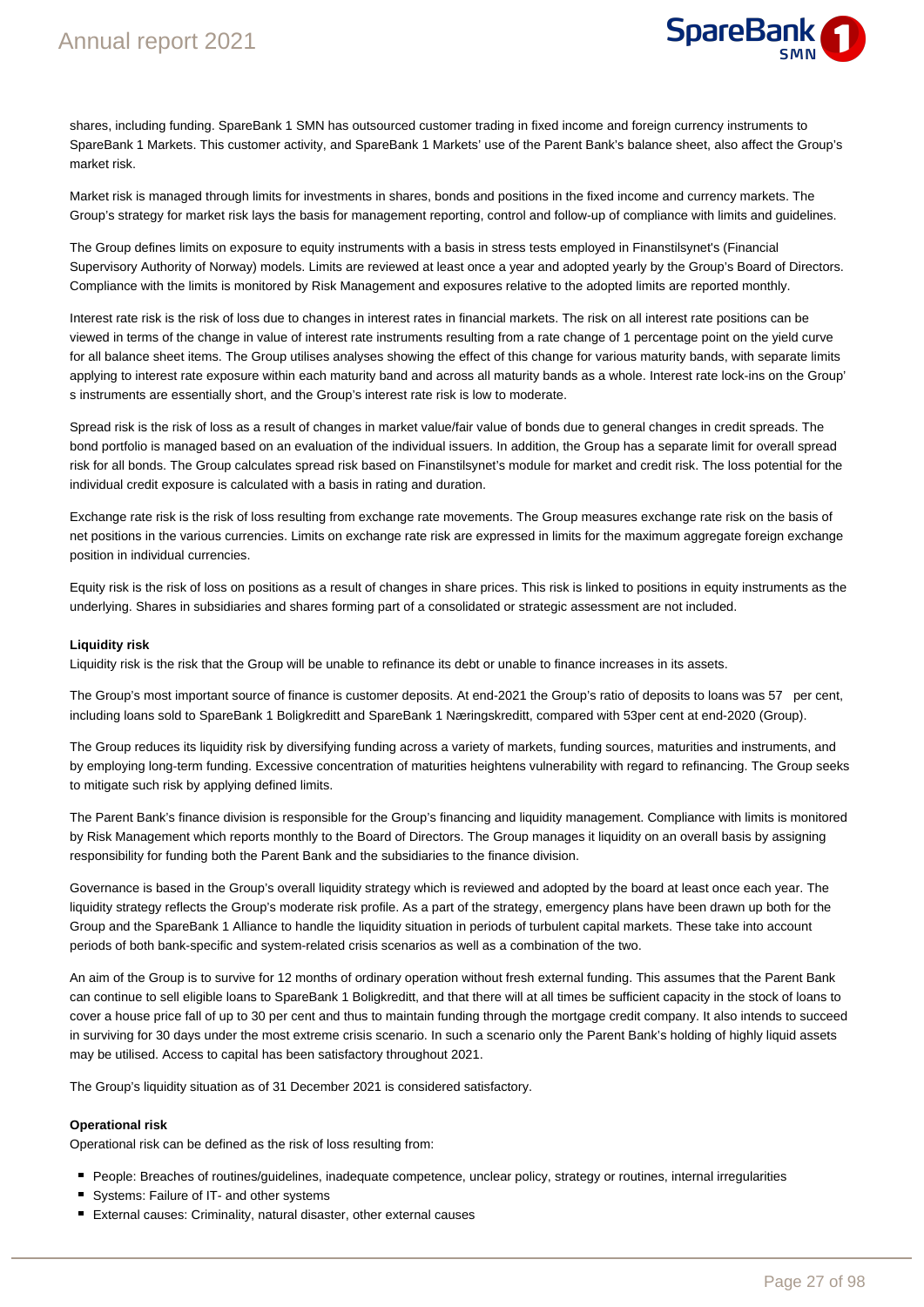

Operational risk is a risk category that captures the great majority of costs associated with quality lapses in the Group's current activity.

Management of operational risk has acquired increased importance in the financial industry in recent years. Contributory factors are internationalisation, strong technological development and steadily growing demands from customers, public authorities and other interest groups. Many substantial loss events in the international financial industry have originated in failures in this risk area.

Identification, management and control of operational risk are an integral part of managerial responsibility at all levels of SpareBank 1 SMN. Managers' most important aids in this work are professional insight and leadership skills along with action plans, control routines and good follow-up systems. A systematic programme of risk assessments also contributes to increased knowledge and awareness of current needs for improvement in one's own unit. Any weaknesses and improvements are reported to higher levels in the organisation.

SpareBank 1 SMN attaches importance to authorisation structures, good descriptions of procedures and clear definition of responsibilities in supply contracts between the respective divisions as elements in a framework for handling operational risk.

Management consider the Bank's IT –systems to be central for the operation, accounting and reporting of transactions in addition to providing the support for important estimates and calculations. The IT- systems are mainly standardised, and the management and operation has been outsourced to a service provider.

The Parent Bank has put to use a registration and monitoring tool (Risk Information System) for better structure and follow up of risk, events and areas for improvement in the Group.

Operational losses are reported to the Board of Directors. The Board of Directors receives each year from the internal audit and the statutory auditor an independent assessment of the Group's risk and of whether the internal control functions in an appropriate and adequate manner. The Board's assessement of the operational risk is moderate, including the risk related to the accounting and reporting process.

For further information see the Bank's Pilar III-report available at https://www.sparebank1.no/en/smn/about-us/investor/financial-info /capital-adequacy.html and notes:

Note 12: Maximum credit risk exposure Note 13: Credit quality per class of financial assets Note 14: Market risk related to interest rate risk Note 15: Market risk related to currency exposure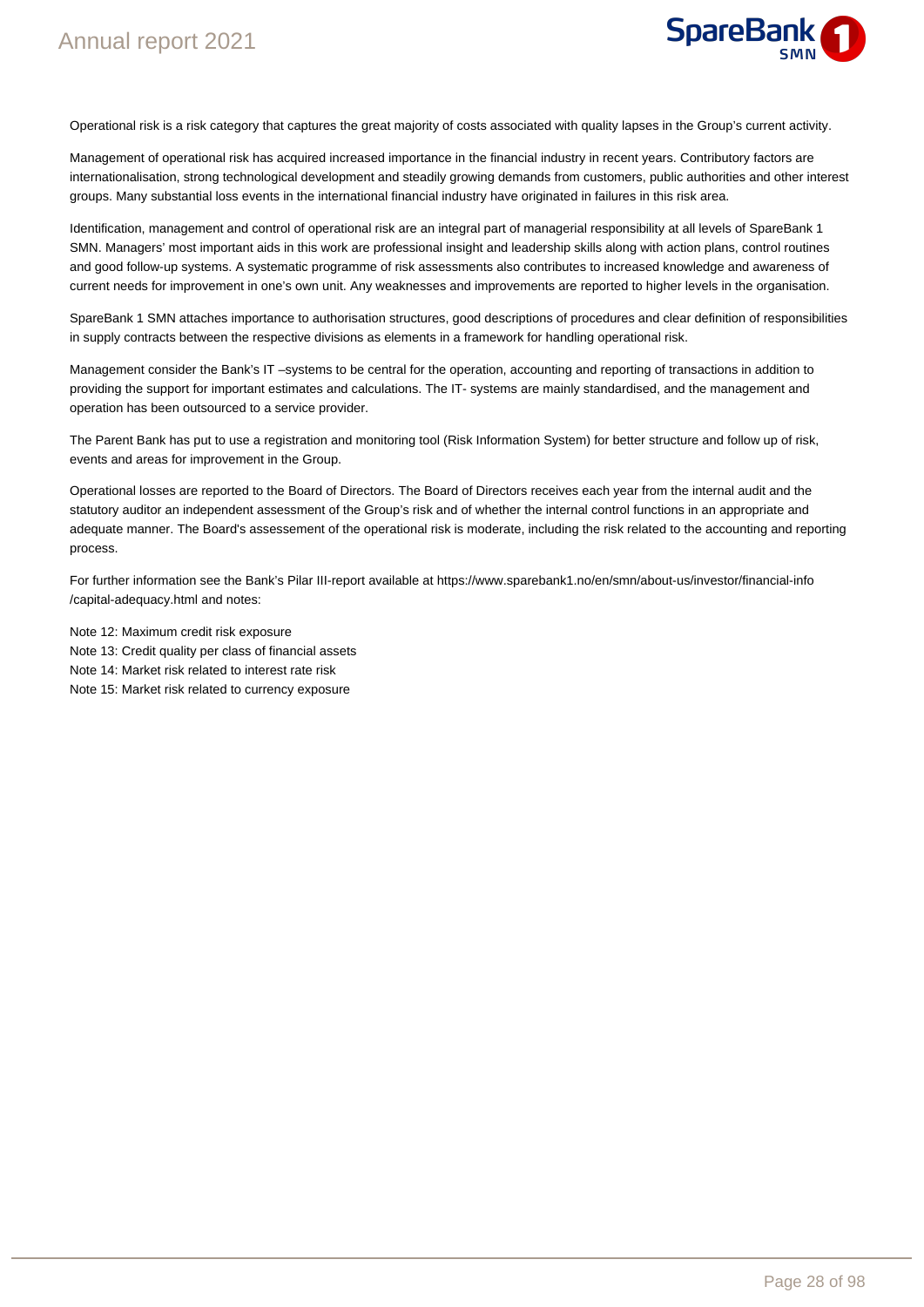

# Note 7 - Credit institutions - loans and advances

| <b>Parent Bank</b> |              |                                                                           | Group                    |           |
|--------------------|--------------|---------------------------------------------------------------------------|--------------------------|-----------|
| 31 Dec 20          |              | 31 Dec 21 Loans and advances to credit institutions (NOK million)         | 31 Dec 21                | 31 Dec 20 |
| 10,375             |              | 11,344 Loans and advances without agreed maturity or notice of withdrawal | 2,859                    | 2,565     |
| 2,526              |              | 1,846 Loans and advances with agreed maturity or notice of withdrawal     | 1,846                    | 2,527     |
| 12,901             | 13,190 Total |                                                                           | 4,704                    | 5,091     |
|                    |              | Specification of loans and receivables on key currencies                  |                          |           |
| 25                 |              | 11 CAD                                                                    | 11                       | 25        |
| 30                 |              | 8 CHF                                                                     | 8                        | 30        |
| 815                |              | 1,324 EUR                                                                 | 1,299                    | 793       |
| 154                |              | 195 GBP                                                                   | 195                      | 154       |
| 8                  |              | 9 JPY                                                                     | 9                        | 8         |
| 11,768             | 11,400 NOK   |                                                                           | 2,948                    | 3,975     |
| 40                 |              | <b>147 SEK</b>                                                            | 143                      | 40        |
| 39                 |              | 82 USD                                                                    | 78                       | 43        |
| 23                 |              | 13 Other                                                                  | 13                       | 23        |
| 12,901             | 13,190 Total |                                                                           | 4,704                    | 5,091     |
| 1.6%               |              | 1.0 % Average rate credit institutions                                    | 0.6%                     | 1.1%      |
| 31 Dec 20          |              | 31 Dec 21 Deposits from credit institutions (NOK million)                 | 31 Dec 21                | 31 Dec 20 |
| 10,404             |              | 10,340 Deposits without agreed maturity or notice of withdrawal           | 11,063                   | 10,869    |
| 4,226              |              | 3,999 Deposits with agreed maturity or notice of withdrawal               | 3,999                    | 4,226     |
| 14,629             | 14,340 Total |                                                                           | 15,063                   | 15,094    |
|                    |              | Specification of deposits on key currencies                               |                          |           |
| 1,716              | 1,640 EUR    |                                                                           | 1,640                    | 1,716     |
| 38                 |              | 2 GBP                                                                     | $\overline{c}$           | 38        |
| 8                  |              | 3 JPY                                                                     | 3                        | 8         |
| 12,847             | 12,626 NOK   |                                                                           | 13,349                   | 13,312    |
|                    |              | 69 SEK                                                                    | 69                       |           |
| 21                 |              | 0 USD                                                                     | 0                        | 21        |
| 1                  |              | 0 Other                                                                   | 0                        | 1         |
| 14,629             | 14,340 Total |                                                                           | 15,063                   | 15,094    |
| 0.4%               |              | 0.2 % Average rate credit institutions                                    | 0.2%                     | 0.4%      |
| 31 Dec 20          |              | 31 Dec 21 Other commitments to credit institutions (NOK million)          | 31 Dec 21                | 31 Dec 20 |
| 191                |              | - Unutilised credits                                                      | $\overline{\phantom{a}}$ | 191       |
| 95                 |              | 55 Financial guarantees                                                   | 55                       | 95        |
| 286                |              | 55 Total                                                                  | 55                       | 286       |
|                    |              |                                                                           |                          |           |

Deposits from and loans to credit institutions with mainly floating interest.

The average interest rate is calculated based on the interest income/expense of the holding accounts' average balance for the given year. This is, however, limited to holdings in NOK denominated accounts.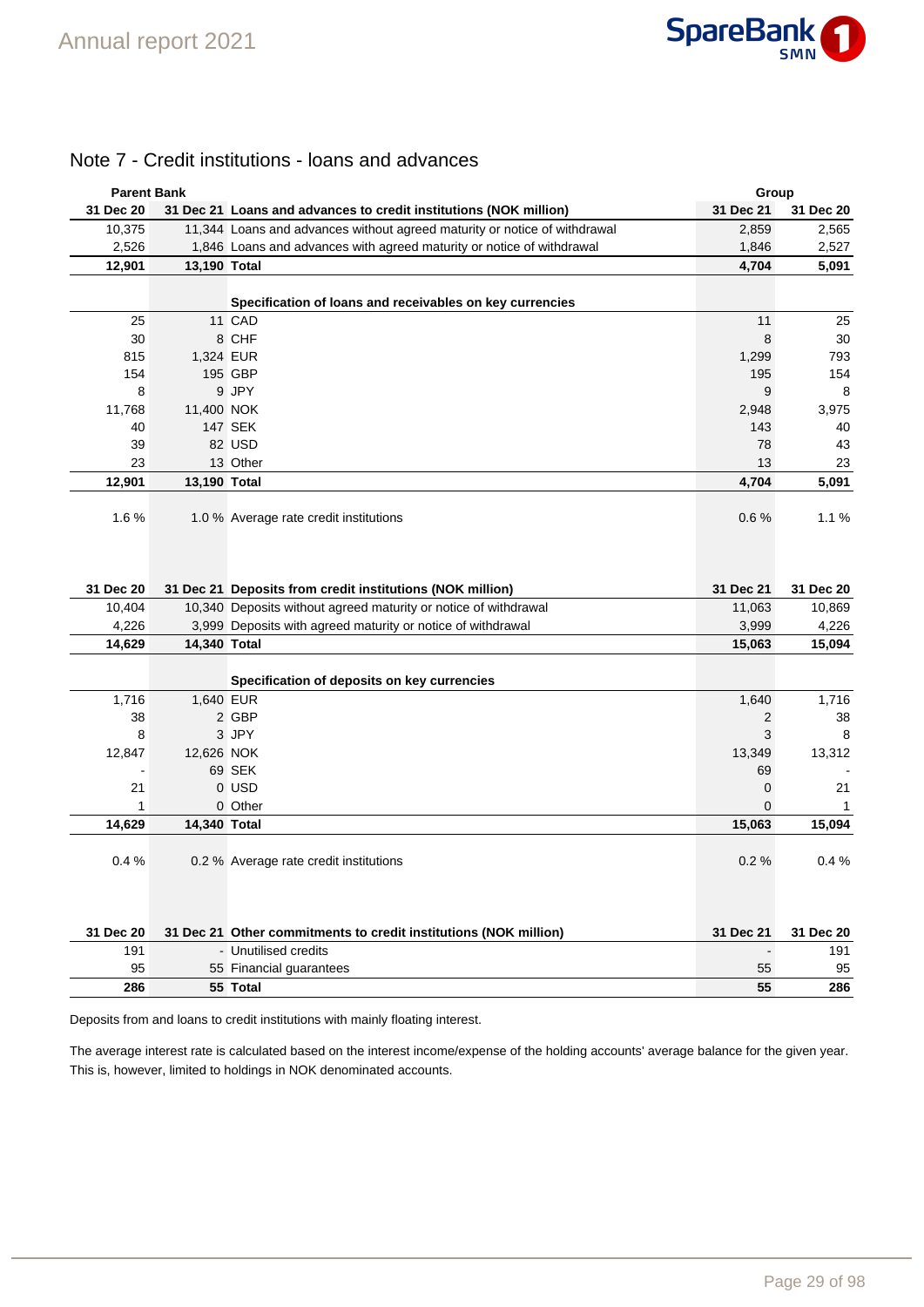

# Note 8 - Loans and advances to customers

| <b>Parent Bank</b> |     |                                                                                                                                                                                                                                   | <b>Group</b> |             |  |
|--------------------|-----|-----------------------------------------------------------------------------------------------------------------------------------------------------------------------------------------------------------------------------------|--------------|-------------|--|
| 31 Dec 2020        |     | 31 Dec 2021 (NOK million)                                                                                                                                                                                                         | 31 Dec 2021  | 31 Dec 2020 |  |
| 125.660            |     | 137.113 Gross Loans                                                                                                                                                                                                               | 147.301      | 134.648     |  |
| 1.446              |     | 1,348 Write-downs for expected credit losses                                                                                                                                                                                      | 1,410        | 1,516       |  |
| 124,214            |     | 135,766 Net loans to and advances to customers                                                                                                                                                                                    | 145,890      | 133,131     |  |
|                    |     |                                                                                                                                                                                                                                   |              |             |  |
|                    |     | <b>Additional information</b>                                                                                                                                                                                                     |              |             |  |
| 46.613             |     | 46,650 Loans sold to SpareBank 1 Boligkreditt                                                                                                                                                                                     | 46.650       | 46,613      |  |
| 760                |     | 578 - Of which loans to employees                                                                                                                                                                                                 | 1,106        | 1,380       |  |
| 1.540              |     | 1,402 Loans sold to SpareBank 1 Næringskreditt                                                                                                                                                                                    | 1.402        | 1,540       |  |
|                    |     |                                                                                                                                                                                                                                   |              |             |  |
| 43                 | 78. | Subordinated Ioan capital other financial institutions                                                                                                                                                                            |              | 43          |  |
| 1,027              |     | 1,261 Loans to employees <sup>1)</sup>                                                                                                                                                                                            | 2,173        | 1,907       |  |
|                    |     | $\mathbf{r}$ , and the contract of the contract of the contract of the contract of the contract of the contract of the contract of the contract of the contract of the contract of the contract of the contract of the contract o |              |             |  |

<sup>1)</sup> Interest rate subsidies on loans to employees are included in net interest income. The lending rate for employees is 75 per cent of the best mortgage rate for other customers

#### **Loans and commitments specified by type**

|             | <b>Parent Bank</b> |                                                             | Group       |             |
|-------------|--------------------|-------------------------------------------------------------|-------------|-------------|
| 31 Dec 2020 |                    | 31 Dec 2021 (NOK million)                                   | 31 Dec 2021 | 31 Dec 2020 |
|             |                    |                                                             |             |             |
|             |                    | Gross loans and advances                                    |             |             |
|             |                    | - Financial lease                                           | 3,392       | 3,365       |
| 10,592      |                    | 11,460 Bank overdraft and operating credit                  | 11,549      | 10,042      |
| 3,976       |                    | 4,173 Construction loans                                    | 4,173       | 3,976       |
| 111,093     |                    | 121,480 Amortizing loan                                     | 128,187     | 117,265     |
| 125,660     |                    | 137,113 Total gross loans to and receivables from customers | 147,301     | 134,648     |
|             |                    |                                                             |             |             |
|             |                    | <b>Other commitments</b>                                    |             |             |
| 3,915       |                    | 4,549 Financial guarantees, of which:                       | 4,549       | 3,915       |
| 1,151       |                    | 924 Payment quarantees                                      | 924         | 1,151       |
| 1,238       |                    | 1,282 Performance guarantees                                | 1,282       | 1,238       |
| 980         |                    | 894 Loan guarantees                                         | 894         | 980         |
| 119         |                    | 67 Guarantees for taxes                                     | 67          | 119         |
| 427         |                    | 1,383 Other guarantee commitments                           | 1,383       | 427         |
|             |                    |                                                             |             |             |
| 992         |                    | 1,175 Unutilised guarantee commitments                      | 1,175       | 992         |
| 13,173      |                    | 13,570 Unutilised credits                                   | 13,788      | 13,189      |
| 1,019       |                    | 6,435 Loans approvals (not discounted) $1$                  | 6,584       | 1,136       |
| 12          |                    | 19 Documentary credits                                      | 19          | 12          |
| 19,110      |                    | 25,747 Total other commitments                              | 26,115      | 19,244      |
|             |                    |                                                             |             |             |
| 144,770     |                    | 162,860 Total loans and commitments                         | 173,415     | 153,892     |

1) Increase in loan approvals is due to letters of credit, which were not included previously. Comparables have not been restated.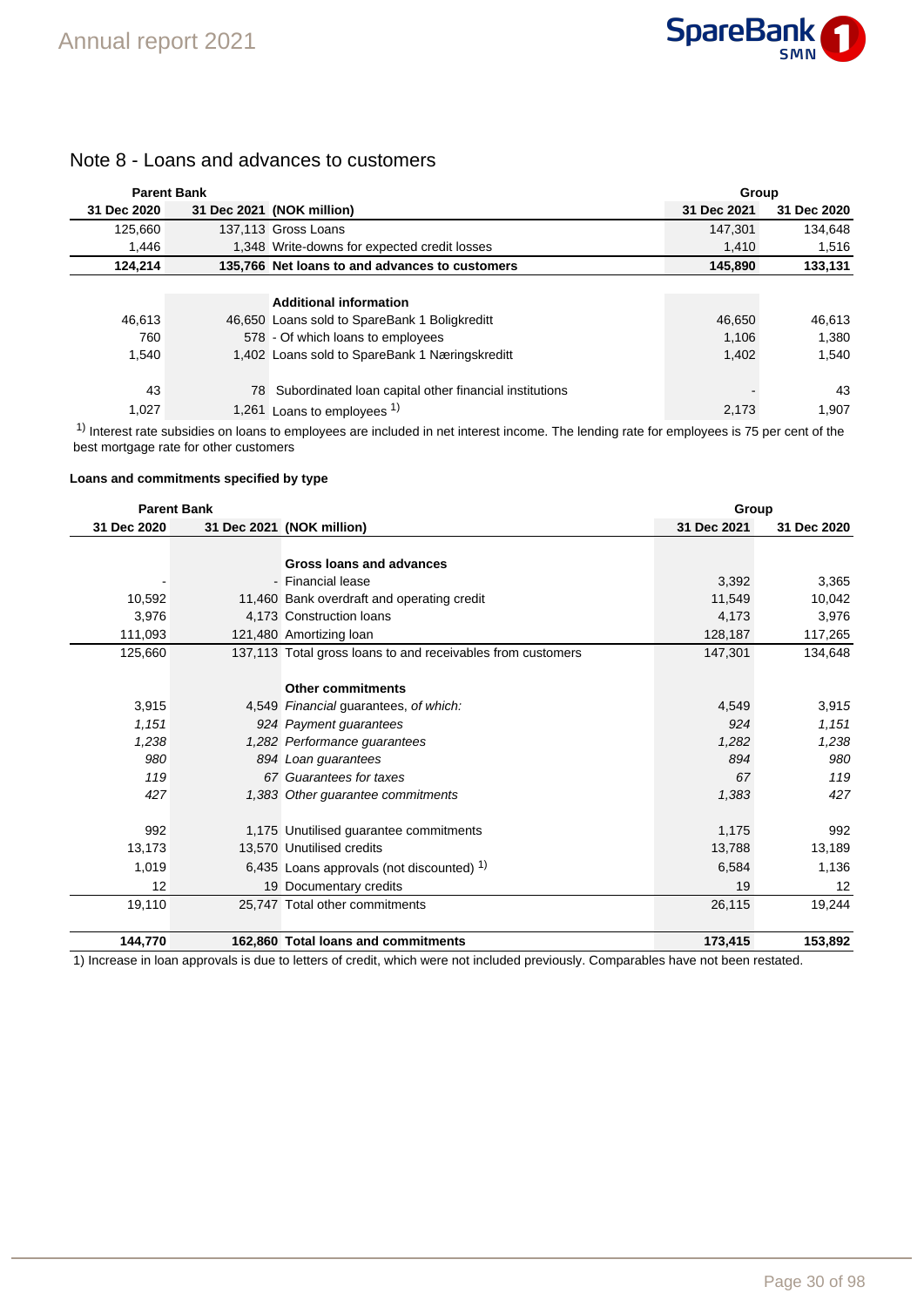

### **Loans and other commitments specified by sector and industry**

|                                        |         | 31 Dec 2021                         |                    |         | 31 Dec 2020                         |                    |
|----------------------------------------|---------|-------------------------------------|--------------------|---------|-------------------------------------|--------------------|
|                                        |         |                                     | <b>Total loans</b> |         |                                     | <b>Total loans</b> |
|                                        |         | Other                               | and                |         | Other                               | and                |
| <b>Parent Bank (NOK million)</b>       |         | Gross loans commitments commitments |                    |         | Gross loans commitments commitments |                    |
| Wage earners                           | 80,178  | 8,153                               | 88,331             | 72,101  | 5,476                               | 77,577             |
| Public administration                  | 2       | 944                                 | 945                | 9       | 411                                 | 420                |
| Agriculture and forestry               | 9,433   | 864                                 | 10,297             | 9,160   | 839                                 | 9,999              |
| Fisheries and hunting                  | 5,853   | 1,904                               | 7,756              | 5,243   | 301                                 | 5,544              |
| Sea farming industries                 | 1,926   | 1,680                               | 3,606              | 1,704   | 1,704                               | 3,409              |
| Manufacturing                          | 2,151   | 1,958                               | 4,109              | 2,234   | 2,076                               | 4,309              |
| Construction, power and water supply   | 3,169   | 2,132                               | 5,301              | 3,195   | 2,184                               | 5,379              |
| Retail trade, hotels and restaurants   | 2,572   | 1,562                               | 4,134              | 2,289   | 1,938                               | 4,227              |
| Maritime sector and offshore           | 4,715   | 1,121                               | 5,836              | 4,537   | 839                                 | 5,376              |
| Property management                    | 15,522  | 2,119                               | 17,641             | 13,887  | 819                                 | 14,706             |
| <b>Business services</b>               | 4,497   | 952                                 | 5,449              | 3,644   | 761                                 | 4,405              |
| Transport and other services provision | 5,714   | 1,376                               | 7,089              | 6,032   | 1,378                               | 7,409              |
| Other sectors                          | 1,383   | 982                                 | 2,365              | 1,626   | 385                                 | 2,010              |
| Total                                  | 137,113 | 25,747                              | 162,860            | 125,660 | 19,110                              | 144,770            |

|                                        |         | 31 Dec 2021                         |                    |         | 31 Dec 2020                         |                    |
|----------------------------------------|---------|-------------------------------------|--------------------|---------|-------------------------------------|--------------------|
|                                        |         |                                     | <b>Total loans</b> |         |                                     | <b>Total loans</b> |
|                                        |         | Other                               | and                |         | Other                               | and                |
| Group (NOK million)                    |         | Gross loans commitments commitments |                    |         | Gross loans commitments commitments |                    |
| Wage earners                           | 86,244  | 8,370                               | 94,614             | 77,848  | 5,546                               | 83,394             |
| Public administration                  | 34      | 945                                 | 979                | 33      | 411                                 | 445                |
| Agriculture and forestry               | 9,783   | 877                                 | 10,659             | 9,591   | 844                                 | 10,435             |
| Fisheries and hunting                  | 5,870   | 1,904                               | 7,774              | 5,259   | 301                                 | 5,560              |
| Sea farming industries                 | 2,176   | 1,689                               | 3,865              | 2,100   | 1,709                               | 3,809              |
| Manufacturing                          | 2,766   | 1,980                               | 4,746              | 2,646   | 2,081                               | 4,726              |
| Construction, power and water supply   | 4,124   | 2,166                               | 6,289              | 4,077   | 2,195                               | 6,271              |
| Retail trade, hotels and restaurants   | 2,966   | 1,576                               | 4,541              | 2,586   | 1,958                               | 4,543              |
| Maritime sector and offshore           | 4,715   | 1,121                               | 5,836              | 4,537   | 839                                 | 5,376              |
| Property management                    | 15,643  | 2,124                               | 17,766             | 13,969  | 820                                 | 14,789             |
| <b>Business services</b>               | 4,990   | 972                                 | 5,961              | 3,423   | 766                                 | 4,189              |
| Transport and other services provision | 6,667   | 1,409                               | 8,076              | 6,942   | 1,389                               | 8,331              |
| Other sectors                          | 1,325   | 983                                 | 2,308              | 1,638   | 385                                 | 2,022              |
| Total                                  | 147,301 | 26,115                              | 173,415            | 134,648 | 19,244                              | 153,892            |

### **Loans and other commitments specified by geographic area**

|                                  | 31 Dec 2021 |                                     |                    | 31 Dec 2020 |                                     |                    |
|----------------------------------|-------------|-------------------------------------|--------------------|-------------|-------------------------------------|--------------------|
|                                  |             |                                     | <b>Total loans</b> |             |                                     | <b>Total loans</b> |
|                                  |             | Other                               | and                |             | Other                               | and                |
| <b>Parent Bank (NOK million)</b> |             | Gross loans commitments commitments |                    |             | Gross loans commitments commitments |                    |
| Trøndelag                        | 91.521      | 14.788                              | 106.309            | 82,308      | 12.477                              | 94,785             |
| Møre og Romsdal                  | 27,698      | 7,558                               | 35,256             | 25,481      | 5.097                               | 30,579             |
| Nordland                         | 1.051       | 62                                  | 1,113              | 1.024       | 41                                  | 1.065              |
| Oslo                             | 6,322       | 1.437                               | 7.759              | 7.127       | 554                                 | 7,680              |
| <b>Rest of Norway</b>            | 10,271      | 1,875                               | 12,146             | 9,391       | 923                                 | 10,314             |
| Abroad                           | 250         | 27                                  | 277                | 329         | 18                                  | 347                |
| <b>Total</b>                     | 137,113     | 25,747                              | 162.860            | 125,660     | 19,110                              | 144,770            |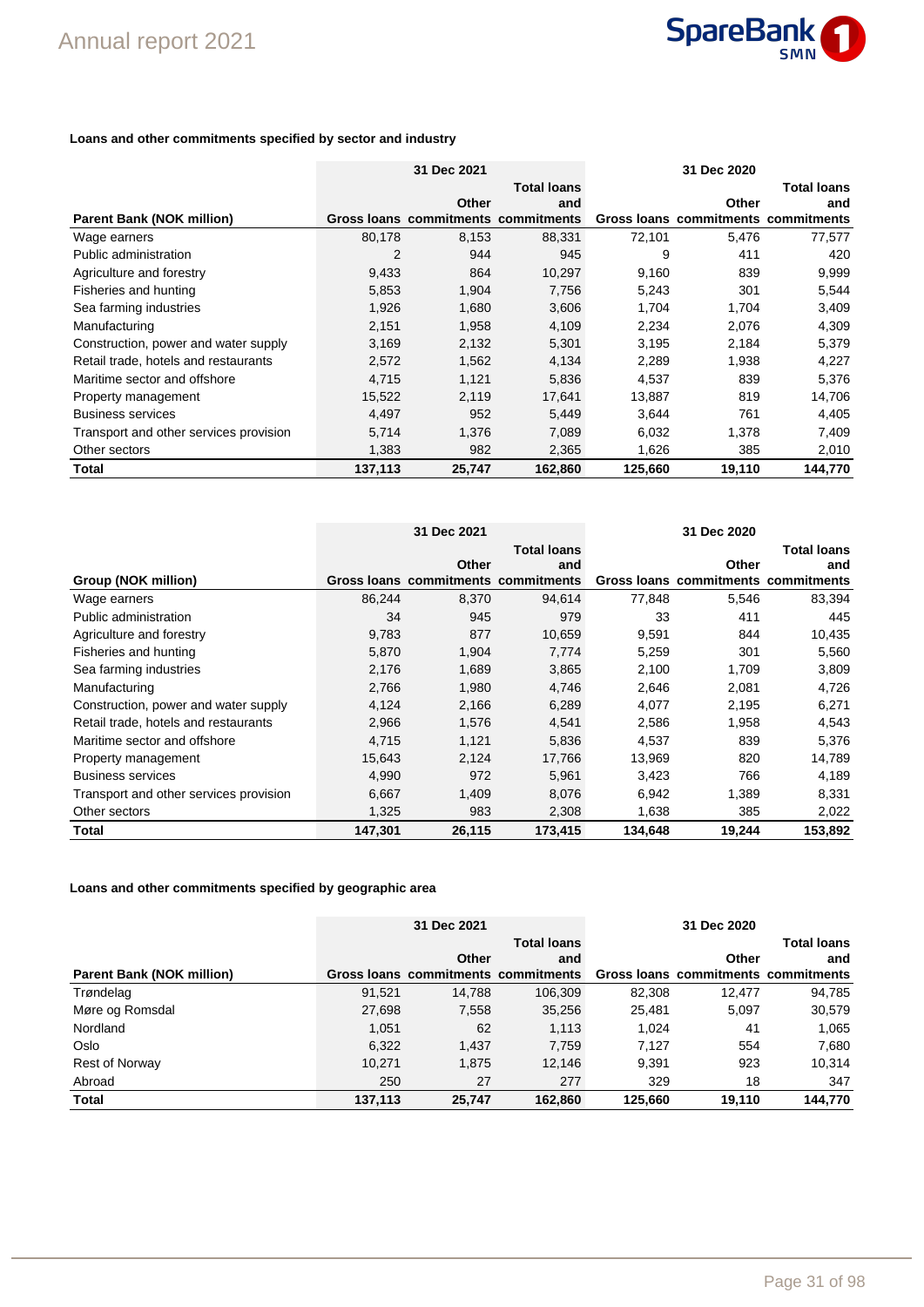

|                       |         | 31 Dec 2021 |                                     | 31 Dec 2020 |                                     |                    |  |
|-----------------------|---------|-------------|-------------------------------------|-------------|-------------------------------------|--------------------|--|
|                       |         |             | <b>Total loans</b>                  |             |                                     | <b>Total loans</b> |  |
|                       |         | Other       | and                                 |             | Other                               | and                |  |
| Group (NOK million)   |         |             | Gross loans commitments commitments |             | Gross loans commitments commitments |                    |  |
| Trøndelag             | 95,160  | 15.156      | 110.316                             | 85.762      | 12.611                              | 98,373             |  |
| Møre og Romsdal       | 29.509  | 7,558       | 37,067                              | 27.191      | 5.097                               | 32,289             |  |
| Nordland              | 1.263   | 62          | 1,325                               | 1,183       | 41                                  | 1.224              |  |
| Oslo                  | 6.524   | 1,437       | 7,961                               | 6,700       | 554                                 | 7,254              |  |
| <b>Rest of Norway</b> | 14,594  | 1,875       | 16.469                              | 13,482      | 923                                 | 14.404             |  |
| Abroad                | 250     | 27          | 277                                 | 329         | 18                                  | 347                |  |
| <b>Total</b>          | 147.301 | 26.115      | 173.415                             | 134.648     | 19.244                              | 153.892            |  |

### **Gross loans sold to SpareBank 1 Boligkreditt**

|                       | 31 Dec 2021 |       |                                     |        |                                     |                    |
|-----------------------|-------------|-------|-------------------------------------|--------|-------------------------------------|--------------------|
|                       |             |       | <b>Total loans</b>                  |        |                                     | <b>Total loans</b> |
|                       |             | Other | and                                 |        | Other                               | and                |
| (NOK million)         |             |       | Gross loans commitments commitments |        | Gross loans commitments commitments |                    |
| Trøndelag             | 31,440      | 1.819 | 33,259                              | 33,338 | 1.899                               | 35,237             |
| Møre og Romsdal       | 6,855       | 392   | 7.247                               | 6,629  | 404                                 | 7,033              |
| Nordland              | 244         | 5     | 249                                 | 186    | 6                                   | 192                |
| Oslo                  | 2,598       | 58    | 2,656                               | 2,246  | 71                                  | 2,317              |
| <b>Rest of Norway</b> | 5,404       | 95    | 5,499                               | 4.144  | 109                                 | 4,253              |
| Abroad                | 110         | 2     | 112                                 | 70     | 2                                   | 72                 |
| <b>Total</b>          | 46,650      | 2.371 | 49,021                              | 46,613 | 2.491                               | 49,105             |

### **Gross loans sold to SpareBank 1 Næringskreditt**

|                 |                          | 31 Dec 2021    |                                                                         | 31 Dec 2020        |                          |       |  |
|-----------------|--------------------------|----------------|-------------------------------------------------------------------------|--------------------|--------------------------|-------|--|
|                 |                          |                |                                                                         | <b>Total loans</b> |                          |       |  |
|                 |                          | Other          | and                                                                     |                    | Other                    | and   |  |
| (NOK million)   |                          |                | Gross loans commitments commitments Gross loans commitments commitments |                    |                          |       |  |
| Trøndelag       | 1,018                    | $\blacksquare$ | 1,018                                                                   | 1,032              | $\overline{\phantom{0}}$ | 1,032 |  |
| Møre og Romsdal | 54                       |                | 54                                                                      | 58                 |                          | 58    |  |
| Nordland        | $\overline{\phantom{0}}$ |                |                                                                         |                    |                          |       |  |
| Oslo            | 285                      |                | 285                                                                     | 404                |                          | 404   |  |
| Rest of Norway  | 44                       |                | 44                                                                      | 47                 |                          | 47    |  |
| Abroad          |                          |                |                                                                         |                    |                          |       |  |
| <b>Total</b>    | 1,402                    | ٠              | 1,402                                                                   | 1.540              | $\blacksquare$           | 1,540 |  |

### **Loans to and claims on customers related to financial leases (NOK million)**

| Group (NOK million)                                                 | 31 Dec 2021 | 31 Dec 2020 |
|---------------------------------------------------------------------|-------------|-------------|
| Gross advances related to financial leasing                         |             |             |
| - Maturity less than 1 year                                         | 106         | 212         |
| - Maturity more than 1 year and less than 5 years                   | 2,176       | 2,705       |
| - Maturity more than 5 years                                        | 1,014       | 543         |
| <b>Total gross claims</b>                                           | 3,296       | 3,460       |
|                                                                     |             |             |
| Received income related to financial leasing, not yet earned        | 95          | 95          |
| Net investments related to financial leasing                        | 3,392       | 3,365       |
| Net investments in financial leasing can be broken down as follows: |             |             |
| - Maturity less than 1 year                                         | 119         | 163         |
| - Maturity more than 1 year and less than 5 years                   | 2,244       | 2,662       |
| - Maturity more than 5 years                                        | 1,028       | 540         |
| <b>Total net claims</b>                                             | 3.392       | 3.365       |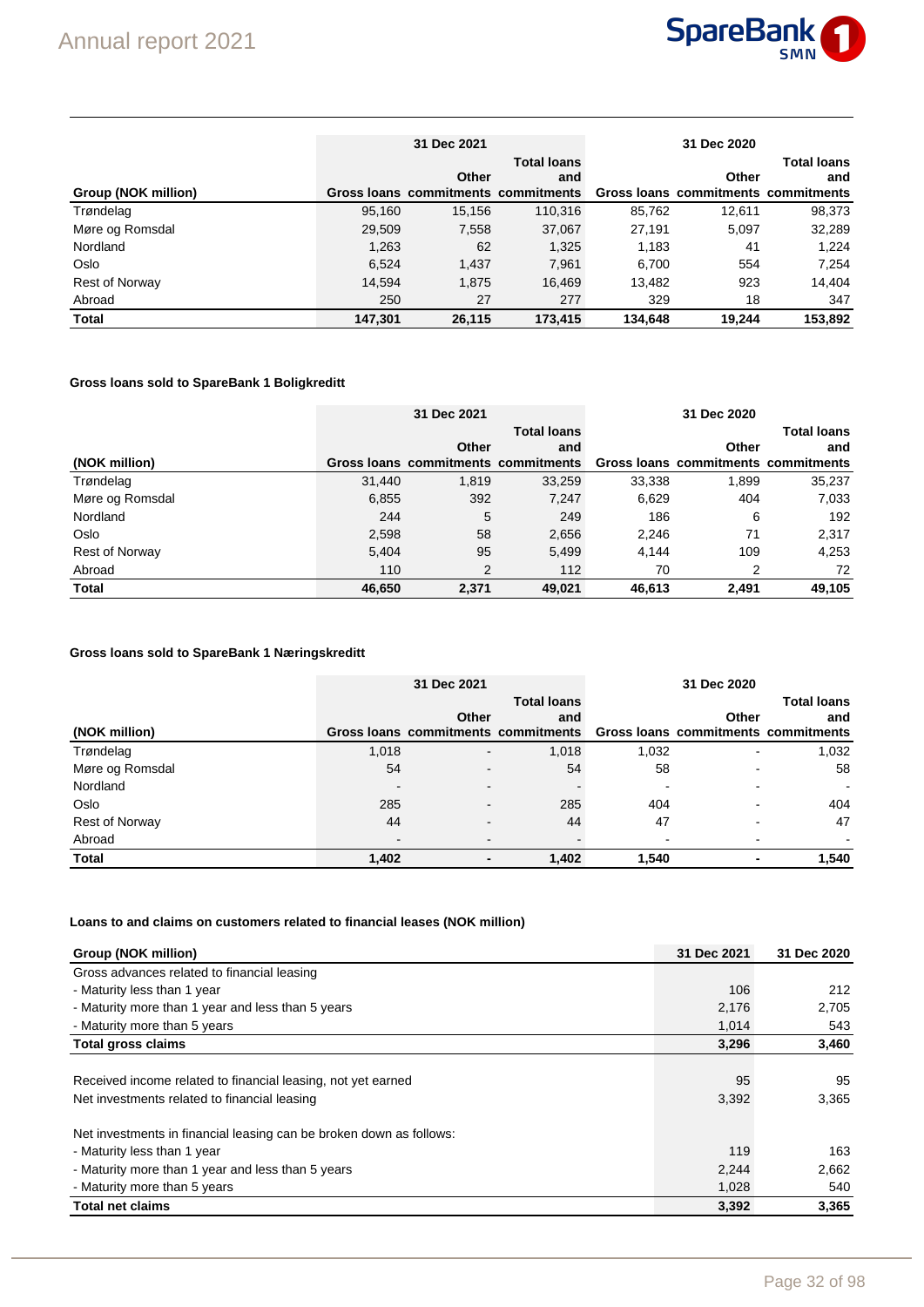

#### **Loans and other commitments to customers specified by risk group**

The Bank calculates default probabilities for all customers in the loan portfolio at the loan approval date. This is done on the basis of key figures on earnings, financial strength and behaviour. Default probability is used as a basis for risk classification of the customer. Further, risk classification is used to assign each customer to a risk group. See note 11 on credit risk exposure for each internal risk rating.

Customers are rescored in the Bank's portfolio system on a monthly basis.

Other commitments include guarantees, unutilised credit lines and letters of credit.

Exposures are monitored with a basis in the exposure's size, risk and migration. Risk pricing of business exposures is done with a basis in expected loss and economic capital required for each exposure.

The Bank uses macro-based stress tests to estimate write-downs required as a result of objective events that were not reflected in portfolio quality at the time of measurement.

Risk group default and written down consist of customers default by over 90 days and or objetive evidence of impairment leading to reduced cash flows from the customer. See note 2 Accounting principles for further description of such exposures.

| Neither default or credit impaired       |                      |        |                       |       |                     |                                             |              |
|------------------------------------------|----------------------|--------|-----------------------|-------|---------------------|---------------------------------------------|--------------|
| Parent Bank 31 Dec 21 (NOK million)      | Lowest risk Low risk |        | Medium risk High risk |       | <b>Highest risk</b> | <b>Default</b><br>and<br>credit<br>impaired | <b>Total</b> |
| <b>Gross Loans</b>                       |                      |        |                       |       |                     |                                             |              |
| Fair value through OCI                   | 71,241               | 7,516  | 2,455                 | 785   | 851                 | 304                                         | 83,152       |
| Stage 1                                  | 71,130               | 6,739  | 996                   | 211   | 203                 | $\overline{\phantom{a}}$                    | 79,280       |
| Stage 2                                  | 111                  | 777    | 1,458                 | 574   | 648                 | $\blacksquare$                              | 3,568        |
| Stage 3                                  |                      |        |                       |       |                     | 304                                         | 304          |
| <b>Amortised cost</b>                    | 23,283               | 12,471 | 9,438                 | 1,239 | 458                 | 2,796                                       | 49,685       |
| Stage 1                                  | 22,751               | 10,258 | 7,569                 | 634   | 166                 |                                             | 41,378       |
| Stage 2                                  | 532                  | 2,213  | 1,868                 | 605   | 292                 | $\blacksquare$                              | 5,511        |
| Stage 3                                  |                      |        |                       |       | -                   | 2,796                                       | 2,796        |
| Fair value through Profit and Loss       | 3,686                | 426    | 117                   | 25    | 15                  | 6                                           | 4,276        |
| <b>Total Gross Loans</b>                 | 98,211               | 20,413 | 12,010                | 2,049 | 1,325               | 3,106                                       | 137,113      |
| <b>Other Commitments</b>                 | 15,588               | 6,063  | 3,007                 | 805   | 178                 | 106                                         | 25,747       |
| Stage 1                                  | 15,399               | 5,726  | 2,467                 | 355   | 38                  | $\blacksquare$                              | 23,985       |
| Stage 2                                  | 189                  | 336    | 541                   | 450   | 140                 | $\overline{a}$                              | 1,655        |
| Stage 3                                  |                      |        |                       |       |                     | 106                                         | 106          |
| <b>Total loans and other commitments</b> | 113,799              | 26,476 | 15,017                | 2,854 | 1,503               | 3,212                                       | 162,860      |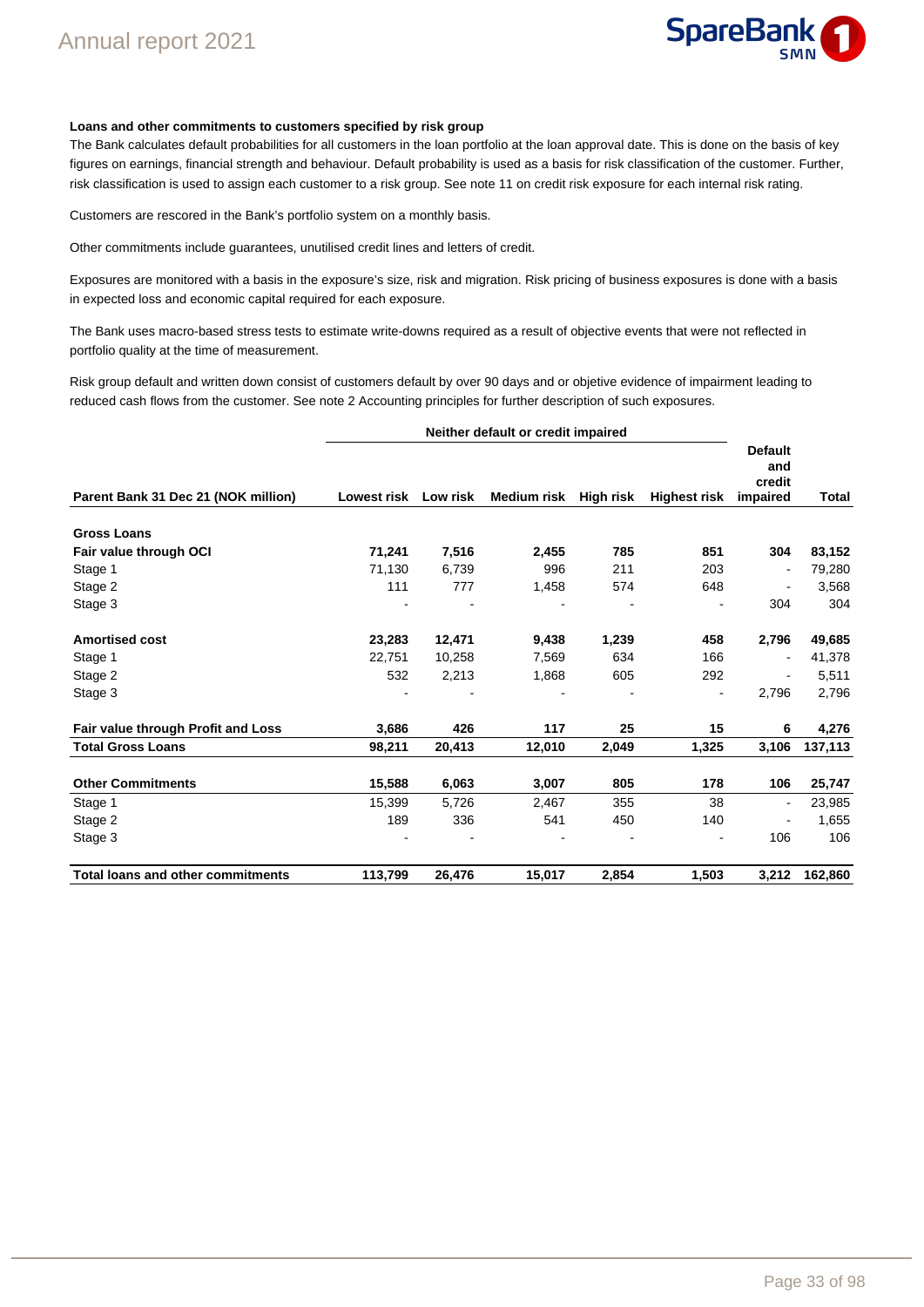

| Parent Bank 31 Dec 20 (NOK million)      | Lowest risk Low risk |        | Medium risk High risk |       | <b>Highest risk</b>          | <b>Default</b><br>and<br>credit<br>impaired | Total   |
|------------------------------------------|----------------------|--------|-----------------------|-------|------------------------------|---------------------------------------------|---------|
| <b>Gross Loans</b>                       |                      |        |                       |       |                              |                                             |         |
| Fair value through OCI                   | 61,617               | 8,152  | 2,957                 | 864   | 1,001                        | 284                                         | 74,876  |
| Stage 1                                  | 61,542               | 7,241  | 1,218                 | 263   | 232                          | $\blacksquare$                              | 70,496  |
| Stage 2                                  | 75                   | 911    | 1,739                 | 601   | 769                          | $\blacksquare$                              | 4,096   |
| Stage 3                                  |                      |        |                       |       | $\overline{a}$               | 284                                         | 284     |
| <b>Amortised cost</b>                    | 21,035               | 12,498 | 9,306                 | 1,311 | 551                          | 1,798                                       | 46,500  |
| Stage 1                                  | 19.784               | 10,260 | 7,336                 | 763   | 245                          | $\blacksquare$                              | 38,388  |
| Stage 2                                  | 1,251                | 2,238  | 1,970                 | 548   | 306                          | $\overline{\phantom{a}}$                    | 6,313   |
| Stage 3                                  |                      |        |                       |       | $\qquad \qquad \blacksquare$ | 1,798                                       | 1,798   |
| Fair value through Profit and Loss       | 3,597                | 465    | 135                   | 48    | 39                           | $\mathbf{2}$                                | 4,285   |
| <b>Total Gross Loans</b>                 | 86,250               | 21,115 | 12,398                | 2,222 | 1,592                        | 2,084                                       | 125,660 |
| <b>Other Commitments</b>                 | 10,560               | 4,144  | 3,572                 | 539   | 185                          | 111                                         | 19,110  |
| Stage 1                                  | 10,306               | 3,941  | 2,649                 | 401   | 46                           | $\overline{\phantom{a}}$                    | 17,343  |
| Stage 2                                  | 253                  | 203    | 923                   | 138   | 139                          | $\overline{\phantom{a}}$                    | 1,656   |
| Stage 3                                  |                      |        |                       |       | $\blacksquare$               | 111                                         | 111     |
| <b>Total loans and other commitments</b> | 96,809               | 25,258 | 15,970                | 2,761 | 1,777                        | 2,195                                       | 144,770 |

|                                          | Neither default or credit impaired |          |                    |           |                     |                                             |              |
|------------------------------------------|------------------------------------|----------|--------------------|-----------|---------------------|---------------------------------------------|--------------|
| Group 31 Dec 21 (NOK million)            | <b>Lowest risk</b>                 | Low risk | <b>Medium risk</b> | High risk | <b>Highest risk</b> | <b>Default</b><br>and<br>credit<br>impaired | <b>Total</b> |
| <b>Gross Loans</b>                       |                                    |          |                    |           |                     |                                             |              |
| Fair value through OCI                   | 71,241                             | 7,516    | 2,455              | 785       | 851                 | 304                                         | 83,152       |
| Stage 1                                  | 71,130                             | 6,739    | 996                | 211       | 203                 | $\blacksquare$                              | 79,280       |
| Stage 2                                  | 111                                | 777      | 1,458              | 574       | 648                 | $\overline{\phantom{a}}$                    | 3,568        |
| Stage 3                                  |                                    |          |                    |           |                     | 304                                         | 304          |
| <b>Amortised cost</b>                    | 23,800                             | 14,444   | 15,809             | 1,921     | 991                 | 2,986                                       | 59,950       |
| Stage 1                                  | 23,268                             | 12,227   | 13,454             | 1,032     | 166                 | $\blacksquare$                              | 50,147       |
| Stage 2                                  | 532                                | 2,217    | 2,355              | 888       | 825                 |                                             | 6,818        |
| Stage 3                                  |                                    |          |                    |           |                     | 2,986                                       | 2,986        |
| Fair value through Profit and Loss       | 3,608                              | 426      | 117                | 25        | 15                  | 6                                           | 4,198        |
| <b>Total Gross Loans</b>                 | 98,649                             | 22,386   | 18,381             | 2,731     | 1,857               | 3,296                                       | 147,301      |
| <b>Other Commitments</b>                 | 15,588                             | 6,063    | 3,375              | 805       | 178                 | 106                                         | 26,115       |
| Stage 1                                  | 15,399                             | 5,726    | 2,680              | 355       | 38                  | $\overline{\phantom{a}}$                    | 24,199       |
| Stage 2                                  | 189                                | 336      | 695                | 450       | 140                 |                                             | 1,809        |
| Stage 3                                  |                                    |          |                    |           |                     | 106                                         | 106          |
| <b>Total loans and other commitments</b> | 114,237                            | 28,449   | 21,756             | 3,536     | 2,035               | 3.402                                       | 173,415      |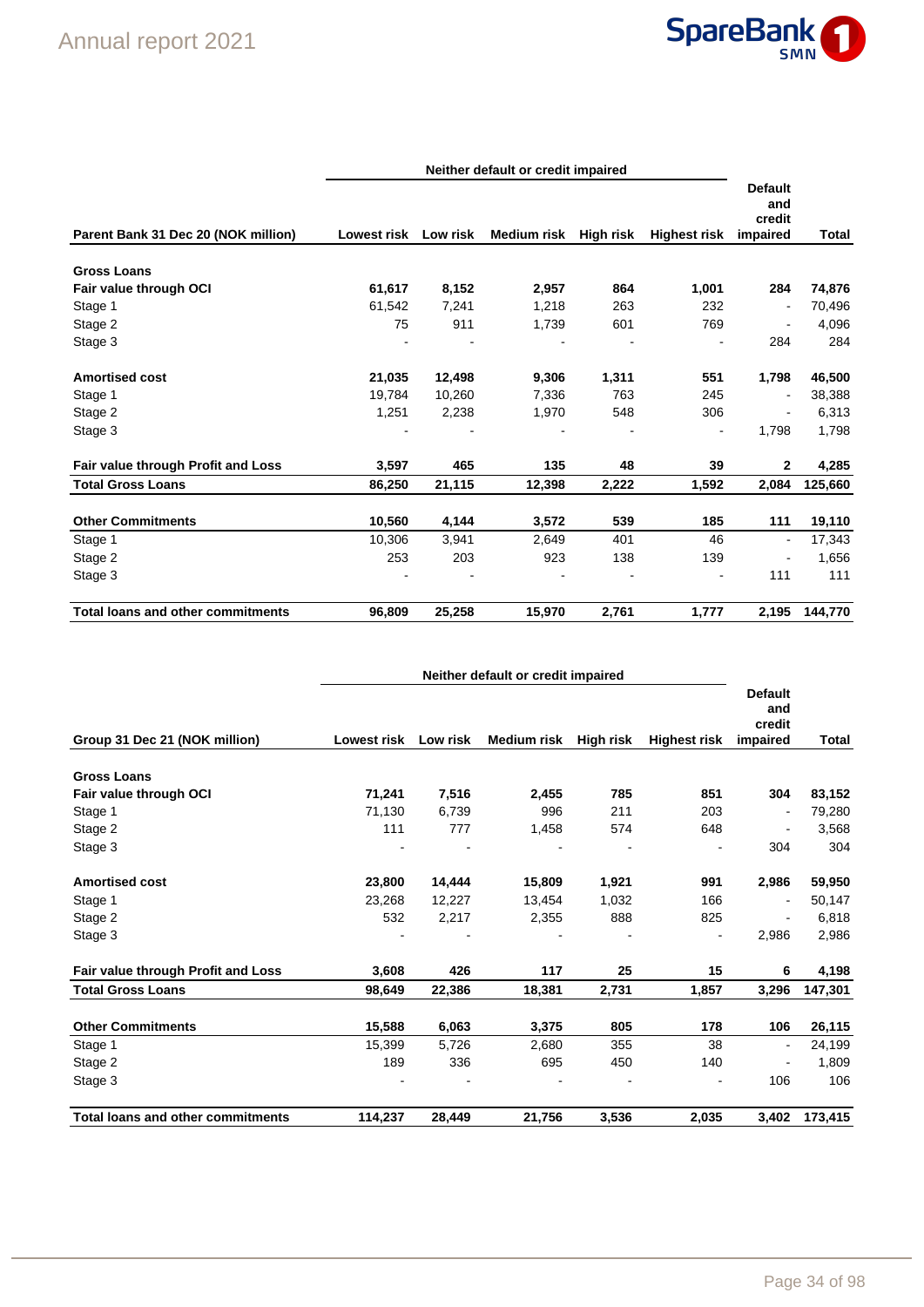

|                                          | Neither default or credit impaired |          |             |           |                     |                                             |         |  |
|------------------------------------------|------------------------------------|----------|-------------|-----------|---------------------|---------------------------------------------|---------|--|
| Group 31 Dec 20 (NOK million)            | <b>Lowest risk</b>                 | Low risk | Medium risk | High risk | <b>Highest risk</b> | <b>Default</b><br>and<br>credit<br>impaired | Total   |  |
| <b>Gross Loans</b>                       |                                    |          |             |           |                     |                                             |         |  |
| Fair value through OCI                   | 61,617                             | 8,152    | 2,957       | 864       | 1,001               | 284                                         | 74,876  |  |
| Stage 1                                  | 61,542                             | 7,241    | 1,218       | 263       | 232                 | ÷                                           | 70,496  |  |
| Stage 2                                  | 75                                 | 911      | 1,739       | 601       | 769                 | $\blacksquare$                              | 4,096   |  |
| Stage 3                                  |                                    |          |             |           |                     | 284                                         | 284     |  |
| <b>Amortised cost</b>                    | 20,593                             | 14,401   | 15,311      | 2,113     | 1,097               | 1,971                                       | 55,487  |  |
| Stage 1                                  | 19.342                             | 12,159   | 12,901      | 1,164     | 245                 | $\overline{\phantom{a}}$                    | 45,811  |  |
| Stage 2                                  | 1,251                              | 2,243    | 2,410       | 949       | 852                 | $\overline{\phantom{0}}$                    | 7,705   |  |
| Stage 3                                  |                                    |          |             |           | $\blacksquare$      | 1,971                                       | 1,971   |  |
| Fair value through Profit and Loss       | 3,597                              | 465      | 135         | 48        | 39                  | $\mathbf{2}$                                | 4,285   |  |
| <b>Total Gross Loans</b>                 | 85,808                             | 23,018   | 18,402      | 3,025     | 2,138               | 2,257                                       | 134,648 |  |
| <b>Other Commitments</b>                 | 10,562                             | 4,171    | 3,657       | 550       | 193                 | 111                                         | 19,244  |  |
| Stage 1                                  | 10,309                             | 3,967    | 2,728       | 401       | 46                  | $\overline{\phantom{a}}$                    | 17,452  |  |
| Stage 2                                  | 253                                | 203      | 929         | 149       | 147                 | $\overline{\phantom{a}}$                    | 1,681   |  |
| Stage 3                                  |                                    |          |             |           |                     | 111                                         | 111     |  |
| <b>Total loans and other commitments</b> | 96,370                             | 27,189   | 22,059      | 3,575     | 2,331               | 2,368                                       | 153,892 |  |

# **Gross loans and commitments sold to SpareBank 1 Boligkreditt**

|                          |                    | 31 Dec 2021          |                    | 31 Dec 2020 |                      |                    |  |
|--------------------------|--------------------|----------------------|--------------------|-------------|----------------------|--------------------|--|
|                          |                    |                      | <b>Total loans</b> |             |                      | <b>Total loans</b> |  |
| (NOK million)            | <b>Gross loans</b> | Other<br>commitments | and<br>commitments | Gross loans | Other<br>commitments | and<br>commitments |  |
| Lowest risk              | 39,955             | 2,363                | 42,318             | 40.790      | 2.481                | 43,271             |  |
| Low risk                 | 4,972              | 4                    | 4,976              | 4,320       |                      | 4,327              |  |
| Medium risk              | 1,121              | 3                    | 1,125              | 967         | 3                    | 970                |  |
| High risk                | 297                |                      | 298                | 302         | 0                    | 302                |  |
| Highest risk             | 279                | $\mathbf 0$          | 279                | 218         | 0                    | 218                |  |
| Default and written down | 24                 | $\Omega$             | 24                 | 16          |                      | 16                 |  |
| <b>Total</b>             | 46,650             | 2.491                | 49.021             | 46.613      | 2,491                | 49,105             |  |

# **Gross loans and commitments sold to SpareBank 1 Næringskreditt**

|                          |             | 31 Dec 2021 |                    |                    | 31 Dec 2020 |                          |
|--------------------------|-------------|-------------|--------------------|--------------------|-------------|--------------------------|
|                          |             |             | <b>Total loans</b> |                    |             | <b>Total loans</b>       |
|                          |             | Other       | and                |                    | Other       | and                      |
| (NOK million)            | Gross Ioans | commitments | commitments        | <b>Gross loans</b> | commitments | commitments              |
| Lowest risk              | 1,402       |             | 1,402              | 1,455              |             | 1,455                    |
| Low risk                 | -           |             |                    | 85                 |             | 85                       |
| Medium risk              | -           |             |                    |                    |             | $\sim$                   |
| High risk                | -           |             |                    |                    |             | $\overline{\phantom{a}}$ |
| Highest risk             | -           |             |                    |                    |             | $\blacksquare$           |
| Default and written down |             | -           |                    |                    |             |                          |
| <b>Total</b>             | 1,402       |             | 1,402              | 1.540              |             | 1.540                    |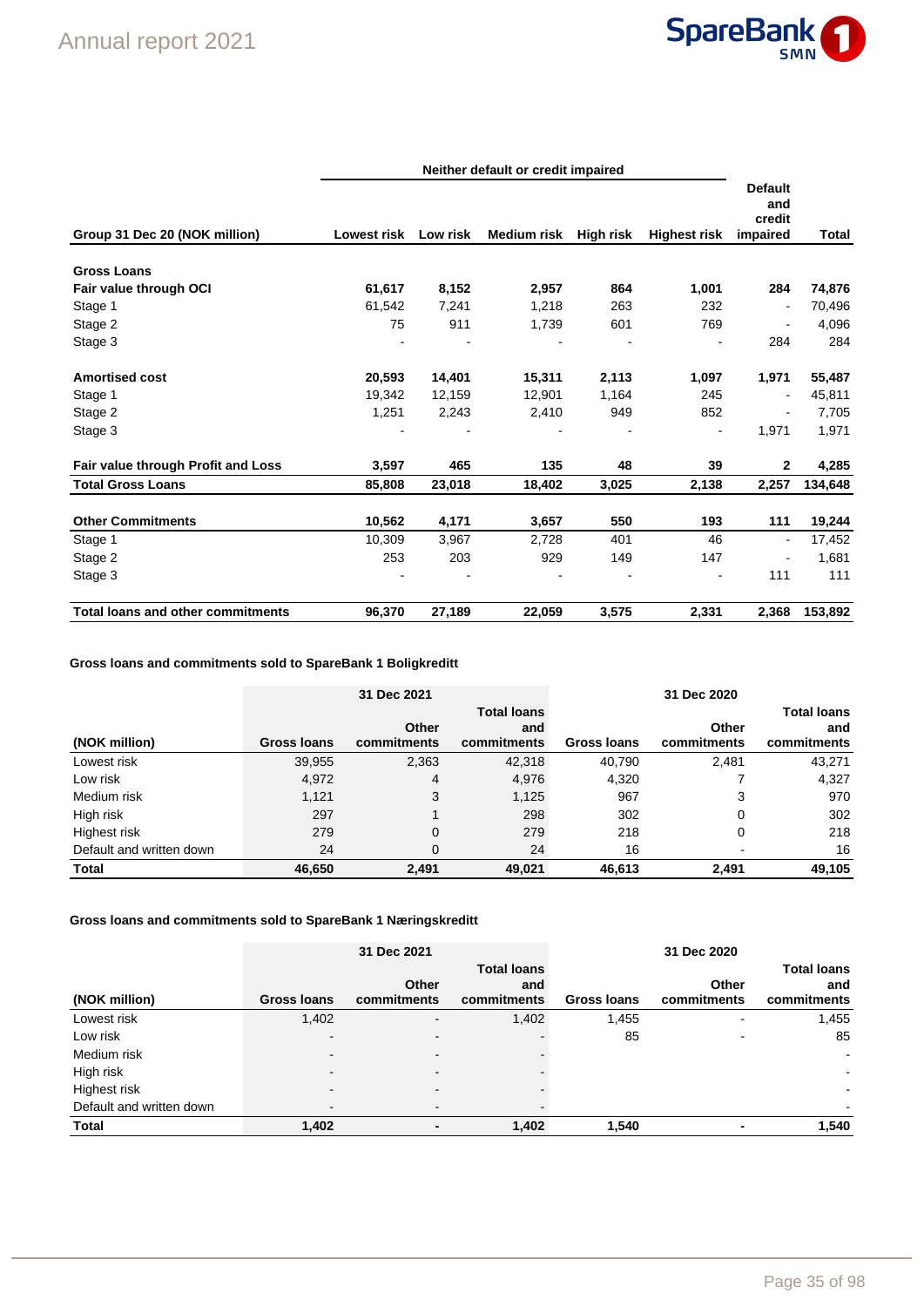

# Note 9 - Derecognition of financial assets

In its ordinary business the Bank undertakes transactions that result in the sale of financial assets. The Bank transfers such financial assets mainly through sales of customers' home mortgage loans to SpareBank 1 Boligkreditt or commercial property loans to SpareBank 1 Næringskreditt.

Payment received for loans sold to SpareBank 1 Boligkreditt and SpareBank 1 Næringskreditt corresponds to book value and is deemed to equal the loans' fair value at the time of sale.

In accordance with the management agreement with the above mortgage companies, the Bank is responsible for management of the loans and maintains customer contact. The Bank receives payment in the form of commission for the obligations ensuing from management of the loans.

The above mortgage companies can sell the loans bought from the Bank, while the Bank's right to service the customers and receive commission continues to apply. Should the Bank be unable to service customers, its right to service and commission may lapse. The Bank may have the option to repurchase the loans under given conditions.

If the mortgage companies incur losses on purchased loans, they have a certain right to settle such loss against commissions from all banks that have sold the loans. Hence a limited residual involvement exists related to sold loans in the event of a possible limited settlement of loss against commission. However, this opportunity of settlement is not considered to be of such a nature as to alter the conclusion that the great majority of risk and advantages is transferred. The Bank's maximum exposure to loss is represented by the highest amount reimbursable under the agreements.

The Bank has considered the accounting implications such that great majority of risk and advantages related to the sold loans is transferred to the mortgage companies. This entails full derecognition of sold loans. The Bank recognises all right and obligations that are created or retained in connection with the sale separately as assets or liabilities.

#### **SpareBank 1 Boligkreditt**

SpareBank 1 Boligkreditt AS is owned by savings banks participating in the SpareBank 1 Alliance. The Bank has a stake of 20.94 per cent as of 31 December 2021 (22.36 per cent as of 31 December 2020). SpareBank 1 Boligkreditt AS acquires loans secured on dwellings and issues covered bonds within the applicable rules that were established in 2007. Loans sold to SpareBank 1 Boligkreditt are secured on dwellings at up to 75 per cent of property valuation. Sold loans are legally owned by SpareBank 1 Boligkreditt and the Bank has, over and above the right to be responsible for management and receipt of commission, and the right to take over written-down loans in whole or in part, no right to make use of the loans. The Bank is responsible for management of the sold loans and receives commission based on the net of the return on the loans that the Bank has sold and the mortgage company costs.

In 2021 mortgage loans were bought and sold to a net value of NOK 0.4bn (6.8bn in 2020) to SpareBank 1 Boligkreditt. In total, mortgage loans to SpareBank 1 Boligkreditt were derecognised in an amount of NOK 46.7bn at the end of the financial year (NOK 46.6bn in 2020).

#### Liquidity facility

SpareBank 1 SMN has, together with the other owners of SpareBank 1 Boligkreditt, entered an agreement for the establishment of a liquidity facility for SpareBank 1 Boligkreditt. Under this agreement the Banks undertake to purchase covered bonds issued by the mortgage company limited to the overall value of amounts falling due over the next 12 months at SpareBank 1 Boligkreditt.

The liability is limited to the mortgage company's obligation to redeem issued covered bonds after the company's own holding of liquidity at the due date is subtracted. Each owner is liable principally for its share of the need, subsidiarily for twice the primary liability under the same agreement. The bonds may be deposited in Norges Bank and therefore entail no significant increase in risk for the Bank. Under its liquidity strategy, SpareBank 1 Boligkreditt holds liquidity in compliance with the Net Stable Funding Ratio requirements. This liquidity reserve is taken into account in assessing the Banks' liability. Hence it is only in cases where the company no longer has sufficient liquidity to meet amounts falling due over the next 12 months that the Bank will report any exposure in this regard.

#### Financial strength

Together with the other owners of SpareBank 1 Boligkreditt, SpareBank 1 SMN has also entered an agreement to ensure that SpareBank 1 Boligkreditt has at all times a common equity Tier 1 capital ratio of at least 9 per cent. The shareholders are required to supply sufficient core capital within 3 months of receiving a written request to do so, unless other initiatives are taken to reduce the capital need.

The shareholders' undertaking to supply such core capital is on a pro rata rather than a solitary basis, and is based on each shareholder's pro rata portion of the shares of SpareBank 1 Boligkreditt. Each owner is liable principally for its share of the need, subsidiarily for twice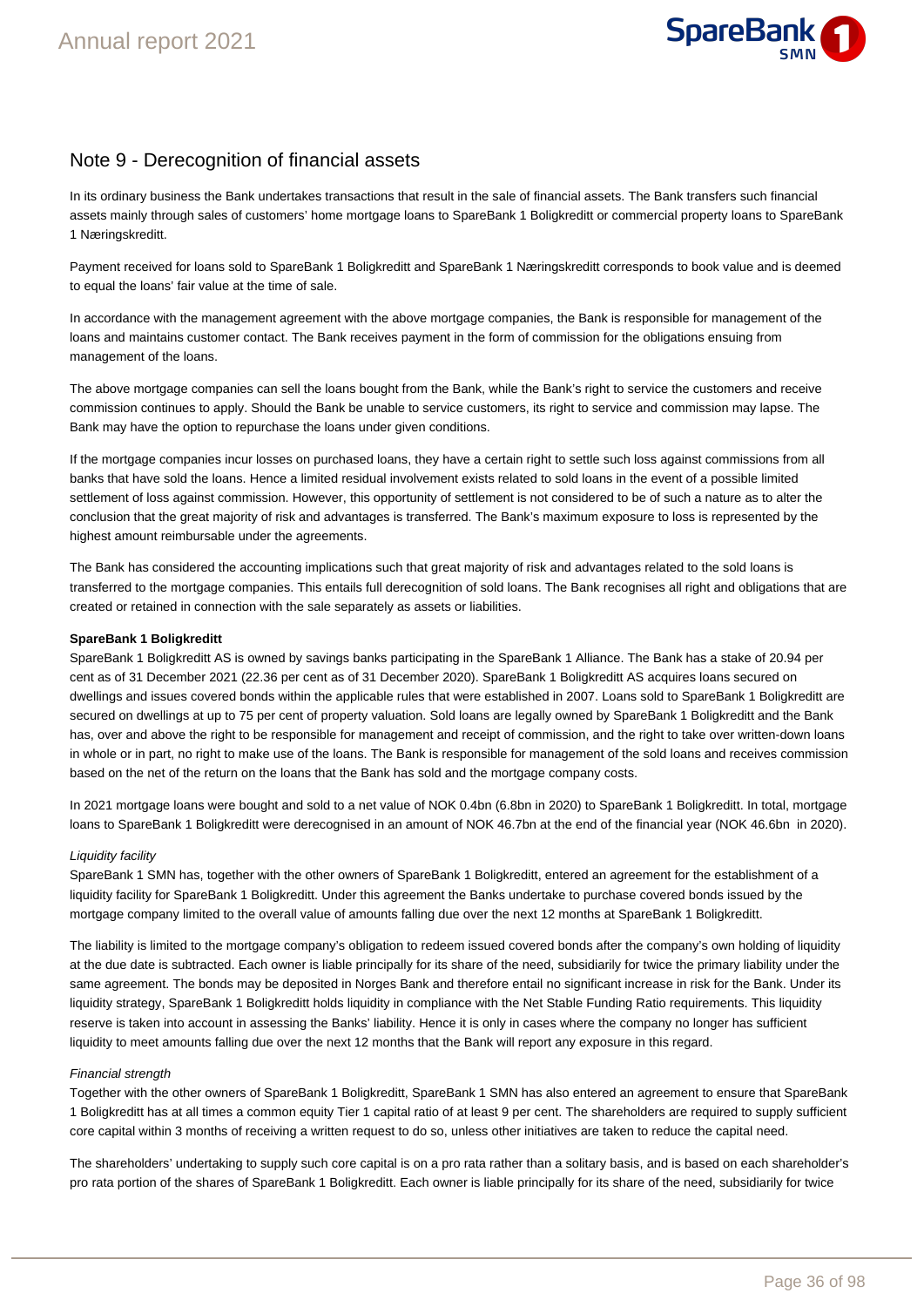

the primary liability under the same agreement. At year-end the company has about 23.7per cent own funds, of which about 21.2 per cent is core capital. Viewed in light of the mortgage company's very low risk profile, the Bank considers it unlikely that capital will be called up under this agreement and has opted not to maintain reserves to that end.

#### **SpareBank 1 Næringskreditt**

SppareBank 1 Næringskreditt AS is owned by savings banks in the SpareBank 1 Alliance. The Bank has a stake of 12.78 per cent as at 31.12.2021 (31.01 per cent as at 31.12.2020). SpareBank 1 Næringskreditt AS acquires loans secured on dwellings and issues covered bonds within the applicable rules that were established in 2007. Loans sold to SpareBank 1 Næringskreditt are secured on commercial property at up to 60 per cent of property valuation. Sold loans are legally owned by SpareBank 1 Næringskreditt and the Bank has, over and above the right to be responsible for management and receipt of commission, and the right to take over written-down loans in whole or in part, no right to make use of the loans. The Bank is responsible for management of the sold loans and receives commission based on the net of the return on the loans that the Bank has sold and the mortgage company costs.

Commercial property loans sold to SpareBank 1 Næringskreditt were reduced by NOK 138m in 2021 (reduced by NOK 127m in 2020). In total, mortgage loans to SpareBank 1 Næringskreditt were derecognised in an amount of NOK 1.4bn by the end of the financial year (NOK 1,5bn in 2020).

#### Liquidity facility

As described above with regard to SpareBank 1 Boligkreditt, a similar agreement has been entered with SpareBank 1 Næringskreditt.

#### Financial strength

An agreement to secure a core capital ratio of at least 9 per cent at SpareBank 1 Næringskreditt has been similarly entered into. See the above account concerning SpareBank 1 Boligkreditt.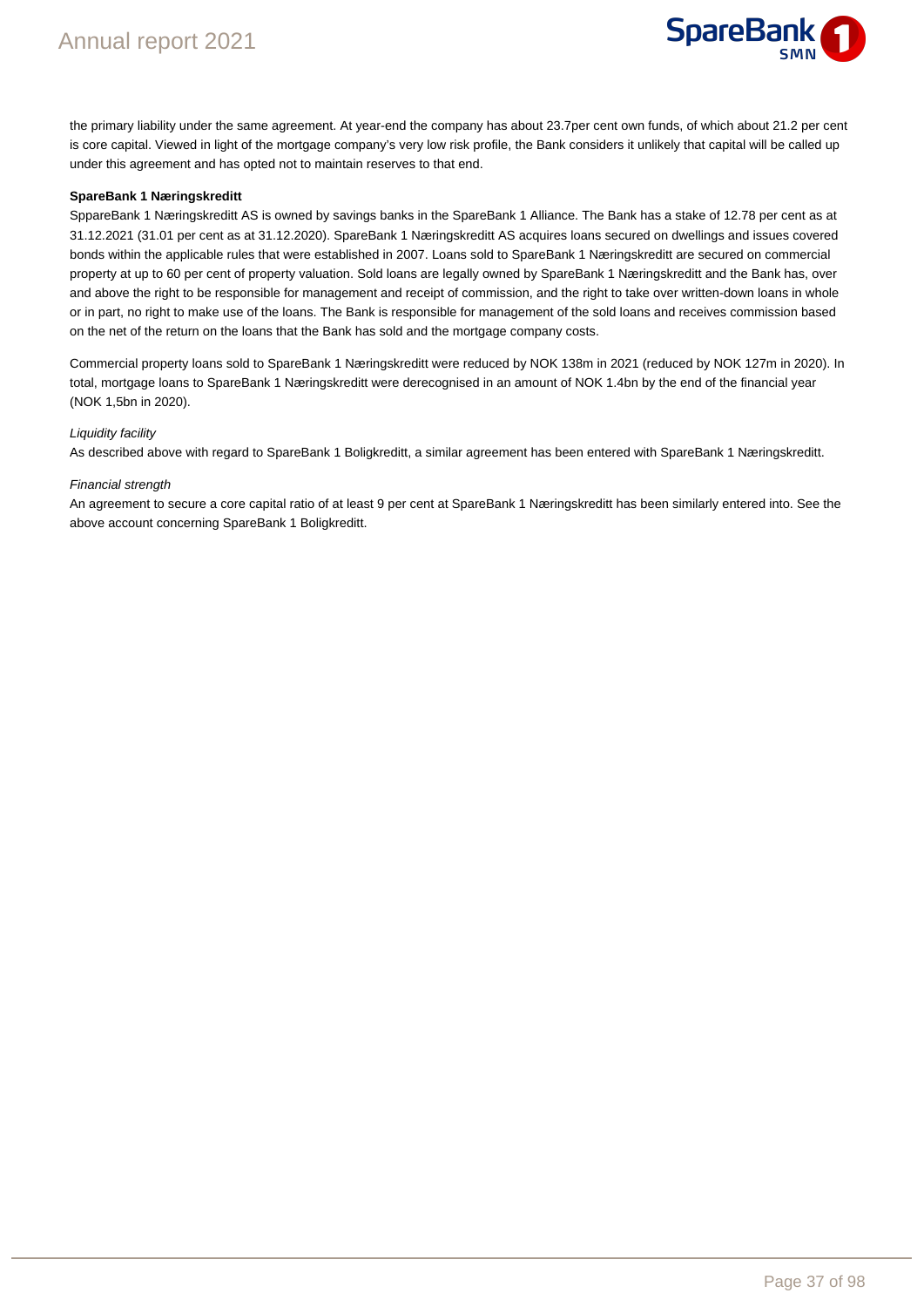### Note 10 - Losses on loans and guarantees

|                                                               |       | 2021 |       |    | 2020  |       |
|---------------------------------------------------------------|-------|------|-------|----|-------|-------|
| <b>Parent Bank (NOKm)</b>                                     | RM    | CМ   | Total | RM | CМ    | Total |
| Change in provision for expected credit losses for the period | $-11$ | 39   | 27    | 49 | 666   | 715   |
| Actual loan losses on commitments exceeding provisions made   | 10    | 107  | 117   | 14 | 197   | 212   |
| Recoveries on commitments previously written-off              | -9    | -1   | -10   | -7 | $-18$ | $-25$ |
| Losses for the period on loans and quarantees                 | -10   | 145  | 134   | 56 | 846   | 902   |

In 2021, the Bank has written off NOK 184 million, which are still subject to enforcement activities, the corresponding figure for 2020 was NOK 116 million.

|                                                               | 2021  |     |       | 2020 |       |       |  |
|---------------------------------------------------------------|-------|-----|-------|------|-------|-------|--|
| Group (NOKm)                                                  | RM    | CМ  | Total | RM   | CМ    | Total |  |
| Change in provision for expected credit losses for the period | $-20$ | 50  | 30    | 48   | 681   | 729   |  |
| Actual loan losses on commitments exceeding provisions made   | 30    | 112 | 142   | 55   | 213   | 268   |  |
| Recoveries on commitments previously written-off              | -9    | -3  | $-12$ | -25  | $-21$ | -46   |  |
| Losses for the period on loans and quarantees                 |       | 159 | 161   |      | 873   | 951   |  |

In 2021, the Group has written off NOK 200 million, which are still subject to enforcement activities, the corresponding figure for 2020 was NOK 130 million.

|                                                              |          |           | <b>Net</b>  |           |
|--------------------------------------------------------------|----------|-----------|-------------|-----------|
|                                                              |          | Change in | write-offs/ |           |
| <b>Parent Bank (NOKm)</b>                                    | 1 Jan 21 | provision | recoveries  | 31 Dec 21 |
| Loans as amortised cost- CM                                  | 1,377    | 38        | $-117$      | 1,298     |
| Loans as amortised cost-RM                                   | 35       | 8         | $-12$       | 31        |
| Loans at fair value over OCI-RM                              | 147      | -19       |             | 128       |
| Loans at fair value over OCI- CM                             | 0        |           |             |           |
| Provision for expected credit losses on loans and guarantees | 1.559    | 27        | $-129$      | 1,458     |
| <b>Presented as</b>                                          |          |           |             |           |
| Provision for loan losses                                    | 1.446    | 30        | $-129$      | 1,348     |
| Other debt- provisons                                        | 81       | $-2$      |             | 79        |
| Other comprehensive income - fair value adjustment           | 32       | -1        |             | 31        |

| <b>Parent Bank (NOKm)</b>                                    | 1 Jan<br>20 | Change in<br>provision | <b>Net</b><br>write-offs/<br>recoveries | 31 Dec 20 |
|--------------------------------------------------------------|-------------|------------------------|-----------------------------------------|-----------|
| Loans as amortised cost- CM                                  | 916         | 667                    | $-206$                                  | 1,377     |
| Loans as amortised cost-RM                                   | 34          | 12                     | $-11$                                   | 35        |
| Loans at fair value over OCI-RM                              | 109         | 38                     |                                         | 147       |
| Loans at fair value over OCI- CM                             |             | -1                     |                                         | 0         |
| Provision for expected credit losses on loans and quarantees | 1.060       | 715                    | $-217$                                  | 1,559     |
| <b>Presented as</b>                                          |             |                        |                                         |           |
| Provision for loan losses                                    | 937         | 725                    | $-217$                                  | 1.446     |
| Other debt- provisons                                        | 100         | $-19$                  |                                         | 81        |
| Other comprehensive income - fair value adjustment           | 23          | 9                      | $\blacksquare$                          | 32        |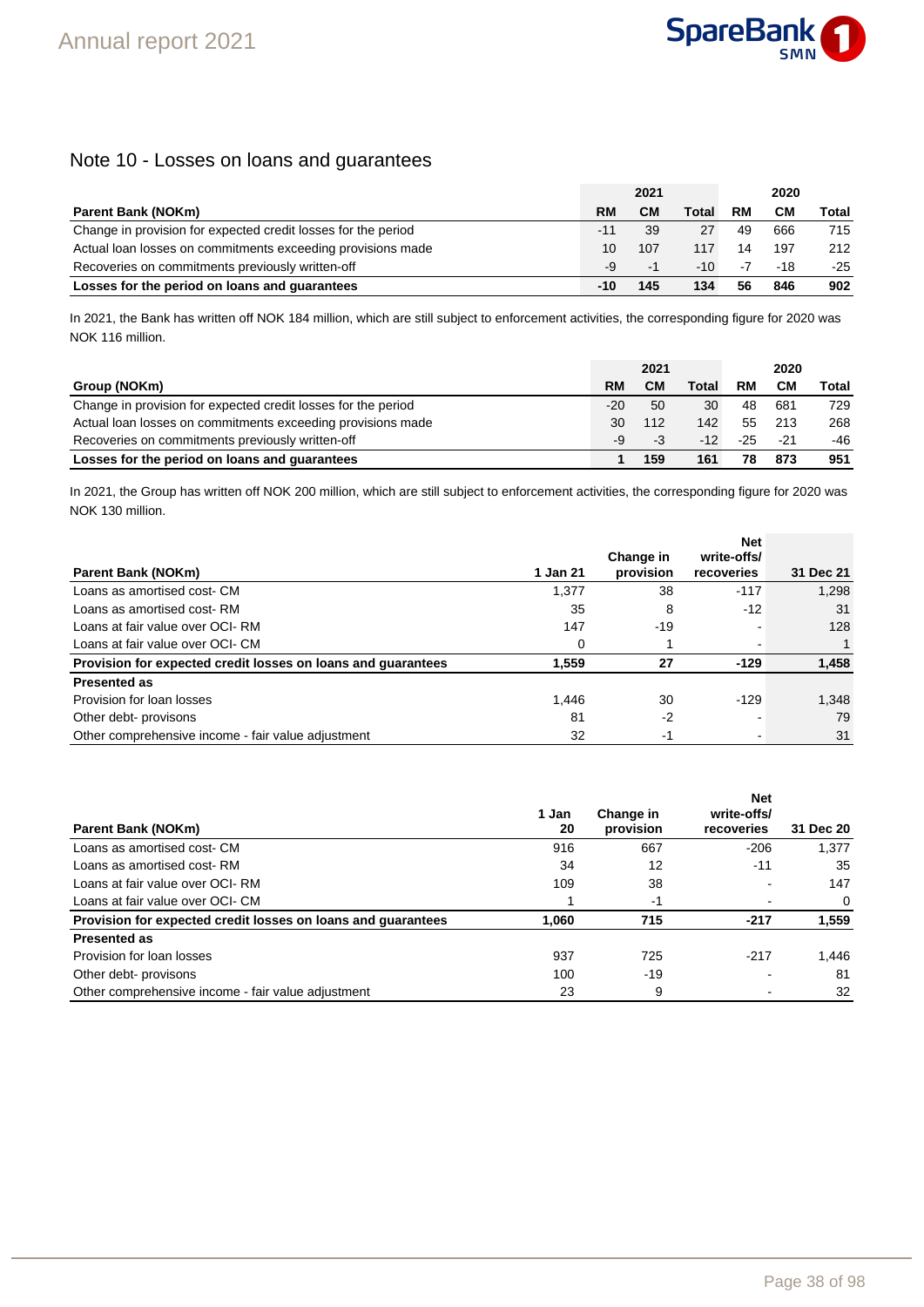

| Group (NOKm)                                                 | 1 Jan 21 | Change in<br>provision | <b>Net</b><br>write-offs/<br>recoveries | 31 Dec 21 |
|--------------------------------------------------------------|----------|------------------------|-----------------------------------------|-----------|
| Loans as amortised cost- CM                                  | 1.421    | 50                     | -128                                    | 1,343     |
| Loans as amortised cost-RM                                   | 62       | -1                     | $-12$                                   | 49        |
| Loans at fair value over OCI-RM                              | 147      | $-19$                  |                                         | 128       |
| Loans at fair value over OCI- CM                             | 0        |                        |                                         |           |
| Provision for expected credit losses on loans and quarantees | 1.630    | 30                     | $-140$                                  | 1,520     |
| <b>Presented as</b>                                          |          |                        |                                         |           |
| Provision for loan losses                                    | 1.517    | 33                     | -140                                    | 1.410     |
| Other debt- provisons                                        | 81       | $-2$                   |                                         | 79        |
| Other comprehensive income - fair value adjustment           | 32       | -1                     |                                         | 31        |

| Group (NOKm)                                                 | 1 Jan 20 | Change in<br>provision | <b>Net</b><br>write-offs/<br>recoveries | 31 Dec 20 |
|--------------------------------------------------------------|----------|------------------------|-----------------------------------------|-----------|
| Loans as amortised cost- CM                                  | 948      | 682                    | $-209$                                  | 1.421     |
| Loans as amortised cost-RM                                   | 63       | 10                     | $-11$                                   | 62        |
| Loans at fair value over OCI-RM                              | 109      | 38                     |                                         | 147       |
| Loans at fair value over OCI- CM                             |          | -1                     |                                         | $\Omega$  |
| Provision for expected credit losses on loans and quarantees | 1.121    | 729                    | $-220$                                  | 1,630     |
| <b>Presented as</b>                                          |          |                        |                                         |           |
| Provision for loan losses                                    | 998      | 739                    | $-220$                                  | 1.517     |
| Other debt- provisons                                        | 100      | -19                    |                                         | 81        |
| Other comprehensive income - fair value adjustment           | 23       | 9                      |                                         | 32        |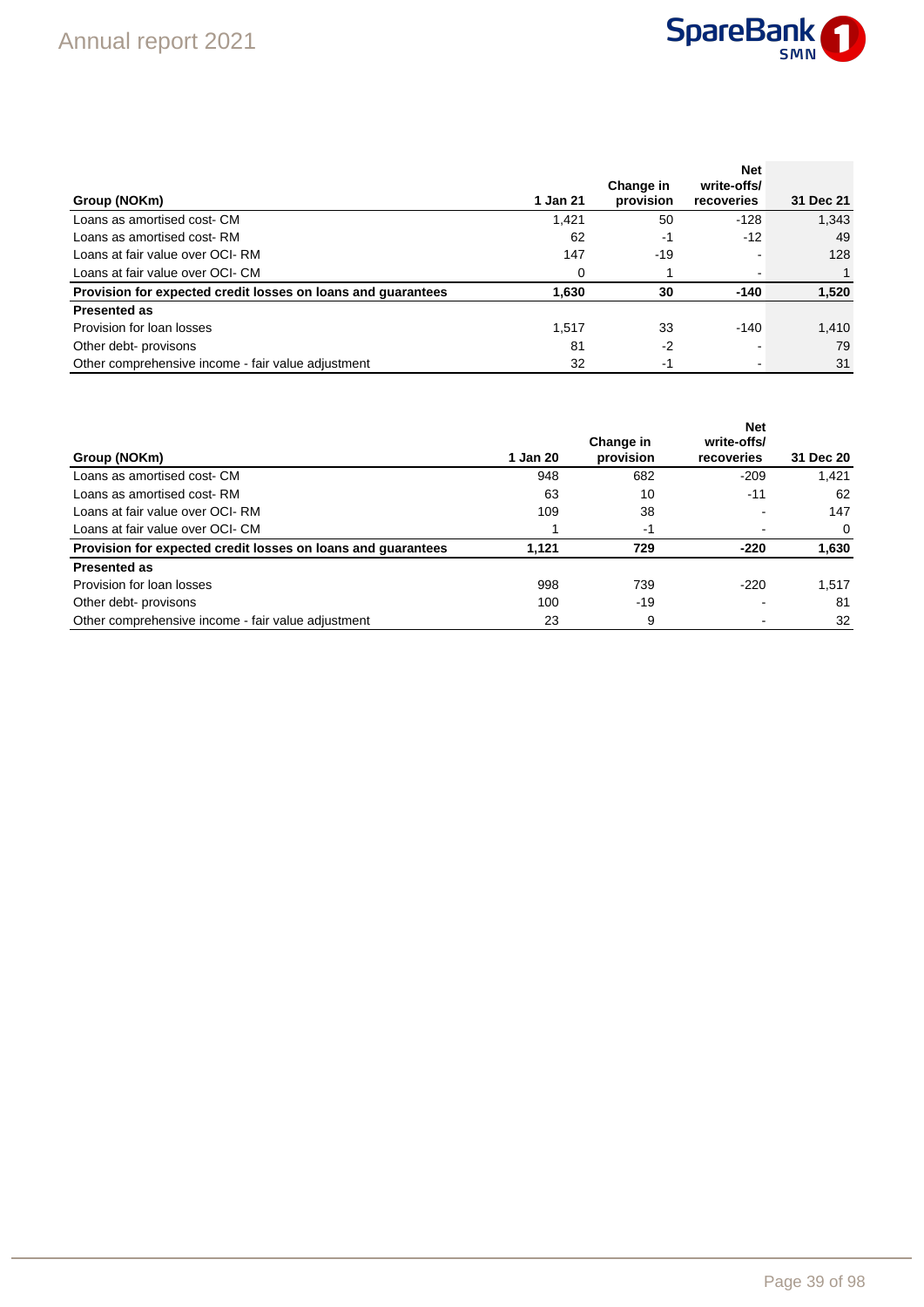

#### **Accrual for losses on loans**

|                                          |         |             |         |              |         | 31 Dec 2021<br>31 Dec 2020 |                |        |  |
|------------------------------------------|---------|-------------|---------|--------------|---------|----------------------------|----------------|--------|--|
| <b>Parent Bank (NOKm)</b>                | Stage 1 | Stage 2     | Stage 3 | <b>Total</b> | Stage 1 | Stage 2                    | Stage 3        | Total  |  |
| <b>Retail market</b>                     |         |             |         |              |         |                            |                |        |  |
| Opening balance                          | 35      | 97          | 47      | 180          | 25      | 73                         | 45             | 143    |  |
| Transfer to (from) stage 1               | 20      | $-20$       | $-0$    |              | 14      | $-13$                      | $-0$           |        |  |
| Transfer to (from) stage 2               | $-2$    | 2           | -0      |              | $-1$    | 2                          | -0             |        |  |
| Transfer to (from) stage 3               | $-1$    | -6          | 7       |              | $-0$    | $-3$                       | 3              |        |  |
| Net remeasurement of loss allowances     | $-22$   | 24          | $-3$    | $-1$         | $-17$   | 12                         | 9              | 5      |  |
| Originations or purchases                | 19      | 17          |         | 37           | 13      | 13                         | 0              | 26     |  |
| Derecognitions                           | $-12$   | $-32$       | $-4$    | $-48$        | -8      | $-23$                      | $-2$           | $-33$  |  |
| Changes due to changed input assumptions | 1       | $-0$        |         |              | 10      | 38                         | $\overline{2}$ | 50     |  |
| Actual loan losses                       | 0       | $\mathbf 0$ | $-12$   | $-12$        |         |                            | $-11$          | $-11$  |  |
| Closing balance                          | 39      | 82          | 36      | 156          | 35      | 97                         | 47             | 180    |  |
| <b>Corporate Market</b>                  |         |             |         |              |         |                            |                |        |  |
| Opening balance                          | 88      | 387         | 823     | 1,299        | 66      | 210                        | 540            | 816    |  |
| Transfer to (from) stage 1               | 15      | $-15$       |         |              | 14      | $-14$                      | $-0$           | $\sim$ |  |
| Transfer to (from) stage 2               | $-5$    | 5           |         |              | -4      | 4                          | -0             | ٠      |  |
| Transfer to (from) stage 3               | $-2$    | $-26$       | 28      |              | $-0$    | $-1$                       |                |        |  |
| Net remeasurement of loss allowances     | $-26$   | 26          | 38      | 39           | $-2$    | 72                         | 486            | 556    |  |
| Originations or purchases                | 32      | 21          | 100     | 153          | 45      | 99                         |                | 144    |  |
| Derecognitions                           | $-20$   | $-145$      | $-1$    | $-166$       | -30     | -96                        | -1             | $-127$ |  |
| Changes due to changed input assumptions | 1       | 14          |         | 15           | -0      | 113                        | 2              | 115    |  |
| Actual loan losses                       |         |             | $-117$  | $-117$       | ٠       |                            | $-206$         | $-206$ |  |
| Closing balance                          | 84      | 268         | 871     | 1,223        | 88      | 387                        | 823            | 1,299  |  |
| <b>Total accrual for loan losses</b>     | 123     | 350         | 907     | 1,379        | 123     | 484                        | 870            | 1,478  |  |

|                                          | 31 Dec 2021<br>31 Dec 2020 |                |         |                |                          |          |         |        |
|------------------------------------------|----------------------------|----------------|---------|----------------|--------------------------|----------|---------|--------|
| Group (NOKm)                             | Stage 1                    | Stage 2        | Stage 3 | Total          | Stage 1                  | Stage 2  | Stage 3 | Total  |
| <b>Retail market</b>                     |                            |                |         |                |                          |          |         |        |
| Opening balance                          | 42                         | 107            | 58      | 207            | 32                       | 84       | 56      | 172    |
| Transfer to (from) stage 1               | 22                         | $-22$          | $-0$    |                | 14                       | $-13$    | $-0$    |        |
| Transfer to (from) stage 2               | $-2$                       | 3              | $-0$    |                | 0                        | - 0      | $-0$    |        |
| Transfer to (from) stage 3               | $-1$                       | $-7$           | 8       |                | - 1                      | $-2$     | 3       |        |
| Net remeasurement of loss allowances     | $-23$                      | 26             | $-1$    | $\overline{2}$ | $-17$                    | 11       | 11      | 5      |
| Originations or purchases                | 22                         | 20             |         | 43             | 12                       | 15       | 5       | 31     |
| Derecognitions                           | $-14$                      | $-37$          | - 9     | $-60$          | - 6                      | $-20$    |         | $-25$  |
| Changes due to changed input assumptions | $-0$                       | $-2$           | - 4     | $-5$           | 7                        | 33       | $-6$    | 35     |
| Actual loan losses                       |                            |                | $-12$   | $-12$          | $\overline{\phantom{a}}$ |          | $-11$   | $-11$  |
| Closing balance                          | 45                         | 89             | 40      | 174            | 42                       | 107      | 58      | 207    |
| <b>Corporate Market</b>                  |                            |                |         |                |                          |          |         |        |
| Opening balance                          | 98                         | 399            | 845     | 1,342          | 71                       | 218      | 560     | 849    |
| Transfer to (from) stage 1               | 20                         | $-20$          | $-0$    |                | 14                       | $-14$    | $-0$    |        |
| Transfer to (from) stage 2               | $-7$                       | $\overline{7}$ | $-0$    |                | $-2$                     | 2        | - 0     |        |
| Transfer to (from) stage 3               | $-2$                       | $-27$          | 29      |                | $-1$                     | $\Omega$ |         |        |
| Net remeasurement of loss allowances     | $-29$                      | 31             | 42      | 44             | $-2$                     | 72       | 484     | 555    |
| Originations or purchases                | 35                         | 23             | 112     | 169            | 46                       | 103      | 3       | 151    |
| Derecognitions                           | $-21$                      | $-146$         | $-2$    | $-169$         | $-26$                    | - 93     | 10      | $-109$ |
| Changes due to changed input assumptions | $-2$                       | 12             | $-2$    | 9              | $-2$                     | 111      | $-4$    | 106    |
| Actual loan losses                       | $\overline{\phantom{a}}$   |                | $-128$  | $-128$         | $\overline{\phantom{a}}$ |          | $-209$  | $-209$ |
| Closing balance                          | 94                         | 278            | 896     | 1,268          | 98                       | 399      | 845     | 1,342  |
| <b>Total accrual for loan losses</b>     | 138                        | 367            | 936     | 1,442          | 140                      | 507      | 902     | 1,549  |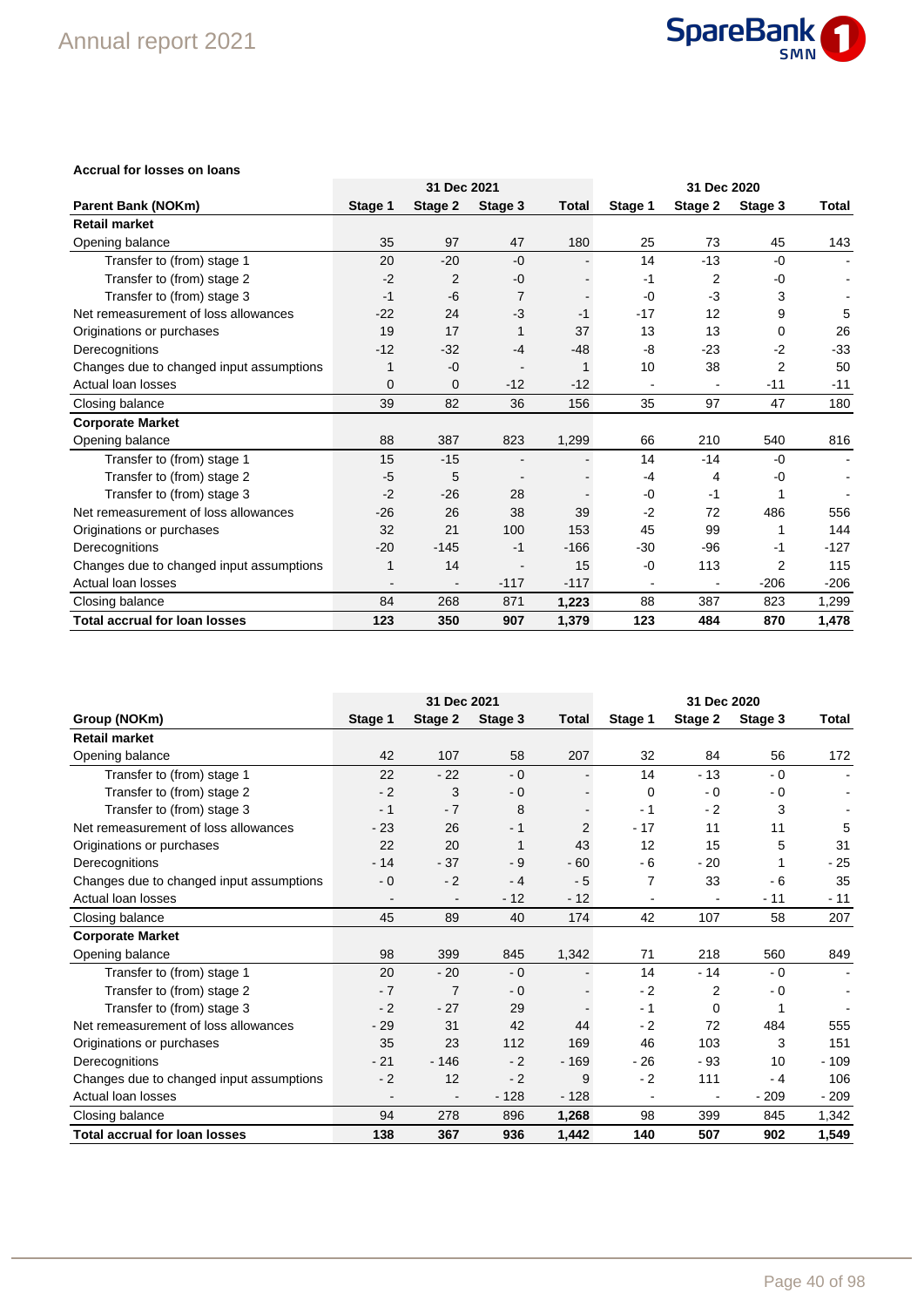

#### **Accrual for losses on guarantees and unused credit lines**

|                                          | 31 Dec 2021<br>31 Dec 2020 |         |                |                |         |         |         |       |
|------------------------------------------|----------------------------|---------|----------------|----------------|---------|---------|---------|-------|
| <b>Parent Bank and Group (NOKm)</b>      | Stage 1                    | Stage 2 | Stage 3        | Total          | Stage 1 | Stage 2 | Stage 3 | Total |
| Opening balance                          | 27                         | 50      | 4              | 81             | 14      | 29      | 57      | 100   |
| Transfer to (from) stage 1               | 6                          | -6      | $-0$           |                | 2       | $-2$    | $-0$    |       |
| Transfer to (from) stage 2               | $-7$                       |         |                |                | $-0$    | 0       | $-0$    |       |
| Transfer to (from) stage 3               | $-0$                       | $-1$    |                |                | $-0$    | $-0$    | 0       |       |
| Net remeasurement of loss allowances     | $-9$                       | 4       | $\Omega$       | -4             | 2       | 16      | -54     | $-36$ |
| Originations or purchases                | 7                          | 4       | $\Omega$       | 11             | 11      | 8       | 0       | 19    |
| Derecognitions                           | $-6$                       | $-5$    | $-0$           | $-11$          | -5      | -13     | $-0$    | $-19$ |
| Changes due to changed input assumptions | $\mathbf 0$                | 2       | $\blacksquare$ | $\overline{2}$ | 3       | 12      | 0       | 16    |
| Actual loan losses                       |                            |         |                |                |         |         |         |       |
| <b>Closing balance</b>                   | 19                         | 55      | 5              | 79             | 27      | 50      | 4       | 81    |
| Of which                                 |                            |         |                |                |         |         |         |       |
| Retail market                            |                            |         |                | 2              |         |         |         | 2     |
| <b>Corporate Market</b>                  |                            |         |                | 76             |         |         |         | 79    |

### **Provision for credit losses specified by industry**

|                                       |         | 31 Dec 2021 |         |       | 31 Dec 2020 |         |         |       |
|---------------------------------------|---------|-------------|---------|-------|-------------|---------|---------|-------|
| <b>Parent Bank (NOKm)</b>             | Stage 1 | Stage 2     | Stage 3 | Total | Stage 1     | Stage 2 | Stage 3 | Total |
| Agriculture and forestry              | 2       | 31          | 6       | 39    | 2           | 34      | 5       | 41    |
| Fisheries and hunting                 | 6       |             | 0       | 13    | 6           | 2       |         | 8     |
| Sea farming industries                |         | 0           | 0       | 2     | 2           | 0       | 3       | 5     |
| Manufacturing                         | 5       | 36          | 15      | 56    | 8           | 25      | 2       | 35    |
| Construction, power and water supply  | 13      | 16          | 14      | 43    | 11          | 27      | 17      | 55    |
| Retail trade, hotels and restaurants  | 8       | 28          | 11      | 46    | 10          | 30      | 17      | 58    |
| Maritime sector                       | 14      | 118         | 555     | 687   | 10          | 180     | 614     | 804   |
| Property management                   | 20      | 50          | 36      | 105   | 20          | 56      | 38      | 114   |
| <b>Business services</b>              | 13      | 12          | 222     | 247   | 12          | 56      | 142     | 210   |
| Transport and other services          |         | 6           | 17      | 30    | 8           | 10      | 2       | 19    |
| Public administration                 | 0       |             |         | 0     | 0           |         |         | 0     |
| Other sectors                         | 0       | 0           |         | 0     | 0           | 0       |         |       |
| Wage earners                          | 2       | 47          | 30      | 79    | 2           | 65      | 31      | 97    |
| Total provision for losses on loans   | 91      | 350         | 907     | 1,348 | 91          | 484     | 870     | 1,446 |
| Loan loss allowance on loans at FVOCI | 31      |             |         | 31    | 32          |         |         | 32    |
| <b>Total loan loss allowance</b>      | 123     | 350         | 907     | 1,379 | 123         | 484     | 870     | 1,478 |

|                                       |             | 31 Dec 2021 |         |          | 31 Dec 2020 |         |         |       |
|---------------------------------------|-------------|-------------|---------|----------|-------------|---------|---------|-------|
| Group (NOKm)                          | Stage 1     | Stage 2     | Stage 3 | Total    | Stage 1     | Stage 2 | Stage 3 | Total |
| Agriculture and forestry              | 3           | 33          |         | 42       | 3           | 36      | 5       | 44    |
| Fisheries and hunting                 | 6           |             | 0       | 13       | 6           | 2       |         | 8     |
| Sea farming industries                |             |             |         | 3        | 3           |         | 3       | 6     |
| Manufacturing                         |             | 38          | 21      | 66       | 10          | 27      |         | 44    |
| Construction, power and water supply  | 16          | 19          | 18      | 53       | 13          | 31      | 20      | 64    |
| Retail trade, hotels and restaurants  | 9           | 28          | 16      | 53       | 12          | 31      | 19      | 62    |
| Maritime sector                       | 14          | 118         | 555     | 687      | 10          | 180     | 614     | 804   |
| Property management                   | 20          | 50          | 36      | 106      | 20          | 56      | 39      | 115   |
| <b>Business services</b>              | 14          | 14          | 227     | 255      | 13          | 57      | 143     | 213   |
| Transport and other services          | 8           |             | 22      | 37       | 10          | 12      | 10      | 32    |
| Public administration                 | $\mathbf 0$ |             | 0       | 0        | 0           |         |         | 0     |
| Other sectors                         | $\Omega$    | $\Omega$    |         | $\Omega$ | 0           | 0       | 2       | 2     |
| Wage earners                          | 7           | 53          | 34      | 95       |             | 73      | 41      | 122   |
| Total provision for losses on loans   | 107         | 367         | 936     | 1,410    | 108         | 507     | 902     | 1,517 |
| Loan loss allowance on loans at FVOCI | 31          |             |         | 31       | 32          |         |         | 32    |
| Total loan loss allowance             | 138         | 367         | 936     | 1,442    | 140         | 507     | 902     | 1,549 |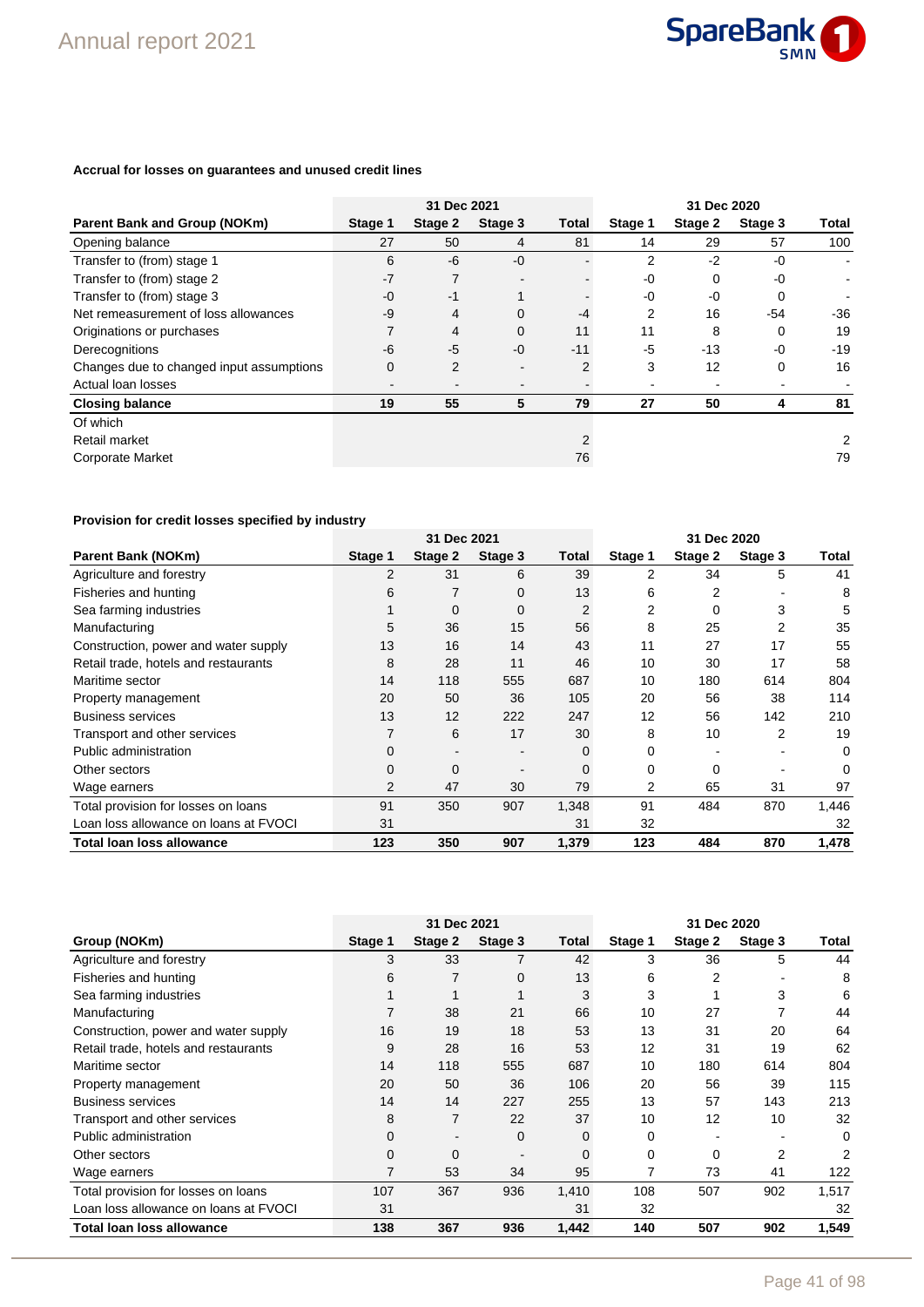# Annual report 2021



|                                                |             | 31 Dec 2021 |         |           |           | 31 Dec 2020 |         |           |
|------------------------------------------------|-------------|-------------|---------|-----------|-----------|-------------|---------|-----------|
| <b>Parent Bank (NOKm)</b>                      | Stage 1     | Stage 2     | Stage 3 | Total     | Stage 1   | Stage 2     | Stage 3 | Total     |
| <b>Retail Market</b>                           |             |             |         |           |           |             |         |           |
| Opening balance                                | 73,297      | 4,430       | 381     | 78,108    | 69,045    | 5,129       | 487     | 74,661    |
| Transfer to stage 1                            | 1,007       | $-1,002$    | $-6$    |           | 1,050     | $-1,019$    | $-31$   |           |
| Transfer to stage 2                            | $-1,325$    | 1,332       | $-7$    |           | $-1,433$  | 1,470       | $-38$   |           |
| Transfer to stage 3                            | $-61$       | $-87$       | 148     |           | $-30$     | $-47$       | 77      |           |
| Net increase/decrease amount existing<br>loans | $-2,513$    | $-102$      | $-15$   | $-2,630$  | $-2,093$  | $-136$      | $-7$    | $-2,237$  |
| New loans                                      | 43,464      | 1,198       | 118     | 44,780    | 49,001    | 1,464       | 111     | 50,575    |
| Derecognitions                                 | $-31,569$   | $-1,876$    | $-156$  | $-33,601$ | $-42,243$ | $-2,429$    | $-196$  | $-44,867$ |
| Financial assets with actual loan losses       | $\mathbf 0$ | $-1$        | $-20$   | $-21$     | $-1$      | $-2$        | $-22$   | -24       |
| Closing balance                                | 82,299      | 3,892       | 444     | 86,636    | 73,297    | 4,430       | 381     | 78,108    |
| <b>Corporate Market</b>                        |             |             |         |           |           |             |         |           |
| Opening balance                                | 35,587      | 5,979       | 1,702   | 43,268    | 33,190    | 3,971       | 1,470   | 38,632    |
| Transfer to stage 1                            | 647         | $-647$      | $-0$    |           | 521       | $-521$      | $-0$    |           |
| Transfer to stage 2                            | $-1,434$    | 1,434       |         |           | $-2,605$  | 2,614       | -9      |           |
| Transfer to stage 3                            | $-43$       | $-593$      | 637     |           | $-70$     | $-685$      | 754     |           |
| Net increase/decrease amount existing<br>loans | $-1,202$    | $-196$      | $-39$   | $-1,437$  | $-1,541$  | $-208$      | 38      | $-1,711$  |
| New loans                                      | 13,125      | $-550$      | 1,074   | 13,649    | 17,141    | 1,672       | 328     | 19,141    |
| Derecognitions                                 | $-8,320$    | $-236$      | $-524$  | $-9,081$  | $-11,046$ | $-753$      | $-862$  | $-12,662$ |
| Financial assets with actual loan losses       | -1          | -4          | $-193$  | $-199$    | $-2$      | $-111$      | $-19$   | $-132$    |
| Closing balance                                | 38,359      | 5,186       | 2,656   | 46,201    | 35,587    | 5,979       | 1,702   | 43,268    |
| Fixed interest loans at FV                     | 4,276       |             |         | 4,276     | 4,285     |             |         | 4,285     |
| Total gross loans at the end of the period     | 124,934     | 9,079       | 3,100   | 137,113   | 113,169   | 10,409      | 2,083   | 125,660   |

|                                                |           | 31 Dec 2021 |         |           | 31 Dec 2020 |          |         |           |  |
|------------------------------------------------|-----------|-------------|---------|-----------|-------------|----------|---------|-----------|--|
| Group (NOKm)                                   | Stage 1   | Stage 2     | Stage 3 | Total     | Stage 1     | Stage 2  | Stage 3 | Total     |  |
| <b>Retail Market</b>                           |           |             |         |           |             |          |         |           |  |
| Opening balance                                | 78,206    | 5,208       | 453     | 83,867    | 73,675      | 5,924    | 570     | 80,169    |  |
| Transfer to stage 1                            | 1,227     | $-1,221$    | $-6$    |           | 1,260       | $-1,225$ | $-35$   |           |  |
| Transfer to stage 2                            | $-1,598$  | 1,609       | $-11$   |           | $-1,731$    | 1,785    | $-54$   |           |  |
| Transfer to stage 3                            | $-74$     | $-132$      | 206     |           | -44         | $-89$    | 133     |           |  |
| Net increase/decrease amount existing<br>loans | $-2,599$  | $-154$      | $-28$   | $-2,782$  | $-2,136$    | $-196$   | $-15$   | $-2,346$  |  |
| New loans                                      | 46.190    | 1,465       | 125     | 47.781    | 51,383      | 1,702    | 119     | 53,204    |  |
| Derecognitions                                 | $-33,775$ | $-2,161$    | $-189$  | $-36,125$ | $-43,512$   | $-2,624$ | $-239$  | $-46,375$ |  |
| Financial assets with actual loan losses       | $-0$      | $-1$        | $-20$   | $-21$     | $-689$      | $-70$    | $-25$   | $-784$    |  |
| Closing balanse                                | 87,577    | 4,612       | 531     | 92,721    | 78,206      | 5,208    | 453     | 83,867    |  |
| <b>Corporate Market</b>                        |           |             |         |           |             |          |         |           |  |
| Opening balance                                | 38,107    | 6,587       | 1,802   | 46,496    | 35,466      | 4,426    | 1,539   | 41,431    |  |
| Transfer to stage 1                            | 879       | $-876$      | $-2$    |           | 693         | $-690$   | $-4$    |           |  |
| Transfer to stage 2                            | $-1,795$  | 1,797       | $-1$    |           | $-2,897$    | 2,909    | $-11$   |           |  |
| Transfer to stage 3                            | $-57$     | $-626$      | 683     |           | $-107$      | $-695$   | 801     |           |  |
| Net increase/decrease amount existing<br>loans | $-652$    | $-257$      | $-53$   | $-963$    | $-1,589$    | $-265$   | 34      | $-1,819$  |  |
| New loans                                      | 14,533    | $-455$      | 1,085   | 15,164    | 18,238      | 1,875    | 349     | 20,462    |  |
| Derecognitions                                 | $-9,159$  | $-397$      | $-561$  | $-10,117$ | $-11,287$   | $-815$   | -883    | $-12,985$ |  |
| Financial assets with actual loan losses       | -1        | $-4$        | $-193$  | $-199$    | $-410$      | $-159$   | $-24$   | $-593$    |  |
| Balance at 31 December                         | 41,855    | 5,768       | 2,759   | 50,382    | 38,107      | 6,587    | 1,802   | 46,496    |  |
| Closing balanse                                |           |             |         |           |             |          |         |           |  |
| Fixed interest loans at FV                     | 4,198     |             |         | 4,198     | 4,285       |          |         | 4,285     |  |
| Total gross loans at the end of the period     | 133,630   | 10,381      | 3,290   | 147,301   | 120,598     | 11,794   | 2,255   | 134,648   |  |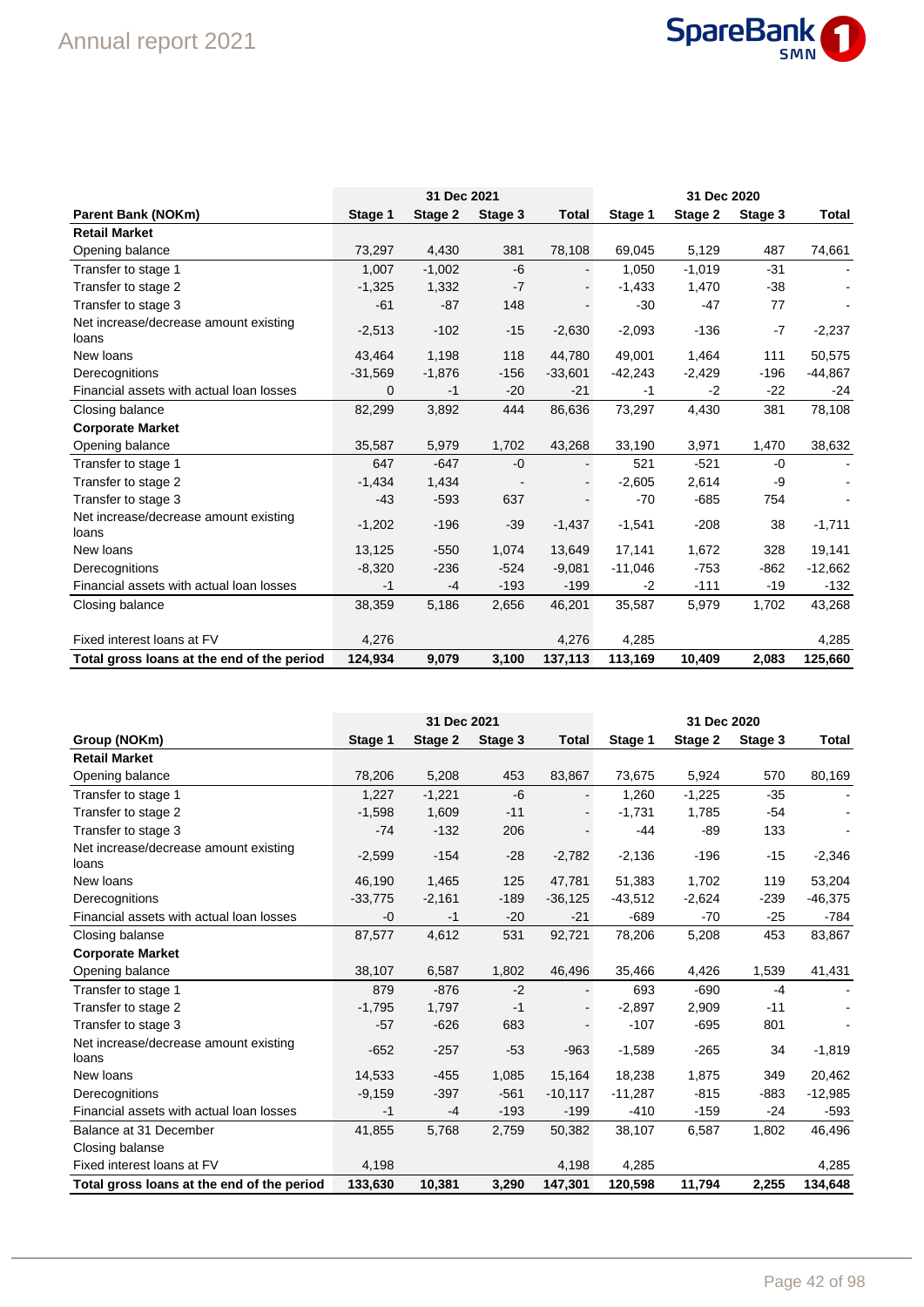

# Note 11 - Credit risk exposure for each internal risk rating

The Bank uses a special classification system for monitoring credit risk in the portfolio. Risk classification is based on each individual exposure's probability of default. In the table below this classification is collated with corresponding rating classes at Moody's.

Historical default data are Parent Bank figures showing the default ratio (DR) per credit quality step. The figures are an unweighted average of customers with normal scores in the period 2015-2021.

Collateral cover represents the expected realisation value (RE value) of underlying collaterals. The value are determined using fixed models, and actual realisation value are validated to test their reliability of the model. In accordance with the capital requirements regulations the estimates are downturn estimates. Based on the collateral cover (RE value / EAD) the exposure is classified to one of seven classes, the best of which has a collateral cover above 120 per cent, and the lowest has a collateral cover below 20 per cent.

|                                  | Probability of default |               |                  |                              |              | <b>Collateral cover</b> |                    |                    |
|----------------------------------|------------------------|---------------|------------------|------------------------------|--------------|-------------------------|--------------------|--------------------|
| <b>Credit</b><br>quality<br>step | <b>From</b>            |               | To Moody's       | <b>Historical</b><br>default | Default 2021 | Collateral<br>class     | <b>Lower limit</b> | <b>Upper limit</b> |
| A                                | 0.00%                  |               | $0.10\%$ Aaa-A3  | 0.01%                        | 0.00%        |                         | 120                |                    |
| В                                | 0.10%                  |               | 0.25 % Baa1-Baa2 | 0.04%                        | 0.02%        | 2                       | 100                | 120                |
| C                                | 0.25%                  | 0.50 % Baa3   |                  | 0.08%                        | 0.09%        | 3                       | 80                 | 100                |
| D                                | 0.50%                  | $0.75\%$ Ba1  |                  | 0.31%                        | 0.15%        | 4                       | 60                 | 80                 |
| E                                | 0.75%                  | 1.25 % Ba2    |                  | 0.52%                        | 0.40%        | 5                       | 40                 | 60                 |
| F                                | 1.25%                  | 2.50 %        |                  | 1.08 %                       | 0.87%        | 6                       | 20                 | 40                 |
| G                                | 2.50 %                 |               | 5.00 % Ba2-B1    | 2.14%                        | 2.06 %       | 7                       | $\mathbf 0$        | 20                 |
| H                                | 5.00 %                 | 10.00 % B1-B2 |                  | 4.54 %                       | 3.44%        |                         |                    |                    |
|                                  | 10.00 %                |               | 99.99 % B3-Caa3  | 13.49 %                      | 13.06 %      |                         |                    |                    |
| J                                | Default                |               |                  |                              |              |                         |                    |                    |

The Bank's exposures are classified into risk groups based on credit quality step.

| <b>Credit quality step</b> | <b>Risk groups</b>          |
|----------------------------|-----------------------------|
| $A - C$                    | Lowest risk                 |
| $D - F$                    | Low risk                    |
| $F - G$                    | Medium risk                 |
| н                          | High risk                   |
|                            | Highest risk                |
| J - K                      | Default and credit impaired |

|                              | Averaged    |             | Averaged    |              |
|------------------------------|-------------|-------------|-------------|--------------|
|                              | unhedged    | Total       | unhedged    | <b>Total</b> |
| <b>Parent Bank</b>           | exposure    | exposure    | exposure    | exposure     |
| (NOK million)                | 31 Dec 2021 | 31 Dec 2021 | 31 Dec 2020 | 31 Dec 2020  |
| Lowest risk                  | 3.5%        | 113,794     | 3.5%        | 96,809       |
| Low risk                     | 7.4 %       | 26,482      | 4.6 %       | 25,258       |
| Medium risk                  | 6.4%        | 15,016      | 13.9 %      | 15,970       |
| High risk                    | 9.7%        | 2,854       | 10.4 %      | 2,761        |
| Highest risk                 | 5.4%        | 1,503       | 12.5 %      | 1,777        |
| Default and/or problem loans | 26.6 %      | 3,211       | 25.2 %      | 2,195        |
| <b>Total</b>                 |             | 162,860     |             | 144,770      |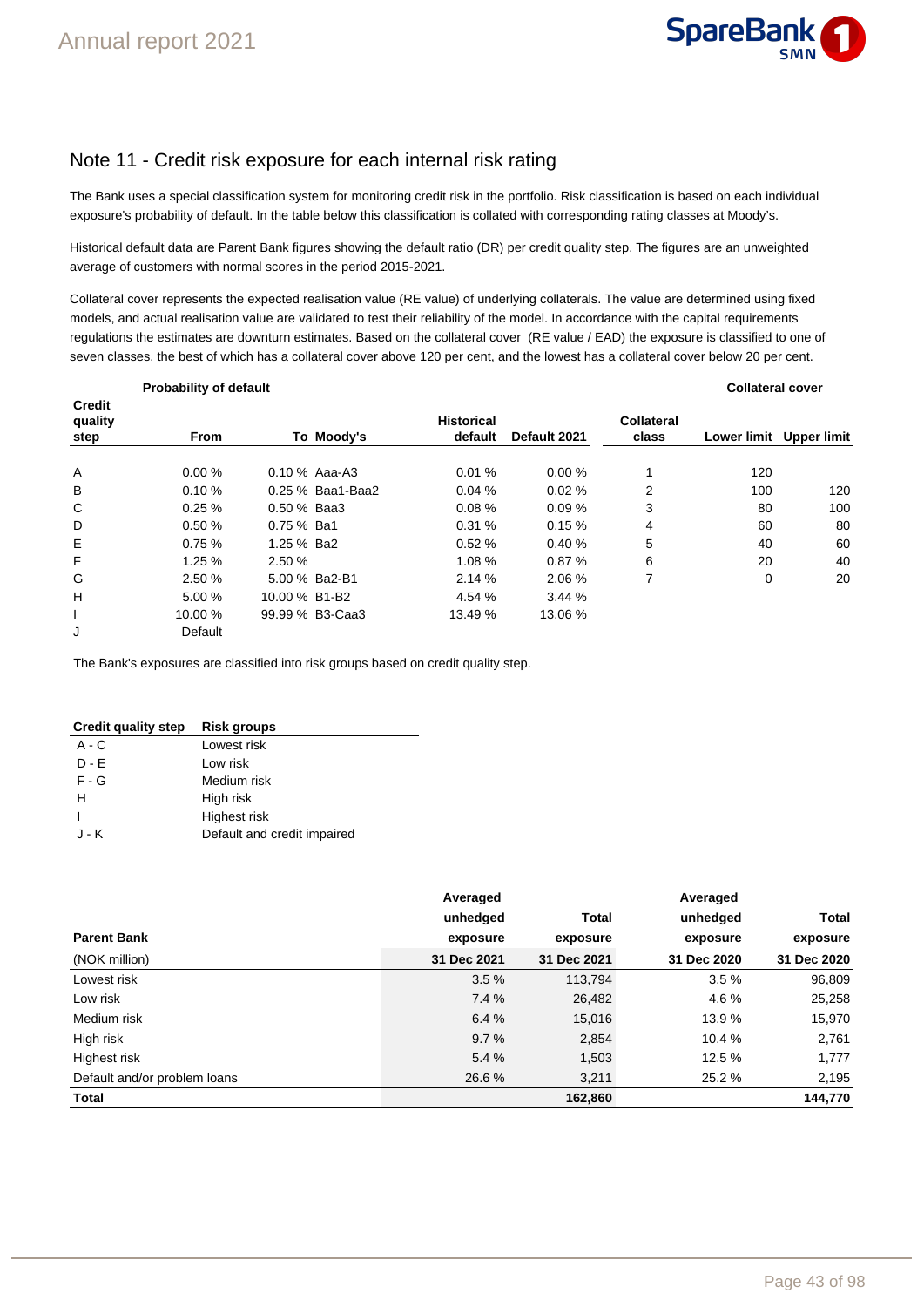

|                              | Averaged    |              | Averaged    |             |  |
|------------------------------|-------------|--------------|-------------|-------------|--|
|                              | unhedged    | <b>Total</b> | unhedged    | Total       |  |
| Group (NOK million)          | exposure    | exposure     | exposure    | exposure    |  |
| (NOK million)                | 31 Dec 2021 | 31 Dec 2021  | 31 Dec 2020 | 31 Dec 2020 |  |
| Lowest risk                  | 3.5%        | 114.237      | 3.6%        | 96,370      |  |
| Low risk                     | 7.3%        | 28,449       | 5.1%        | 27,189      |  |
| Medium risk                  | 6.8%        | 21,756       | 12.1%       | 22,059      |  |
| High risk                    | 9.3%        | 3,536        | 11.1%       | 3,575       |  |
| Highest risk                 | 6.8%        | 2,035        | 13.0 %      | 2,331       |  |
| Default and/or problem loans | 26.3%       | 3,402        | 25.9 %      | 2,368       |  |
| <b>Total</b>                 |             | 173.415      |             | 153,892     |  |

The realisation value of furnished collateral is determined such that they, on a conservative assessment, reflect the presumed realisation value in an economic downturn.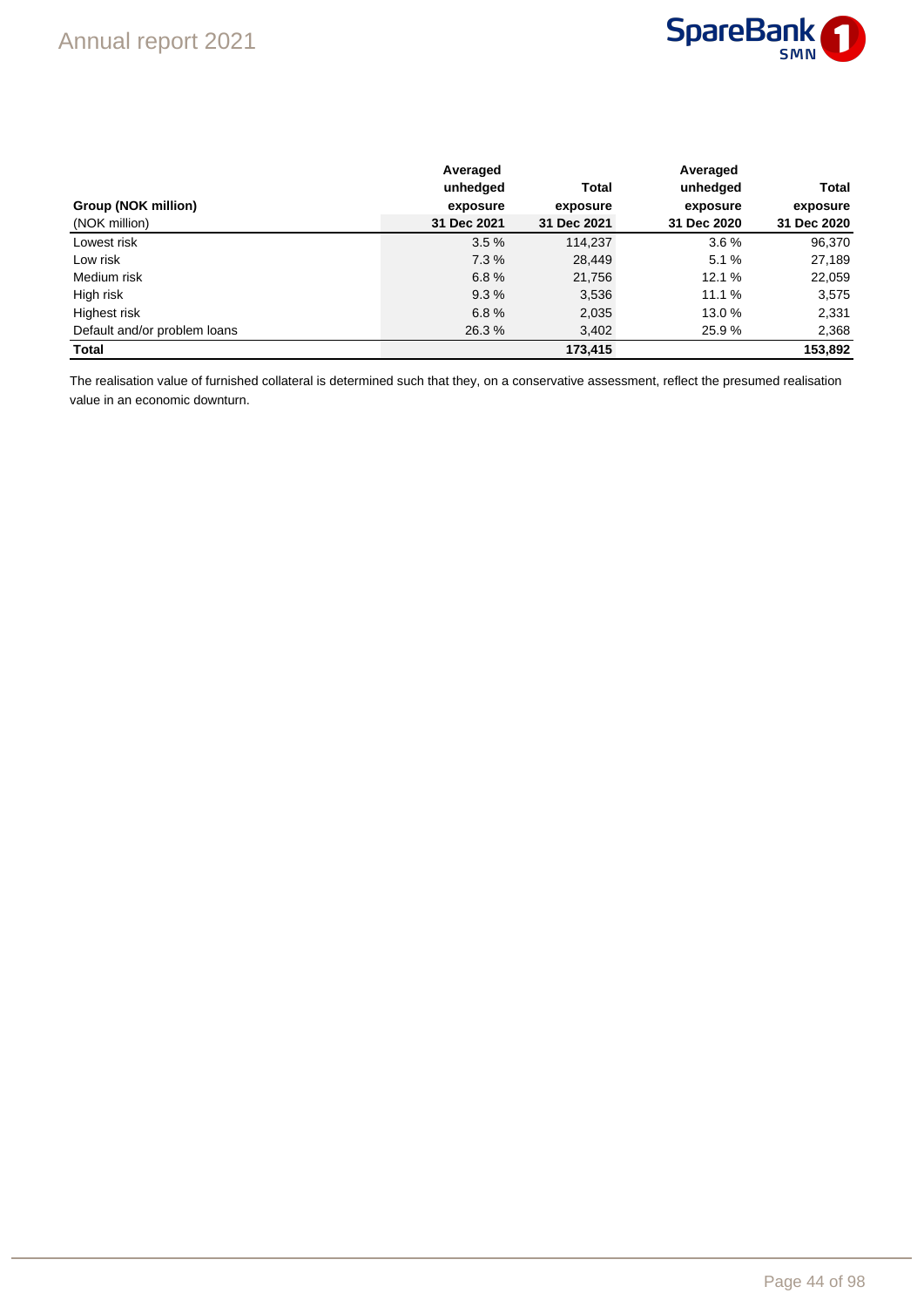

### Note 12 - Maximum credit risk exposure

The table below shows maximum exposure to credit risk for balance sheet components, including derivatives. Exposures are shown on a gross basis before collateral and permitted set-offs.

For disclosure of classes of financial instruments where this is not spesified in the table below, see note 24 Categories of financial assets and financial liabilities.

### **Parent Bank**

|                                                                         | <b>Maximum Provision</b> |                              |            |                   | Other       |                |
|-------------------------------------------------------------------------|--------------------------|------------------------------|------------|-------------------|-------------|----------------|
|                                                                         | exposure                 | for                          |            |                   | collateral  | <b>Maximum</b> |
|                                                                         |                          | to credit expected           | Collateral | <b>Collateral</b> | and netting | exposure       |
|                                                                         | risk,                    | credit                       | in         | in                | agreements  | to credit      |
| 31 Dec 21 (NOK million)                                                 | gross                    | losses                       | property   | securities        |             | risk, net      |
| <b>Assets</b>                                                           |                          |                              |            |                   |             |                |
| Balances with central banks                                             | 1,238                    |                              |            |                   |             | 1,238          |
| Loans and advances to credit institutions                               | 13,190                   |                              |            |                   |             | 13,190         |
| Loans and advances to customers at fair value through profit<br>or loss | 4,276                    | $\qquad \qquad \blacksquare$ | 4,090      | 27                | 11          | 148            |
| Loans and advances to customers at amortised cost                       | 49,685                   | 1,250                        | 26,178     | 2,245             | 17,868      | 2,143          |
| Loans and advances to customers at fair value through OCI               | 83,152                   | 97                           | 81,958     | 60                | 423         | 613            |
| Securities and bonds                                                    | 30,762                   |                              |            |                   | 11.350      | 19,412         |
| Derivatives                                                             | 3,192                    |                              |            |                   | 2,029       | 1,163          |
| Earned income, not yet recieved                                         | 152                      |                              |            |                   |             | 152            |
| Accounts receivable, securities                                         | 20                       |                              |            |                   |             | 20             |
| <b>Total assets</b>                                                     | 185,666                  | 1,348                        | 112,226    | 2,333             | 31,681      | 38,078         |
| Liabilities                                                             |                          |                              |            |                   |             |                |
| Guarantee commitments and documentary credits                           | 5,798                    | 57                           |            |                   |             | 5,741          |
| Unutilised credits and Loan approvals                                   | 20,004                   | 22                           | 3,624      | 356               | 206         | 15,796         |
| Other exposures                                                         | 3,467                    | $\qquad \qquad \blacksquare$ |            |                   |             | 3,467          |
| <b>Total liabilities</b>                                                | 29,269                   | 79                           | 3,624      | 356               | 206         | 25,003         |
| <b>Total credit risk exposure</b>                                       | 214,934                  |                              |            |                   |             | 63,081         |

|                                                                         |          | <b>Maximum Provision</b>     |                   |                   | Other       |                    |
|-------------------------------------------------------------------------|----------|------------------------------|-------------------|-------------------|-------------|--------------------|
|                                                                         | exposure | for                          |                   |                   |             | collateral Maximum |
|                                                                         |          | to credit expected           | <b>Collateral</b> | <b>Collateral</b> | and netting | exposure           |
|                                                                         | risk.    | credit                       | in                | in                | agreements  | to credit          |
| 31 Dec 20 (NOK million)                                                 | gross    | losses                       | property          | securities        |             | risk, net          |
| <b>Assets</b>                                                           |          |                              |                   |                   |             |                    |
| Balances with central banks                                             | 2,725    |                              |                   |                   |             | 2,725              |
| Loans and advances to credit institutions                               | 12,901   |                              |                   |                   |             | 12,901             |
| Loans and advances to customers at fair value through profit<br>or loss | 4,285    | $\blacksquare$               | 4,017             | 27                | 15          | 226                |
| Loans and advances to customers at amortised cost                       | 46,500   | 1,331                        | 22,816            | 2,122             | 18,158      | 2,072              |
| Loans and advances to customers at fair value through OCI               | 74,876   | 115                          | 73,650            | 46                | 429         | 635                |
| Securities and bonds                                                    | 26,684   |                              |                   |                   | 11,848      | 14,836             |
| Derivatives                                                             | 7,175    |                              |                   |                   | 4,755       | 2,420              |
| Earned income, not yet recieved                                         | 135      |                              |                   |                   |             | 135                |
| Accounts receivable, securities                                         | 11       | $\qquad \qquad \blacksquare$ |                   |                   |             | 11                 |
| <b>Total assets</b>                                                     | 175,293  | 1,446                        | 100,483           | 2,195             | 35,206      | 35,962             |
| <b>Liabilities</b>                                                      |          |                              |                   |                   |             |                    |
| Guarantee commitments and documentary credits                           | 5,014    | 55                           |                   |                   |             | 4,959              |
| Unutilised credits and loan approvals                                   | 18,299   | 26                           | 3,432             | 498               | 308         | 14,035             |
| Other exposures                                                         | 3,408    | $\overline{\phantom{a}}$     |                   |                   |             | 3,408              |
| <b>Total liabilities</b>                                                | 26,720   | 81                           | 3,432             | 498               | 308         | 22,402             |
| Total credit risk exposure                                              | 202,013  |                              |                   |                   |             | 58,364             |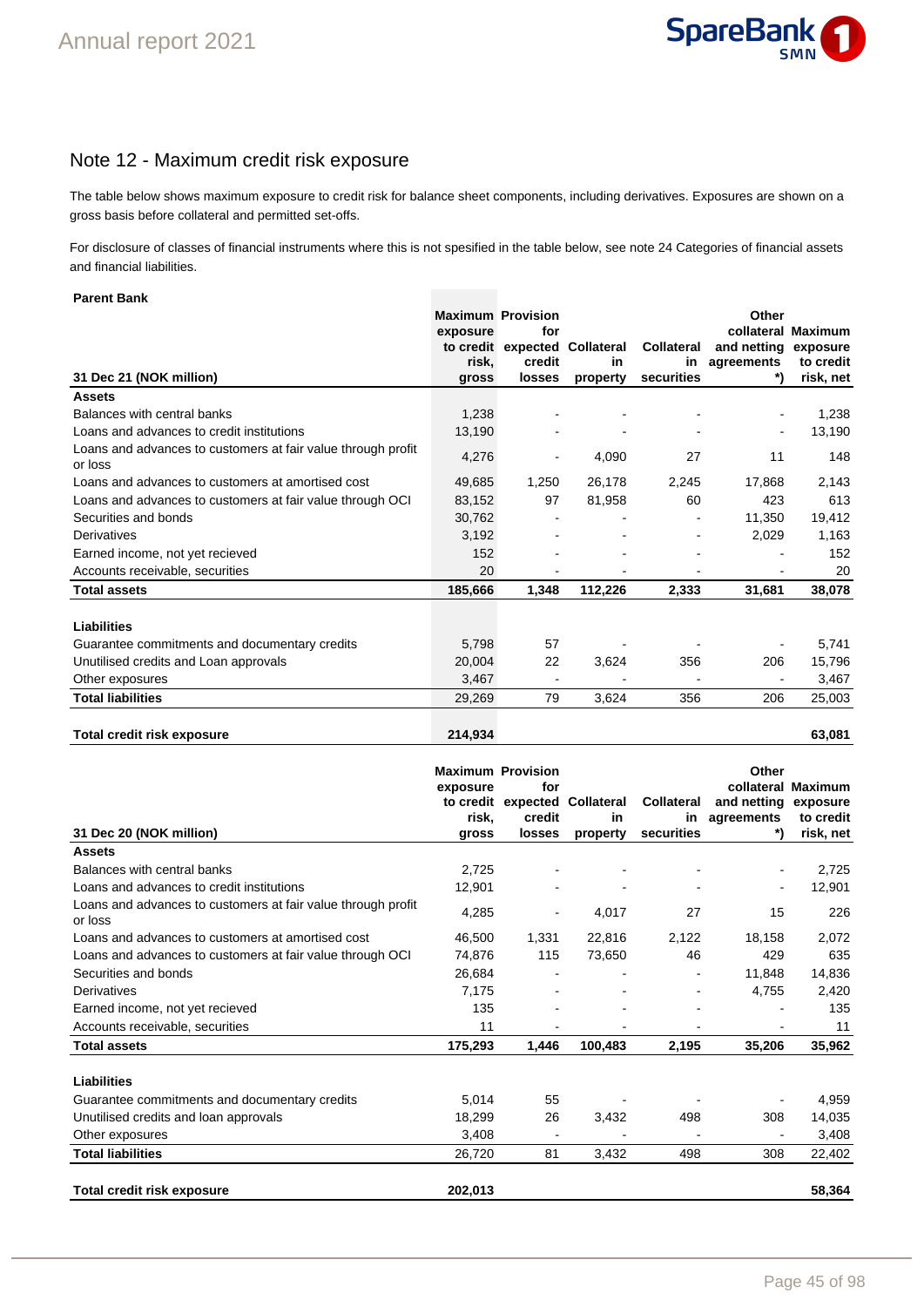

| Group                                                                   |                          |        |         |                          |                                                      |                    |
|-------------------------------------------------------------------------|--------------------------|--------|---------|--------------------------|------------------------------------------------------|--------------------|
|                                                                         | <b>Maximum Provision</b> |        |         |                          | Other                                                |                    |
|                                                                         | exposure                 | for    |         |                          |                                                      | collateral Maximum |
|                                                                         |                          |        |         |                          | to credit expected Collateral Collateral and netting | exposure           |
|                                                                         | risk.                    | credit | in      |                          | in agreements                                        | to credit          |
| 31 Dec 21 (NOK million)                                                 | gross                    | losses |         | property securities      |                                                      | risk, net          |
| <b>Assets</b>                                                           |                          |        |         |                          |                                                      |                    |
| Balances with central banks                                             | 1,238                    |        |         |                          |                                                      | 1,238              |
| Loans and advances to credit institutions                               | 4,704                    |        |         |                          |                                                      | 4,704              |
| Loans and advances to customers at fair value through profit or<br>loss | 4,276                    |        | 4,090   | 27                       | 11                                                   | 148                |
| Loans and advances to customers at amortised cost                       | 59,872                   | 1,310  | 26,178  | 2,245                    | 28,127                                               | 2,011              |
| Loans and advances to customers at fair value through OCI               | 83,152                   | 97     | 81,958  | 60                       | 423                                                  | 613                |
| Securities and bonds                                                    | 30,762                   |        |         | $\blacksquare$           | 11,350                                               | 19,412             |
| Derivatives                                                             | 3,224                    |        |         | $\overline{\phantom{a}}$ | 2,029                                                | 1,196              |
| Earned income, not yet recieved                                         | 186                      |        |         |                          |                                                      | 186                |
| Accounts receivable, securities                                         | 300                      |        |         | 53                       | 228                                                  | 20                 |
| <b>Total assets</b>                                                     | 187,716                  | 1,408  | 112,226 | 2,386                    | 42,168                                               | 29,528             |
| Liabilities                                                             |                          |        |         |                          |                                                      |                    |
| Guarantee commitments and documentary credits                           | 5,798                    | 57     |         |                          |                                                      | 5,741              |
| Unutilised credits and loan approvals                                   | 20,372                   | 22     | 3,624   | 408                      | 206                                                  | 16,112             |
| Other exposures                                                         | 3,723                    |        |         |                          |                                                      | 3,723              |
| <b>Total liabilities</b>                                                | 29,893                   | 79     | 3,624   | 408                      | 206                                                  | 25,576             |
| <b>Total credit risk exposure</b>                                       | 217.608                  |        |         |                          |                                                      | 55,104             |

|                                                                         | <b>Maximum Provision</b><br>exposure | for    |         |                          | Other                                                         | collateral Maximum |
|-------------------------------------------------------------------------|--------------------------------------|--------|---------|--------------------------|---------------------------------------------------------------|--------------------|
|                                                                         |                                      |        |         |                          | to credit expected Collateral Collateral and netting exposure |                    |
|                                                                         | risk.                                | credit | in      |                          | in agreements                                                 | to credit          |
| 31 Dec 20 (NOK million)                                                 | gross                                | losses |         | property securities      |                                                               | risk, net          |
| <b>Assets</b>                                                           |                                      |        |         |                          |                                                               |                    |
| Balances with central banks                                             | 2,725                                |        |         |                          | $\blacksquare$                                                | 2,725              |
| Loans and advances to credit institutions                               | 5,091                                |        |         |                          | 14                                                            | 5,077              |
| Loans and advances to customers at fair value through profit or<br>loss | 4,285                                |        | 4,017   | 27                       | 15                                                            | 226                |
| Loans and advances to customers at amortised cost                       | 55,487                               | 1,262  | 22,825  | 2,122                    | 27,824                                                        | 1,455              |
| Loans and advances to customers at fair value through OCI               | 74,876                               | 115    | 73,650  | 46                       | 429                                                           | 635                |
| Securities and bonds                                                    | 26.606                               |        |         |                          | 11.848                                                        | 14,758             |
| Derivatives                                                             | 7,226                                |        | 51      | $\overline{\phantom{0}}$ | 4,755                                                         | 2,420              |
| Earned income, not yet recieved                                         | 185                                  |        |         |                          |                                                               | 185                |
| Accounts receivable, securities                                         | 678                                  |        | 43      | 624                      |                                                               | 11                 |
| <b>Total assets</b>                                                     | 177,159                              | 1,377  | 100.586 | 2,820                    | 44.885                                                        | 27,492             |
| <b>Liabilities</b>                                                      |                                      |        |         |                          |                                                               |                    |
| Guarantee commitments and documentary credits                           | 5,014                                | 55     |         |                          |                                                               | 4,959              |
| Unutilised credits and loan approvals                                   | 18,432                               | 26     | 3,516   | 498                      | 441                                                           | 13,951             |
| Other exposures                                                         | 3,698                                |        |         |                          |                                                               | 3,698              |
| <b>Total liabilities</b>                                                | 27,144                               | 81     | 3,516   | 498                      | 441                                                           | 22,608             |
| <b>Total credit risk exposure</b>                                       | 204,304                              |        |         |                          |                                                               | 50,100             |

\*) Other collateral includes cash, movables, ship and guarantees received. For covered bonds the cover pool comprises loans to customers in the company that has issued the bond. For derivatives, cash has been provided as collateral, in addition to bilateral ISDA agreements on netting of derivatives.

The Bank's maximum credit exposure is shown in the above table. SpareBank 1 SMN provides wholesale banking services to BN Bank and the Samspar banks. In this connection a guarantee agreement has been established which assures full settlement for exposures connected to these agreements.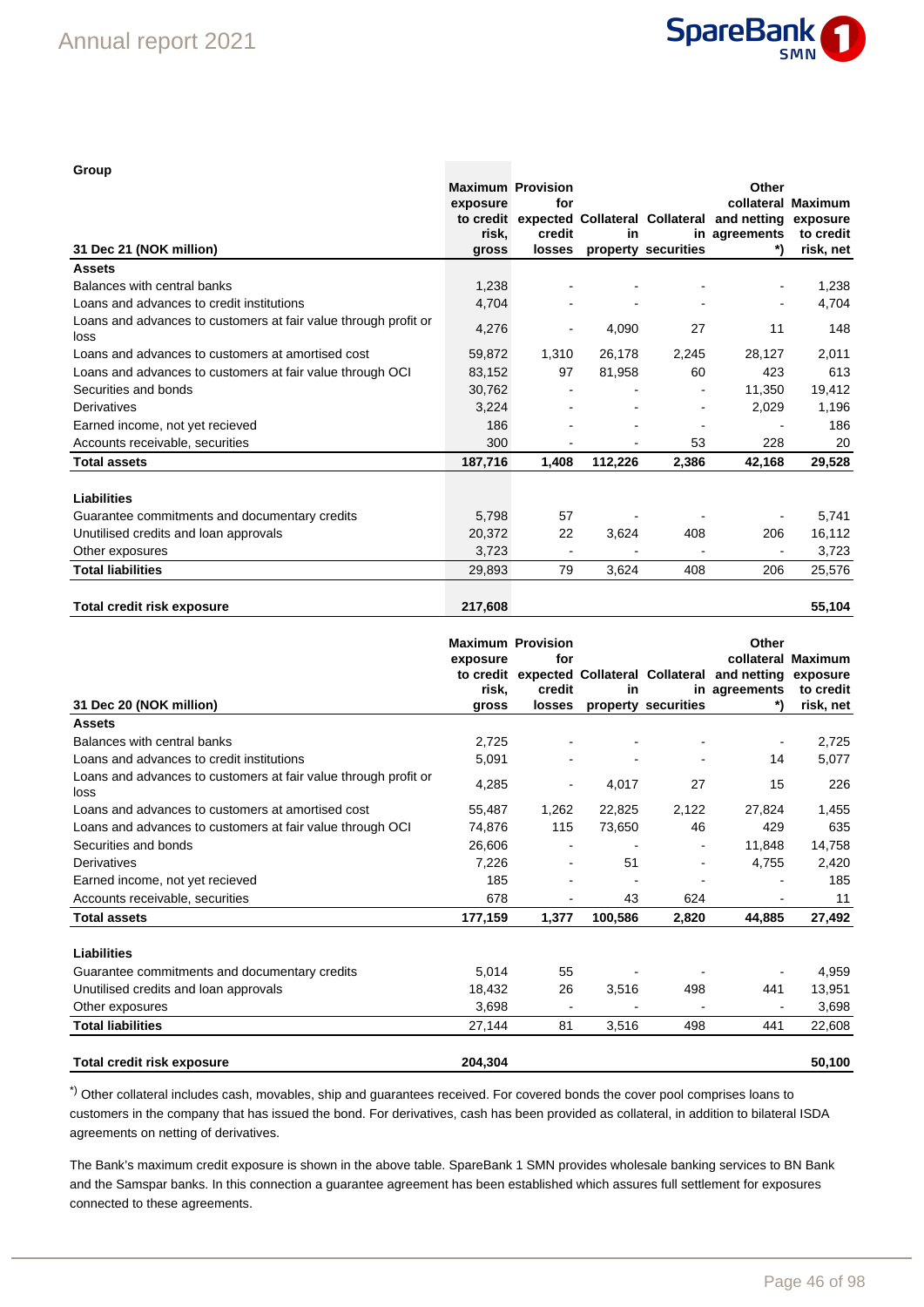

For retail and corporate customers, use is made of framework agreements requiring provision of collateral. For customers engaged in trading activity, only cash deposits are accepted as collateral. Customers furnish cash deposits and/or assets as collateral for their trade in power and salmon derivatives at NASDAQ OMX Oslo ASA and Fish Pool ASA.

SpareBank 1 SMN enters into standardised and mainly bilateral ISDA agreements on netting of derivatives with financial institutions as counterparties. Additionally the Bank has entered into supplementary agreements on provision of collateral (CSA) with the most central counterparties. As of 31 December 2021 the Bank has about 40 (45) active ISDA agreements. As from 1 March 2017 the Bank was required under EMIR to have in place a CSA with daily exchange of margin collateral etc. with all financial counterparties with which the bank deals domiciled (inter alia) in an EU meber state. The Bank only enters into agreements with cash as collateral. The Bank has delegated responsibility for handling these agreements to SEB Prime Collateral Services which handles margin requirements on behalf of the Bank. More about collateral and encumbrances in note 37 Other debt and liabilities.

The collateral is measured at fair value, limited to maximum credit exposure for the individual counterparty.

The Group has NOK 299 million exposures in stage 3 where no impairment charge has been made due to value of collateral, for 2020 the same amount was NOK 82 million.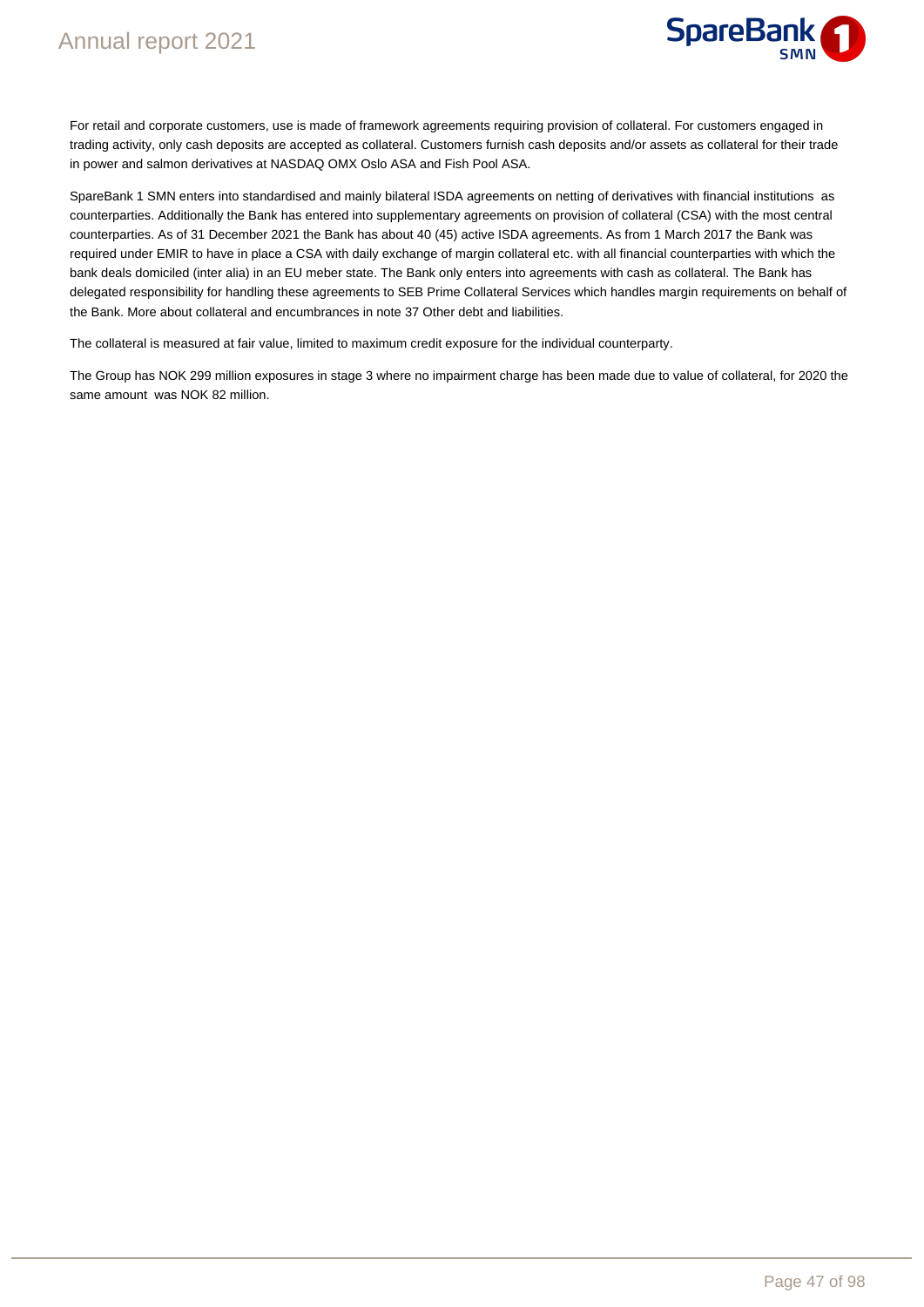

# Note 13 - Credit quality per class of financial assets

The Bank handles the credit quality of financial assets by means of its internal guidlines for credit ratings. See section entitled credit risk under Note 6 Risk factors.

The table below shows credit quality per class of assets for loan-related assets in the balance sheet, based on the Bank's own credit rating system. The entire loan exposure is included when parts of the exposure are defaulted. Non-performance is defined in the note as default of payment of NOK 1,000 or more for more than 90 days.

#### **Parent Bank**

| <b>Parent Bank</b>                                  |                |                                    |                |                |                  |                      |                          |         |  |
|-----------------------------------------------------|----------------|------------------------------------|----------------|----------------|------------------|----------------------|--------------------------|---------|--|
|                                                     |                | Neither defaulted nor written down |                |                | <b>Defaulted</b> |                      |                          |         |  |
| 31 Dec 2021 (NOK million)                           | <b>Notes</b>   | Lowest<br>risk                     | Low<br>risk    | Medium<br>risk | risk             | High Highest<br>risk | or<br>credit<br>impared  | Total   |  |
| Loans to and claims on credit institutions          | $\overline{7}$ | 13,190                             |                |                |                  |                      | $\blacksquare$           | 13,190  |  |
| Loans to and claims on customers                    | 8              |                                    |                |                |                  |                      |                          |         |  |
| Retail market                                       |                | 77,289                             | 8.252          | 2,970          | 907              | 963                  | 450                      | 90,831  |  |
| Corporate market                                    |                | 20,922                             | 12,160         |                | 9,040 1,142      | 362                  | 2,656                    | 46,282  |  |
| <b>Total</b>                                        |                |                                    | 98,211 20,413  | 12,010 2,049   |                  | 1,325                | 3,106                    | 137,113 |  |
|                                                     |                |                                    |                |                |                  |                      |                          |         |  |
| <b>Financial investments</b>                        | 27             |                                    |                |                |                  |                      |                          |         |  |
| Quoted government and government guaranteed bonds   |                | 8,821                              |                |                |                  |                      | $\overline{\phantom{a}}$ | 8,821   |  |
| Quoted other bonds                                  |                | 13.725                             | 325            | 220            | ۰                |                      |                          | 14,269  |  |
| Unquoted government and government guaranteed bonds |                | 3,456                              | $\overline{a}$ |                |                  |                      | $\blacksquare$           | 3,456   |  |
| Unquoted other bonds                                |                | 4,155                              | 61             |                | ۰                |                      | $\overline{\phantom{a}}$ | 4,216   |  |
| <b>Total</b>                                        |                | 30,157                             | 385            | 220            | ٠                |                      | ٠                        | 30,762  |  |
| <b>Total</b>                                        |                | 141,558                            | 20,798         | 12,229         | 2,049            | 1,325                | 3,106                    | 181,065 |  |

|                                                     |              | Neither defaulted nor written down |               | <b>Defaulted</b> |                          |                      |                         |         |
|-----------------------------------------------------|--------------|------------------------------------|---------------|------------------|--------------------------|----------------------|-------------------------|---------|
| 31 Dec 2020 (NOK million)                           | <b>Notes</b> | Lowest<br>risk                     | Low<br>risk   | Medium<br>risk   | risk                     | High Highest<br>risk | or<br>credit<br>impared | Total   |
| Loans to and claims on credit institutions          | 7            | 12,901                             |               |                  |                          |                      | $\blacksquare$          | 12,901  |
| Loans to and claims on customers                    | 8            |                                    |               |                  |                          |                      |                         |         |
| Retail market                                       |              | 67,453                             | 8,954         |                  | 3,423 1,029              | 1,138                | 383                     | 82,380  |
| Corporate market                                    |              |                                    | 18,797 12,161 |                  | 8,974 1,193              | 454                  | 1,702                   | 43,280  |
| Total                                               |              |                                    | 86,250 21,115 | 12,398 2,222     |                          | 1,592                | 2,084                   | 125,660 |
|                                                     |              |                                    |               |                  |                          |                      |                         |         |
| <b>Financial investments</b>                        | 27           |                                    |               |                  |                          |                      |                         |         |
| Quoted government and government guaranteed bonds   |              | 9,298                              |               |                  |                          |                      | $\blacksquare$          | 9,298   |
| Quoted other bonds                                  |              | 9,724                              | 3,713         | 473              | 328                      |                      | -                       | 14,239  |
| Unquoted government and government guaranteed bonds |              |                                    |               |                  |                          |                      |                         |         |
| Unquoted other bonds                                |              | 82                                 | 3,066         |                  | $\overline{\phantom{a}}$ |                      | $\blacksquare$          | 3,147   |
| Total                                               |              | 19,104                             | 6,779         | 473              | 328                      |                      | $\blacksquare$          | 26,684  |
| Total                                               |              | 118,255 27,894                     |               | 12,871 2,550     |                          | 1,592                | 2,084                   | 165.246 |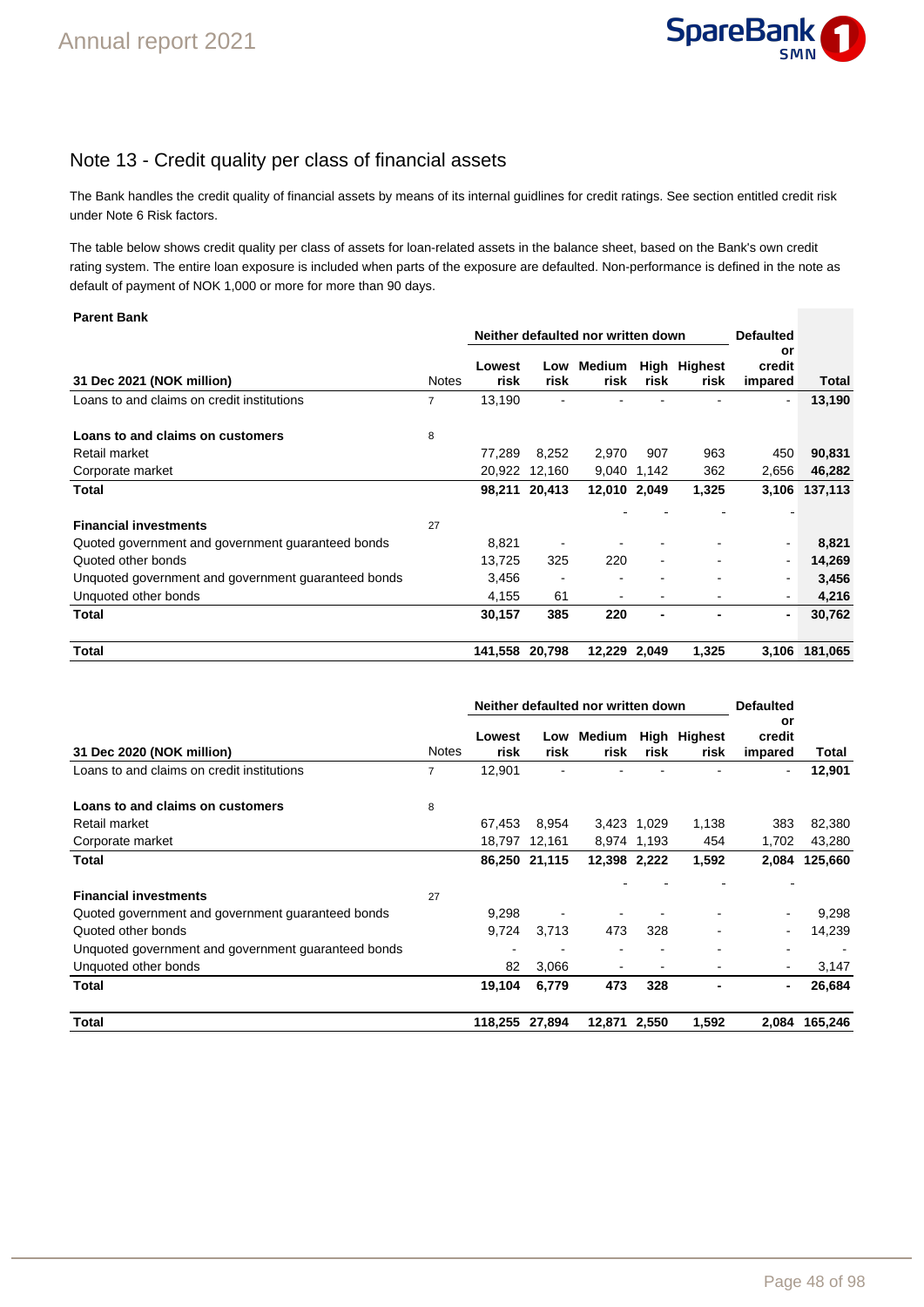

### **Group**

|                                                     |              |                | Neither defaulted nor written down | <b>Defaulted</b> |                          |                      |                          |               |
|-----------------------------------------------------|--------------|----------------|------------------------------------|------------------|--------------------------|----------------------|--------------------------|---------------|
| 31 Dec 2021 (NOK million)                           | <b>Notes</b> | Lowest<br>risk | Low<br>risk                        | Medium<br>risk   | risk                     | High Highest<br>risk | or<br>credit<br>impared  | Total         |
| Loans to and claims on credit institutions          | 7            | 4,704          |                                    |                  |                          |                      | -                        | 4,704         |
| Loans to and claims on customers                    | 8            |                |                                    |                  |                          |                      |                          |               |
| Retail market                                       |              | 77,595         | 9,598                              |                  | 6,868 1,158              | 1,161                | 537                      | 96,916        |
| Corporate market                                    |              | 21,054         | 12,788                             | 11,514 1,573     |                          | 696                  | 2,759                    | 50,384        |
| Total                                               |              | 98,649         | 22,386                             | 18,381 2,731     |                          | 1,857                | 3,296                    | 147,301       |
| <b>Financial investments</b>                        | 27           |                |                                    |                  |                          |                      |                          |               |
| Quoted government and government guaranteed bonds   |              | 8,821          |                                    |                  |                          |                      | $\blacksquare$           | 8,821         |
| Quoted other bonds                                  |              | 13,725         | 325                                | 220              | $\blacksquare$           |                      | $\overline{\phantom{a}}$ | 14,269        |
| Unquoted government and government guaranteed bonds |              | 3,456          |                                    |                  | ٠                        |                      | $\blacksquare$           | 3,456         |
| Unquoted other bonds                                |              | 4,155          | 61                                 |                  | $\overline{\phantom{0}}$ |                      | $\blacksquare$           | 4,216         |
| <b>Total</b>                                        |              | 30,157         | 385                                | 220              | $\blacksquare$           |                      | ٠                        | 30,762        |
| Total                                               |              | 133,510 22,771 |                                    | 18,601 2,731     |                          | 1,857                |                          | 3,296 182,767 |

|                                                     |              |                | Neither defaulted nor written down<br><b>Defaulted</b> |                              |       |                      |                          |         |
|-----------------------------------------------------|--------------|----------------|--------------------------------------------------------|------------------------------|-------|----------------------|--------------------------|---------|
| 31 Dec 2020 (NOK million)                           | <b>Notes</b> | Lowest<br>risk | Low<br>risk                                            | Medium<br>risk               | risk  | High Highest<br>risk | or<br>credit<br>impared  | Total   |
| Loans to and claims on credit institutions          | 7            | 5,091          |                                                        | $\overline{\phantom{0}}$     |       |                      | $\blacksquare$           | 5,091   |
| Loans to and claims on customers                    | 8            |                |                                                        |                              |       |                      |                          |         |
| Retail market                                       |              | 67,560         | 10,196                                                 | 7,233                        | 1,323 | 1,374                | 455                      | 88,139  |
| Corporate market                                    |              |                | 18,248 12,823                                          | 11,169                       | 1,702 | 764                  | 1,802                    | 46,509  |
| Total                                               |              |                | 85,808 23,018                                          | 18,402 3,025                 |       | 2,138                | 2,257                    | 134,648 |
| <b>Financial investments</b>                        | 27           |                |                                                        |                              |       |                      |                          |         |
| Quoted government and government guaranteed bonds   |              | 9,298          |                                                        |                              |       |                      | $\overline{\phantom{a}}$ | 9,298   |
| Quoted other bonds                                  |              | 9,724          | 3,713                                                  | 473                          | 328   |                      |                          | 14,239  |
| Unquoted government and government guaranteed bonds |              |                |                                                        |                              |       |                      |                          |         |
| Unquoted other bonds                                |              | 3              | 3,066                                                  | $\qquad \qquad \blacksquare$ |       |                      | $\overline{\phantom{a}}$ | 3,069   |
| Total                                               |              | 19,026         | 6,779                                                  | 473                          | 328   |                      | ٠                        | 26,606  |
| Total                                               |              | 109,925        | 29,797                                                 | 18,875 3,353                 |       | 2,138                | 2,257                    | 166.346 |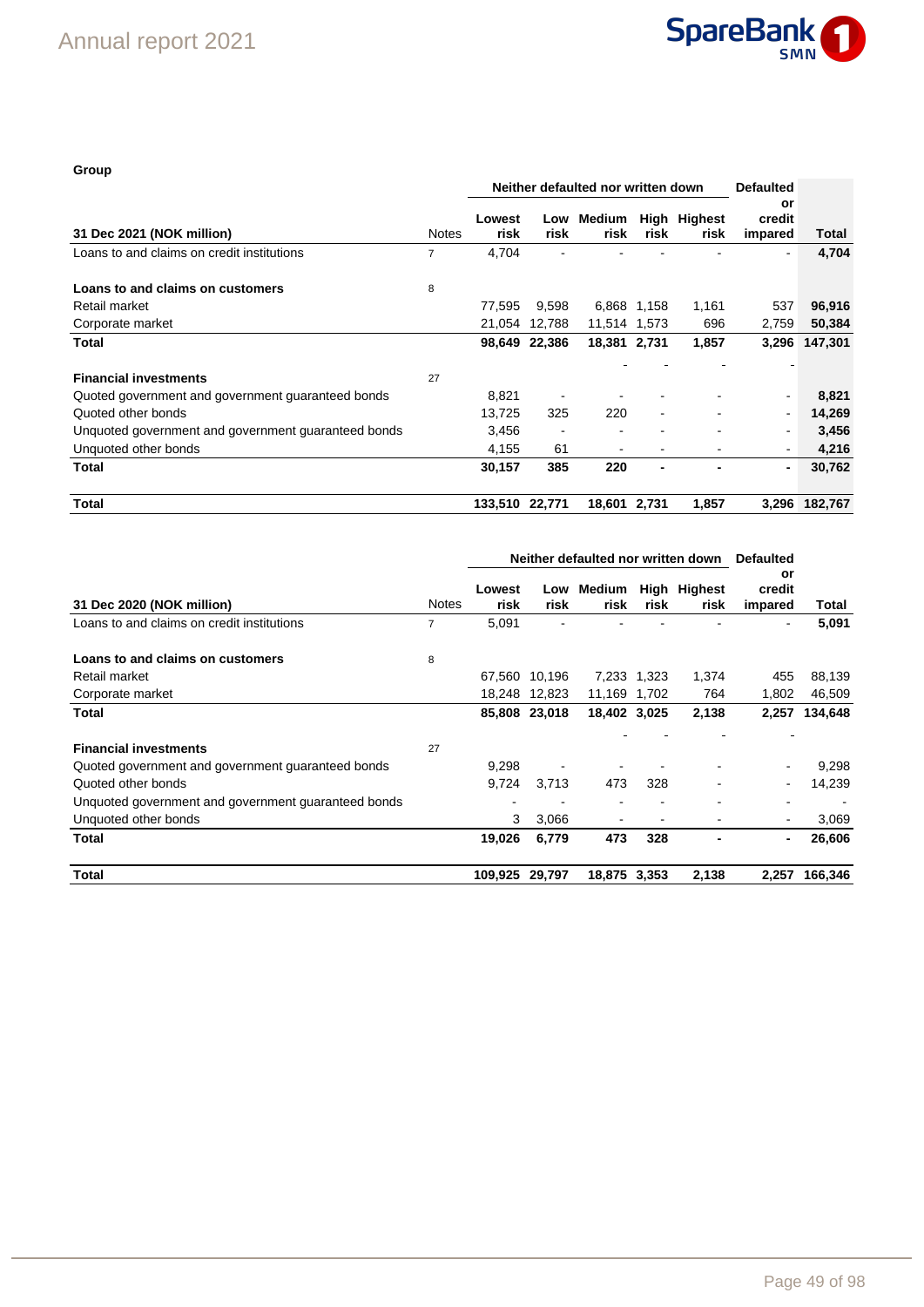

### Note 14 - Market risk related to interest rate risk

This note is a sensitivity analysis based on relevant balance sheet items as of 31 December and thereafter for the year concerned. The Bank's interest rate risk is calculated by simulating a parallel interest rate shift for the entire interest rate curve of one percentage point on all balance sheet items.

For further details regarding interest rate risk, see Note 6 Risk Factors.

|                                       | Interest rate risk, change 1 percentage piont |      |  |  |  |
|---------------------------------------|-----------------------------------------------|------|--|--|--|
| <b>Basis risk Group (NOK million)</b> | 2021                                          | 2020 |  |  |  |
| Currency                              |                                               |      |  |  |  |
| <b>NOK</b>                            | $-22$                                         | - 8  |  |  |  |
| <b>EUR</b>                            |                                               | 0    |  |  |  |
| <b>USD</b>                            | - 5                                           | 3    |  |  |  |
| <b>CHF</b>                            |                                               | 0    |  |  |  |
| GBP                                   |                                               | - 1  |  |  |  |
| Other                                 |                                               | - 1  |  |  |  |
| Total interest rate risk              | $-27$                                         | - 7  |  |  |  |

Total interest rate risk suggest that the Bank will have losses from an increase in the interest rate in 2021.

The table below shows the effect of an interest rate curve shift on various time intervals and the associated gains or losses within the respective maturities.

|                                               |                           | Interest rate risk, change 1 percentage piont |  |  |
|-----------------------------------------------|---------------------------|-----------------------------------------------|--|--|
| Interest rate curve risk, Group (NOK million) | 2021                      | 2020                                          |  |  |
| Maturity                                      |                           |                                               |  |  |
| $0 - 2$ month                                 | $-16$                     | $-16$                                         |  |  |
| $2 - 3$ months                                | 10                        | 12                                            |  |  |
| $3 - 6$ months                                | $-19$                     | $-14$                                         |  |  |
| $6 - 12$ months                               | $ \overline{\phantom{a}}$ | 6                                             |  |  |
| $1 - 2$ years                                 | 2                         | $-6$                                          |  |  |
| 2 - 3 years                                   | $-12$                     | $-9$                                          |  |  |
| $3 - 4$ years                                 | 22                        | 21                                            |  |  |
| $4 - 5$ years                                 | $-27$                     | 3                                             |  |  |
| 5 - 8 years                                   |                           | $-10$                                         |  |  |
| 8 - 15 years                                  |                           | 8                                             |  |  |
| Total interest rate risk                      | $-27$                     | $-7$                                          |  |  |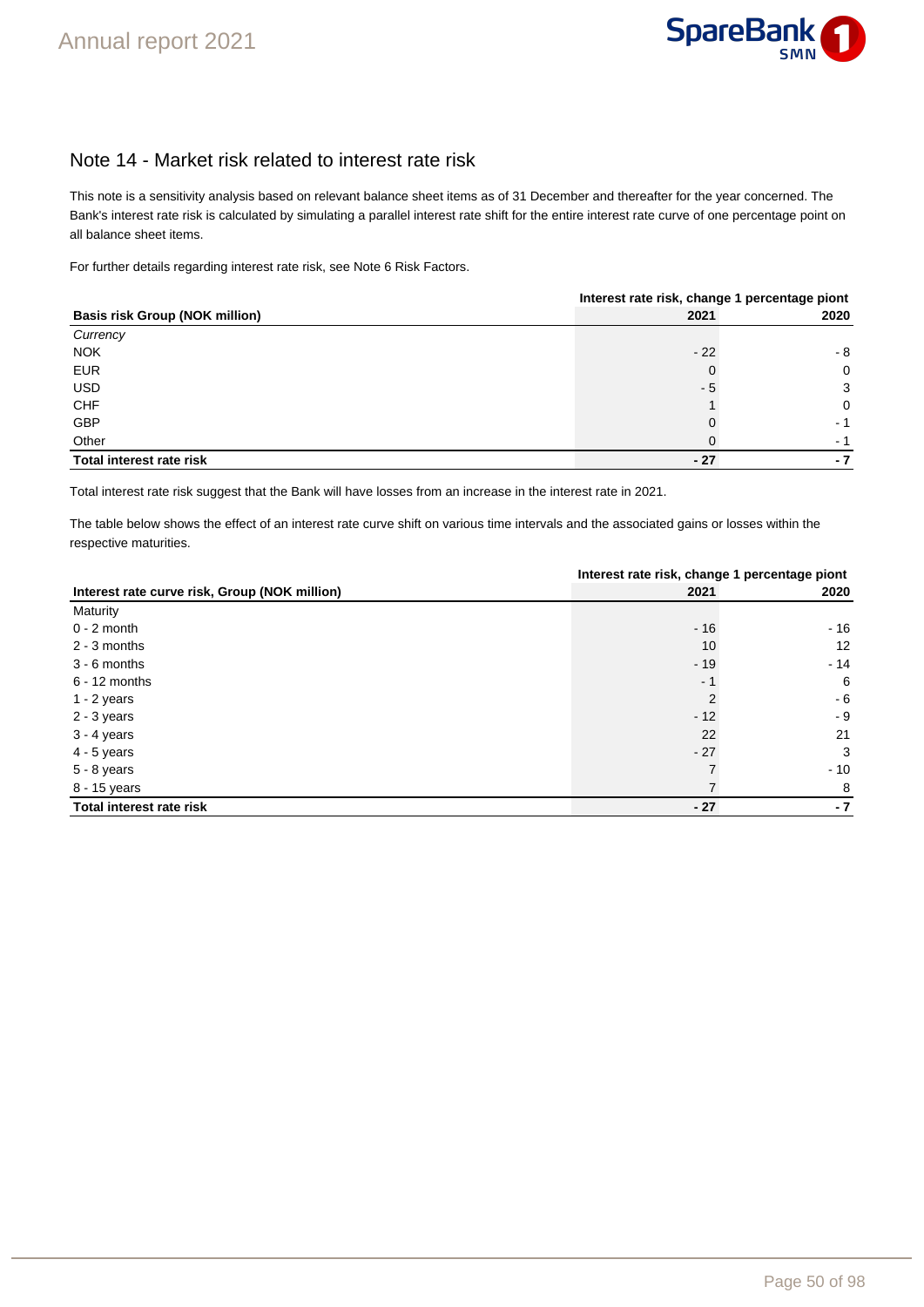

### Note 15 - Market risk related to currency exposure

Foreign exchange risk arises when there are differences between the Group's assets and liabilities in a given currency. Currency trading must at all times be conducted within adopted limits and authorisations. The Group's limits define quantitative measures for maximum net foreign currency exposure, measured in Norwegian kroner.

The Group has established limits for net exposure (expressed as the highest of the sum of long and short positions). Overnight exchange rate risk for spot trading in foreign currency must not, exceed NOK 150 million on an aggregate basis.

Foreign exchange risk has been low throughout the year. For further details see note 6 on risk factors.

| <b>Parent Bank</b> |  | Net foreign exchange exposure NOK      |      | Group |
|--------------------|--|----------------------------------------|------|-------|
| 2020               |  | 2021 (NOK million)                     | 2021 | 2020  |
| 12                 |  | 4 EUR                                  |      | 12    |
| -1                 |  | 1 USD                                  |      | $-1$  |
| -1                 |  | 3 SEK                                  |      | $-1$  |
| 0                  |  | 0 GBP                                  |      | 0     |
| O                  |  | 0 Other                                |      | 0     |
| 10                 |  | 8 Total                                |      | 10    |
| 0.4                |  | 0.2 Result effect of 3 per cent change | 0.2  | 0.4   |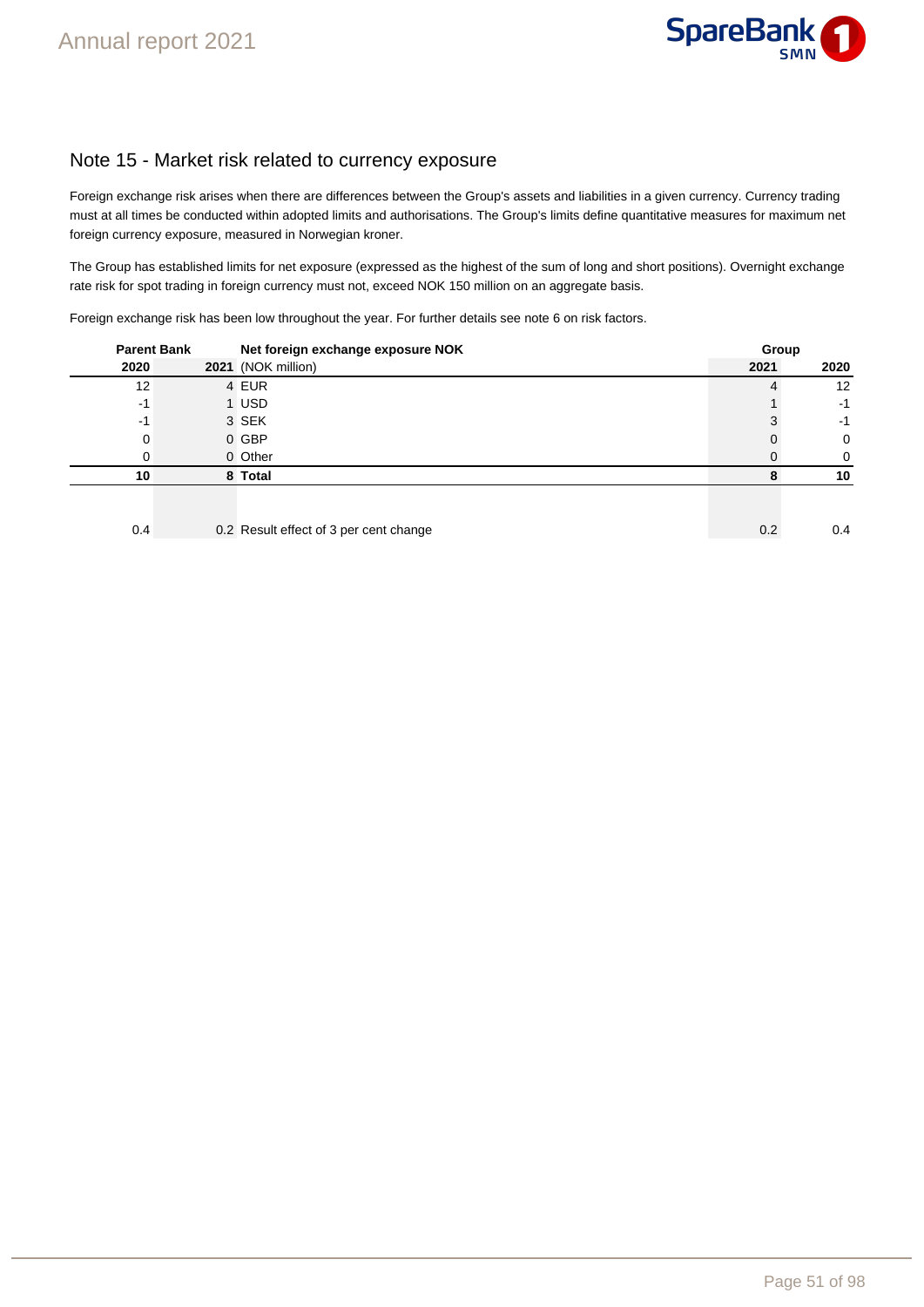

### Note 16 - Liquidity risk

Liquidity risk is the risk that the group will be unable to refinance its debt or unable to finance increases in its assets. See note 6 on risk factors for a detailed description.

| Group                                   |                          |                       |             |           |             |           |
|-----------------------------------------|--------------------------|-----------------------|-------------|-----------|-------------|-----------|
| At 31 Dec 2021 (NOKm)                   | On demand                | <b>Below 3 months</b> | 3-12 months | 1 - 5 yrs | Above 5 yrs | Total     |
| Cash flows related to liabilities 2)    |                          |                       |             |           |             |           |
| Deposit from credit institutions        | 11.204                   | 1.175                 | 684         | 2.074     | 31          | 15,167    |
| Deposits from and debt to customers     | 86,753                   | 16,958                | 3,462       | 4,113     | -           | 111,286   |
| Debt created by issue of securities     | $\overline{\phantom{0}}$ | 5,188                 | 1,626       | 28,143    | 6,852       | 41,810    |
| Derivatives - contractual cash flow out | $\overline{\phantom{0}}$ | 7.181                 | 1.288       | 13.478    | 6.186       | 28,132    |
| <b>Other liabilities</b>                |                          | 1,622                 | 849         | 479       | 329         | 3,280     |
| Subordinated loan capital 1)            |                          | 11                    | 816         | 1,025     | -           | 1,852     |
| <b>Total cash flow, liabilities</b>     | 97,957                   | 32,134                | 8,724       | 49,313    | 13,399      | 201,527   |
| Derivatives net cash flows              |                          |                       |             |           |             |           |
| Contractual cash flows out              |                          | 7.181                 | 1.288       | 13,478    | 6,186       | 28,132    |
| Contractual cash flows in               |                          | $-7,014$              | $-1,153$    | $-12,785$ | $-6,110$    | $-27,062$ |
| Net contractual cash flows              |                          | 166                   | 135         | 692       | 77          | 1,070     |

| Group                                           |                          |                       |             |             |                |           |
|-------------------------------------------------|--------------------------|-----------------------|-------------|-------------|----------------|-----------|
| At 31 Dec 2020 (NOKm)                           | On demand                | <b>Below 3 months</b> | 3-12 months | $1 - 5$ yrs | Above 5 yrs    | Total     |
| Cash flows related to liabilities <sup>2)</sup> |                          |                       |             |             |                |           |
| Deposits from credit institutions               | 11,325                   | 1,737                 | 15          | 2,072       | 36             | 15,185    |
| Deposits from and debt to customers             | 76.601                   | 13.486                | 2.944       | 4.497       | $\blacksquare$ | 97,529    |
| Debt created by issue of securities             | $\overline{\phantom{0}}$ | 1,174                 | 6.509       | 33,396      | 1,804          | 42,884    |
| Derivatives - contractual cash flow out         |                          | 2,090                 | 10.254      | 20.957      | 1,036          | 34,337    |
| Other liabilities                               | $\blacksquare$           | 1,582                 | 715         | 468         | 260            | 3,025     |
| Subordinated loan capital 1)                    | -                        | 9                     | 68          | 1,798       | $\blacksquare$ | 1,874     |
| <b>Total cash flow, liabilities</b>             | 87,926                   | 20,079                | 20,505      | 63,188      | 3,136          | 194,834   |
| Derivatives net cash flows                      |                          |                       |             |             |                |           |
| Contractual cash flows out                      | $\overline{\phantom{0}}$ | 2.090                 | 10.254      | 20.957      | 1.036          | 34,337    |
| Contractual cash flows in                       | $\overline{\phantom{0}}$ | $-1,693$              | $-10.240$   | $-21.048$   | $-1,182$       | $-34,163$ |
| Net contractual cash flows                      | ۰                        | 397                   | 14          | -92         | $-146$         | 174       |

Does not include value adjustments for financial instruments at fair value

 $1)$  For subordinated loan capital the call date is used for cash settlement

<sup>2)</sup> Contractual cash-flows include calculated interest and the total amount therefore deviate from recognised liabilities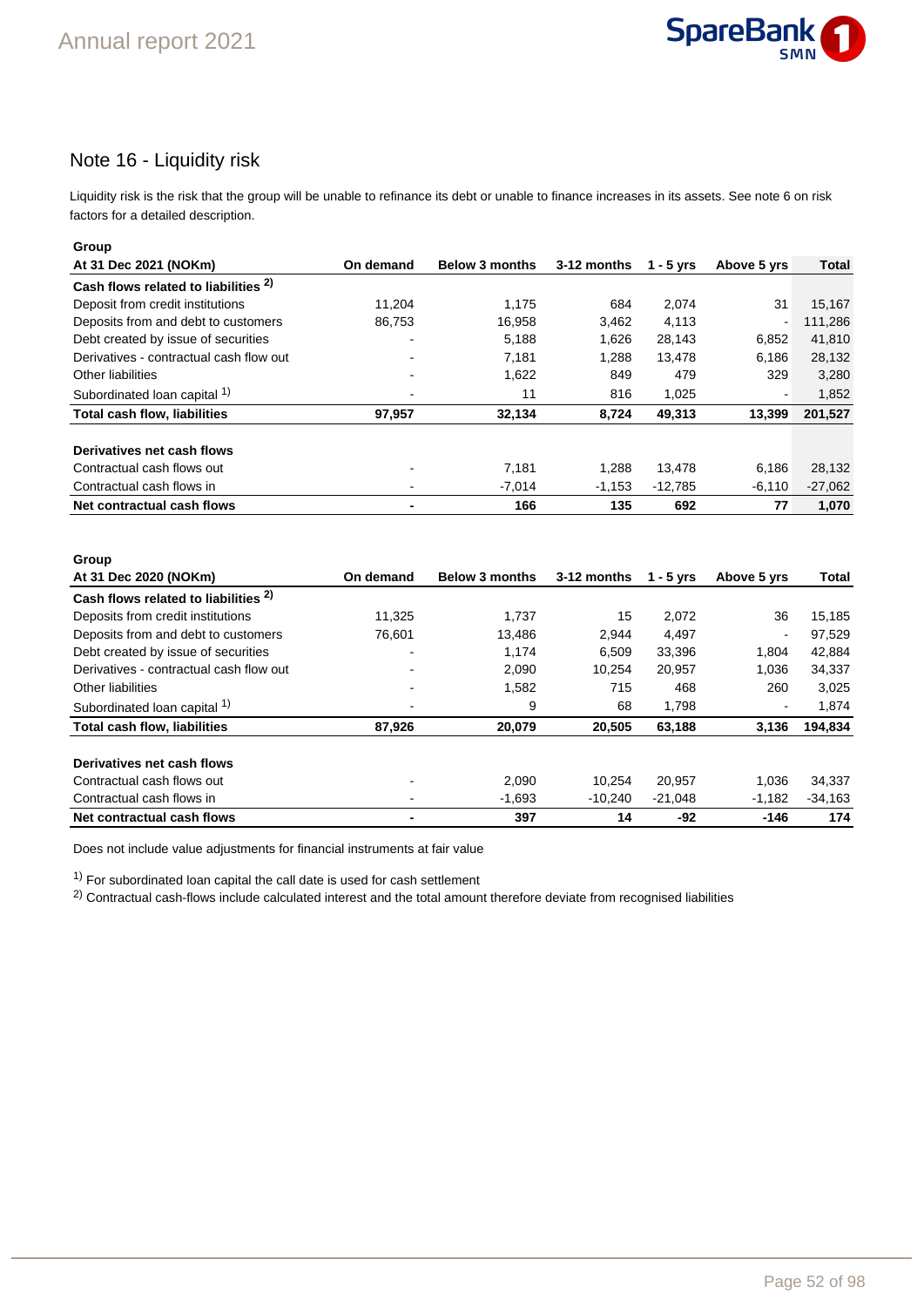

# Note 17 - Net interest income

| <b>Parent Bank</b> |     |                                                                                                                             | Group |       |
|--------------------|-----|-----------------------------------------------------------------------------------------------------------------------------|-------|-------|
| 2020               |     | 2021 (NOKm)                                                                                                                 | 2021  | 2020  |
|                    |     |                                                                                                                             |       |       |
|                    |     | <b>Interest Income</b>                                                                                                      |       |       |
| 171                | 128 | Interest income from loans to and claims on central banks and credit institutions<br>(amortised cost)                       | 33    | 42    |
| 1,584              |     | 1,654 Interest income from loans to and claims on customers (amortised cost)                                                | 2,169 | 2,120 |
| 1,519              |     | 1,285 Interest income from loans to and claims on customers (Fair value over OCI)                                           | 1,300 | 1,534 |
| 129                | 116 | Interest income from loans to and claims on customers (Fair value over Profit and<br>loss)                                  | 116   | 129   |
| 349                | 279 | Interest income from money market instruments, bonds and other fixed income<br>securities (Fair value over Profit and loss) | 276   | 346   |
|                    |     | - Other interest income                                                                                                     | 23    | 27    |
| 3,752              |     | 3,462 Total interest income                                                                                                 | 3,916 | 4,197 |
|                    |     |                                                                                                                             |       |       |
|                    |     | <b>Interest expense</b>                                                                                                     |       |       |
| 84                 |     | 51 Interest expenses on liabilities to credit institutions                                                                  | 55    | 92    |
| 731                |     | 547 Interest expenses relating to deposits from and liabilities to customers                                                | 540   | 719   |
| 484                |     | 395 Interest expenses related to the issuance of securities                                                                 | 395   | 484   |
| 48                 |     | 33 Interest expenses on subordinated debt                                                                                   | 35    | 50    |
| 8                  |     | 8 Other interest expenses                                                                                                   | 20    | 25    |
| 67                 |     | 75 Guarantee fund levy                                                                                                      | 75    | 67    |
| 1,423              |     | 1,109 Total interest expense                                                                                                | 1,120 | 1,439 |
|                    |     |                                                                                                                             |       |       |
| 2,329              |     | 2,353 Net interest income                                                                                                   | 2,796 | 2,759 |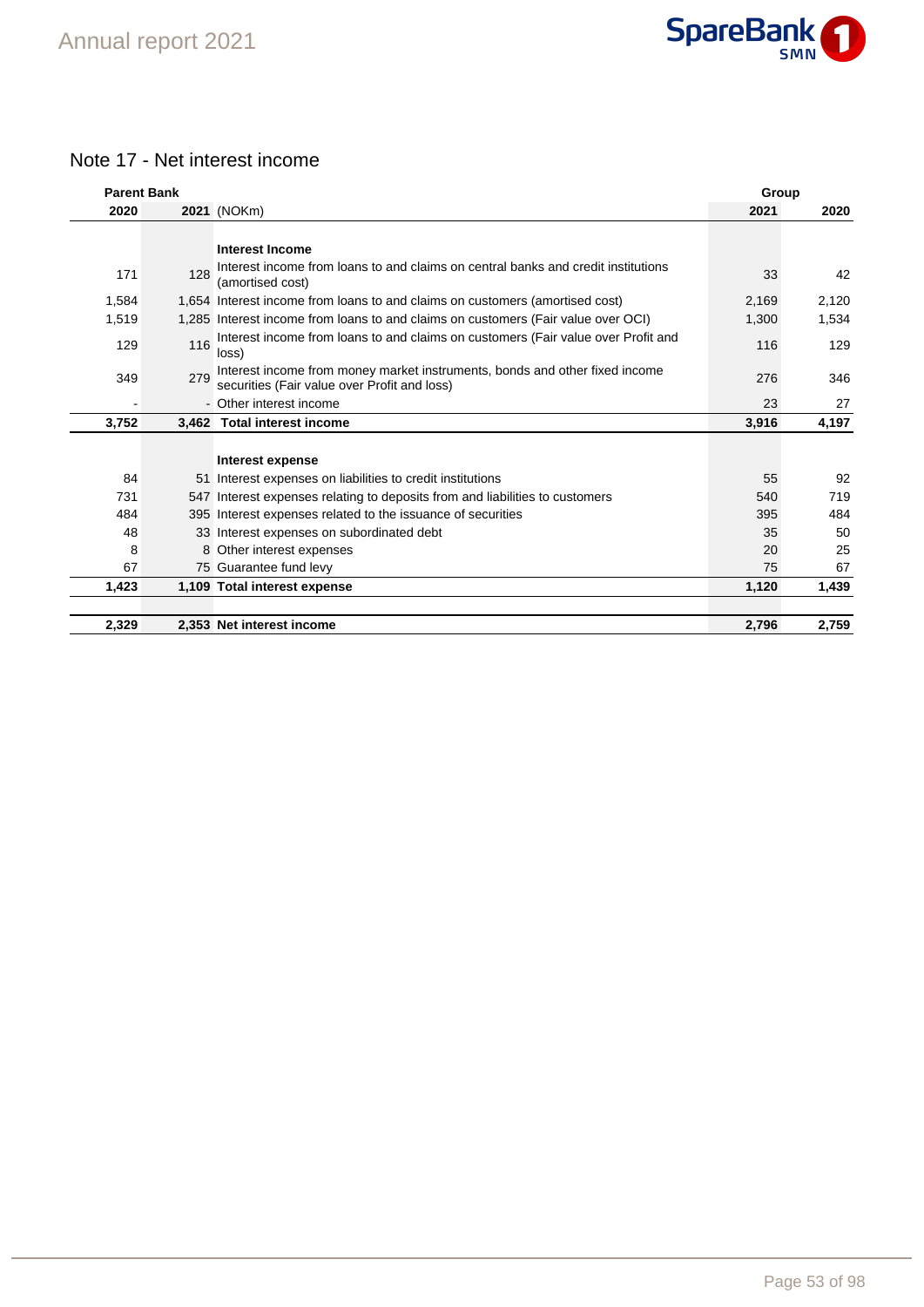

### Note 18 - Net commission income and other income

| <b>Parent Bank</b> |                |                                                             |       | Group |  |
|--------------------|----------------|-------------------------------------------------------------|-------|-------|--|
| 2020               |                | 2021 (NOK million)                                          | 2021  | 2020  |  |
|                    |                |                                                             |       |       |  |
|                    |                | <b>Commission income</b>                                    |       |       |  |
| 59                 | 76             | Guarantee commission                                        | 73    | 58    |  |
|                    |                | <b>Broker commission</b>                                    | 291   | 251   |  |
| 56                 | 63             | Portfolio commission, savings products                      | 63    | 56    |  |
| 408                | 450            | Commission from SpareBank 1 Boligkreditt                    | 450   | 408   |  |
| 13                 | 14             | Commission from SpareBank 1 Næringskreditt                  | 14    | 13    |  |
| 393                | 413            | Payment transmission services                               | 409   | 390   |  |
| 195                |                | 214 Commission from insurance services                      | 214   | 195   |  |
| 80                 | 77             | Other commission income                                     | 69    | 71    |  |
| 1,205              |                | 1,306 Total commission income                               | 1,583 | 1,443 |  |
|                    |                |                                                             |       |       |  |
|                    |                | <b>Commission expenses</b>                                  |       |       |  |
| 83                 |                | 84 Payment transmission services                            | 115   | 111   |  |
| 14                 | 13             | Other commission expenses                                   | 92    | 84    |  |
| 97                 |                | 97 Total commission expenses                                | 207   | 196   |  |
|                    |                |                                                             |       |       |  |
|                    |                | Other operating income                                      |       |       |  |
| 22                 | 26             | Operating income real property                              | 27    | 21    |  |
|                    |                | Property administration and sale of property                | 150   | 142   |  |
|                    | $\blacksquare$ | Securities trading                                          | 719   | 583   |  |
|                    |                | Accountant's fees                                           | 529   | 506   |  |
| 19                 | 21             | Other operating income                                      | 31    | 18    |  |
| 41                 | 47             | Total other operating income                                | 1,456 | 1,269 |  |
| 1,149              |                | 1,256 Total net commision income and other operating income | 2.832 | 2,516 |  |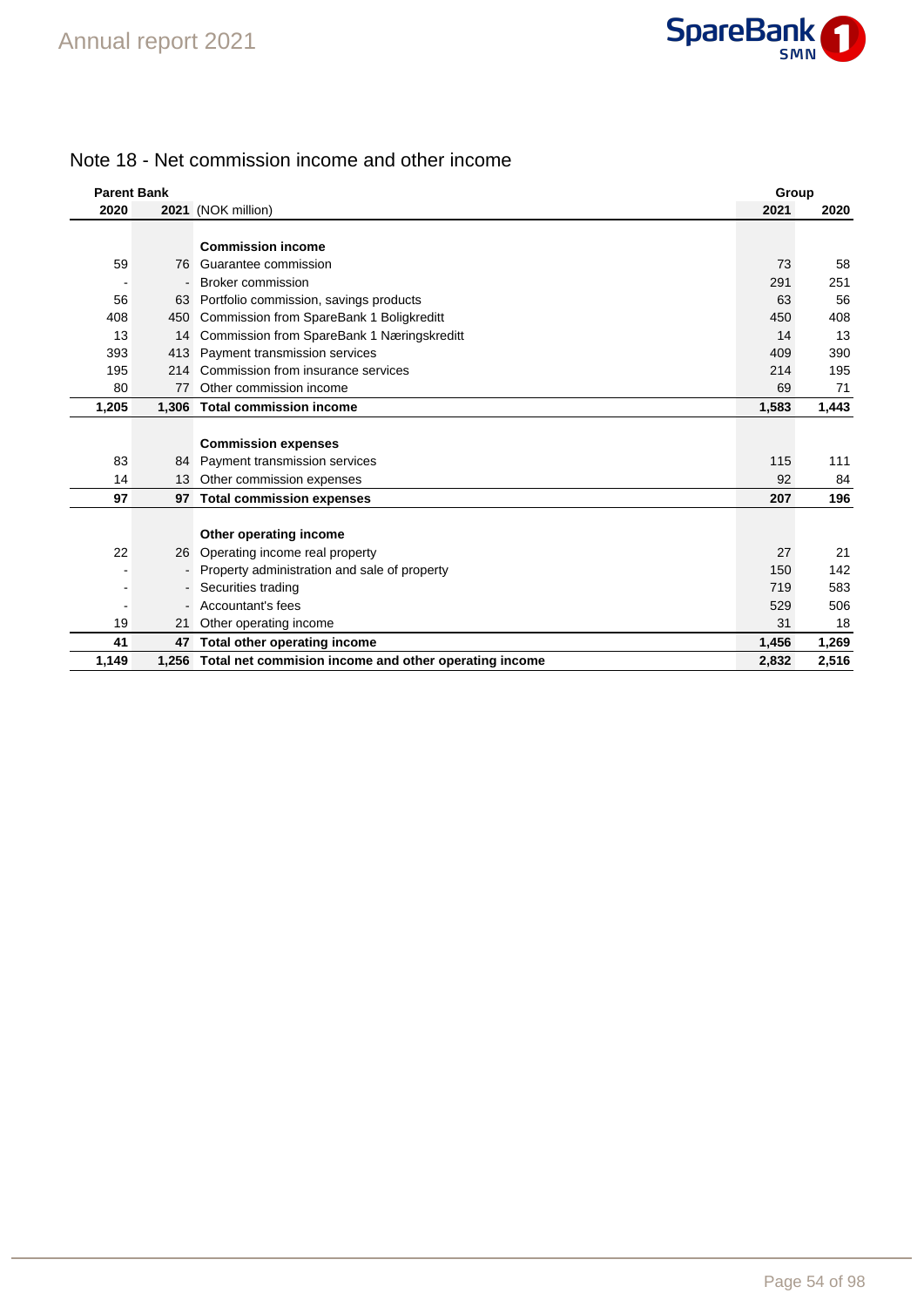

# Note 19 - Net return on financial investments

| <b>Parent Bank</b> |     |                                                                                                | Group  |              |
|--------------------|-----|------------------------------------------------------------------------------------------------|--------|--------------|
| 2020               |     | 2021 (NOKm)                                                                                    | 2021   | 2020         |
|                    |     | Valued at fair value through profit/loss                                                       |        |              |
| $-74$              |     | -433 Value change in interest rate instruments                                                 | $-283$ | 103          |
|                    |     | Value change in derivatives/hedging                                                            |        |              |
| 1                  |     | -6 Net value change in hedged bonds and derivatives                                            | $-6$   | $\mathbf{1}$ |
| $-11$              |     | 12 Net value change in hedged fixed rate loans and derivatives                                 | 12     | $-11$        |
| 32                 |     | 301 Other derivatives                                                                          | 332    | 59           |
|                    |     | Income from equity instruments                                                                 |        |              |
|                    |     | - Income from owner interests                                                                  | 705    | 681          |
| 492                |     | 726 Dividend from owner instruments                                                            |        |              |
| $-15$              |     | 8 Value change and gain/loss on owner instruments                                              | 13     | -9           |
| 36                 |     | 6 Dividend from equity instruments                                                             | 22     | 39           |
| -1                 |     | -4 Value change and gain/loss on equity instruments                                            | 163    | 5            |
| 460                | 610 | Total net income from financial assets and liabilities at fair value through profit/<br>(loss) | 959    | 868          |
|                    |     | Valued at amortised cost                                                                       |        |              |
| -6                 |     | -2 Value change in interest rate instruments                                                   | $-2$   | -6           |
| -6                 |     | -2 Total net income from financial assets and liabilities at amortised cost                    | $-2$   | -6           |
| 89                 |     | 72 Total net gain from currency trading                                                        | 70     | 89           |
| 542                |     | 680 Total net return on financial investments                                                  | 1,026  | 951          |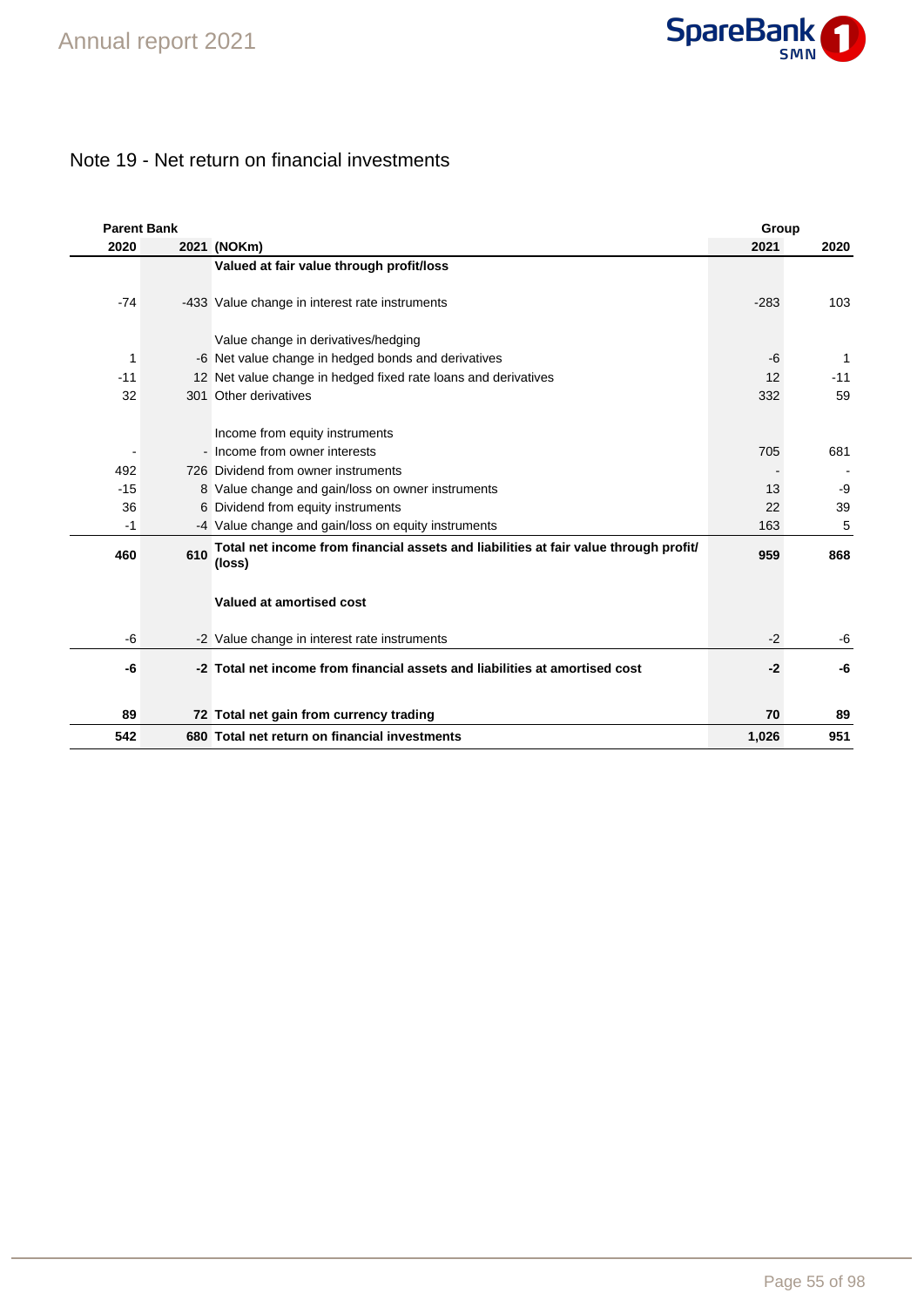

# Note 20 - Personnel expenses

For detailed information on emoluments to top management 2021, please see The executive pay report published on smn.no

| <b>Parent Bank</b> |                                                  | Group |       |  |
|--------------------|--------------------------------------------------|-------|-------|--|
| 2020               | 2021 (NOK million)                               | 2021  | 2020  |  |
| 644                | 562 Wages                                        | 1,703 | 1,685 |  |
| 56                 | 60 Pension costs (Note 22)                       | 115   | 105   |  |
| 32                 | 27 Social costs                                  | 64    | 60    |  |
| 732                | 650 Total personnel expenses                     | 1,882 | 1,850 |  |
|                    |                                                  |       |       |  |
| 668                | 670 Average number of employees                  | 1.627 | 1.644 |  |
| 660                | 646 Number of man-labour years as at 31 December | 1.482 | 1,560 |  |
| 678                | 662 Number of employees as at 31 December        | 1,600 | 1,653 |  |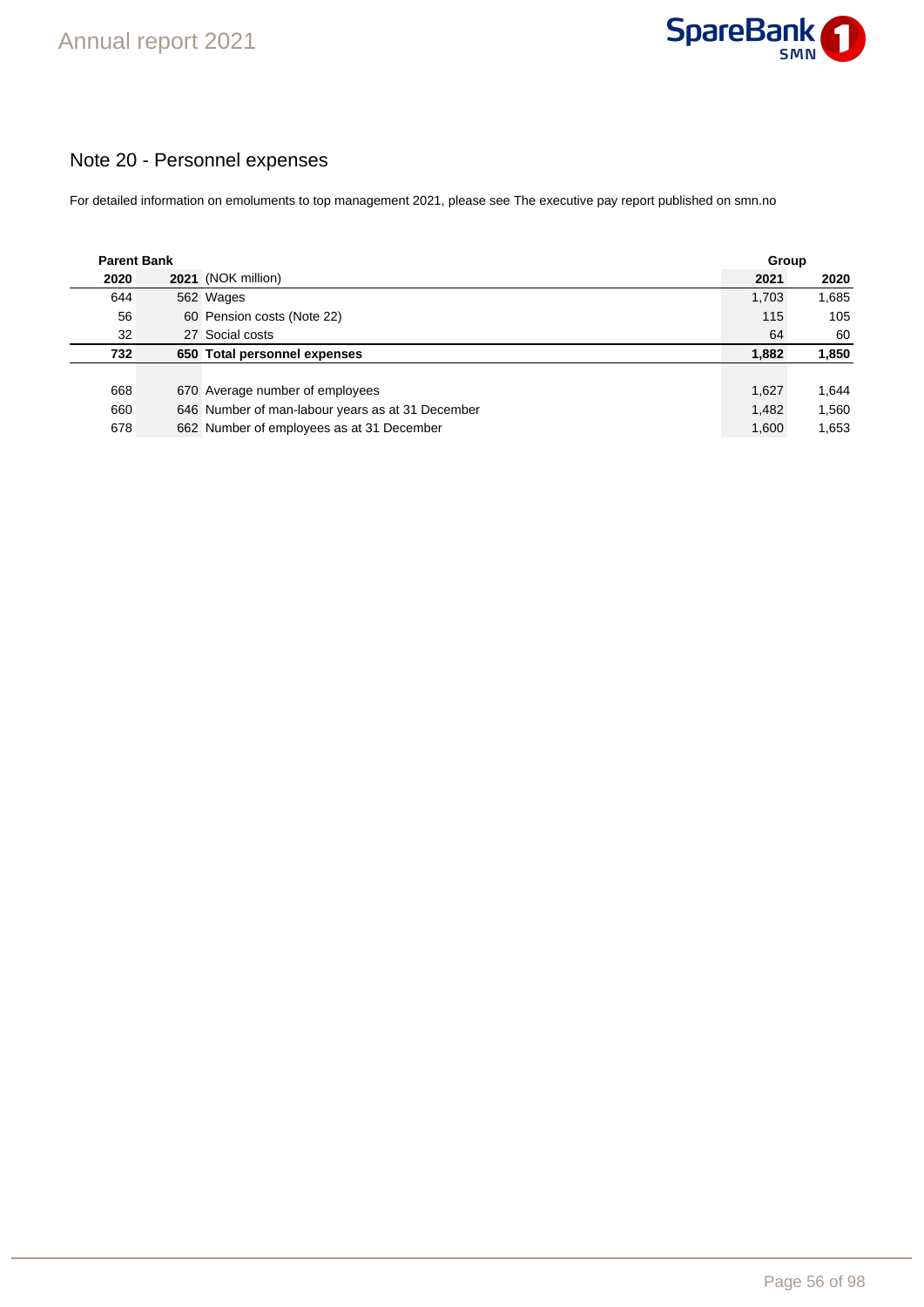

# Note 21 - Other operating expenses

| <b>Parent Bank</b> |                                              | Group |       |
|--------------------|----------------------------------------------|-------|-------|
| 2020               | 2021 (NOK million)                           | 2021  | 2020  |
| 246                | 265 IT costs                                 | 359   | 334   |
| 15                 | 10 Postage and transport of valuables        | 14    | 19    |
| 52                 | 53 Marketing                                 | 77    | 73    |
| 102                | 95 Ordinary depreciation (note 31,32 and 33) | 189   | 164   |
| 39                 | 44 Operating expenses, real properties       | 57    | 62    |
| 150                | 143 Purchased services                       | 224   | 217   |
| 140                | 134 Other operating expense                  | 190   | 186   |
| 744                | 745 Total other operating expenses           | 1,111 | 1,054 |
|                    | Audit fees (NOK 1000)                        |       |       |
| 823                | 758 Financial audit                          | 1,580 | 2,313 |
| 706                | 409 Other attestations                       | 575   | 843   |
|                    | - Tax advice                                 |       | 91    |
| 556                | 301 Other non-audit services                 | 1.221 | 940   |
| 2,085              | 1,467 Total incl. value added tax            | 3,376 | 4,187 |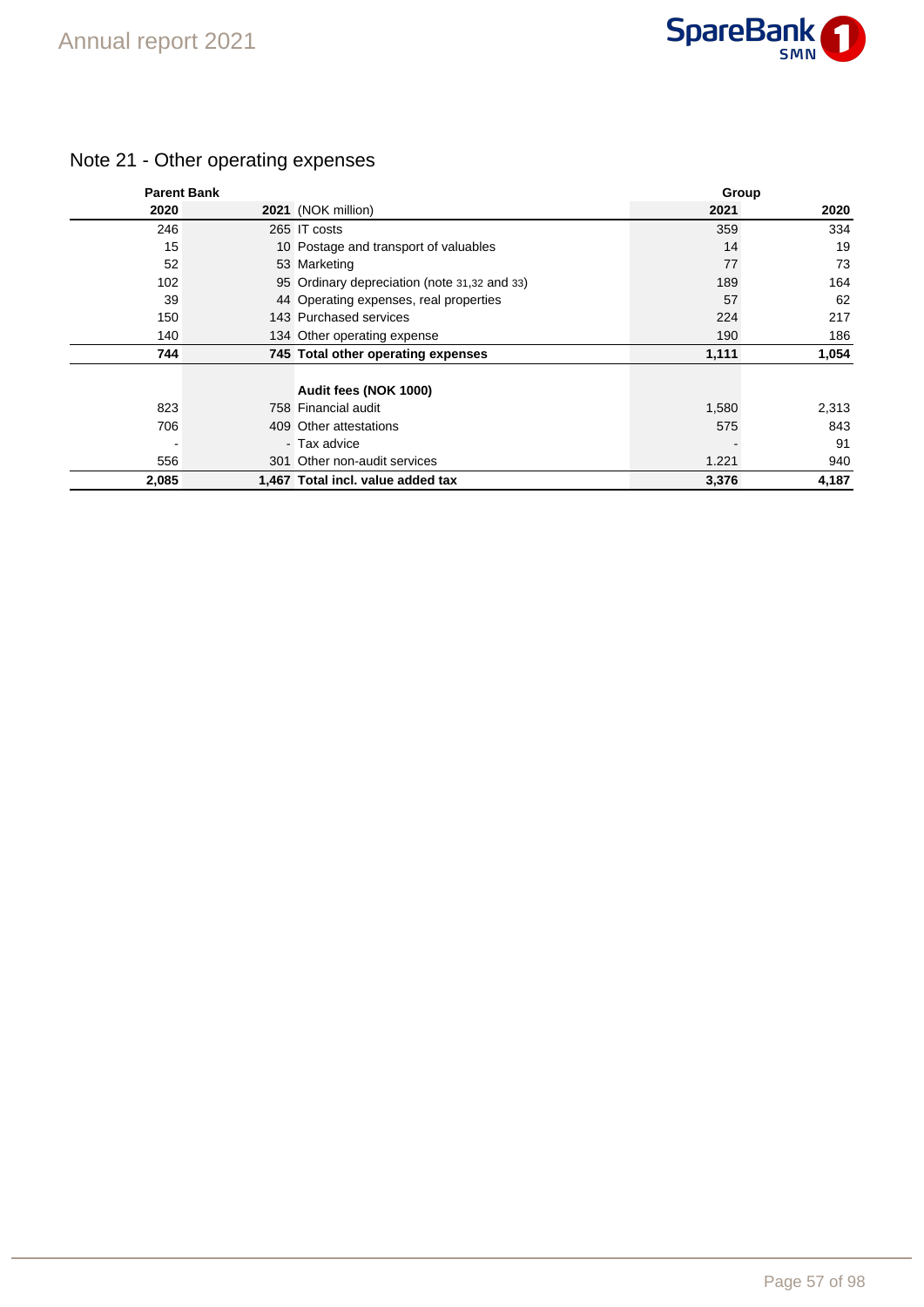

### Note 22 - Pension

#### **Defined benefit scheme**

This pension scheme is administered by a pension fund conferring entitlement to specific future pension benefits from age 67. The schemes include children's pension and disability pension under further rules. The Group's defined benefit pension scheme assures the majority of employees a pension of 68 percent of final salary up to 12G. The defined benefit scheme is closed to new members. It was decided to terminate the defined benefit scheme at a board meeting on 21 October 2016. Employees on this scheme will transfer to the defined contribution scheme as from 1 January 2017, and will receive a paid-up policy showing rights accumulated under the defined benefit scheme. The termination resulted in reduced pension obligations, which has been treated as a settlement gain and reduced the pension expense for 2016.

Paid-up policies are managed by the pension fund, which becomes a paid-up pension fund as from 1 January 2017. A framework agreement has been established between SpareBank 1 SMN and the pension fund which covers funding, asset management etc. In view of the responsibility still held by SpareBank 1 SMN, future liabilities will need to be incorporated in the accounts. At yearend 2021 the scheme is overfunded by NOK 54 million.

The board of the pension fund is required to be composed of representatives from the Group and participants in the pension schemes in accordance with the articles of association of the pension fund.

In addition to the pension obligations coveredd by the pension fund, the group has unfunded pension liabilities which can not be funded by the assets in the collective arrangements. The obligations entails employees not registered as member of the pension fund, additional pensions above 12 G, early retirement pension schemes and contractual early retirement schemes in new arrangement (AFP Subsidies Act).

For further details of the Group's pension schemes see Note 2 on accounting principles and Note 20 on personnel expenses.

|                                                 | 2021             |            |             | 2020       |
|-------------------------------------------------|------------------|------------|-------------|------------|
| Actuarial assumptions                           | Costs            | Commitment | Costs       | Commitment |
| Discount rate                                   | 1.5%             | 1.5%       | 2.3%        | 1.5%       |
| Expected rate of return on plan assets          | 1.5%             | $1.5 \%$   | 2.3%        | $1.5 \%$   |
| Expected future wage and salary growth          | 2.00%            | 2.25%      | 2.00%       | 2.00 %     |
| Expected adjustment of basic amount (G)         | 2.00%            | 2.25%      | 2.00%       | 2.00 %     |
| Expected increase in current pension            | 0%/2.0%          | 0%/2.0%    | $0\%/2.0\%$ | 0%/2.0%    |
| Employers contribution                          | 19.1 %           | 19.1%      | 19.1 %      | 19.1 %     |
| Expected voluntary exit before/after 50 yrs     | 2/0%             | 2/0%       | 2/0%        | 2/0%       |
| Estimated early retirement outtake at age 62/64 | 25/50 %          | 25/50 %    | 25/50 %     | 25/50 %    |
| Mortality base table                            | K2013BE          |            |             |            |
| Disability                                      | IR <sub>73</sub> |            |             |            |

| <b>Parent Bank</b> |      |                                                                                        | Group  |               |
|--------------------|------|----------------------------------------------------------------------------------------|--------|---------------|
| 2020               | 2021 | Net pension liability in the balance sheet (NOK million). Financial<br>position 1 Jan. | 2021   | 2020          |
| 608                |      | 640 Net present value of pension liabilities in funded schemes                         | 640    | 608           |
| $-743$             |      | -743 Estimated value of pension assets                                                 | $-743$ | $-743$        |
| $-135$             |      | -104 Net pension liability in funded schemes                                           | $-104$ | $-135$        |
| 3                  |      | 2 Employer's contribution                                                              |        | $\mathcal{R}$ |
| $-132$             |      | -102 Net pension liability in the balance sheet                                        | $-102$ | $-132$        |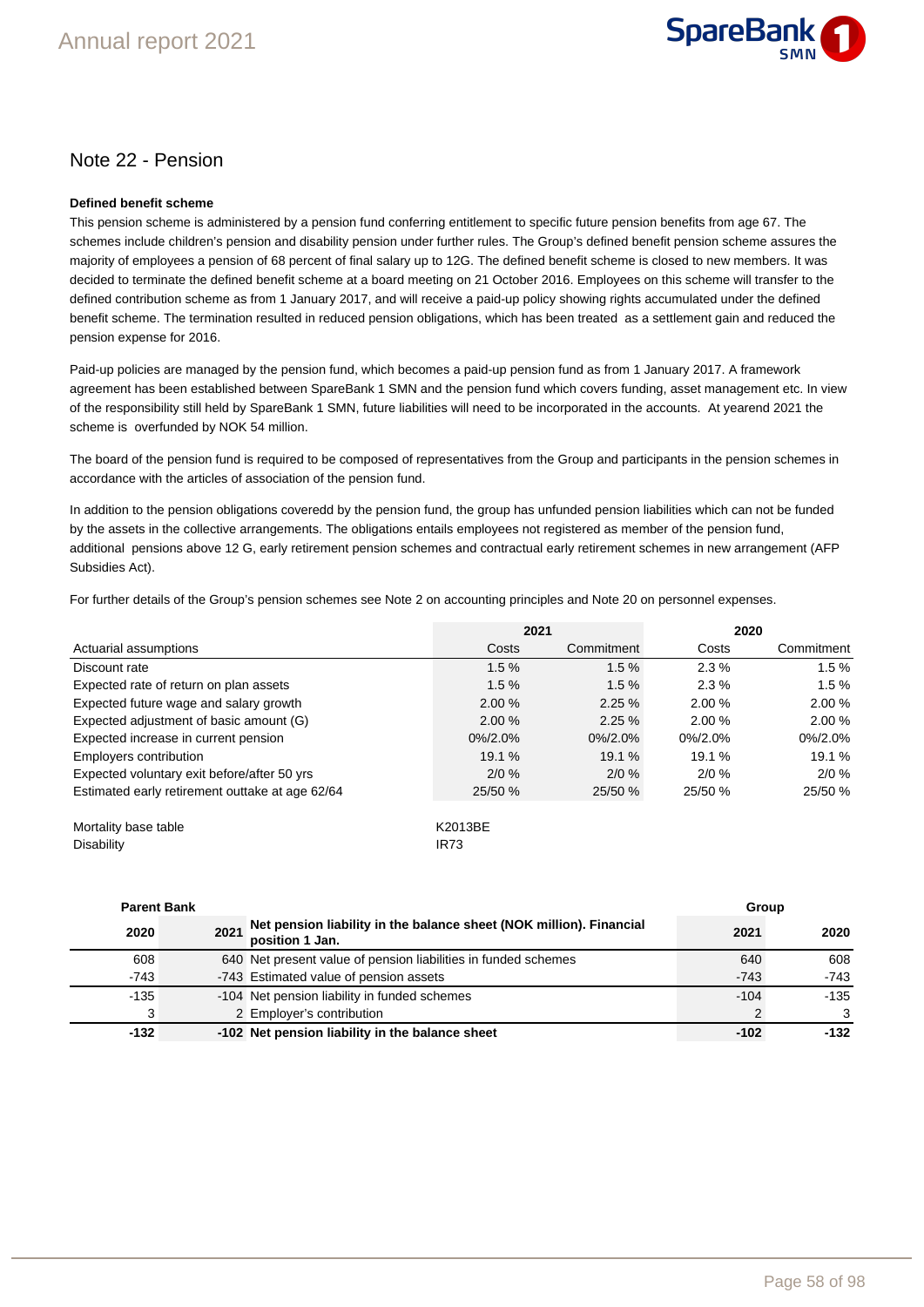

### **Distribution of liability between unfunded and funded pension scheme, Group 1.1**

| Group                                                                        |                | 2021            |                | 2020          |                 |              |
|------------------------------------------------------------------------------|----------------|-----------------|----------------|---------------|-----------------|--------------|
|                                                                              | <b>Funded</b>  | <b>Unfunded</b> | <b>Total</b>   | <b>Funded</b> | <b>Unfunded</b> | <b>Total</b> |
| Present value of pension liability in<br>funded schemes                      | 631            | 8               | 640            | 595           | 13              | 608          |
| Fair value of pension assets                                                 | $-743$         | $\blacksquare$  | $-743$         | $-743$        | $\blacksquare$  | $-743$       |
| Opening balance adjustment                                                   | $\blacksquare$ | $\blacksquare$  |                |               |                 |              |
|                                                                              |                |                 |                |               |                 |              |
| Net pension liability in the balance sheet<br>before employer's contribution | $-112$         | 8               | $-104$         | $-148$        | 13              | $-135$       |
| Employer's contribution                                                      |                | $\mathcal{P}$   | $\mathfrak{p}$ |               | 3               | 3            |
| Net pension liability in the balance sheet<br>after employer's contribution  | $-112$         | 10              | $-102$         | $-148$        | 16              | $-132$       |

| 2020 | 2021 Pension cost for the year                                      | 2021 | 2020     |
|------|---------------------------------------------------------------------|------|----------|
| 0    | 0 Present value of pension accumulated in the year                  |      | $\Omega$ |
| $-3$ | -2 Interest cost of pension liabilities                             | $-2$ | $-3$     |
|      |                                                                     |      |          |
| $-3$ | -1 Net defined-benefit pension cost without employer's contribution | -1   | -3       |
| 0    | 0 Employer's contribution - subject to accrual accounting           | 0    | $\Omega$ |
| $-3$ | -1 Net pension cost related to defined benefit plans *              | $-1$ | -3       |
| 8    | 8 Early retirement pension scheme, new arrangement                  | 14   | 12       |
| 51   | 54 Cost of defined contribution pension                             | 102  | 96       |
| 56   | 60 Total pension cost                                               | 115  | 105      |

| Other comprehensive income for the period |                          | 2021                     |       | 2020            |               |       |
|-------------------------------------------|--------------------------|--------------------------|-------|-----------------|---------------|-------|
|                                           | <b>Unfunded</b>          | <b>Funded</b>            | Total | <b>Unfunded</b> | <b>Funded</b> | Total |
| Change in discount rate                   | -0                       | -9                       | -9    |                 | 74            | 75    |
| Change in other economic assumptions      |                          |                          |       |                 |               |       |
| Change in mortality table                 |                          | $\overline{\phantom{0}}$ |       |                 |               |       |
| Change in other demographic assumptions   |                          | $\overline{\phantom{0}}$ |       |                 |               |       |
| Changing other factors, DBO               | $-2$                     | 33                       | 32    | -7              | -18           | $-25$ |
| Change in other factors, pension assets   | $\overline{\phantom{0}}$ | 27                       | 27    |                 | $-16$         | $-16$ |
| Other comprehensive income for the period | -2                       | 51                       | 49    | -6              | 40            | 34    |

| 2020   | 2021 Movement in net pension liability in the balance sheet                          | 2021 | 2020   |
|--------|--------------------------------------------------------------------------------------|------|--------|
| $-132$ | -96 Net pension liability in the balance sheet 1.1                                   | -96  | $-132$ |
| 34     | 49 Actuarial gains and losses for the year                                           | 49   | 34     |
| -3     | -1 Net defined-benefit costs in profit and loss account incl. Curtailment/settlement | -1   | -3     |
| -1     | -1 Paid-in pension premium, defined-benefit schemes                                  |      | $-1$   |
| $-102$ | -49 Net pension liability in the balance sheet 31.12                                 |      | -102   |

| 2020   | 2021 Financial status 31.12                              | 2021   | 2020          |
|--------|----------------------------------------------------------|--------|---------------|
| 640    | 645 Pension liability                                    | 645    | 640           |
| $-743$ | -701 Value of pension assets                             | $-701$ | $-743$        |
| $-104$ | -56 Net pension liability before employer's contribution | -56    | $-104$        |
|        | 1 Employer's contribution                                |        | $\mathcal{P}$ |
| $-102$ | -54 Net pension liability after employer's contribution* | -54    | $-102$        |

\* Presented gross in the Group accounts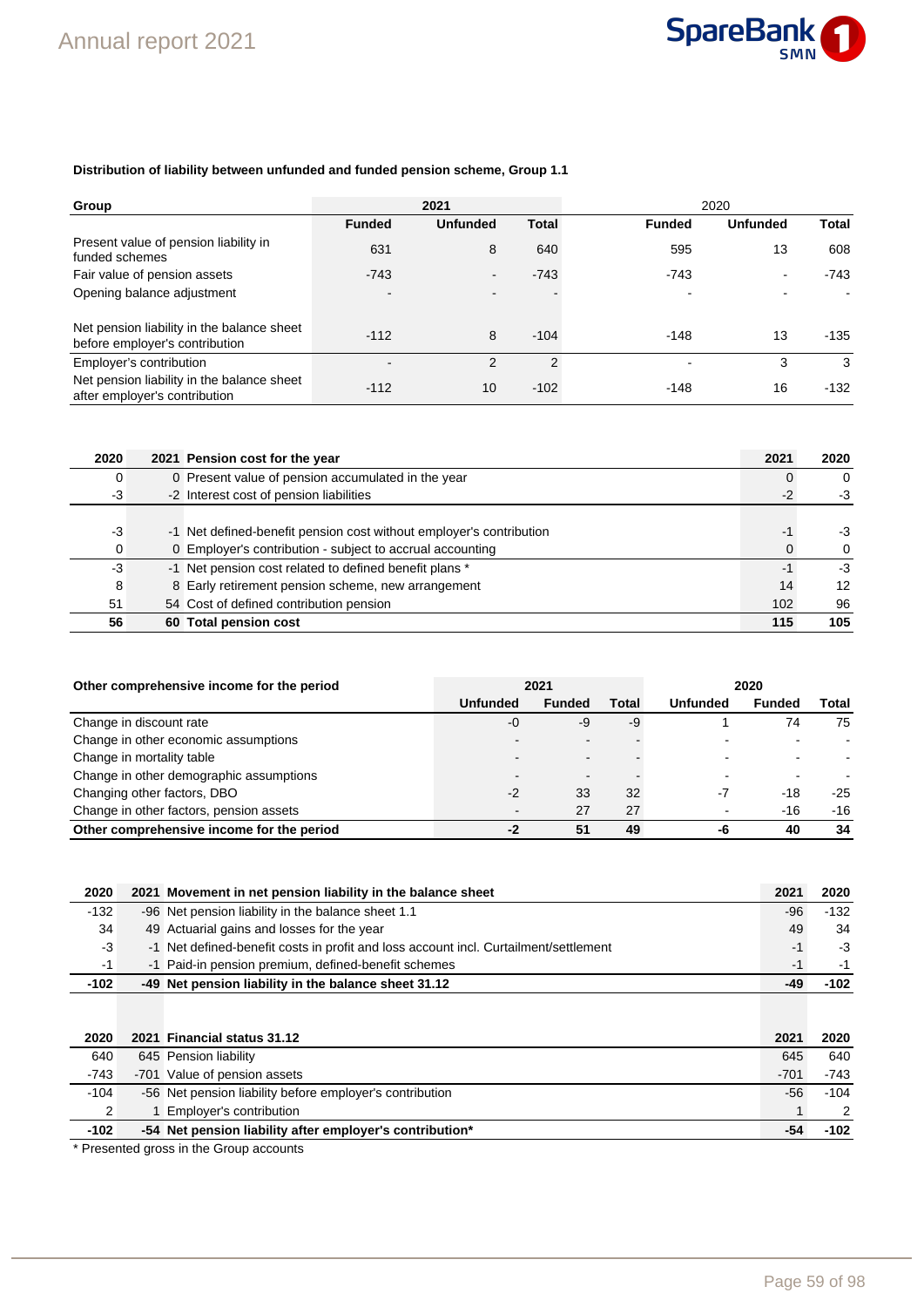

Distribution of financial status between unfunded and funded pension scheme, Group

| Group                                                |                          | 2021            |        |               | 2020            |               |
|------------------------------------------------------|--------------------------|-----------------|--------|---------------|-----------------|---------------|
|                                                      | <b>Funded</b>            | <b>Unfunded</b> | Total  | <b>Funded</b> | <b>Unfunded</b> | Total         |
| Pension liability                                    | 639                      |                 | 645    | 631           | 8               | 640           |
| Value of pension assets                              | $-701$                   | $\blacksquare$  | $-701$ | $-743$        |                 | -743          |
| Net pension liability before employer's contribution | -62                      |                 | -56    | $-112$        |                 | $-104$        |
| Employer's contribution                              | $\overline{\phantom{0}}$ |                 |        |               | າ               | $\mathcal{P}$ |
| Net pension liability after employer's contribution  | -62                      |                 | -54    | $-112$        | 10              | $-102$        |

| Fair value of pension liability, Group           | 2021  | 2020     |
|--------------------------------------------------|-------|----------|
| OB pension liability (PBO)                       | 640   | 608      |
| Present value of pension accumulated in the year |       | $\Omega$ |
| Payout/release from scheme                       | $-27$ | $-27$    |
| Interes costs of pension liability               |       | 14       |
| Curtailment/ Settlement                          |       |          |
| Actuarial gain or loss                           | 23    | 45       |
| <b>CB pension liability (PBO)</b>                | 645   | 640      |

| Fair value of pension assets, Group | 2021  | 2020  |
|-------------------------------------|-------|-------|
| OB pension assets                   | 743   | 743   |
| Paid in                             |       | 1     |
| Payout/release from fund            | $-27$ | $-27$ |
| Expected retur                      | 11    | 17    |
| Curtailment/ Settlement             |       |       |
| Actuarial changes                   | $-27$ | 10    |
| CB market value of pension assets   | 701   | 743   |

|                                                        |         | <b>Salary adjustment</b><br><b>Discount rate</b> |              |             | <b>Pension</b><br>adjustment |  |
|--------------------------------------------------------|---------|--------------------------------------------------|--------------|-------------|------------------------------|--|
| <b>Sensitivity, Group</b>                              | $+1$ pp | - 1 pp                                           | $+1$ pp      | - 1 pp      | $+1$ pp                      |  |
| 2021                                                   |         |                                                  |              |             |                              |  |
| Change in accumulated pension rights in course of year |         | $\overline{\phantom{0}}$                         |              | -           |                              |  |
| Change in pension liability                            | -89     | 110                                              | $\mathbf{0}$ | $\mathbf 0$ | 111                          |  |
| 2020                                                   |         |                                                  |              |             |                              |  |
| Change in accumulated pension rights in course of year |         |                                                  |              |             |                              |  |
| Change in pension liability                            | -93     | 117                                              |              | $-1$        | 116                          |  |

| 2020 | 2021 Members                                      | 2021 | 2020 |
|------|---------------------------------------------------|------|------|
| 740  | 728 Numbers of persons included in pension scheme | 728  | 740  |
| 233  | 220 of which active                               | 220  | 233  |
| 507  | 508 of which retirees and disabled                | 508  | 507  |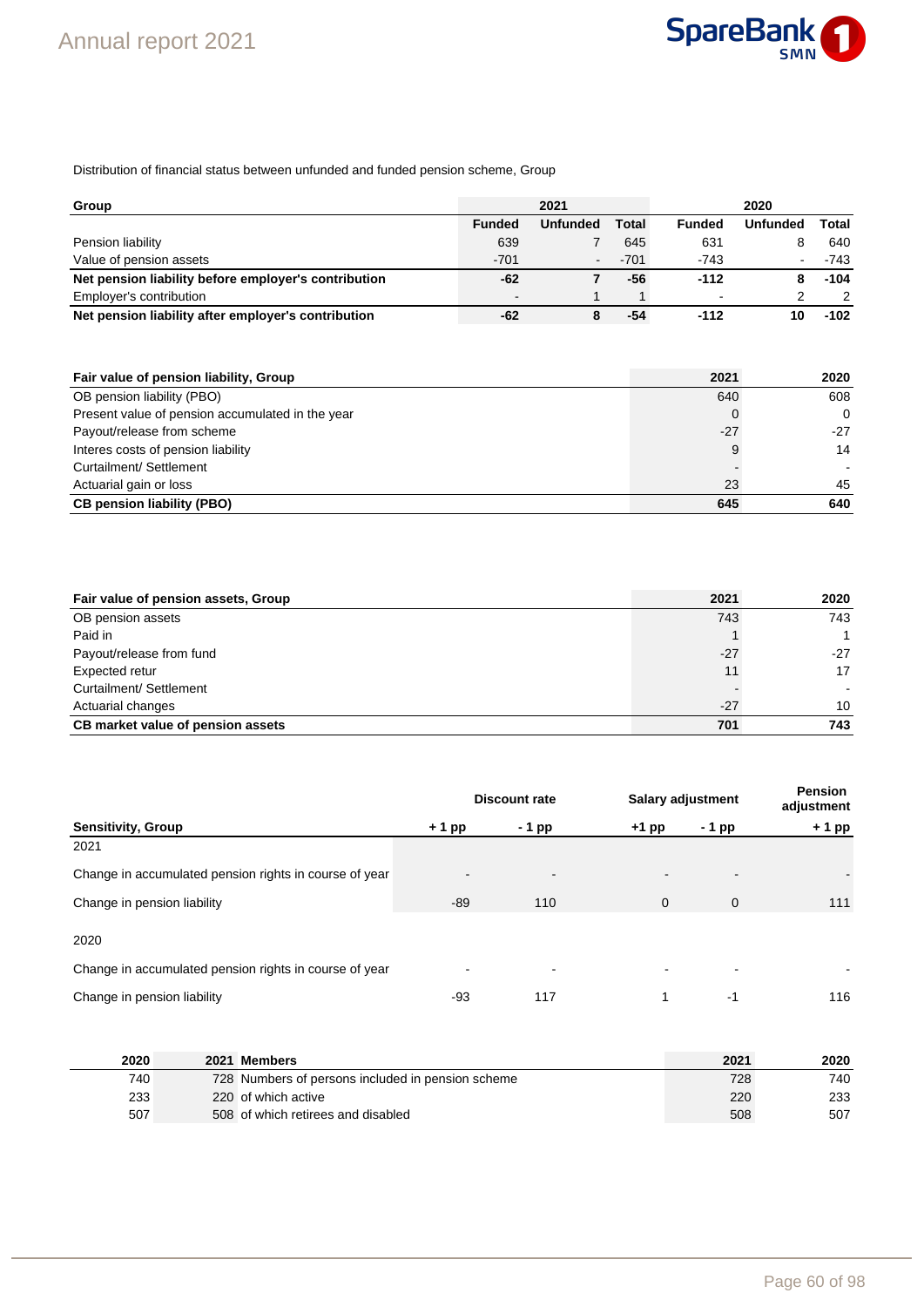

| Investment and pension assets in the pension fund | 2021  | 2020  |
|---------------------------------------------------|-------|-------|
| Current bonds                                     | 38 %  | 40 %  |
| Bonds held to maturity                            | 5%    | 5 %   |
| Money market                                      | 21%   | 18 %  |
| Equities                                          | 29 %  | 28 %  |
| Real estate                                       | 7%    | 7%    |
| Other                                             | $0\%$ | 1%    |
| <b>Total</b>                                      | 100 % | 100 % |

The pension scheme arrangement is located in its own pension fund, which has a long-term horizon on the management of its capital. The pension fund seeks to achieve as high a rate of return as possible by composing an investment portfolio that provides the maximum risk-adjusted return. The pension fund seeks to spread its investments on various issuers and asset classes in order to reduce companyspecific and market-specific risk. The portfolio thus comprises equity investments in Norwegian and foreign shares. The bond portfolio is essentially invested in Norwegian bonds. Bank deposits are placed in Norwegian Banks.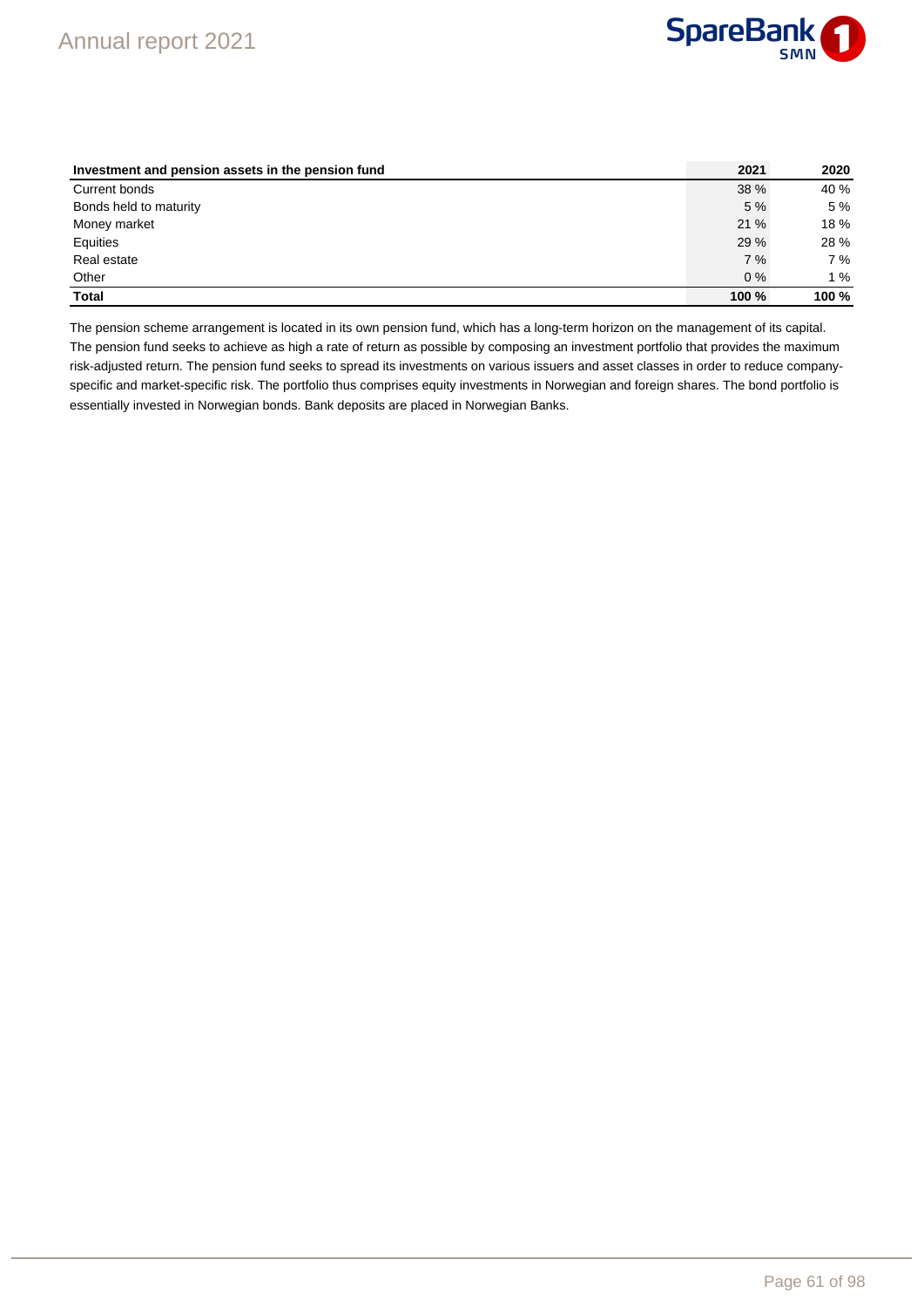

### Note 23 - Income tax

| <b>Parent Bank</b> |                                                             | Group  |        |
|--------------------|-------------------------------------------------------------|--------|--------|
| 2020               | 2021 (NOK million)                                          | 2021   | 2020   |
| 1,629              | 2.760 Result before tax                                     | 3,501  | 2,299  |
| $-436$             | $-689$ +/- permanent differences                            | $-691$ | $-522$ |
| 161                | 45 +/- change in temporary differences as per specification | 99     | 142    |
|                    | - + deficit carried forward                                 | $-307$ | $-118$ |
| 1,355              | 2,116 Year's tax base/taxable income                        | 2,603  | 1,800  |
|                    |                                                             |        |        |
| 339                | 529 Tax payable on profit for the year                      | 593    | 422    |
| $-14$              | -12 Taxes on interest hybrid capital                        | $-13$  | $-14$  |
| -3                 | -4 Excess/too little tax accrued previous year              | 3      |        |
| 322                | 513 Total taxes payable in statement of financial position  | 583    | 408    |
|                    |                                                             |        |        |
| 339                | 529 Tax payable on profit for the year                      | 593    | 422    |
| $-40$              | $1 +$ - change in deferred tax                              | 29     | -8     |
| $-14$              | -12 Taxes on interest hybrid capital                        | $-13$  | $-14$  |
| 284                | 518 Tax charge for the year                                 | 609    | 400    |
|                    |                                                             |        |        |
|                    |                                                             |        |        |
|                    | Change in net deferred tax liability                        |        |        |
| $-14$              | -1 Deferred tax shown through profit/loss                   | 29     | -8     |
| 6                  | 12 Deferred tax shown through equity                        | $-13$  | -8     |
|                    | - Too little taxes accrued previous year*                   | $-3$   |        |
| -8                 | 11 Total change in net deferred tax liability               | 13     | $-16$  |

\* Due to changes in temporary differences between annual accounts and final tax papers.

| 2020   |                | 2021 Composition of deferred tax carried in the balance sheet (NOK Million) | 2021   | 2020     |
|--------|----------------|-----------------------------------------------------------------------------|--------|----------|
|        |                | Temporary differences:                                                      |        |          |
|        |                | - - Business assets                                                         | 25     | 14       |
|        | $\blacksquare$ | - Leasing items                                                             | 257    | 321      |
| 102    |                | 54 - Pension liability                                                      | 56     | 104      |
| 43     |                | 52 - Securities                                                             | 52     | 45       |
| 604    |                | 154 - Hedge derivatives                                                     | 154    | 604      |
|        |                | - - Other temporary differences                                             | 3      | 5        |
| 749    |                | 260 Total tax-increasing temporary differences                              | 546    | 1,093    |
| 187    |                | 65 Deferred tax                                                             | 136    | 273      |
|        |                |                                                                             |        |          |
|        |                | Temporary differences:                                                      |        |          |
| $-17$  |                | -12 - Business assets                                                       | $-25$  | $-24$    |
|        |                | - - Pension liability                                                       | $-2$   |          |
|        |                | -93 - Securities                                                            | $-83$  | $-1$     |
| $-617$ |                | -136 - Hedge derivatives                                                    | $-136$ | $-617$   |
| -83    |                | -33 - Other temporary differences                                           | $-135$ | $-181$   |
|        |                | - - Deficit carried forward                                                 | $-306$ | -470     |
| -718   |                | -273 Total tax-decreasing temporary differences                             | -685   | $-1,294$ |
| $-179$ |                | -68 Deferred tax asset                                                      | $-170$ | $-320$   |
| 8      |                | -3 Net deferred tax (-asset)                                                | $-34$  | $-47$    |

The above table comprises temporary differences from all consolidated companies shown gross. At the company level tax-increasing and tax-reducing temporary differences are shown net. At the group level recognition is on a gross basis in conformity with IAS 12 with each company being presented separately in the calculation of the Group's tax benefit and deferred tax: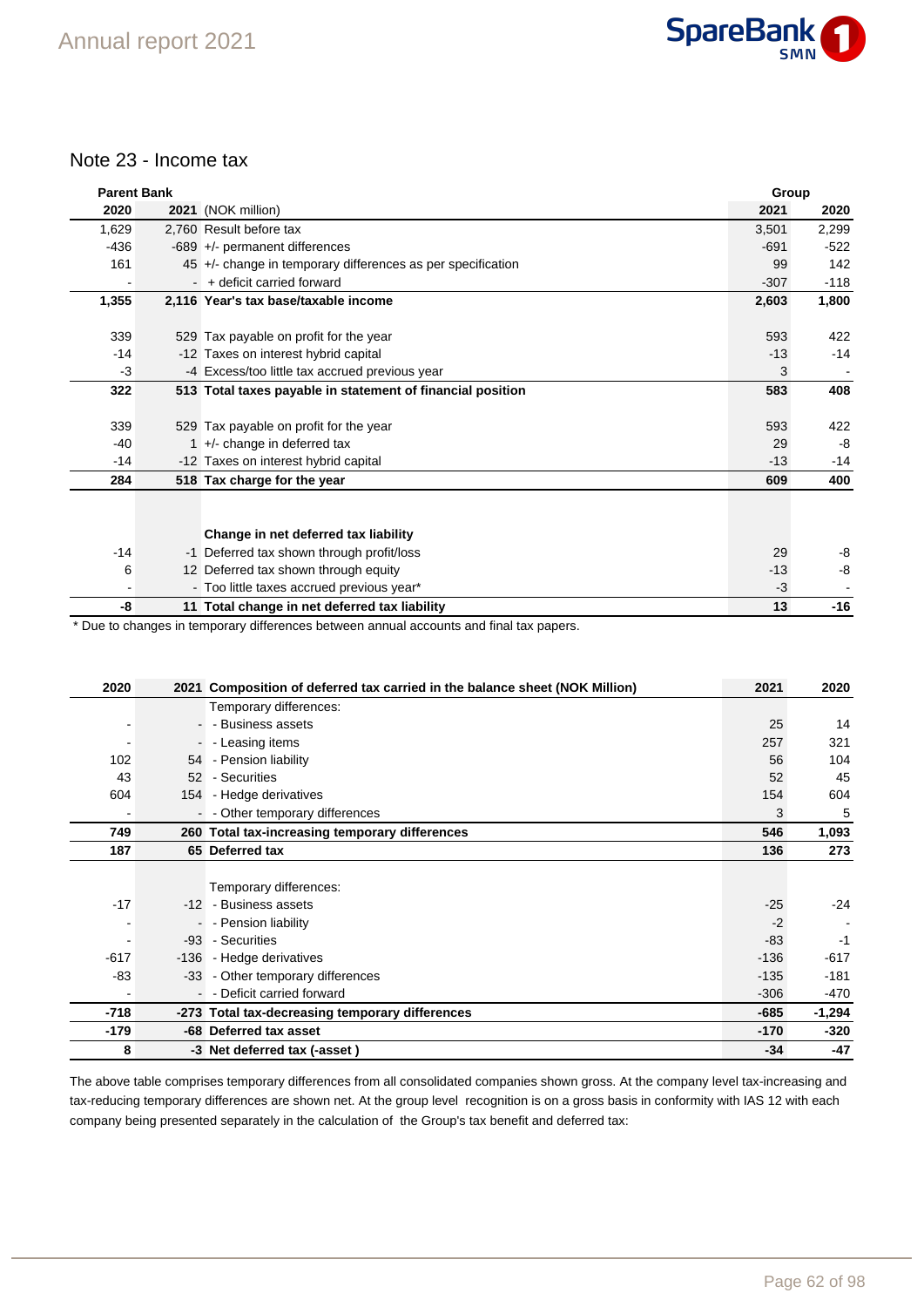

|                              |      |                                                                                                        | 2021        | 2020       |
|------------------------------|------|--------------------------------------------------------------------------------------------------------|-------------|------------|
| Tax benefit recorded 31 Dec  |      |                                                                                                        | 90          | 129        |
| Deferred tax recorded 31 Dec |      |                                                                                                        | -56         | $-81$      |
|                              |      |                                                                                                        |             |            |
|                              |      |                                                                                                        |             |            |
| 2020                         | 2021 | Reconciliation of tax charge for the period recognised against profit and<br>loss to profit before tax | 2021        | 2020       |
| 407                          |      | 690 25 % of profit before tax                                                                          | 880         | 546        |
| $-109$                       |      | -172 Non-taxable profit and loss items (permanent differences) *                                       | $-236$      | $-124$     |
| $-14$                        |      | - Tax effect of costs reflected in equity                                                              |             | $-14$      |
|                              |      | - Too little taxes accrued previous year                                                               | $\mathbf 0$ | $-0$       |
|                              |      | - Change in tax assets not recognised                                                                  | $-34$       | -8         |
| 284                          |      | 518 Tax for the period recognised in the income statement                                              | 609         | 400        |
| <b>17%</b>                   |      | 19 % Effective tax rate                                                                                | 17%         | <b>17%</b> |

\* Includes non-deductible costs and deduction for profit share related to associates and joint ventures (profit shares are taken out having already been taxed at the respective companies).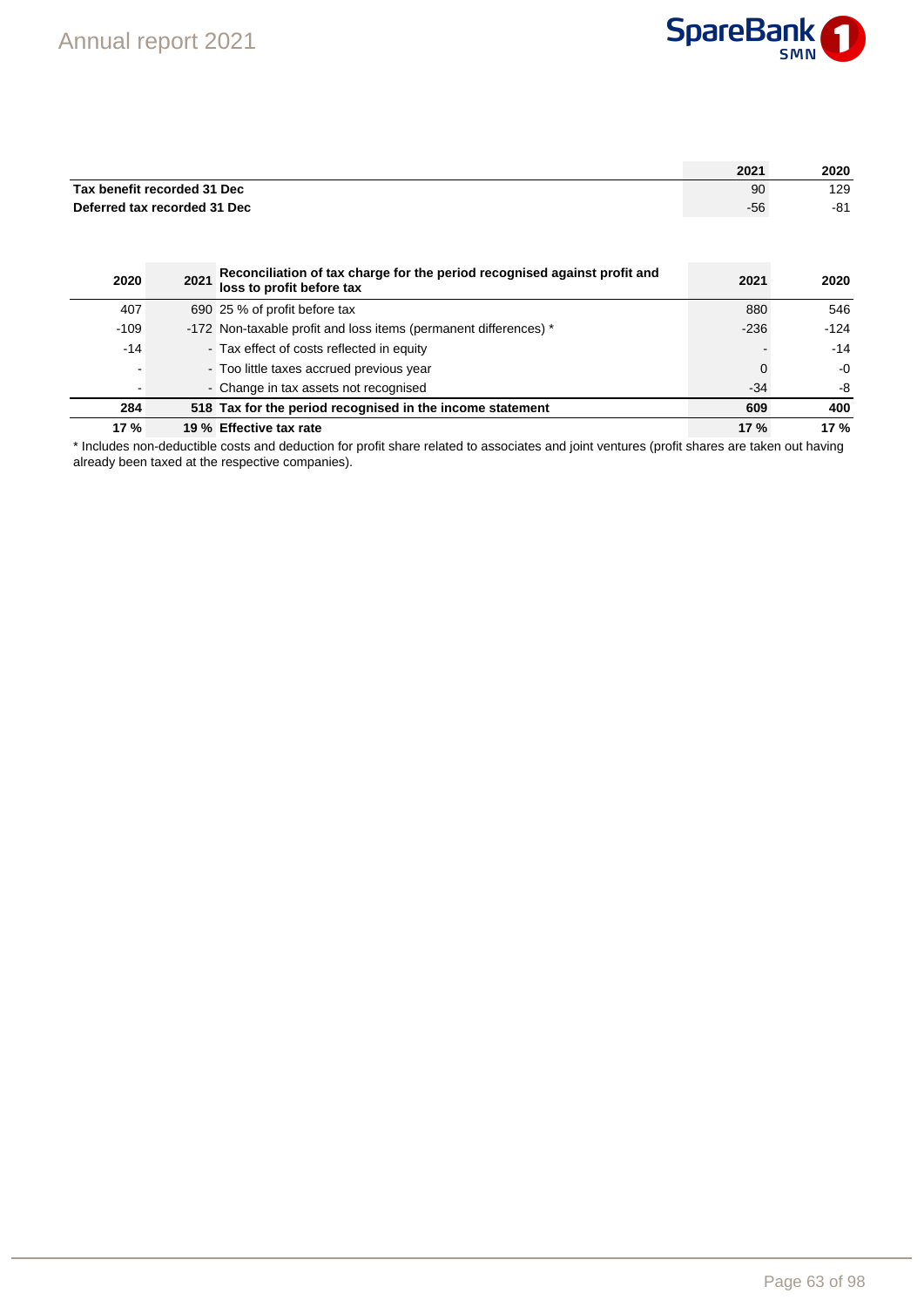

# Note 24 - Categories of financial assets and financial liabilities

| Group                                             | Financial instruments at fair value<br>through profit or loss |                    |                            | <b>Financial</b><br>instruments                           | <b>Financial</b>                                |              |
|---------------------------------------------------|---------------------------------------------------------------|--------------------|----------------------------|-----------------------------------------------------------|-------------------------------------------------|--------------|
| 31 Dec 2021 (NOKm)                                | <b>Designated</b><br>as such<br>upon initial<br>recognition   | <b>Mandatorily</b> | <b>Held for</b><br>trading | at fair value<br>through other<br>comprehensive<br>income | instruments<br>measured at<br>amortised<br>cost | <b>Total</b> |
| <b>Assets</b>                                     |                                                               |                    |                            |                                                           |                                                 |              |
| Cash and receivables from central banks           |                                                               |                    |                            |                                                           | 1,252                                           | 1,252        |
| Deposits with and loans to credit<br>institutions |                                                               |                    |                            |                                                           | 4,704                                           | 4,704        |
| Loans to and receivables from customers           | 4,198                                                         |                    |                            | 83,055                                                    | 58,637                                          | 145,890      |
| Shares, units and other equity interests          |                                                               | 670                | 1,984                      |                                                           |                                                 | 2,654        |
| Fixed-income CDs and bonds                        |                                                               | 30,762             |                            |                                                           |                                                 | 30,762       |
| <b>Derivatives</b>                                | 353                                                           |                    | 2,871                      |                                                           |                                                 | 3,224        |
| Earned income not yet received                    |                                                               |                    |                            |                                                           | 186                                             | 186          |
| Accounts receivable, securities                   |                                                               |                    |                            |                                                           | 300                                             | 300          |
| <b>Total financial assets</b>                     | 4,551                                                         | 31,432             | 4,855                      | 83,055                                                    | 65,081                                          | 188,974      |
| Liabilities                                       |                                                               |                    |                            |                                                           |                                                 |              |
| Deposits from credit institutions                 |                                                               |                    |                            |                                                           | 15,063                                          | 15,063       |
| Deposits from and debt to customers               |                                                               |                    |                            |                                                           | 111.286                                         | 111,286      |
| Debt created by issue of securities               |                                                               |                    |                            |                                                           | 40,332                                          | 40,332       |
| <b>Derivatives</b>                                | 511                                                           | $\blacksquare$     | 3,398                      |                                                           |                                                 | 3,909        |
| Subordinated Ioan capital                         |                                                               |                    |                            |                                                           | 1,796                                           | 1,796        |
| Equity instruments                                |                                                               |                    | 31                         |                                                           |                                                 | 31           |
| Lease liabilities                                 |                                                               |                    |                            |                                                           | 476                                             | 476          |
| Debt from securities                              |                                                               |                    |                            |                                                           | 351                                             | 351          |
| <b>Total financial liabilities</b>                | 511                                                           | ٠                  | 3,429                      | ٠                                                         | 169.304                                         | 173.244      |

| Group                                             | Financial instruments at fair value<br>through profit or loss |                              |                            | <b>Financial</b><br>instruments                           | <b>Financial</b>                                |         |
|---------------------------------------------------|---------------------------------------------------------------|------------------------------|----------------------------|-----------------------------------------------------------|-------------------------------------------------|---------|
| 31 Dec 2020 (NOK million)                         | Designated<br>as such<br>upon initial<br>recognition          | <b>Mandatorily</b>           | <b>Held for</b><br>trading | at fair value<br>through other<br>comprehensive<br>income | instruments<br>measured at<br>amortised<br>cost | Total   |
| <b>Assets</b>                                     |                                                               |                              |                            |                                                           |                                                 |         |
| Cash and receivables from central banks           |                                                               |                              |                            |                                                           | 2,764                                           | 2,764   |
| Deposits with and loans to credit<br>institutions |                                                               |                              |                            |                                                           | 5,091                                           | 5,091   |
| Loans to and receivables from customers           | 4,285                                                         |                              |                            | 74,761                                                    | 54,086                                          | 133,131 |
| Shares, units and other equity interests          |                                                               | 438                          | 1,928                      |                                                           |                                                 | 2,366   |
| Fixed-income CDs and bonds                        |                                                               | 26,606                       |                            |                                                           |                                                 | 26,606  |
| Derivatives                                       | 921                                                           | $\qquad \qquad \blacksquare$ | 6,305                      |                                                           |                                                 | 7,226   |
| Earned income not yet received                    |                                                               |                              |                            |                                                           | 185                                             | 185     |
| Accounts receivable, securities                   |                                                               |                              |                            |                                                           | 678                                             | 678     |
| <b>Total financial assets</b>                     | 4,285                                                         | 27,045                       | 9,153                      | 74,761                                                    | 62,804                                          | 178,048 |
| Liabilities                                       |                                                               |                              |                            |                                                           |                                                 |         |
| Deposits from credit institutions                 |                                                               |                              |                            |                                                           | 15,094                                          | 15,094  |
| Deposits from and debt to customers               |                                                               |                              |                            |                                                           | 97,529                                          | 97,529  |
| Debt created by issue of securities               |                                                               |                              |                            |                                                           | 41,920                                          | 41,920  |
| Derivatives                                       | 48                                                            |                              | 7,131                      |                                                           |                                                 | 7,179   |
| Subordinated loan capital                         |                                                               |                              |                            |                                                           | 1,795                                           | 1,795   |
| Equity instruments                                |                                                               |                              |                            |                                                           |                                                 |         |
| Lease liabilities                                 |                                                               |                              |                            |                                                           | 479                                             | 479     |
| Debt from securities                              |                                                               |                              |                            |                                                           | 568                                             | 568     |
| <b>Total financial liabilities</b>                | 48                                                            | ٠                            | 7,131                      | $\blacksquare$                                            | 157,385                                         | 164,564 |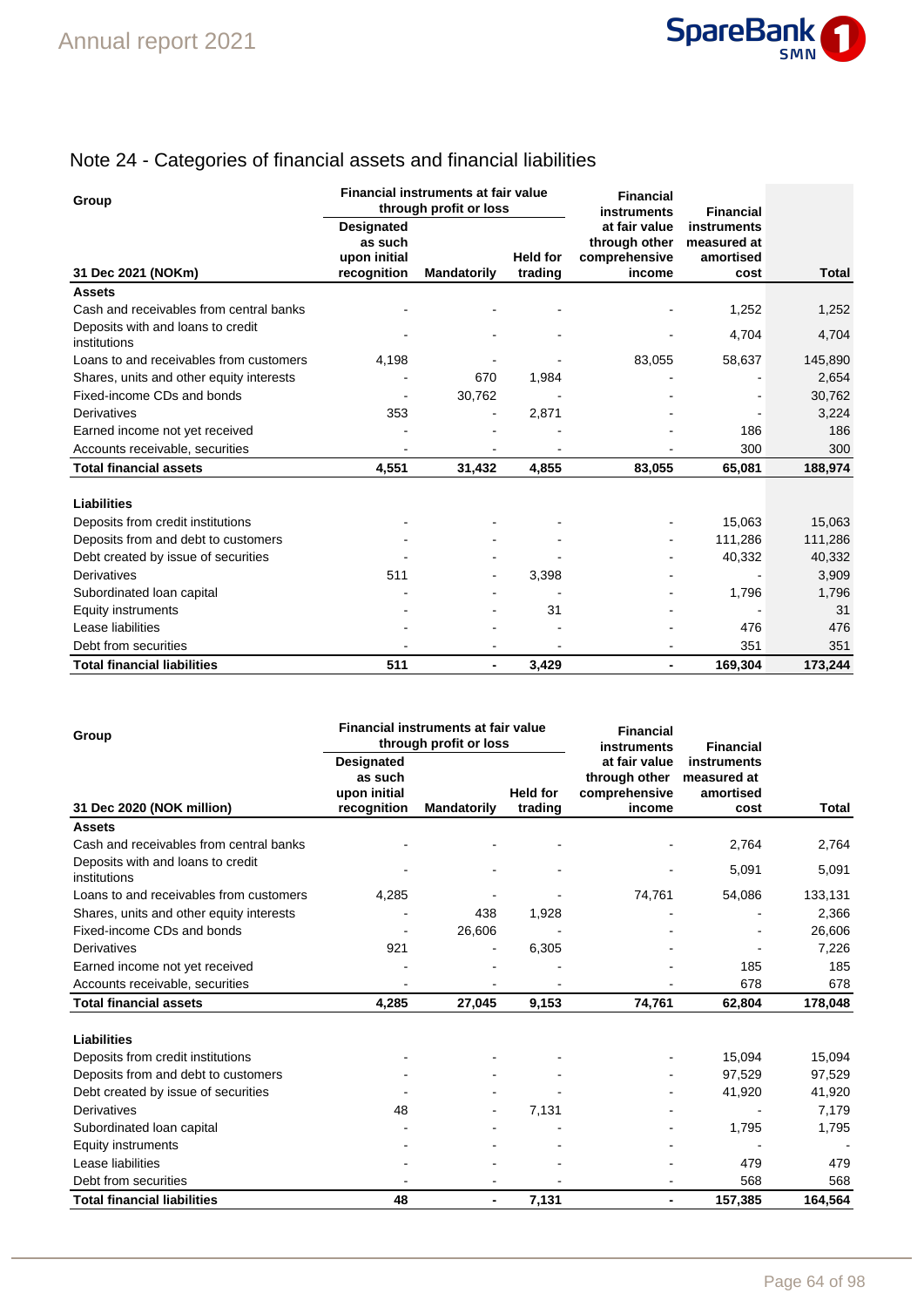

# Note 25 - Measurement of fair value of financial instruments

#### **Financial instruments at fair value are classified at various levels.**

#### **Level 1: Valuation based on quoted prices in an active market**

Fair value of financial instruments that are traded in the active markets is based on market price on the balance sheet date. A market is considered active if market prices are easily and regularly available from a stock exchange, dealer, broker, industry group, price-setting service or regulatory authority, and these prices represent actual and regularly occurring market transactions at an arm's length. This category also includes quoted shares and Treasury bills.

#### **Level 2: Valuation based on observable market data**

Level 2 consists of instruments that are valued by the use of information that does not consist in quoted prices, but where the prices are directly or indirectly observable for the assets or liabilities concerned, and which also include quoted prices in non-active markets.

#### **Level 3: Valuation based on other than observable data**

If valuation data are not available for level 1 and 2, valuation methods are applied that are based on non-observable information.

#### **The following table presents the Group's assets and liabilities measured at fair value at 31 December 2021:**

| Assets (NOKm)                                            | Level 1 | Level 2        | Level 3                  | <b>Total</b> |
|----------------------------------------------------------|---------|----------------|--------------------------|--------------|
| Financial assets at fair value through profit/loss       |         |                |                          |              |
| - Derivatives                                            | 4       | 3,221          | $\overline{\phantom{0}}$ | 3,224        |
| - Bonds and money market certificates                    | 2,377   | 28,385         |                          | 30,762       |
| - Equity instruments                                     | 1,984   | 106            | 564                      | 2,654        |
| - Fixed interest loans                                   |         | $\blacksquare$ | 4,198                    | 4,198        |
| Financial assets through other comprehensive income      |         |                |                          |              |
| - Loans at fair value through other comprehensive income |         |                | 83.055                   | 83,055       |
| <b>Total assets</b>                                      | 4,364   | 31,712         | 87,817                   | 123,893      |
| <b>Liabilities</b>                                       | Level 1 | Level 2        | Level 3                  | <b>Total</b> |
| Financial liabilities through profit/loss                |         |                |                          |              |
| - Derivatives                                            | 0       | 3,909          |                          | 3,909        |
| - Equity instruments                                     | 31      |                |                          | 31           |
| <b>Total liabilities</b>                                 | 31      | 3,909          |                          | 3,940        |

#### **The following table presents the Group's assets and liabilities measured at fair value at 31 December 2020:**

| Assets (NOKm)                                            | Level 1 | Level 2        | Level 3        | Total   |
|----------------------------------------------------------|---------|----------------|----------------|---------|
| Financial assets at fair value through profit/loss       |         |                |                |         |
| - Derivatives                                            | 1       | 7,225          |                | 7,226   |
| - Bonds and money market certificates                    | 4,865   | 21,741         | $\blacksquare$ | 26,606  |
| - Equity instruments                                     | 1,928   | 6              | 432            | 2,366   |
| - Fixed interest loans                                   |         | 43             | 4,242          | 4,285   |
| Financial assets through other comprehensive income      |         |                |                |         |
| - Loans at fair value through other comprehensive income |         | $\blacksquare$ | 74,761         | 74,761  |
| <b>Total assets</b>                                      | 6,793   | 29,015         | 79,435         | 115,244 |
| Liabilities                                              | Level 1 | Level 2        | Level 3        | Total   |
| Financial liabilities through profit/loss                |         |                |                |         |
| - Derivatives                                            | 2       | 7,177          |                | 7,179   |
| - Equity instruments                                     |         |                |                |         |
| <b>Total liabilities</b>                                 | 2       | 7,177          |                | 7,179   |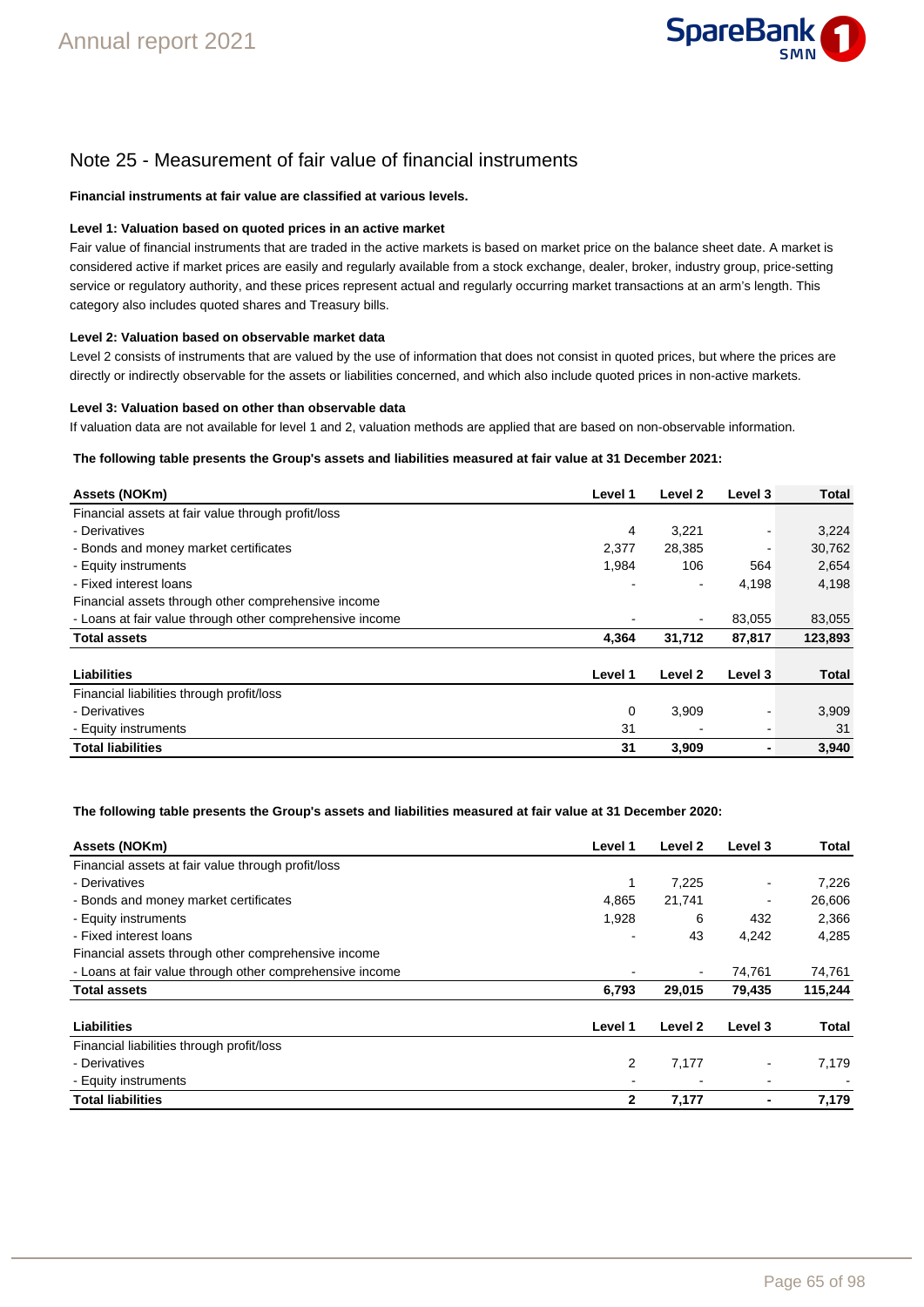

#### **The following table presents the changes in the instruments classified in level 3 as at 31 December 2021:**

|                                       | Equity<br><b>instruments</b><br>through | Fixed<br>interest | Loans at<br>fair value<br>through |           |
|---------------------------------------|-----------------------------------------|-------------------|-----------------------------------|-----------|
| (NOKm)                                | profit/loss                             | loans             | <b>OCI</b>                        | Total     |
| Opening balance 1 January             | 432                                     | 4.242             | 74.761                            | 79,435    |
| Investment in the period              | 26                                      | 1.201             | 40,891                            | 42,118    |
| Disposals in the period               | $-12$                                   | $-1.150$          | $-32.615$                         | $-33,778$ |
| Expected credit loss                  |                                         |                   | 19                                | 19        |
| Gain or loss on financial instruments | 118                                     | $-95$             | $-1$                              | 22        |
| <b>Closing balance 31 December</b>    | 563                                     | 4.198             | 83.055                            | 87,817    |

#### **The following table presents the changes in the instruments classified in level 3 as at 31 December 2020:**

|                                       | Equity                 |                   | Loans at              |           |
|---------------------------------------|------------------------|-------------------|-----------------------|-----------|
|                                       | instruments            | <b>Fixed</b>      | fair value            |           |
| (NOKm)                                | through<br>profit/loss | interest<br>loans | through<br><b>OCI</b> | Total     |
| Opening balance 1 January             | 405                    | 4.636             | 71,336                | 76,377    |
| Investment in the period              | 48                     | 731               | 47.183                | 47,962    |
| Disposals in the period               | $-14$                  | $-1.206$          | $-43.754$             | $-44.973$ |
| Expected credit loss                  |                        |                   | $-13$                 | $-13$     |
| Gain or loss on financial instruments | $-7$                   | 81                | 9                     | 83        |
| <b>Closing balance 31 December</b>    | 432                    | 4.242             | 74.761                | 79,435    |

### **Valuation method**

The valuation method applied is adapted to each financial instrument, and is intended to utilise as much of the information that is available in the market as possible.

The method for valuation of financial instruments in level 2 and 3 is described in the following:

#### Fixed interest loans to customers (level 3)

The loans consist for the most part of fixed interest loans denominated in Norwegian kroner. The value of the fixed interest loans is determined such that agreed interest flows are discounted over the term of the loan by a discount factor that is adjusted for margin requirements. The discount factor is raised by 10 points when calculating sensitivity.

#### Loans at fair value through other comprehensive income (level 3)

Property Loans at floating interest classified at fair value over other comprehensive income is valued based on nominal amount reduced by expected credit loss. Loans with no significant credit risk detoriation since first recognition is assessed at nominal amount. For loans with a significant increase in credit risk since first recognition or objective evidence of loss, the calculation of expected credit losses over the life of the asset is in line with loan losses for loans at amortised cost. Estimated fair value is the nominal amount reduced by expected lifetime credit loss. If the likelihood of the worst case scenario in the model is doubled, fair value is reduced by NOK 7 million.

#### Short-term paper and bonds (level 2 and 3)

Valuation on level 2 is based for the most part on observable market information in the form of interest rate curves, exchange rates and credit margins for the individual credit and the bond's or certificate's characteristics. For paper valued under level 3 the valuation is based on indicative prices from a third party or comparable paper.

#### Equity instruments (level 3)

Shares that are classified to level 3 include essentially investments in unquoted shares. Among other a total of NOK 477 million in Private Equity investments, property funds, hedge funds and unquoted shares through the company SpareBank SMN 1 Invest. The valuations are in all essentials based on reporting from managers of the funds who utilise cash flow based models or multiples when determining fair value. The Group does not have full access to information on all the elements in these valuations and is therefore unable to determine alternative assumptions.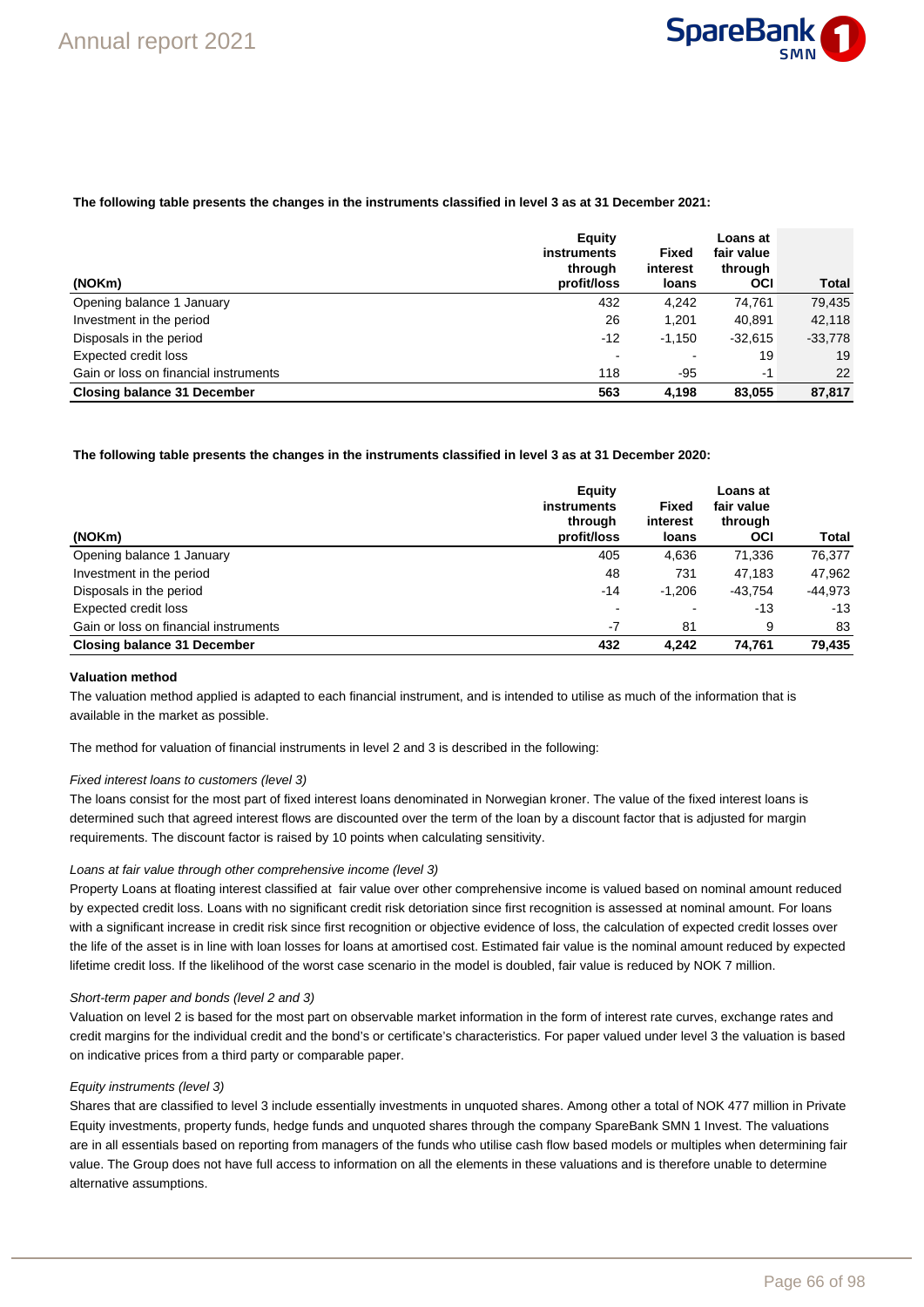

#### Financial derivatives (level 2)

Financial derivatives at level 2 include for the most part currency futures and interest rate and exchange rate swaps. Valuation is based on observable interest rate curves. In addition the item includes derivatives related to FRAs. These are valued with a basis in observable prices in the market. Derivatives classified to level 2 also include equity derivatives related to SpareBank 1 Markets' market-making activities. The bulk of these derivatives refer to the most sold shares on Oslo Børs, and the valuation is based on the price of the actual /underlying share and observable or calculated volatility.

**Sensitivity analyses, level 3 as at 31 December 2021:**

|                                                        |                   | <b>Effect from</b><br>change in<br>reasonable<br>possible<br>alternative |
|--------------------------------------------------------|-------------------|--------------------------------------------------------------------------|
| (NOKm)                                                 | <b>Book value</b> | assumtions                                                               |
| Fixed interest loans                                   | 4.246             | $-12$                                                                    |
| Equity instruments through profit/loss*                | 559               | $\overline{\phantom{a}}$                                                 |
| Loans at fair value through other comprehensive income | 83.055            | -7                                                                       |

\* As described above, the information to perform alternative calculations are not available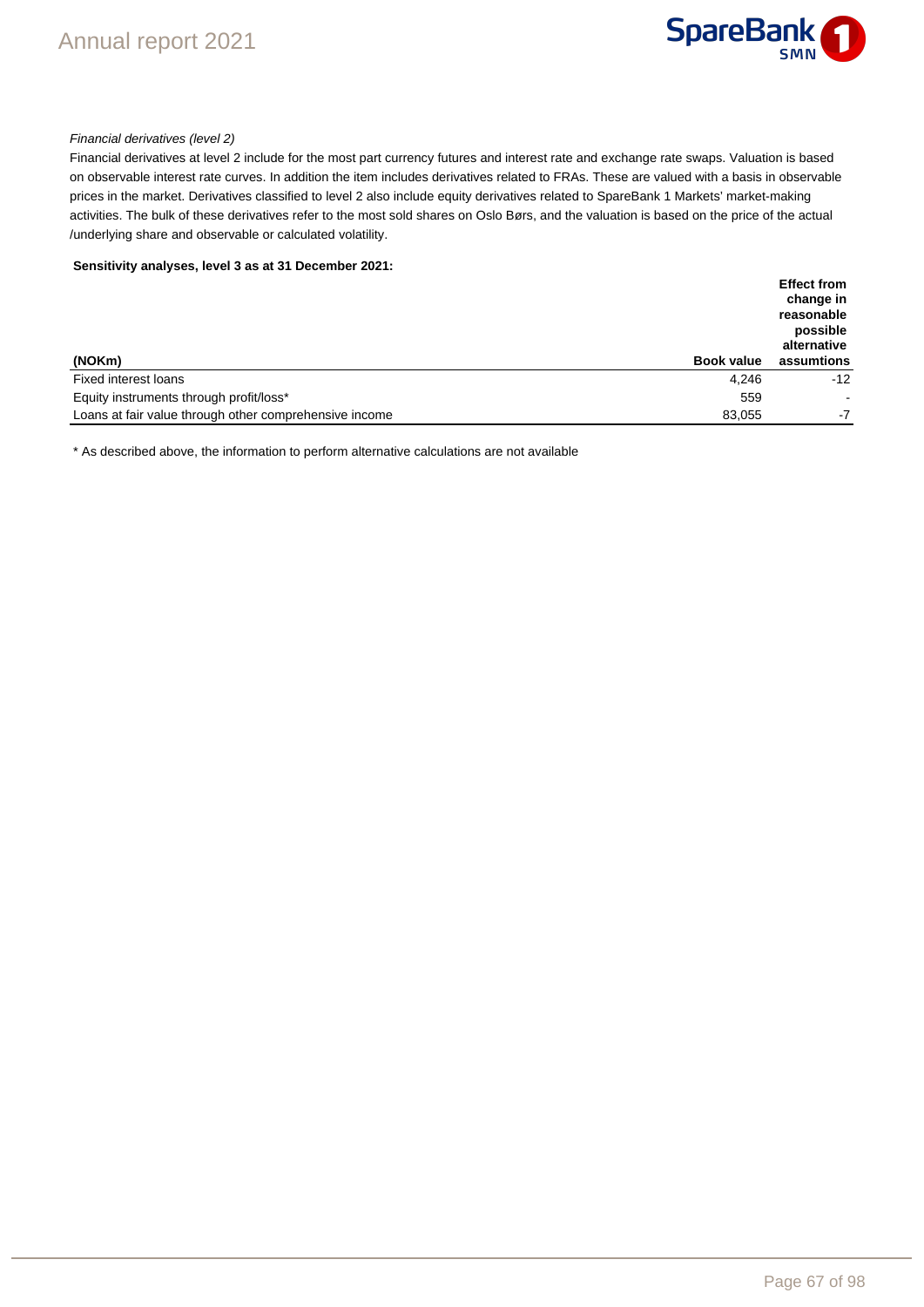

### Note 26 - Fair value of financial instruments at amortised cost

#### **Financial instruments measured at amortised cost**

Financial instruments that are not measured at fair value are recognised at amortised cost or are in a hedging relationship. For further details, see note 2 Accounting principles. Amortised cost entails valuing balance sheet items after initially agreed cash flows, adjusted for impairment. Amortised cost will not always be equal to the values that are in line with the market assessment of the same financial instruments. This is due to different perceptions of market conditions, risk and discount rates.

Methods underlying the determination of fair value of financial instruments that are measured at amortised cost are described below:

#### Loans to and claims on customers

Current-rate loans are exposed to competition in the market, indicating that possible excess value in the portfolio will not be maintained over a long period. Fair value of current-rate loans is therefore set to amortised cost. The effect of changes in credit quality in the portfolio is accounted for through model-based impairment write-downs, therefore giving a good expression of fair value in that part of the portfolio where individual write-down assessments have not been made.

Individual write-downs are determined through an assessment of future cash flow, discounted by effective interest rate. Hence the discounted value gives a good expression of the fair value of these loans.

Loans to and claims on credit institutions, Earned income not yet received, Accounts receivable, securities, Debt to credit institutions, Deposits from and debt to customers and Debt from securities

For loans to and claims on credit institutions, as well as debt to credit institutions and deposits from customers, fair value is estimated equal to amortised cost.

#### Securities debt and subordinated debt

The calculation of fair value in level 2 is based on observable market values such as on interest rate and spread curves where available.

#### **Parent Bank**

|                                                      |                | 31 Dec 2021       |                   | 31 Dec 2020       |                   |
|------------------------------------------------------|----------------|-------------------|-------------------|-------------------|-------------------|
| (NOKm)                                               | Level 1)       | <b>Book value</b> | <b>Fair Value</b> | <b>Book value</b> | <b>Fair Value</b> |
| <b>Assets</b>                                        |                |                   |                   |                   |                   |
| Loans to and claims on credit institutions           | $\overline{2}$ | 13,190            | 13,190            | 12,901            | 12,901            |
| Loans to and claims on customers at amortised cost   | 2              | 48,434            | 48,525            | 45,169            | 45,260            |
| Earned income not yet received                       | 2              | 152               | 152               | 135               | 135               |
| Accounts receivable, securities                      | 2              | 20                | 20                | 11                | 11                |
| Total financial assets at amortised cost             |                | 61,796            | 61,887            | 58,216            | 58,307            |
|                                                      |                |                   |                   |                   |                   |
| Liabilities                                          |                |                   |                   |                   |                   |
| Debt to credit institutions                          | 2              | 14,340            | 14,340            | 14,629            | 14,629            |
| Deposits from and debt to customers                  | 2              | 112,028           | 112,028           | 98,166            | 98,166            |
| Securities debt at amortised cost                    | 2              | 8,871             | 8,870             | 8,619             | 8,619             |
| Securities debt, hedging                             | 2              | 31,461            | 31,460            | 33,301            | 33,300            |
| Subordinated debt at amortised cost                  | 2              | 1,753             | 1,752             | 1,752             | 1,752             |
| Subordinated debt, hedging                           | 2              |                   |                   |                   |                   |
| Lease liabilities                                    | 2              | 262               | 262               | 303               | 303               |
| Debt from securities                                 | 2              | 157               | 157               | 13                | 13                |
| <b>Total financial liabilities at amortised cost</b> |                | 168.871           | 168,870           | 156,915           | 156,783           |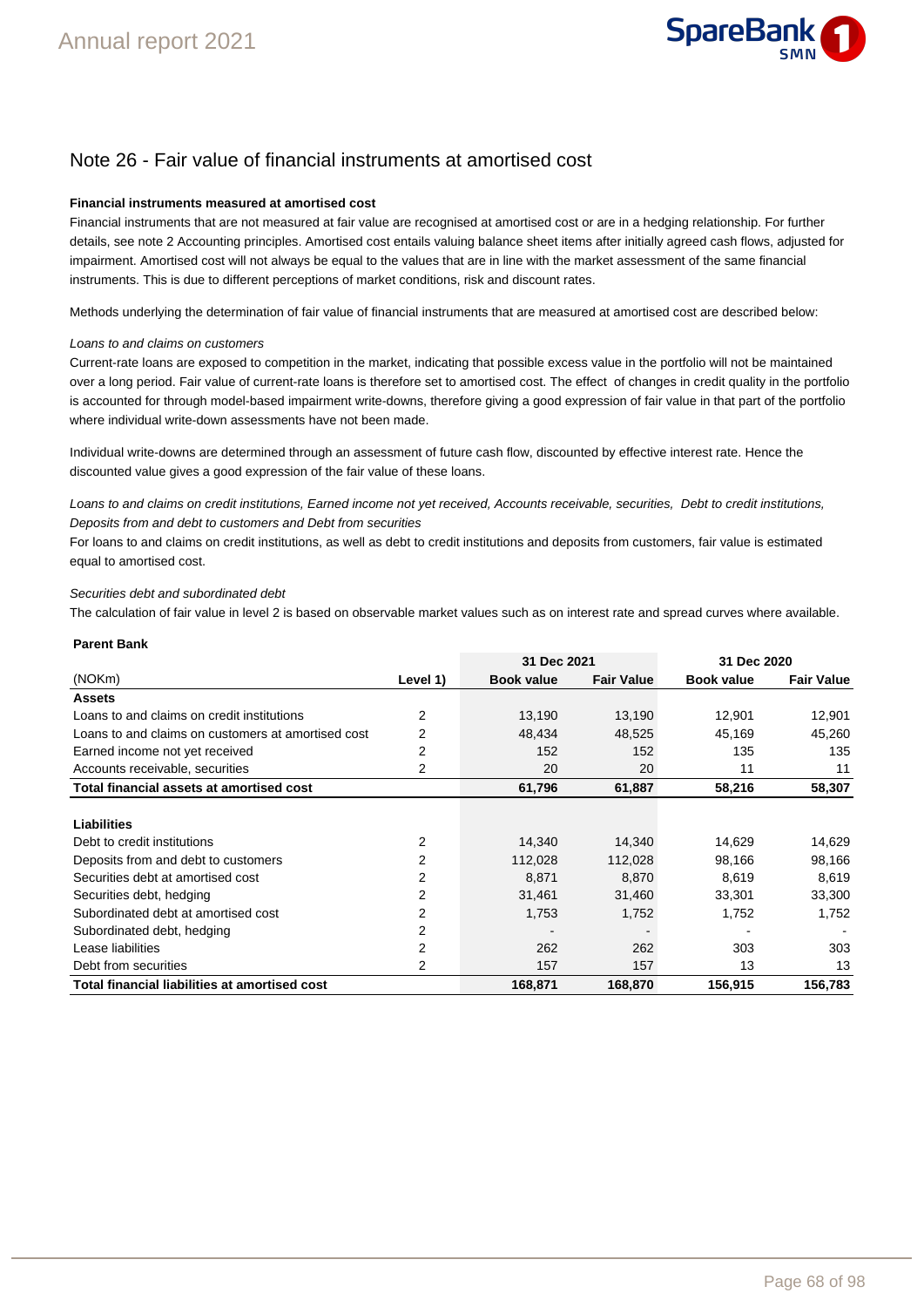

### **Group**

|                                                       |                | 31 Dec 2021       |                   | 31 Dec 2020       |                   |  |
|-------------------------------------------------------|----------------|-------------------|-------------------|-------------------|-------------------|--|
| (NOKm)                                                | Level<br>1)    | <b>Book value</b> | <b>Fair Value</b> | <b>Book value</b> | <b>Fair Value</b> |  |
| <b>Assets</b>                                         |                |                   |                   |                   |                   |  |
| Loans to and claims on credit institutions            | $\overline{2}$ | 4,704             | 4,704             | 5,091             | 5,091             |  |
| Loans to and claims on customers at amortised<br>cost | 2              | 58,637            | 58,744            | 54,086            | 54,193            |  |
| Earned income not yet received                        | $\overline{2}$ | 186               | 186               | 185               | 185               |  |
| Accounts receivable, securities                       | 2              | 300               | 300               | 678               | 678               |  |
| Total financial assets at amortised cost              |                | 63,828            | 63,935            | 60,040            | 60,147            |  |
| <b>Liabilities</b>                                    |                |                   |                   |                   |                   |  |
| Debt to credit institutions                           | 2              | 15,063            | 15,063            | 15,094            | 15,094            |  |
| Deposits from and debt to customers                   | $\overline{2}$ | 111,286           | 111,286           | 97,529            | 97,529            |  |
| Securities debt at amortised cost                     | 2              | 8,871             | 8,870             | 8,619             | 8,619             |  |
| Securities debt, hedging                              | 2              | 31,461            | 31,460            | 33,301            | 33,300            |  |
| Subordinated debt at amortised cost                   | $\overline{2}$ | 1,796             | 1,796             | 1,795             | 1,795             |  |
| Subordinated debt, hedging                            | 2              |                   |                   |                   |                   |  |
| Lease liabilities                                     | 2              | 476               | 476               | 479               | 479               |  |
| Debt from securities                                  | 2              | 351               | 351               | 568               | 568               |  |
| Total financial liabilities at amortised cost         | 169,304        | 169,302           | 157,517           | 157,385           |                   |  |

<sup>1)</sup> Fair value is determined by using different methods in three levels. See note 25 for a definition of the levels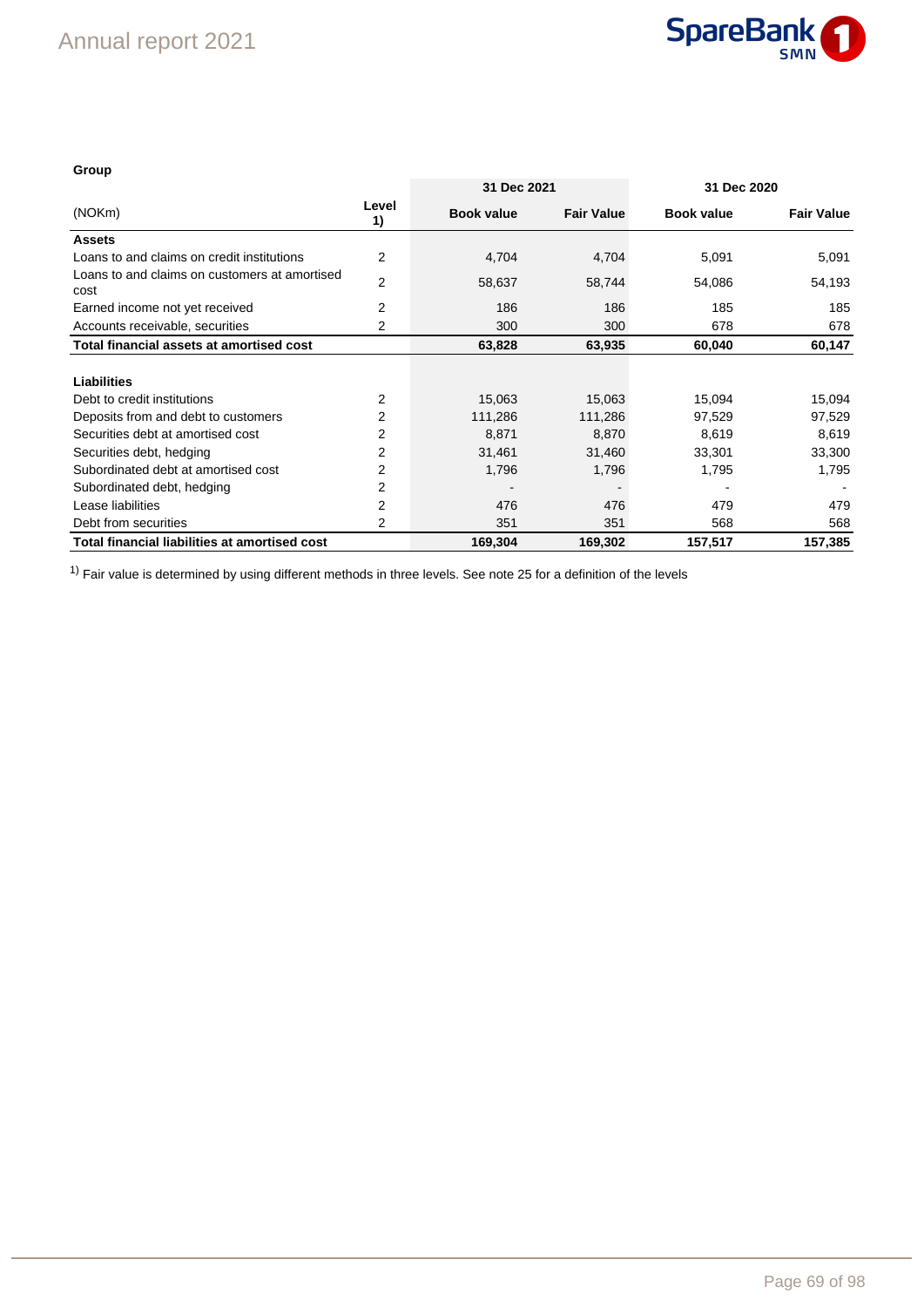## Note 27 - Money market certificates and bonds

Bonds and money market instruments are classified in the category fair value through profit/loss at 31 December 2021.

| <b>Parent Bank</b> |             |                                                             | Group       |             |  |
|--------------------|-------------|-------------------------------------------------------------|-------------|-------------|--|
| 31 Dec 2020        | 31 Dec 2021 | Money market certificates and bonds by issuer sector (NOKm) | 31 Dec 2021 | 31 Dec 2020 |  |
|                    |             | <b>State</b>                                                |             |             |  |
| 2,460              |             | 2,723 Nominal value                                         | 2,723       | 2,460       |  |
| 4,838              |             | 5,237 Book value                                            | 5,237       | 4,838       |  |
|                    |             | Other public sector                                         |             |             |  |
| 7,638              |             | 10,898 Nominal value                                        | 10,898      | 7,638       |  |
| 7,764              |             | 10,975 Book value                                           | 10,975      | 7,764       |  |
|                    |             | <b>Financial enterprises</b>                                |             |             |  |
| 13,590             |             | 12,776 Nominal value                                        | 12,776      | 13,513      |  |
| 13,982             |             | 13,830 Book value                                           | 13,830      | 13,904      |  |
|                    |             | Non-financial enterprises                                   |             |             |  |
| 10                 |             | 80 Nominal value                                            | 80          | 10          |  |
| 22                 |             | 619 Book value                                              | 619         | 22          |  |
| 23,698             |             | 26,477 Total fixed income securities, nominal value         | 26,477      | 23,621      |  |
| 78                 |             | 100 Accrued interest                                        | 100         | 78          |  |
| 26,684             |             | 30,762 Total fixed income securities, booked value          | 30,762      | 26,606      |  |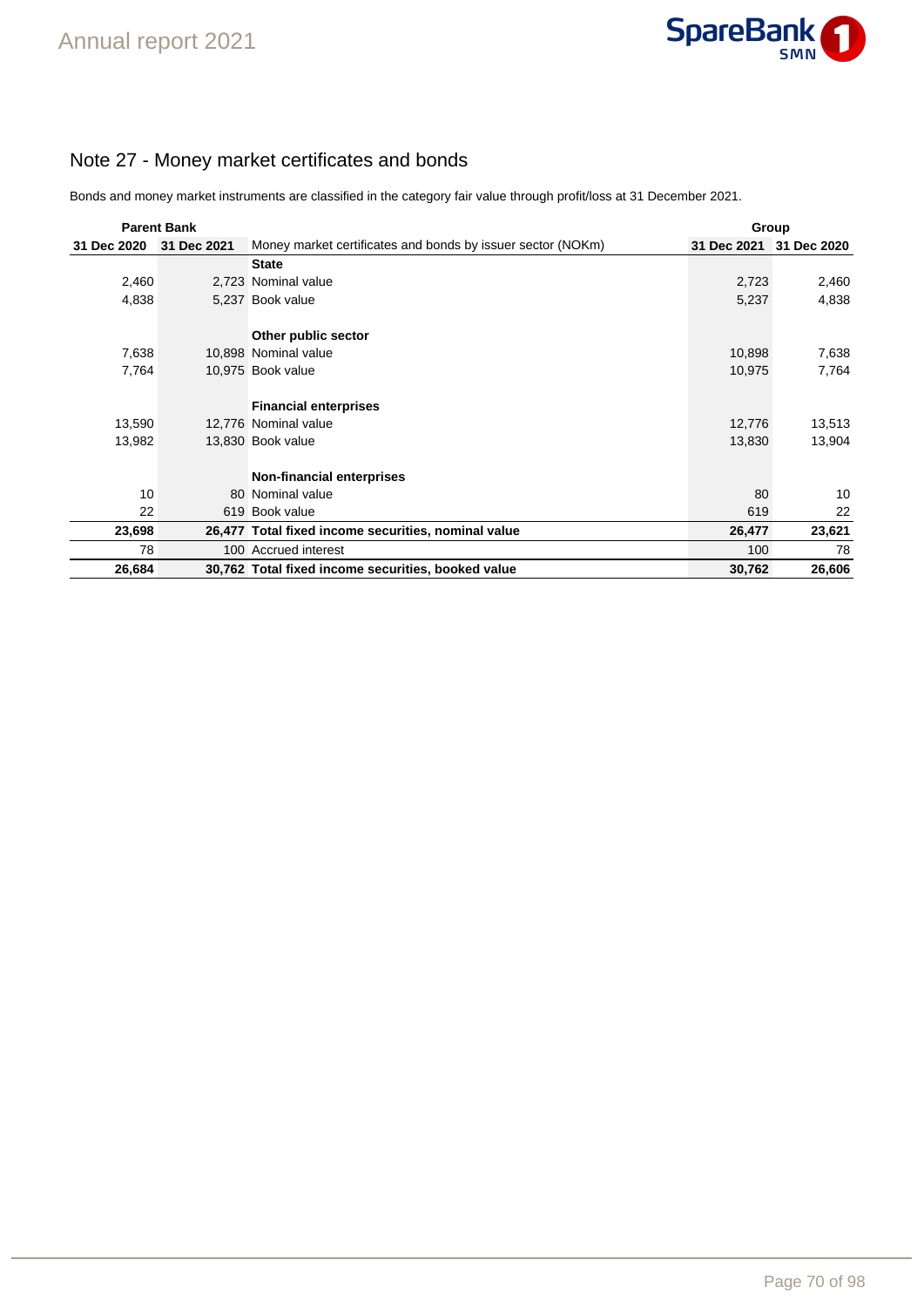

### Note 28 - Financial derivatives

All derivatives are booked at fair value through profit and loss. Gains are carried as assets and losses as liabilities in the case of all interest rate derivatives. This applies both to derivatives used for hedging purposes and held for trading purposes. The Bank does not employ cash flow hedging.

The contract amount shows absolute values for all contracts.

For a description of counterparty risk and market risk, see note 6 on risk factors. For further details concerning market risk linked to interest rate risk, see note 14 on market risk related to interest rate risk, and for market risk related to currency exposure, see note 15 on market risk related to currency exposure.

#### **Parent Bank**

| Fair value through profit and loss (NOKm)                         |          | 31 Dec 2021 |             |               | 31 Dec 2020 |             |  |
|-------------------------------------------------------------------|----------|-------------|-------------|---------------|-------------|-------------|--|
|                                                                   | Contract | Fair value  |             | Contract      | Fair value  |             |  |
| <b>Currency instruments</b>                                       | amount   | Assets      | Liabilities | amount Assets |             | Liabilities |  |
| Foreign exchange derivatives (forwards)                           | 6.834    | 98          | $-79$       | 4,947         | 72          | $-143$      |  |
| Currency swaps                                                    | 10,027   | 205         | $-154$      | 9,376         | 295         | $-51$       |  |
| <b>FX-options</b>                                                 | 58       | 1           | $-1$        | 132           | 1           | $-2$        |  |
| Total currency instruments                                        | 16,919   | 304         | $-235$      | 14,455        | 368         | $-196$      |  |
| Interest rate instruments                                         |          |             |             |               |             |             |  |
| Interest rate swaps (including cross currency)                    | 252,753  | 1,776       | $-1,866$    | 249,493       | 4,924       | $-5,535$    |  |
| Short-term interest rate swaps (FRA)                              |          |             |             | 2,000         | 7           | $-7$        |  |
| Total interest rate instruments                                   | 252,753  | 1.776       | $-1.866$    | 251,493       | 4,931       | $-5,542$    |  |
| <b>Commodity-related contracts</b>                                |          |             |             |               |             |             |  |
| Stock-exchange-traded standardised forwards and futures contracts | 814      | 190         | $-190$      | 1,549         | 83          | $-83$       |  |
| Total commodity-related contracts                                 | 814      | 190         | $-190$      | 1,549         | 83          | $-83$       |  |
| Hedging<br>Interest rate instruments                              |          |             |             |               |             |             |  |
| Interest rate swaps (including cross currency)                    | 36,895   | 353         | $-511$      | 37,771        | 921         | $-48$       |  |
| Total interest rate instruments                                   | 36,895   | 353         | $-511$      | 37,771        | 921         | $-48$       |  |
|                                                                   |          |             |             |               |             |             |  |
| <b>Total</b>                                                      |          |             |             |               |             |             |  |
| Total interest rate instruments                                   | 289,649  | 2,129       | $-2,376$    | 289,265       | 5,852       | $-5,590$    |  |
| Total currency instruments                                        | 16,919   | 304         | $-235$      | 14,455        | 368         | $-196$      |  |
| Total commodity-related contracts                                 | 814      | 190         | $-190$      | 1,549         | 83          | $-83$       |  |
| Accrued interest                                                  |          | 569         | $-699$      |               | 872         | $-977$      |  |
| <b>Total financial derivatives</b>                                | 307,382  | 3,192       | $-3,500$    | 305,269       | 7,175       | $-6,845$    |  |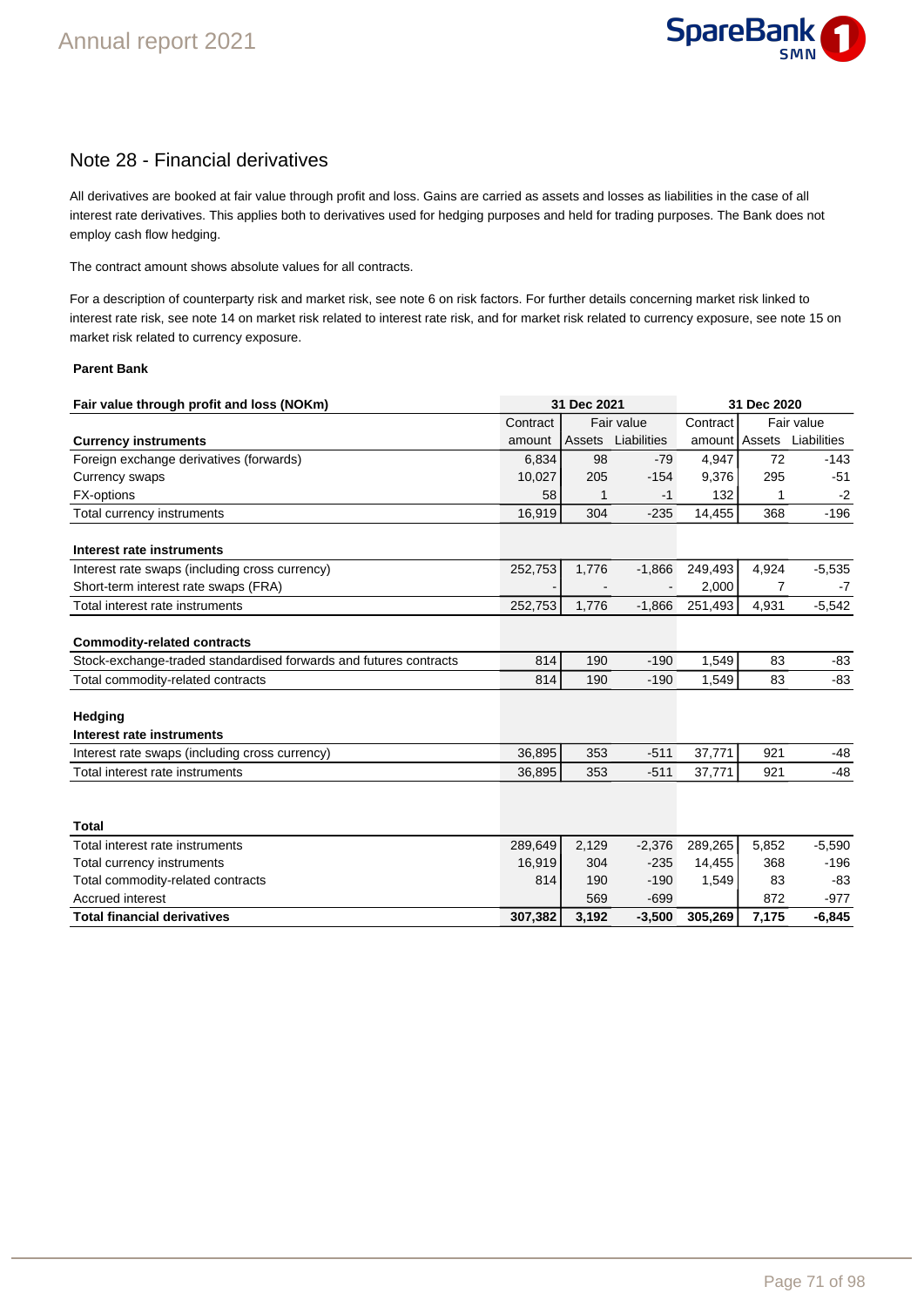

#### **Group**

| Fair value<br>Fair value<br>Contract<br>Contract<br>Liabilities<br>Liabilities<br>Assets<br>amount<br>Assets<br>amount<br>Foreign exchange derivatives (forwards)<br>$-79$<br>4,947<br>72<br>$-143$<br>6,834<br>98<br>205<br>295<br>Currency swaps<br>10,027<br>$-154$<br>9,376<br>$-51$<br>FX-options<br>58<br>$-1$<br>132<br>1<br>1<br>$-2$<br>16,919<br>$-196$<br>Total currency instruments<br>304<br>$-235$<br>14,455<br>368<br>Interest rate instruments<br>Interest rate swaps (including cross currency)<br>252,753<br>1,776<br>249,493<br>4,924<br>$-5,535$<br>$-1,866$<br>Short-term interest rate swaps (FRA)<br>2,000<br>7<br>-7<br>252,753<br>251,493<br>$-5,542$<br>Total interest rate instruments<br>1,776<br>$-1,866$<br>4,931<br><b>Equity instruments</b><br>32<br>21<br>9<br>$-12$<br>Equity options<br>69<br>$-25$<br>1,329<br>1,393<br>$-322$<br>Equity forwards/futures<br>$\mathbf 0$<br>$-384$<br>42<br>1,397<br>33<br>$-409$<br>51<br>$-334$<br>Total equity instruments<br>1,414<br><b>Commodity-related contracts</b><br>814<br>190<br>$-190$<br>1,549<br>83<br>Stock-exchange-traded standardised forwards and futures contracts<br>-83<br>Total commodity-related contracts<br>$-190$<br>1,549<br>$-83$<br>814<br>190<br>83<br><b>Hedging</b><br>Interest rate instruments<br>921<br>36,895<br>353<br>$-511$<br>37,771<br>$-48$<br>Interest rate swaps (including cross currency)<br>36,895<br>353<br>$-511$<br>37,771<br>921<br>$-48$<br>Total interest rate instruments<br>Total<br>289,649<br>2,129<br>289,265<br>5,852<br>$-5,590$<br>Total interest rate instruments<br>$-2,376$<br>16,919<br>304<br>$-235$<br>14,455<br>$-196$<br>Total currency instruments<br>368<br>33<br>$-409$<br>$-334$<br>Total equity instruments<br>1,398<br>1,414<br>51<br>Total commodity-related contracts<br>814<br>190<br>$-190$<br>$-83$<br>1,549<br>83<br>Accrued interest<br>569<br>$-699$<br>872<br>$-977$ | Fair value through profit and loss (NOKm) |         | 31 Dec 2021 |          |         | 31 Dec 2020 |          |  |
|----------------------------------------------------------------------------------------------------------------------------------------------------------------------------------------------------------------------------------------------------------------------------------------------------------------------------------------------------------------------------------------------------------------------------------------------------------------------------------------------------------------------------------------------------------------------------------------------------------------------------------------------------------------------------------------------------------------------------------------------------------------------------------------------------------------------------------------------------------------------------------------------------------------------------------------------------------------------------------------------------------------------------------------------------------------------------------------------------------------------------------------------------------------------------------------------------------------------------------------------------------------------------------------------------------------------------------------------------------------------------------------------------------------------------------------------------------------------------------------------------------------------------------------------------------------------------------------------------------------------------------------------------------------------------------------------------------------------------------------------------------------------------------------------------------------------------------------------------------------------------------------------------------------------------------|-------------------------------------------|---------|-------------|----------|---------|-------------|----------|--|
|                                                                                                                                                                                                                                                                                                                                                                                                                                                                                                                                                                                                                                                                                                                                                                                                                                                                                                                                                                                                                                                                                                                                                                                                                                                                                                                                                                                                                                                                                                                                                                                                                                                                                                                                                                                                                                                                                                                                  |                                           |         |             |          |         |             |          |  |
|                                                                                                                                                                                                                                                                                                                                                                                                                                                                                                                                                                                                                                                                                                                                                                                                                                                                                                                                                                                                                                                                                                                                                                                                                                                                                                                                                                                                                                                                                                                                                                                                                                                                                                                                                                                                                                                                                                                                  | <b>Currency instruments</b>               |         |             |          |         |             |          |  |
|                                                                                                                                                                                                                                                                                                                                                                                                                                                                                                                                                                                                                                                                                                                                                                                                                                                                                                                                                                                                                                                                                                                                                                                                                                                                                                                                                                                                                                                                                                                                                                                                                                                                                                                                                                                                                                                                                                                                  |                                           |         |             |          |         |             |          |  |
|                                                                                                                                                                                                                                                                                                                                                                                                                                                                                                                                                                                                                                                                                                                                                                                                                                                                                                                                                                                                                                                                                                                                                                                                                                                                                                                                                                                                                                                                                                                                                                                                                                                                                                                                                                                                                                                                                                                                  |                                           |         |             |          |         |             |          |  |
|                                                                                                                                                                                                                                                                                                                                                                                                                                                                                                                                                                                                                                                                                                                                                                                                                                                                                                                                                                                                                                                                                                                                                                                                                                                                                                                                                                                                                                                                                                                                                                                                                                                                                                                                                                                                                                                                                                                                  |                                           |         |             |          |         |             |          |  |
|                                                                                                                                                                                                                                                                                                                                                                                                                                                                                                                                                                                                                                                                                                                                                                                                                                                                                                                                                                                                                                                                                                                                                                                                                                                                                                                                                                                                                                                                                                                                                                                                                                                                                                                                                                                                                                                                                                                                  |                                           |         |             |          |         |             |          |  |
|                                                                                                                                                                                                                                                                                                                                                                                                                                                                                                                                                                                                                                                                                                                                                                                                                                                                                                                                                                                                                                                                                                                                                                                                                                                                                                                                                                                                                                                                                                                                                                                                                                                                                                                                                                                                                                                                                                                                  |                                           |         |             |          |         |             |          |  |
|                                                                                                                                                                                                                                                                                                                                                                                                                                                                                                                                                                                                                                                                                                                                                                                                                                                                                                                                                                                                                                                                                                                                                                                                                                                                                                                                                                                                                                                                                                                                                                                                                                                                                                                                                                                                                                                                                                                                  |                                           |         |             |          |         |             |          |  |
|                                                                                                                                                                                                                                                                                                                                                                                                                                                                                                                                                                                                                                                                                                                                                                                                                                                                                                                                                                                                                                                                                                                                                                                                                                                                                                                                                                                                                                                                                                                                                                                                                                                                                                                                                                                                                                                                                                                                  |                                           |         |             |          |         |             |          |  |
|                                                                                                                                                                                                                                                                                                                                                                                                                                                                                                                                                                                                                                                                                                                                                                                                                                                                                                                                                                                                                                                                                                                                                                                                                                                                                                                                                                                                                                                                                                                                                                                                                                                                                                                                                                                                                                                                                                                                  |                                           |         |             |          |         |             |          |  |
|                                                                                                                                                                                                                                                                                                                                                                                                                                                                                                                                                                                                                                                                                                                                                                                                                                                                                                                                                                                                                                                                                                                                                                                                                                                                                                                                                                                                                                                                                                                                                                                                                                                                                                                                                                                                                                                                                                                                  |                                           |         |             |          |         |             |          |  |
|                                                                                                                                                                                                                                                                                                                                                                                                                                                                                                                                                                                                                                                                                                                                                                                                                                                                                                                                                                                                                                                                                                                                                                                                                                                                                                                                                                                                                                                                                                                                                                                                                                                                                                                                                                                                                                                                                                                                  |                                           |         |             |          |         |             |          |  |
|                                                                                                                                                                                                                                                                                                                                                                                                                                                                                                                                                                                                                                                                                                                                                                                                                                                                                                                                                                                                                                                                                                                                                                                                                                                                                                                                                                                                                                                                                                                                                                                                                                                                                                                                                                                                                                                                                                                                  |                                           |         |             |          |         |             |          |  |
|                                                                                                                                                                                                                                                                                                                                                                                                                                                                                                                                                                                                                                                                                                                                                                                                                                                                                                                                                                                                                                                                                                                                                                                                                                                                                                                                                                                                                                                                                                                                                                                                                                                                                                                                                                                                                                                                                                                                  |                                           |         |             |          |         |             |          |  |
|                                                                                                                                                                                                                                                                                                                                                                                                                                                                                                                                                                                                                                                                                                                                                                                                                                                                                                                                                                                                                                                                                                                                                                                                                                                                                                                                                                                                                                                                                                                                                                                                                                                                                                                                                                                                                                                                                                                                  |                                           |         |             |          |         |             |          |  |
|                                                                                                                                                                                                                                                                                                                                                                                                                                                                                                                                                                                                                                                                                                                                                                                                                                                                                                                                                                                                                                                                                                                                                                                                                                                                                                                                                                                                                                                                                                                                                                                                                                                                                                                                                                                                                                                                                                                                  |                                           |         |             |          |         |             |          |  |
|                                                                                                                                                                                                                                                                                                                                                                                                                                                                                                                                                                                                                                                                                                                                                                                                                                                                                                                                                                                                                                                                                                                                                                                                                                                                                                                                                                                                                                                                                                                                                                                                                                                                                                                                                                                                                                                                                                                                  |                                           |         |             |          |         |             |          |  |
|                                                                                                                                                                                                                                                                                                                                                                                                                                                                                                                                                                                                                                                                                                                                                                                                                                                                                                                                                                                                                                                                                                                                                                                                                                                                                                                                                                                                                                                                                                                                                                                                                                                                                                                                                                                                                                                                                                                                  |                                           |         |             |          |         |             |          |  |
|                                                                                                                                                                                                                                                                                                                                                                                                                                                                                                                                                                                                                                                                                                                                                                                                                                                                                                                                                                                                                                                                                                                                                                                                                                                                                                                                                                                                                                                                                                                                                                                                                                                                                                                                                                                                                                                                                                                                  |                                           |         |             |          |         |             |          |  |
|                                                                                                                                                                                                                                                                                                                                                                                                                                                                                                                                                                                                                                                                                                                                                                                                                                                                                                                                                                                                                                                                                                                                                                                                                                                                                                                                                                                                                                                                                                                                                                                                                                                                                                                                                                                                                                                                                                                                  |                                           |         |             |          |         |             |          |  |
|                                                                                                                                                                                                                                                                                                                                                                                                                                                                                                                                                                                                                                                                                                                                                                                                                                                                                                                                                                                                                                                                                                                                                                                                                                                                                                                                                                                                                                                                                                                                                                                                                                                                                                                                                                                                                                                                                                                                  |                                           |         |             |          |         |             |          |  |
|                                                                                                                                                                                                                                                                                                                                                                                                                                                                                                                                                                                                                                                                                                                                                                                                                                                                                                                                                                                                                                                                                                                                                                                                                                                                                                                                                                                                                                                                                                                                                                                                                                                                                                                                                                                                                                                                                                                                  |                                           |         |             |          |         |             |          |  |
|                                                                                                                                                                                                                                                                                                                                                                                                                                                                                                                                                                                                                                                                                                                                                                                                                                                                                                                                                                                                                                                                                                                                                                                                                                                                                                                                                                                                                                                                                                                                                                                                                                                                                                                                                                                                                                                                                                                                  |                                           |         |             |          |         |             |          |  |
|                                                                                                                                                                                                                                                                                                                                                                                                                                                                                                                                                                                                                                                                                                                                                                                                                                                                                                                                                                                                                                                                                                                                                                                                                                                                                                                                                                                                                                                                                                                                                                                                                                                                                                                                                                                                                                                                                                                                  |                                           |         |             |          |         |             |          |  |
|                                                                                                                                                                                                                                                                                                                                                                                                                                                                                                                                                                                                                                                                                                                                                                                                                                                                                                                                                                                                                                                                                                                                                                                                                                                                                                                                                                                                                                                                                                                                                                                                                                                                                                                                                                                                                                                                                                                                  |                                           |         |             |          |         |             |          |  |
|                                                                                                                                                                                                                                                                                                                                                                                                                                                                                                                                                                                                                                                                                                                                                                                                                                                                                                                                                                                                                                                                                                                                                                                                                                                                                                                                                                                                                                                                                                                                                                                                                                                                                                                                                                                                                                                                                                                                  |                                           |         |             |          |         |             |          |  |
|                                                                                                                                                                                                                                                                                                                                                                                                                                                                                                                                                                                                                                                                                                                                                                                                                                                                                                                                                                                                                                                                                                                                                                                                                                                                                                                                                                                                                                                                                                                                                                                                                                                                                                                                                                                                                                                                                                                                  | <b>Total financial derivatives</b>        | 308,779 | 3,224       | $-3,909$ | 306,683 | 7,226       | $-7,179$ |  |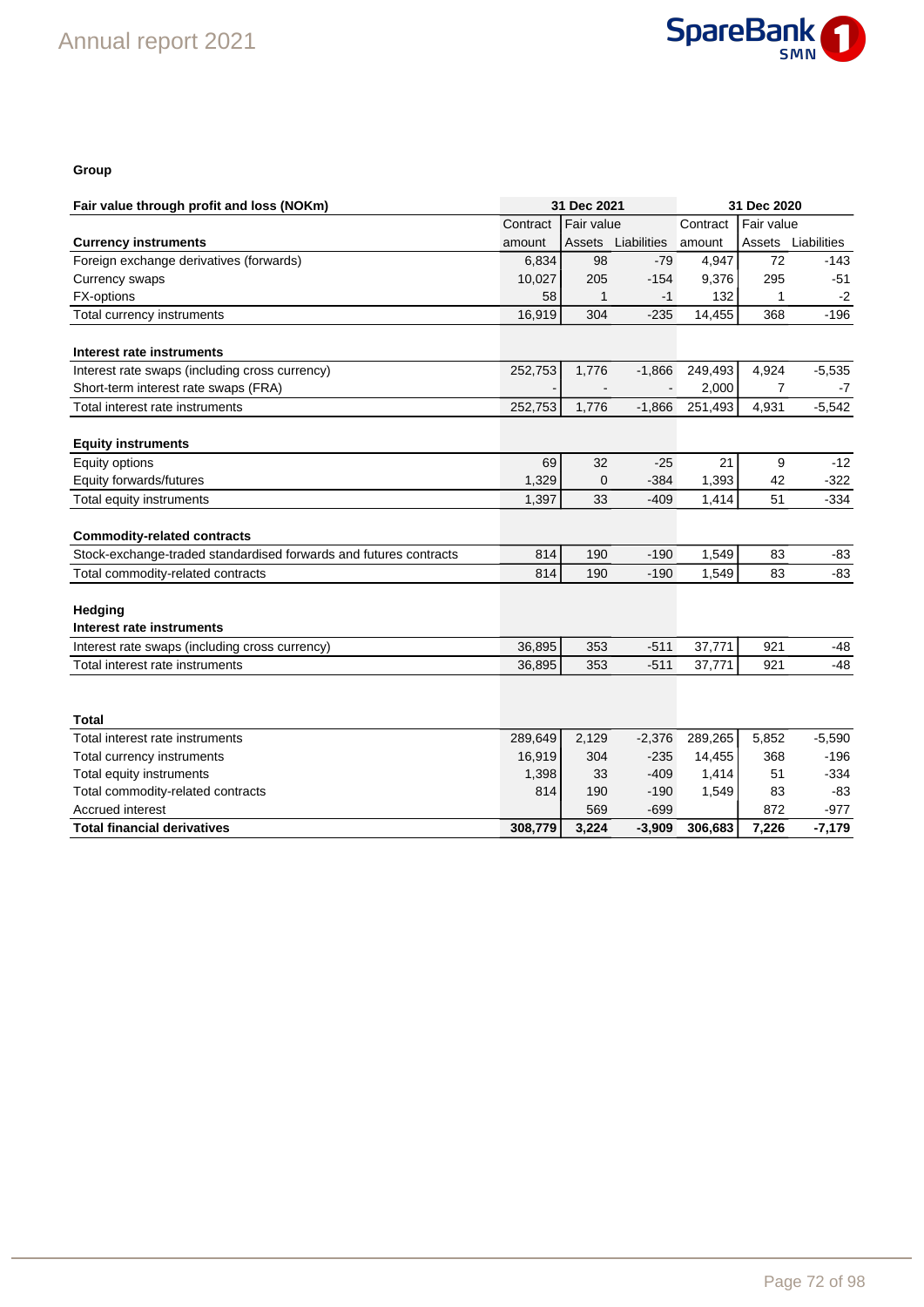

## Note 29 - Hedge Accounting for Debt created by issue of securities

The bank has established hedge accounting in order to achieve accounting treatment that reflects how interest rate risk and foreign exchange risk are managed in the case of large long-term borrowings. The hedged objects consist exclusively of debt created by the issuance of financial instruments and are implemented in conformity with IFRS 9 by fair value hedging. For those debt instruments that are included in the hedging portfolio, separate interest rate and exchange rate swaps are entered into with corresponding principle and maturity structure. Inefficiency may nonetheless arise as a result of random market variations in the evaluation of object and instrument.

The hedging instruments (interest rate and exchange rate swaps) are recognised at fair value, whereas the hedged objects are recognised at fair value in respect of the risks that are hedged (interest rate risk and exchange rate risk). Hedge inefficiency, defined as the difference between the value adjustment of the hedging instruments and the value adjustment of the hedged risks in the objects is recognised through profit/loss on an ongoing basis.

|                                    | Nominal amount 31 Dec 2021    |                                              |                                       | Nominal amount 31 Dec 2020    |                                              |                                       |
|------------------------------------|-------------------------------|----------------------------------------------|---------------------------------------|-------------------------------|----------------------------------------------|---------------------------------------|
| Group (NOK million)                | <b>Hedging</b><br>instrument  | <b>Hedging</b><br>object                     | Ineffectivity                         | <b>Hedging</b><br>instrument  | <b>Hedging</b><br>object                     | Ineffectivity                         |
| Accounting line in Balance Sheet   | Derivatives                   | Debt created<br>by issuance<br>of securities |                                       | Derivatives                   | Debt created<br>by issuance<br>of securities |                                       |
| Debt at fixed interest             | Interest swap                 |                                              |                                       | Interest swap                 |                                              |                                       |
| Nominal NOK                        | 8,025                         | 8,025                                        |                                       | 7.943                         | 7,550                                        | - 393                                 |
| Debt in currency at fixed interest | Interest and<br>currency swap |                                              |                                       | Interest and<br>currency swap |                                              |                                       |
| <b>Nominal EUR</b>                 | 21,902                        | 21,738                                       | - 164                                 | 22,658                        | 22,644                                       | -13                                   |
| Nominal SEK                        |                               |                                              |                                       | 626                           | 600                                          | $-26$                                 |
| Nominal CHF                        | 1.690                         | 1.690                                        | $\blacksquare$                        | 1.696                         | 1.696                                        |                                       |
|                                    | Book value 31 Dec 2021        |                                              |                                       |                               | Book value 31 Dec 2020                       |                                       |
|                                    | <b>Hedging</b><br>instrument  | object                                       | <b>Hedging Ineffectivity</b><br>in PL | <b>Hedging</b><br>instrument  | object                                       | <b>Hedging Ineffectivity</b><br>in PL |

|                                              | ,,,,,,,,,<br>instrument | noughly monecuting<br>object | in PL        | ,,,,,,,,,<br>instrument | 100<br>object | in PL        |
|----------------------------------------------|-------------------------|------------------------------|--------------|-------------------------|---------------|--------------|
| Recorded amount Assets                       | 353                     |                              |              | 921                     |               |              |
| Recorded amount Liabilities                  | 511                     | 31.461                       |              | 48                      | 33,301        |              |
| Accumulated value changes ending<br>balance  | $-30$                   | -88                          |              | 634                     | 570           |              |
| Accumulated value changes opening<br>balance | 634                     | 570                          |              | 167                     | 104           |              |
| Change in fair value                         | $-664$                  | $-657$                       | -6           | 467                     | 465           |              |
|                                              |                         |                              | Net return   |                         |               | Net return   |
| Accounting line in profit and loss           |                         |                              | on financial |                         |               | on financial |
|                                              |                         |                              | investments  |                         |               | investments  |

### **IBOR reform**

In recent years, reform of and alternatives to IBOR rates have become a priority area for governments across the world. However, there is uncertainty as to the timing and method for any changes. All SpareBank 1 SMN's interest rate derivatives have IBOR rates as their benchmark, and thus could be affected by changes. The most significant positions are held in EURIBOR and NIBOR. The bank follows market developments closely, and participates in several projects in order to monitor and facilitate any changes. The table below shows exposure and nominal amount for derivatives in hedge relationships that may be affected by the IBOR reform, split on the IBOR rate in question.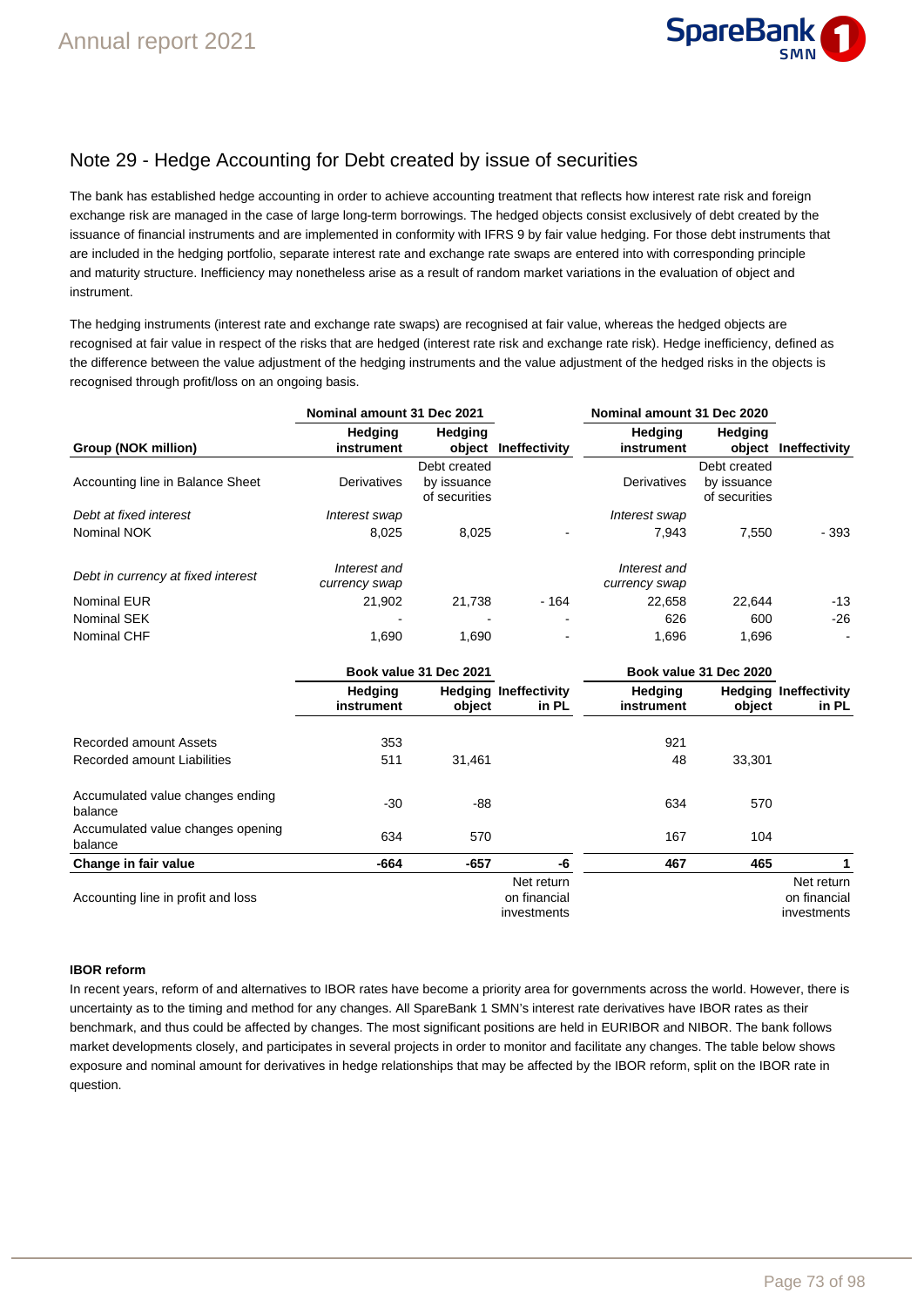

|                                                 | <b>Nominal amount</b>    |                           |                     |  |  |  |
|-------------------------------------------------|--------------------------|---------------------------|---------------------|--|--|--|
| Interest- and currency instrument (NOK million) | <b>Hedging object</b>    | <b>Hedging instrument</b> | <b>Net Exposure</b> |  |  |  |
| CHFLIB 3M                                       | $\overline{\phantom{0}}$ | 241                       | 241                 |  |  |  |
| EURIBOR 3M                                      | $\overline{\phantom{0}}$ | 16,265                    | 16,265              |  |  |  |
| EURIBOR 6M                                      | $\overline{\phantom{0}}$ | 259                       | 259                 |  |  |  |
| OIBOR 3M                                        | $\overline{\phantom{a}}$ | 13,542                    | 13,542              |  |  |  |
| USD LIBOR 3M                                    | $\overline{\phantom{a}}$ | 1.317                     | 1,317               |  |  |  |
| <b>Total</b>                                    | ٠                        | 31.624                    | 31,624              |  |  |  |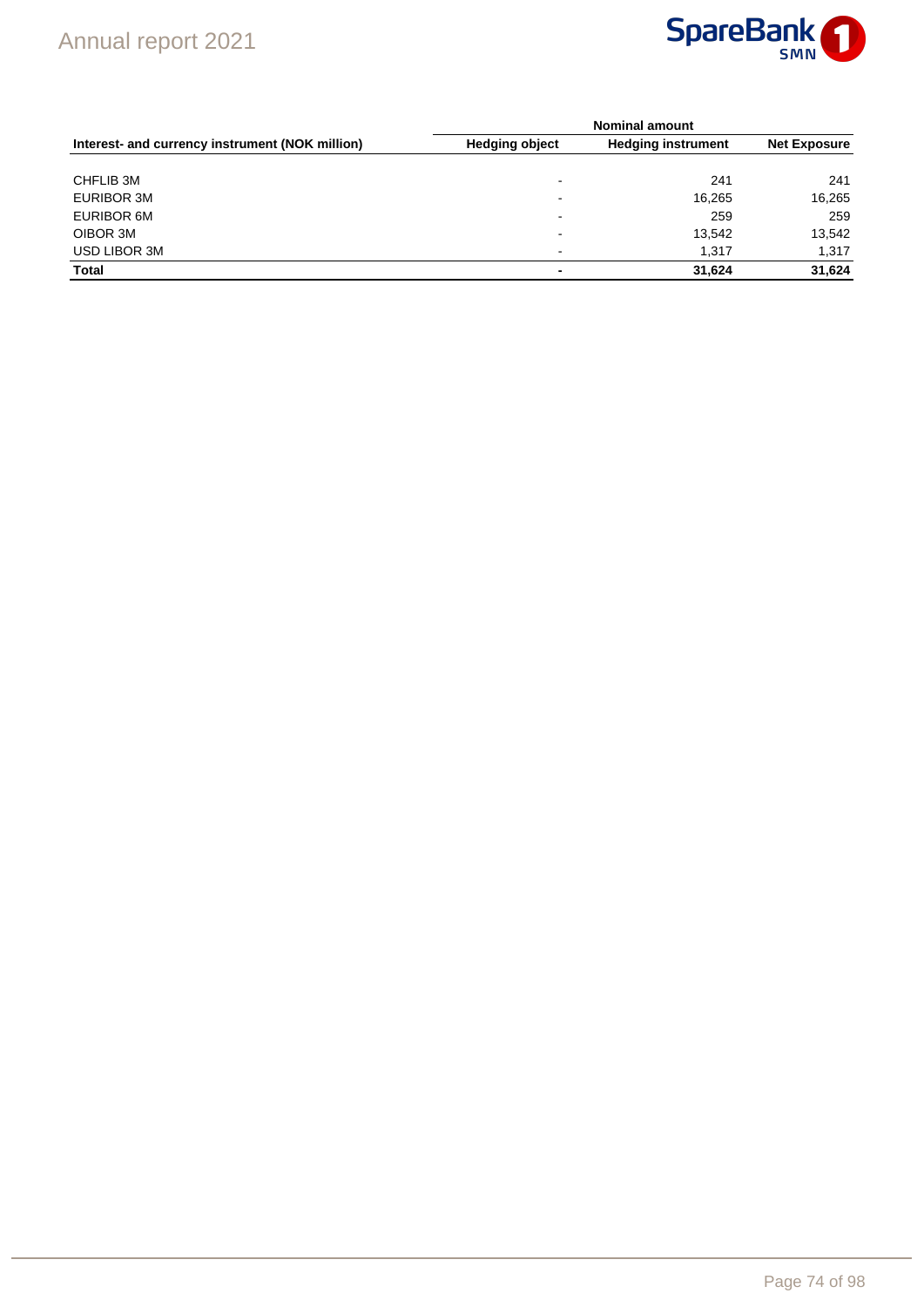

| <b>Parent bank</b> |                                                         | Group       |             |
|--------------------|---------------------------------------------------------|-------------|-------------|
| 31 Dec 2020        | 31 Dec 2021 Shares and units (NOK million)              | 31 Dec 2021 | 31 Dec 2020 |
| 234                | 217 At fair value through profit or loss                | 2,547       | 2,360       |
| 131                | 130 Listed                                              | 162         | 165         |
| 103                | 86 Unlisted                                             | 564         | 432         |
|                    | - Sparebank 1 Markets' trading activity                 | 1,821       | 1,762       |
| 234                | 217 Total shares and units                              | 2,547       | 2,360       |
|                    | <b>Subordinated bond</b>                                |             |             |
|                    | 95 Listed                                               | 95          |             |
| 85                 | 90 Unlisted                                             | 12          | 6           |
| 85                 | 185 Total subordinated bond                             | 106         | 6           |
| 82                 | Business held for sale - og which shares<br>98 Unlisted | 59          | 41          |
| 82                 |                                                         | 59          | 41          |
|                    | 98 Total shares held for sale (see note 39)             |             |             |
| 131                | 225 Total listed companies                              | 257         | 165         |
| 269                | 275 Total unlisted companies                            | 634         | 479         |

# Note 30 - Shares, units and other equity interest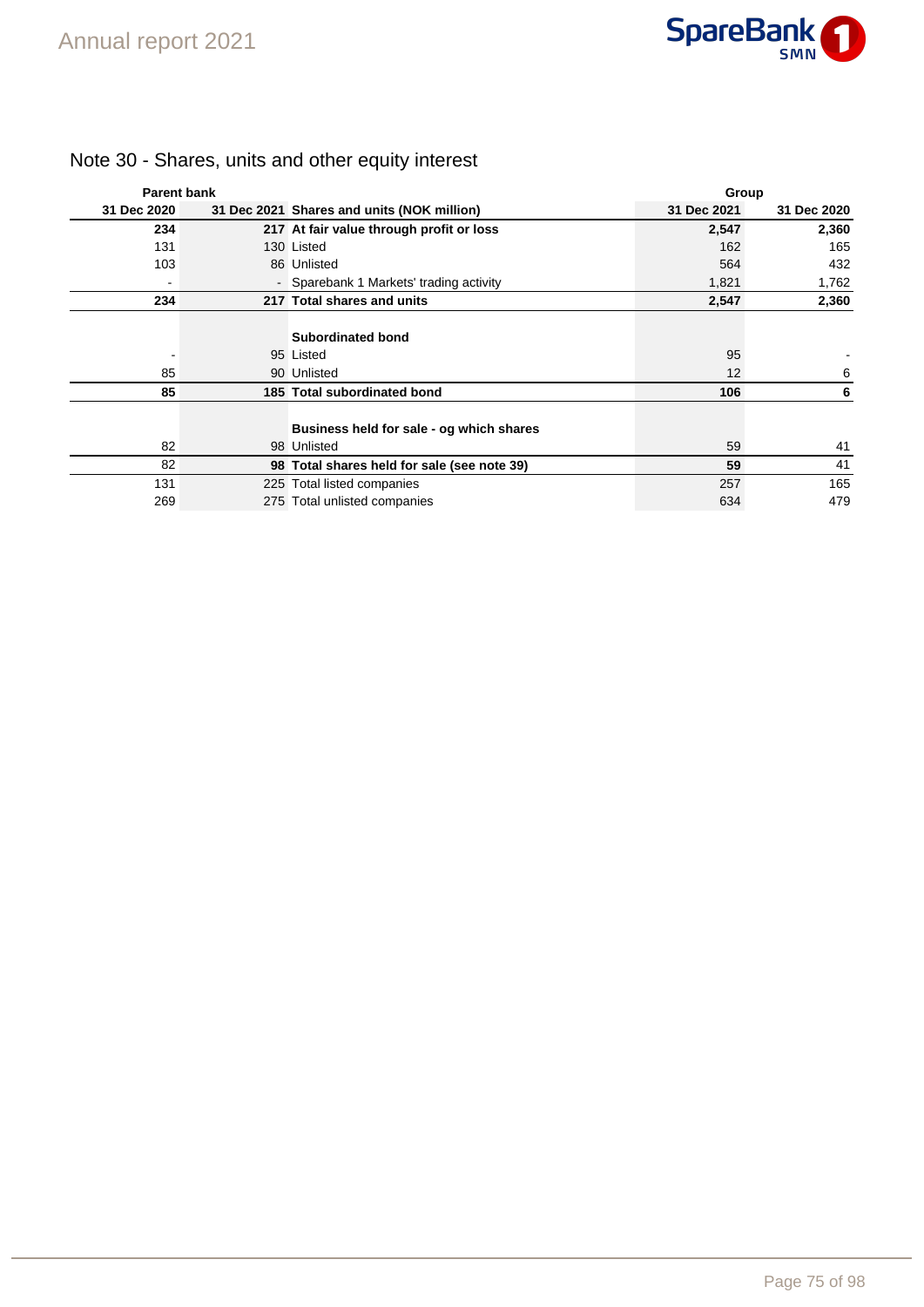

## **Specification of Parent Bank**

|                                                                  | <b>Stake over</b> | Our holding    | <b>Acquisition</b><br>cost | <b>Market</b><br>value/book<br>value |
|------------------------------------------------------------------|-------------------|----------------|----------------------------|--------------------------------------|
| <b>Listed companies</b>                                          | 10%               | (no.)          | (NOK 1000)                 | (NOK 1000)                           |
| Solstad Farstad, A-shares                                        |                   | 46,344         | 151                        | 253                                  |
| Visa Inc. C-shares                                               |                   | 63,536         | 6,750                      | 120,960                              |
| <b>Total quoted shares</b>                                       |                   |                | 6,901                      | 121,213                              |
|                                                                  |                   |                |                            |                                      |
| SpareBank 1 Nordvest                                             |                   | 69,423         | 7,455                      | 9,164                                |
| <b>Total quoted credit institutions</b>                          |                   |                | 7,455                      | 9,164                                |
| <b>Unlisted companies</b>                                        |                   |                |                            |                                      |
| VN Norge AS                                                      |                   | 26,373,402,000 | 37,338                     | 24,416                               |
| Eksportfinans                                                    |                   | 1,857          | 12,888                     | 35,723                               |
| Visa C Preference shares                                         |                   | 1,298          | 5,215                      | 14,877                               |
| Molde Kunnskapspark                                              |                   | 2,000          | 2,030                      | 2,083                                |
| Sparebankmateriell (Spama)                                       |                   | 2,305          |                            | 1,563                                |
| Swift EUR                                                        |                   | 44             | 855                        | 1,503                                |
| Other companies                                                  |                   |                | 1,039                      | 941                                  |
| Total unquoted shares and units                                  |                   |                | 59,365                     | 81,107                               |
| SpareBank 1 Søre Sunnmøre                                        |                   | 48,070         | 4,999                      | 5,071                                |
| <b>Total unquoted credit institutions</b>                        |                   |                | 4,999                      | 5,071                                |
| SpareBank 1 Gruppen                                              |                   |                | 48,750                     | 48,449                               |
| Jæren Sparebank                                                  |                   |                | 6,614                      | 6,606                                |
| <b>BN Bank</b>                                                   |                   |                | 5,429                      | 5,427                                |
| Andebu Sparebank                                                 |                   |                | 4,615                      | 4,582                                |
| Sogn Sparebank                                                   |                   |                | 3,090                      | 3,065                                |
| Landkreditt Bank                                                 |                   |                | 3,046                      | 3,044                                |
| <b>Bien Sparebank</b>                                            |                   |                | 3,041                      | 3,035                                |
| OBOS-banken                                                      |                   |                | 3,023                      | 3,020                                |
| <b>Totens Sparebank</b>                                          |                   |                | 2,079                      | 2,055                                |
| Nidaros Sparebank                                                |                   |                | 2,063                      | 2,040                                |
| Sparebanken Vest                                                 |                   |                | 2,022                      | 2,015                                |
| Other                                                            |                   |                | 11,442                     | 11,343                               |
| <b>Total quoated subordinated bonds</b>                          |                   |                | 95,214                     | 94,681                               |
| SpareBank 1 Finans Midt-Norge                                    |                   |                | 77,496                     | 78,604                               |
| Afjord Sparebank                                                 |                   |                | 11,803                     | 11,738                               |
| <b>Total unquoated subordinated bonds</b>                        |                   |                | 89,299                     | 90,342                               |
| Total shares, units and equity capital certificates, parent bank |                   |                | 263,233                    | 401,579                              |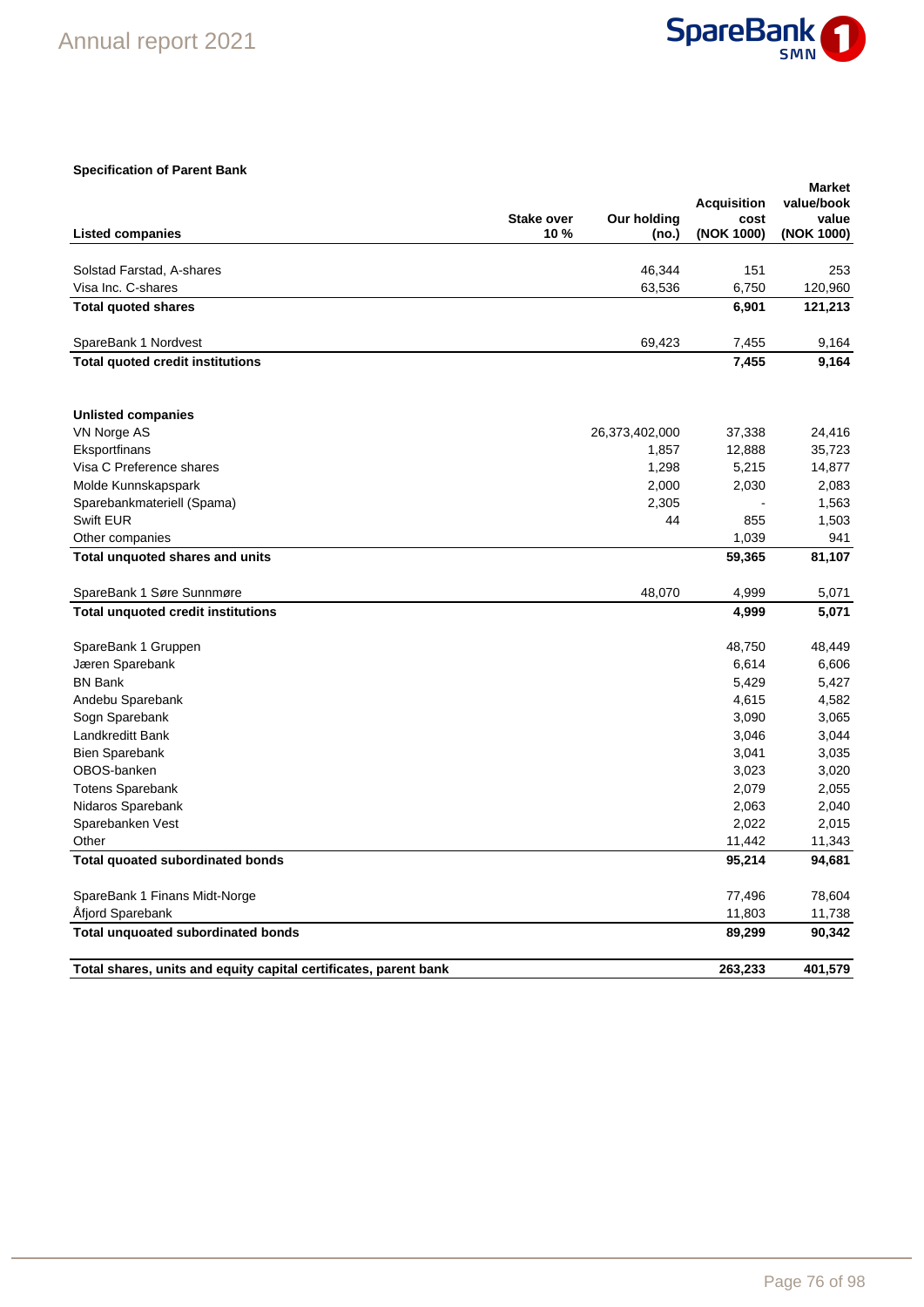

### **Specification of Group**

|                                                                     |                          |                             |                    | <b>Market</b>       |
|---------------------------------------------------------------------|--------------------------|-----------------------------|--------------------|---------------------|
|                                                                     |                          |                             | <b>Acquisition</b> | value/book          |
| <b>Listed companies</b>                                             | <b>Stake over</b><br>10% | <b>Our holding</b><br>(no.) | cost<br>(NOK 1000) | value<br>(NOK 1000) |
| Okea                                                                |                          | 1,071,368                   | 20,920             | 27,106              |
| Havila                                                              |                          | 1,190,813                   | 12,940             | 4,930               |
| <b>Total quoted shares</b>                                          |                          |                             | 33,860             | 32,036              |
| <b>Unlisted companies</b>                                           |                          |                             |                    |                     |
| <b>SIGNORD</b>                                                      | 17.0%                    | 955,039                     | 34,745             | 186,233             |
| Salvesen & Thams                                                    |                          | 27,564                      | 45,733             | 115,493             |
| Crayo Nano                                                          |                          | 1,140,683                   | 12,586             | 31,939              |
| Novelda                                                             |                          | 19,980                      | 7,163              | 15,984              |
| Sintef Venture IV                                                   |                          | 18,101                      | 13,195             | 13,251              |
| Sonoclear                                                           | 12.4 %                   | 1,282,982                   | 5,468              | 12,830              |
| <b>Proventure Seed II</b>                                           |                          | 15,848,705                  | 13,190             | 11,026              |
| Norsk Innovasjonskapital III                                        |                          | 600                         | 7,950              | 10,147              |
| <b>Proventure Seed III</b>                                          | 10.7%                    | 11,541,177                  | 9,810              | 9,810               |
| Sintef Venture V                                                    |                          | 9,000                       | 9,949              | 8,740               |
| Signord Klasse E                                                    |                          | 46.476                      | 4,704              | 6,646               |
| <b>Vectron Biosolutions</b>                                         |                          | 220,000                     | 6,000              | 6,600               |
| Way                                                                 |                          | 545,530                     | 5,202              | 6,437               |
| Novela Kapital                                                      |                          | 300,000                     | 6,240              | 6,240               |
| Numascale                                                           |                          | 4,530,117                   | 7,620              | 5,889               |
| Happybites                                                          |                          | 15,412                      | 1,746              | 5,533               |
| Other companies                                                     |                          |                             | 25,311             | 24,705              |
| Total unquoted shares and units                                     |                          |                             | 216,614            | 477,503             |
| Holding of shares as part of SpareBank 1 Markets' trading activity* |                          |                             | 1,846,486          | 1,821,343           |
| Elimination of subordinated bond SpareBank 1 Finans Midt-Norge      |                          |                             | $-77,496$          | $-78,604$           |
| Total shares, units and equity capital certificates, Group          |                          |                             | 2,282,697          | 2,653,857           |

\* This holding relatees to futures trading carried out by SpareBank 1 Markets. These exposures represent no share price risk for SpareBank 1 Markets or for SpareBank 1 SMN. It is the purchaser of share futures that carries the entire share price risk on the underlying shares. Moreover, customers provide collateral in the form of cash, and margin payments on customers' accounts are made on a daily basis to ensure that no open credit risk arises in connection with futures trading.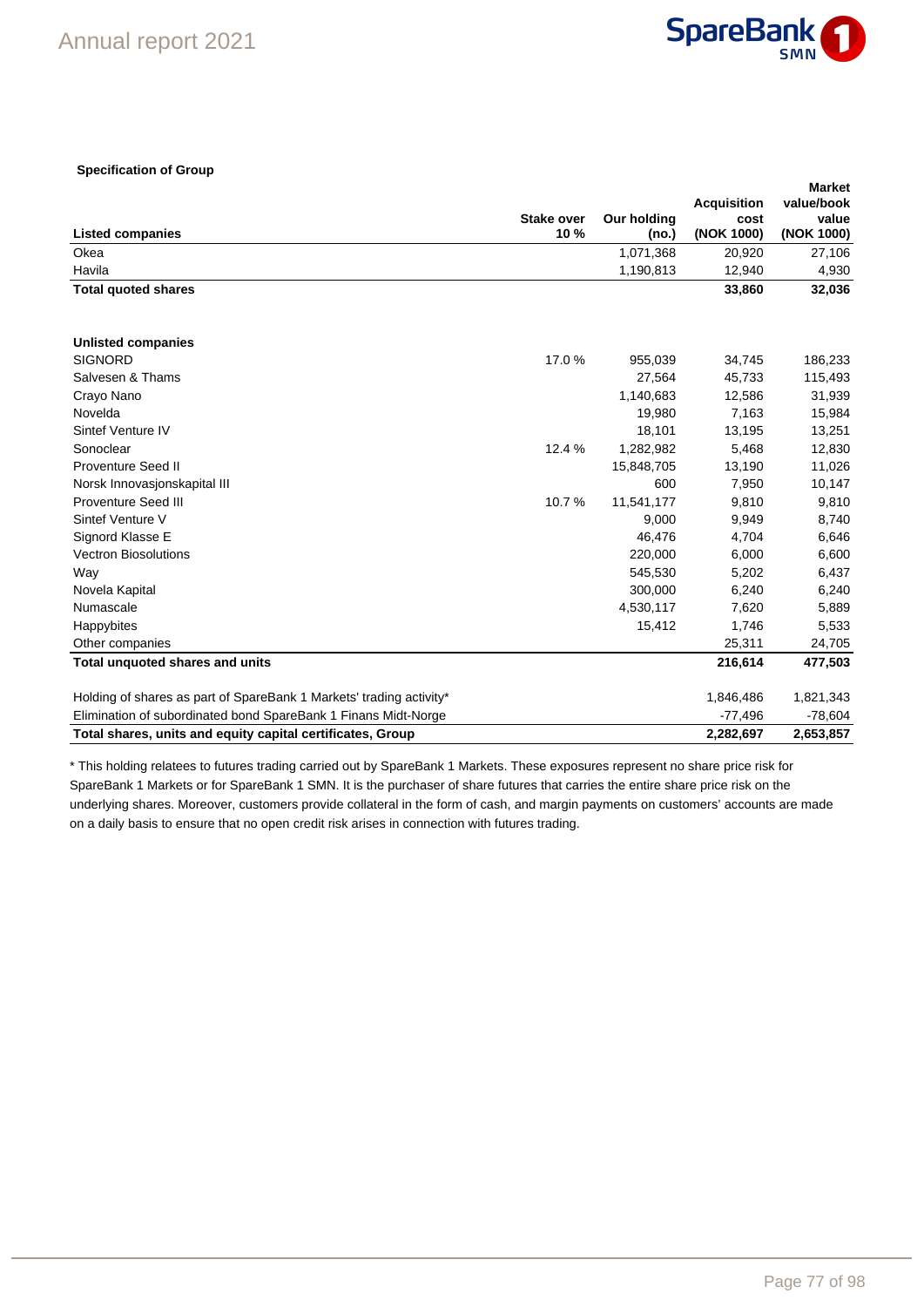

## Note 31 - Intangible assets

| 2021                |                    |     |                                                              |              |                 |                     |
|---------------------|--------------------|-----|--------------------------------------------------------------|--------------|-----------------|---------------------|
|                     | <b>Parent Bank</b> |     |                                                              |              | Group           |                     |
| Other<br>intangible |                    |     |                                                              |              |                 | Other<br>intangible |
| assets              | <b>Goodwill</b>    |     | Total (NOK million)                                          | <b>Total</b> | <b>Goodwill</b> | assets              |
| 225                 | 447                |     | 671 Cost of acquisition at 1 January                         | 1,179        | 790             | 389                 |
| 32                  | $\blacksquare$     |     | 32 Additions                                                 | 89           | 52              | 36                  |
| $-233$              | $\blacksquare$     |     | -233 Disposals                                               | $-251$       |                 | $-251$              |
|                     | -                  |     | - Addition from acquistion of companies                      |              |                 |                     |
| 24                  | 447                |     | 470 Cost of acquisition at 31 December                       | 1,017        | 842             | 175                 |
|                     |                    |     |                                                              |              |                 |                     |
| 156                 |                    | 156 | Accumulated depreciation and write-downs as at<br>1 January  | 274          | 34              | 241                 |
| 23                  |                    |     | 23 Current period's depreciation                             | 32           |                 | 32                  |
| $-0$                |                    |     | -0 Current period's write-down                               | 31           |                 | 31                  |
| $-166$              | -                  |     | -166 Disposals                                               | $-173$       |                 | $-173$              |
|                     |                    |     | - Addition from acqusition of companies                      |              |                 |                     |
| 13                  |                    | 13  | Accumulated depreciation and write-down as at<br>31 December | 164          | 34              | 130                 |
| 11                  | 447                |     | 458 Book value as at 31 December                             | 853          | 808             | 45                  |

## **2020**

| <b>Parent Bank</b>            |                       |     |                                                              | Group        |          |                               |  |
|-------------------------------|-----------------------|-----|--------------------------------------------------------------|--------------|----------|-------------------------------|--|
| Other<br>intangible<br>assets | <b>Goodwill Total</b> |     | (NOK million)                                                | <b>Total</b> | Goodwill | Other<br>intangible<br>assets |  |
| 194                           | 447                   |     | 640 Cost of acquisition at 1 January                         | 1,106        | 767      | 338                           |  |
| 32                            |                       |     | 32 Additions                                                 | 76           | 22       | 54                            |  |
| $-1$                          |                       |     | -1 Disposals                                                 | -6           |          | $-6$                          |  |
| $\overline{\phantom{a}}$      |                       |     | - Addition from acquisition of companies                     | 3            |          | 3                             |  |
| 225                           | 447                   |     | 671 Cost of acquisition at 31 December                       | 1,179        | 790      | 389                           |  |
| 128                           |                       | 128 | Accumulated depreciation and write-downs as at<br>1 January  | 233          | 34       | 199                           |  |
| 28                            |                       |     | 28 Current period's depreciation                             | 44           |          | 44                            |  |
| $\mathbf 0$                   |                       |     | 0 Current period's write-down                                | 0            |          | $\Omega$                      |  |
| -1                            |                       |     | -1 Disposals                                                 | $-5$         |          | $-5$                          |  |
|                               |                       |     | - Addition from acquisition of companies                     | 3            |          | 3                             |  |
| 156                           |                       | 156 | Accumulated depreciation and write-down as at<br>31 December | 274          | 34       | 241                           |  |
| 69                            | 447                   |     | 515 Book value as at 31 December                             | 905          | 756      | 149                           |  |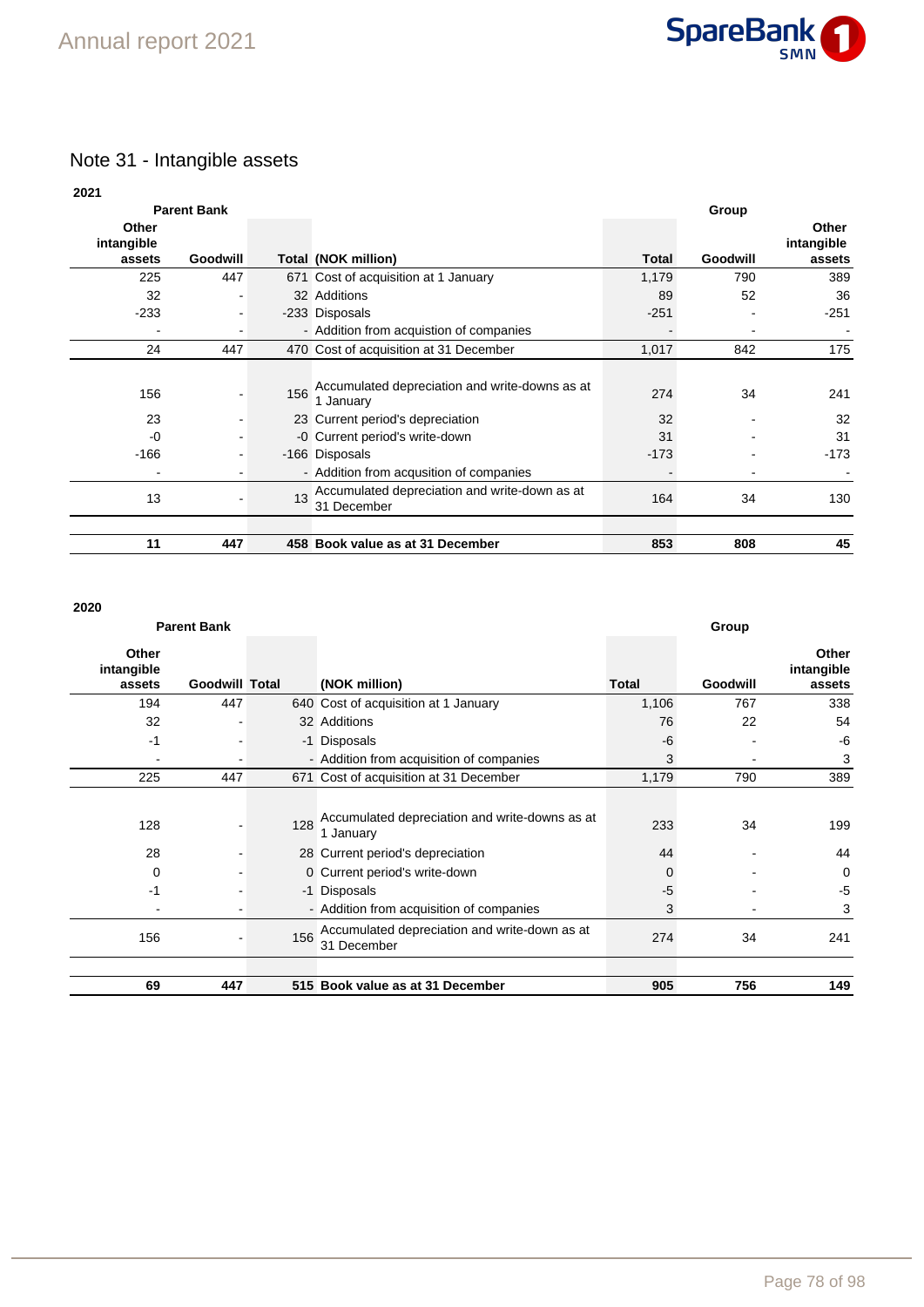

# Note 32 - Property, plant and equipment

| ×<br>۰. |
|---------|
|---------|

| <b>Parent Bank</b>                             |                                         |     |                                                              |       | Group                       |                                                         |  |
|------------------------------------------------|-----------------------------------------|-----|--------------------------------------------------------------|-------|-----------------------------|---------------------------------------------------------|--|
| <b>Buildings</b><br>and other<br>real property | Machinery,<br>inventory and<br>vehicles |     | Total (NOK million)                                          | Total | Machinery,<br>inventory and | <b>Buildings</b><br>and other<br>vehicles real property |  |
| 110                                            | 168                                     |     | 278 Cost of acquisition at 1 January                         | 574   | 260                         | 314                                                     |  |
| 3                                              | 39                                      |     | 42 Additions                                                 | 55    | 50                          | 5                                                       |  |
| -9                                             | $-74$                                   |     | -83 Disposals                                                | $-85$ | $-75$                       | -9                                                      |  |
|                                                |                                         |     | - Addition from acquisition of companies                     |       |                             |                                                         |  |
| 104                                            | 133                                     |     | 237 Cost of acquisition at 31 December                       | 546   | 236                         | 310                                                     |  |
| 71                                             | 139                                     | 210 | Accumulated depreciation and write-downs<br>as at 1 January  | 380   | 219                         | 160                                                     |  |
| 8                                              | 13                                      |     | 20 Current period's depreciation                             | 32    | 18                          | 14                                                      |  |
| 0                                              | $-0$                                    |     | -0 Current period's write-down                               |       | 0                           |                                                         |  |
| -5                                             | $-73$                                   |     | -79 Disposals                                                | $-80$ | $-75$                       | -5                                                      |  |
|                                                |                                         |     | - Addition from acquisition of companies                     |       |                             |                                                         |  |
| 73                                             | 79                                      | 151 | Accumulated depreciation and write-down<br>as at 31 December | 334   | 163                         | 170                                                     |  |
| 31                                             | 54                                      |     | 86 Book value as at 31 December                              | 212   | 72                          | 139                                                     |  |

## **2020**

|                                                | <b>Parent Bank</b>                      |     |                                                              |                | Group                       |                                                         |
|------------------------------------------------|-----------------------------------------|-----|--------------------------------------------------------------|----------------|-----------------------------|---------------------------------------------------------|
| <b>Buildings</b><br>and other<br>real property | Machinery,<br>inventory and<br>vehicles |     | Total (NOK million)                                          | <b>Total</b>   | Machinery,<br>inventory and | <b>Buildings</b><br>and other<br>vehicles real property |
| 119                                            | 165                                     |     | 284 Cost of acquisition at 1 January                         | 580            | 255                         | 325                                                     |
| 3                                              |                                         |     | 9 Additions                                                  | 19             | 11                          | 8                                                       |
| $-11$                                          | -5                                      |     | -16 Disposals                                                | $-28$          | -8                          | $-19$                                                   |
|                                                |                                         |     | - Addition from acquisition of companies                     | $\overline{2}$ | 2                           |                                                         |
| 110                                            | 168                                     |     | 278 Cost of acquisition at 31 December                       | 574            | 260                         | 314                                                     |
| 71                                             | 128                                     | 199 | Accumulated depreciation and write-downs<br>as at 1 January  | 358            | 204                         | 154                                                     |
| 9                                              | 14                                      |     | 23 Current period's depreciation                             | 36             | 20                          | 16                                                      |
| $-0$                                           | $\Omega$                                |     | 0 Current period's write-down                                | 0              | 0                           | -0                                                      |
| $-9$                                           | -3                                      |     | -12 Disposals                                                | $-16$          | $-7$                        | -9                                                      |
|                                                |                                         |     | - Addition from acquisition of companies                     | $\overline{2}$ | 2                           |                                                         |
| 71                                             | 139                                     | 210 | Accumulated depreciation and write-down<br>as at 31 December | 380            | 219                         | 160                                                     |
|                                                |                                         |     |                                                              |                |                             |                                                         |
| 39                                             | 28                                      |     | 67 Book value as at 31 December                              | 194            | 41                          | 153                                                     |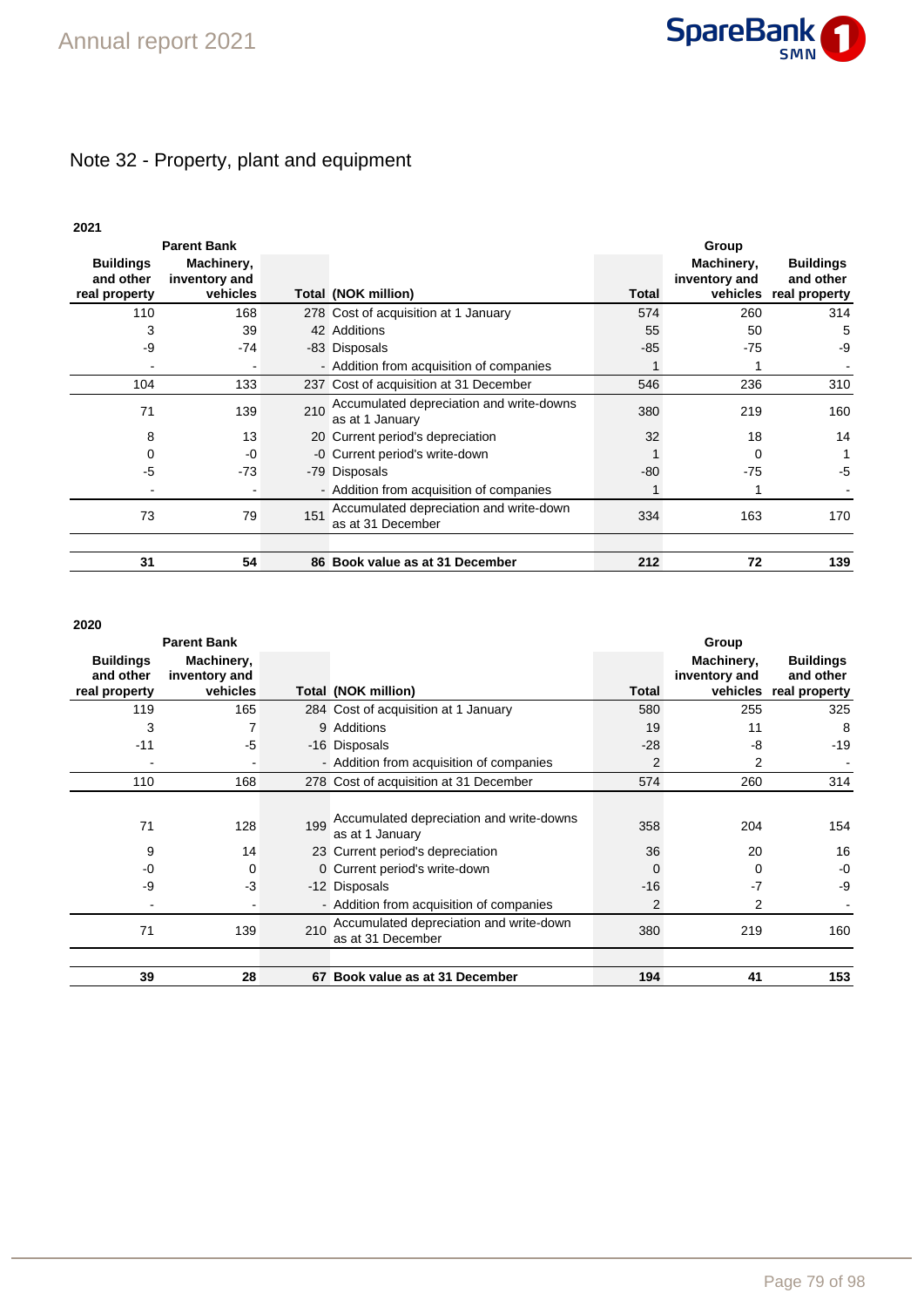

### **Depreciation**

With a basis in acquisition cost less any residual value, assets are depreciated on a straight-line basis over expected lifetime as follows:

- Machinery 3-5 years
- Fixtures 5-10 years
- Technical installations 5-10 years
- Means of transport 10 years
- Buildings and other real property 25 years

### **Collateral**

The Group has not provided security or accepted any other infringements on its right of disposal of its fixed tangible assets with the exception of SpareBank 1 Markets which has pledged inter alia business assets to DNB in connection with banking services related to the securities settlement.

## **Acquisition cost of depreciated assets**

The acquisition cost of fully depreciated assets still in use in the Bank in 2021 is NOK 180 million (NOK 119 million).

### **Gross value of non-current assets temporarily out of operation**

The Group has no significant non-current assets out of operation as at 31 December 2021.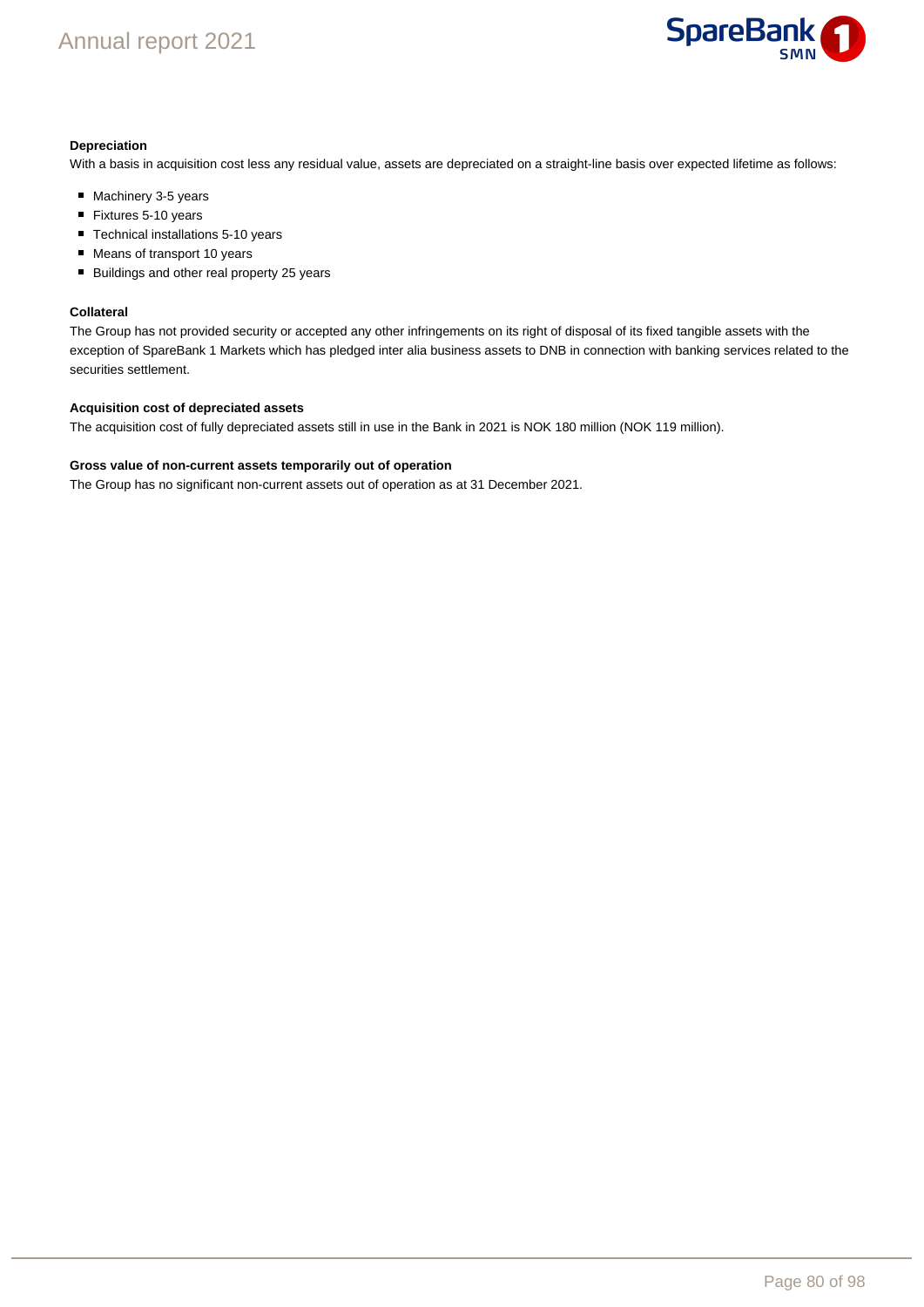

## Note 33 - Leases

| <b>Parent Bank</b> |                                                         | Group |      |
|--------------------|---------------------------------------------------------|-------|------|
| 2020               | 2021 Right-of-use assets                                | 2021  | 2020 |
| 392                | 397 Acquisition cost 1 January                          | 636   | 581  |
|                    | 2 Addition of right-of-use assets                       | 115   | 43   |
|                    | -2 Disposals                                            | $-79$ |      |
| 5                  | 1 Transfers and reclassifications                       | 9     | 13   |
| 397                | 398 Acquisition cost 31 December                        | 681   | 636  |
|                    |                                                         |       |      |
| 49                 | 99 Accumulated depreciation and impairment 1 January    | 166   | 82   |
| 50                 | 53 Depreciation                                         | 93    | 84   |
|                    | -6 Disposals                                            | $-38$ | $-1$ |
| 99                 | 146 Accumulated depreciation and impairment 31 December | 221   | 166  |
|                    |                                                         |       |      |
| 298                | 253 Carrying amount of right-of-use assets 31 December  | 460   | 470  |

## **Lease liabilities**

| 2020 | 2021 Undiscounted lease liabilities and maturity of cash outflows | 2021 | 2020 |
|------|-------------------------------------------------------------------|------|------|
| 42   | 55 Less than 1 year                                               | 99   | 82   |
| 37   | 52 1-2 years                                                      | 92   | 71   |
| 36   | 44 2-3 years                                                      | 78   | 66   |
| 28   | 42 3-4 years                                                      | 73   | 54   |
| 53   | 40 4-5 years                                                      | 68   | 77   |
| 170  | 207 More than 5 years                                             | 289  | 230  |
| 366  | 440 Total undiscounted lease liabilities at 31 December           | 698  | 579  |

| 2020  | 2021 Summary of the lease liabilities                              | 2021  | 2020  |
|-------|--------------------------------------------------------------------|-------|-------|
| 347   | 303 At initial application 1 January                               | 480   | 505   |
|       | 6 New lease liabilities recognised in the year                     | 86    | 52    |
| $-44$ | -46 Cash payments for the principal portion of the lease liability | $-89$ | $-76$ |
| $-9$  | -8 Cash payments for the interest portion of the lease liability   | $-7$  | $-13$ |
| 9     | 8 Interest expense on lease liabilities                            |       | 13    |
|       | - Other changes                                                    | $-2$  | $-2$  |
| 303   | 262 Total lease liabilities at 31 December                         | 476   | 479   |
| 41    | 50 Current lease liabilities (note 37)                             | 59    | 63    |
| 263   | 213 Non-current lease liabilities (note 37)                        | 416   | 416   |
| $-45$ | -45 Total cash outflows for leases                                 | $-86$ | -79   |

| 2020 | 2021 Summary of other lease expenses recognised in profit or loss                                             | 2021 | 2020 |
|------|---------------------------------------------------------------------------------------------------------------|------|------|
| 10   | 15 Variable lease payments expensed in the period                                                             | 26   | 20   |
|      | Operating expenses in the period related to short-term leases (including short-<br>term low value assets)     |      |      |
|      | Operating expenses in the period related to low value assets (excluding short-<br>term leases included above) |      |      |
| 11   | 19 Total lease expenses included in other operating expenses                                                  | 33   | 28   |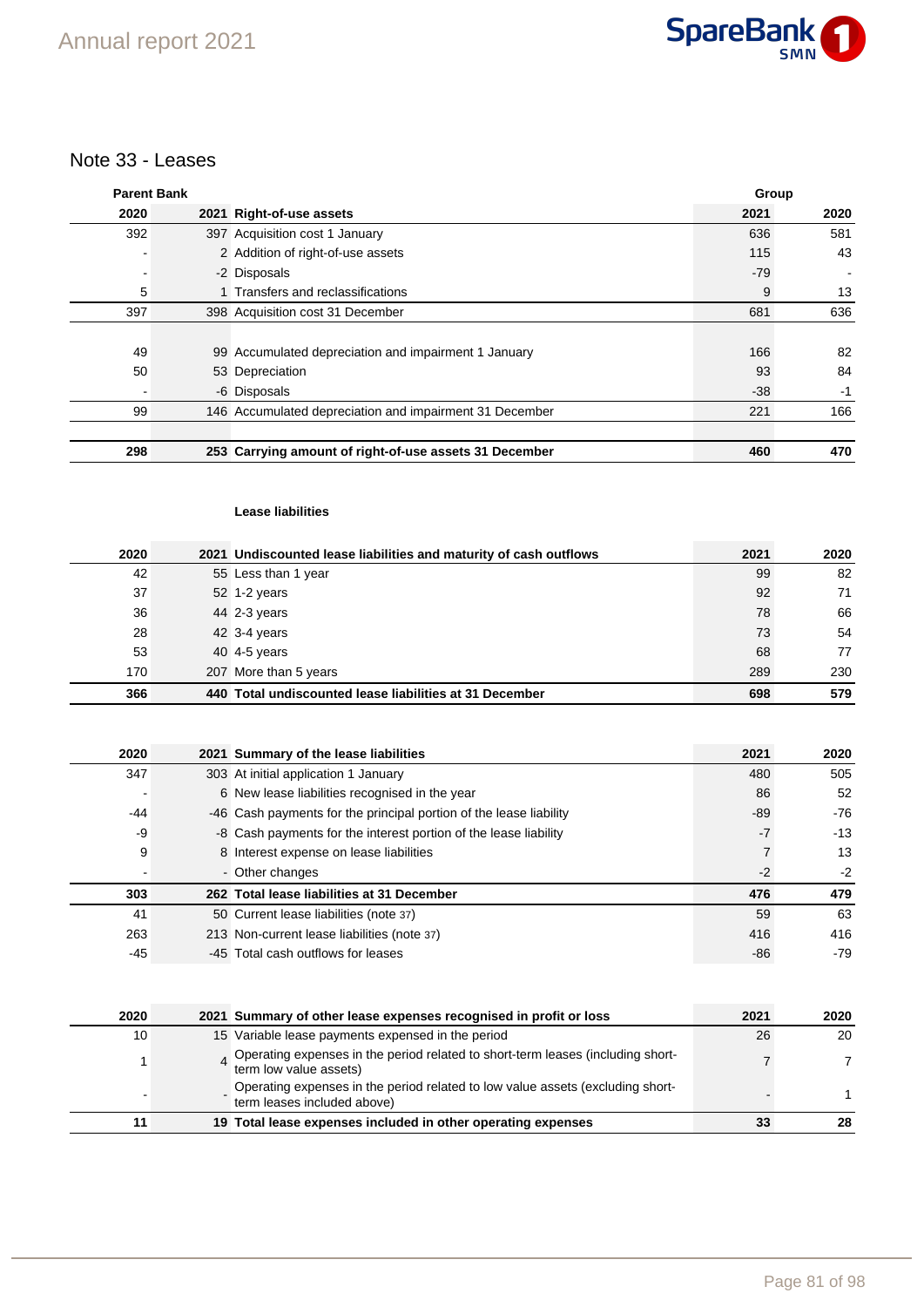## Note 34 - Other assets

| <b>Parent Bank</b> |                                    |           | Group     |  |  |
|--------------------|------------------------------------|-----------|-----------|--|--|
| 31 Dec 2020        | 31 Dec 21 (NOK million)            | 31 Dec 21 | 31 Dec 20 |  |  |
| -                  | 3 Deferred tax asset               | 90        | 129       |  |  |
| 67                 | 84 Fixed assets                    | 210       | 194       |  |  |
| 298                | 253 Right to use assets            | 460       | 470       |  |  |
| 135                | 152 Earned income not yet received | 186       | 185       |  |  |
| 11                 | 20 Accounts receivable, securities | 300       | 678       |  |  |
| 112                | 62 Pensions                        | 62        | 112       |  |  |
| 340                | 508 Other assets                   | 752       | 690       |  |  |
| 963                | 1,082 Total other assets           | 2,062     | 2,457     |  |  |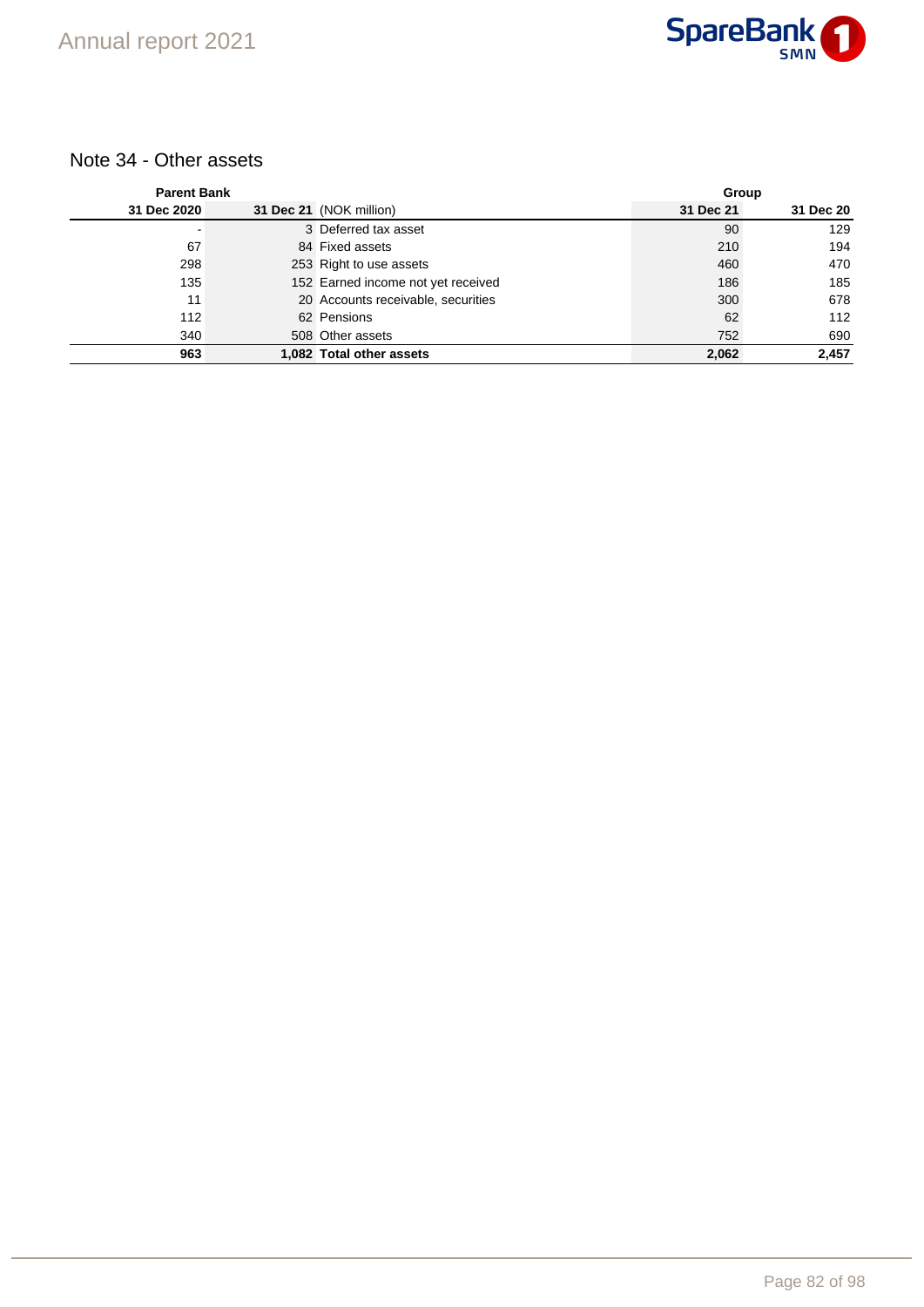

## Note 35 - Deposits from and liabilities to customers

| <b>Parent Bank</b> |                                                                           | Group       |          |
|--------------------|---------------------------------------------------------------------------|-------------|----------|
|                    |                                                                           |             | 31 Dec   |
| 31 Dec 2020        | 31 Dec 2021 Deposits from and liabilities to customers (NOKm)             | 31 Dec 2021 | 2020     |
| 74.542             | 84,984 Deposits from and liabilities to customers without agreed maturity | 84.244      | 73.906   |
| 23.624             | 27,044 Deposits from and liabilities to customers with agreed maturity    | 27.042      | 23.622   |
| 98.166             | 112,028 Total deposits from and liabilities to customers                  | 111.286     | 97.529   |
|                    |                                                                           |             |          |
| $0.8 \%$           | 0.5 % Average interest rate                                               | $0.5 \%$    | $0.8 \%$ |

Fixed interest deposits account for 2.2 per cent (3.4 per cent) of total deposits.

|             |                                                                          |             | 31 Dec |
|-------------|--------------------------------------------------------------------------|-------------|--------|
| 31 Dec 2020 | 31 Dec 2021 Deposits specified by sector and industry                    | 31 Dec 2021 | 2020   |
| 40,600      | 44,589 Wage earners                                                      | 44,589      | 40,600 |
| 12.711      | 16.826 Public administration                                             | 16,826      | 12,711 |
| 2,269       | 1,958 Agriculture and forestry                                           | 1,958       | 2,269  |
| 1,210       | 991 Fisheries and hunting                                                | 991         | 1,210  |
| 1,305       | 1,050 Sea farming industries                                             | 1,050       | 1,305  |
| 1,796       | 2,562 Manufacturing                                                      | 2,562       | 1,796  |
| 3.799       | 5,535 Construction, power and water supply                               | 5,535       | 3,799  |
| 5,461       | 6,649 Retail trade, hotels and restaurants                               | 6,649       | 5,461  |
| 1,182       | 1,006 Maritime sector                                                    | 1,006       | 1,182  |
| 5,821       | 5,692 Property management                                                | 5,635       | 5,750  |
| 9,286       | 11.469 Business services                                                 | 11.469      | 9,286  |
| 8,930       | 9,247 Transport and other services provision                             | 8,750       | 8,518  |
| 3,795       | 4.453 Other sectors                                                      | 4,267       | 3,641  |
| 98,166      | 112,028 Total deposits from customers broken down by sector and industry | 111,286     | 97,529 |

|             |            |                                                       |             | 31 Dec |
|-------------|------------|-------------------------------------------------------|-------------|--------|
| 31 Dec 2020 |            | 31 Dec 2021 Deposits specified by geographic area     | 31 Dec 2021 | 2020   |
| 64.599      |            | 73,210 Trøndelag                                      | 72.550      | 64.019 |
| 16.450      |            | 18,396 Møre og Romsdal                                | 18,396      | 16,450 |
| 801         |            | 1,446 Nordland                                        | 1.446       | 801    |
| 7,212       | 8.989 Oslo |                                                       | 8,908       | 7,155  |
| 8,393       |            | 9.247 Other counties                                  | 9.247       | 8,393  |
| 710         |            | 740 Abroad                                            | 740         | 710    |
| 98.166      |            | 112,028 Total deposits broken down by geographic area | 111.286     | 97,529 |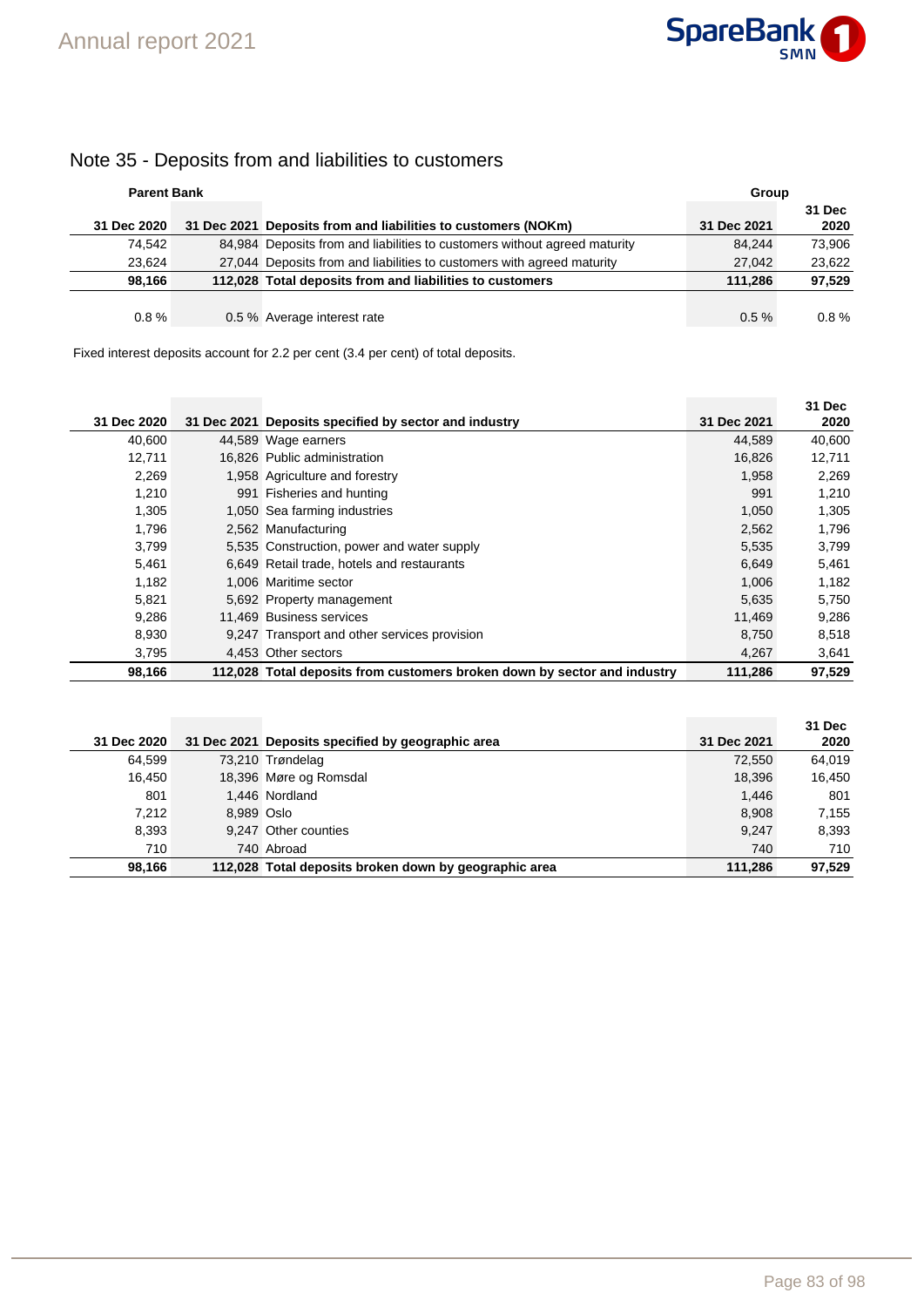

## Note 36 - Debt securities in issue

| <b>Parent Bank</b> |            |                                                                    | Group       |             |
|--------------------|------------|--------------------------------------------------------------------|-------------|-------------|
| 31 Dec 2020        |            | 31 Dec 2021 (NOK million)                                          | 31 Dec 2021 | 31 Dec 2020 |
| 341                |            | - Money market instrument and other short-term borrowings          |             | 341         |
| 40,580             |            | 36,824 Bond debt                                                   | 36,824      | 40,580      |
| 999                |            | 3,508 Senior non preferred                                         | 3,508       | 999         |
| 41,920             |            | 40,332 Total debt securities in issue                              | 40,332      | 41,920      |
|                    |            |                                                                    |             |             |
| 0.3%               |            | 0.3 % Average interest, money market certificates                  | 0.3%        | 0.3%        |
| 1.0%               |            | 0.9 % Average interest, bond debt                                  | 0.9%        | 1.0%        |
| 1.0%               |            | 1.3 % Average interest, senior non preferred                       | 1.3%        | 1.0%        |
|                    |            |                                                                    |             |             |
|                    |            |                                                                    |             |             |
| 31 Dec 2020        |            | 31 Dec 2021 Securities debt specified by maturity <sup>1) 2)</sup> | 31 Dec 2021 | 31 Dec 2020 |
| 7,278              |            | $-2021$                                                            |             | 7,278       |
| 7,162              | 6,395 2022 |                                                                    | 6,395       | 7,162       |
| 9,297              | 9,069 2023 |                                                                    | 9,069       | 9,297       |
| 4,445              | 3,600 2024 |                                                                    | 3,600       | 4,445       |
| 1,251              | 2,750 2025 |                                                                    | 2,750       | 1,251       |
| 9,500              | 9,230 2026 |                                                                    | 9,230       | 9,500       |
|                    | 2,000 2027 |                                                                    | 2,000       |             |
|                    | 5,129 2028 |                                                                    | 5,129       |             |
| 505                |            | 500 2029                                                           | 500         | 505         |
| 105                |            | 100 2030                                                           | 100         | 105         |
| 315                |            | 299 2031                                                           | 299         | 315         |
| 263                |            | 249 2032                                                           | 249         | 263         |
| 315                |            | 299 2033                                                           | 299         | 315         |
| 158                |            | 149 2034                                                           | 149         | 158         |
| 273                |            | 259 2035                                                           | 259         | 273         |
| 294                |            | 279 2044                                                           | 279         | 294         |
| 43                 |            | 17 Currency agio                                                   | 17          | 43          |
| 525                |            | -169 Premium and discount, market value of structured bonds        | $-169$      | 525         |
| 191                |            | 178 Accrued interest                                               | 178         | 191         |
| 41,920             |            | 40,332 Total securities debt                                       | 40,332      | 41,920      |

 $\overline{1}$ ) Maturity is final maturity, not call date

2) Less own bonds. At year-end 2021 there is no own holding (nominal own holding NOK 126 m)

| 31 Dec 2020 |            | 31 Dec 2021 Securities debt distributed on significant currencies | 31 Dec 2021 | 31 Dec 2020 |
|-------------|------------|-------------------------------------------------------------------|-------------|-------------|
| 15.015      | 15,769 NOK |                                                                   | 15.769      | 15,015      |
| 24.257      | 22.871 EUR |                                                                   | 22,871      | 24,257      |
| 2.647       |            | 1.692 Other                                                       | 1.692       | 2.647       |
| 41.920      |            | 40,332 Total securities debt                                      | 40.332      | 41.920      |

## **Parent Bank and Group**

| Change in securities debt | 31 Dec 2021 | <b>Issued</b>            | Fallen due/<br>redeemed  | Other<br>changes | 31 Dec<br>2020 |
|---------------------------|-------------|--------------------------|--------------------------|------------------|----------------|
| Money market instrument   |             |                          | 368                      | 28               | 341            |
| Bond debt                 | 36,805      | 5.367                    | 6.653                    | $-1.727$         | 39.819         |
| Senior non preferred      | 3,500       | 2,500                    |                          | -                | 1,000          |
| Adjustments               | $-152$      |                          | $\overline{\phantom{0}}$ | $-721$           | 569            |
| Accrued interest          | 178         | $\overline{\phantom{a}}$ | $\,$                     | $-13$            | 191            |
| <b>Total</b>              | 40,332      | 7.867                    | 7.021                    | $-2.434$         | 41,920         |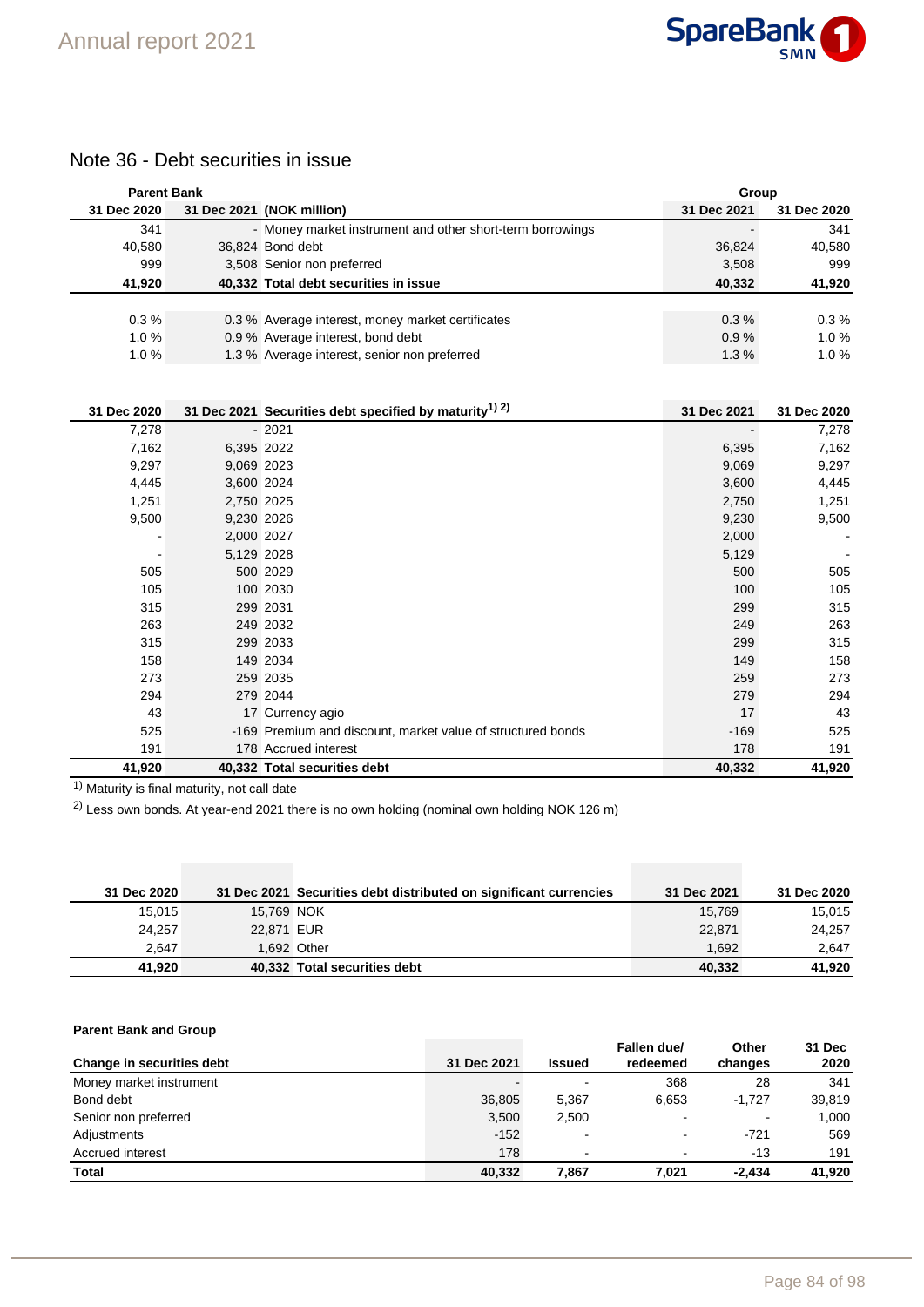

| Change in securities debt | 31 Dec 2020 | Issued                   | Fallen due/<br>redeemed  | Other<br>changes | 31 Dec<br>2019 |
|---------------------------|-------------|--------------------------|--------------------------|------------------|----------------|
| Money market instrument   | 341         | 368                      | $\blacksquare$           | $-28$            |                |
| Bond debt                 | 39,819      | 7.018                    | 10.053                   | 1.132            | 41,722         |
| Senior non preferred      | 1,000       | 1,000                    | $\overline{\phantom{a}}$ | ٠                |                |
| Adjustments               | 569         |                          | $\overline{\phantom{a}}$ | 495              | 74             |
| Accrued interest          | 191         | $\overline{\phantom{a}}$ |                          | $-27$            | 218            |
| <b>Total</b>              | 41.920      | 8,386                    | 10.053                   | 1.572            | 42,015         |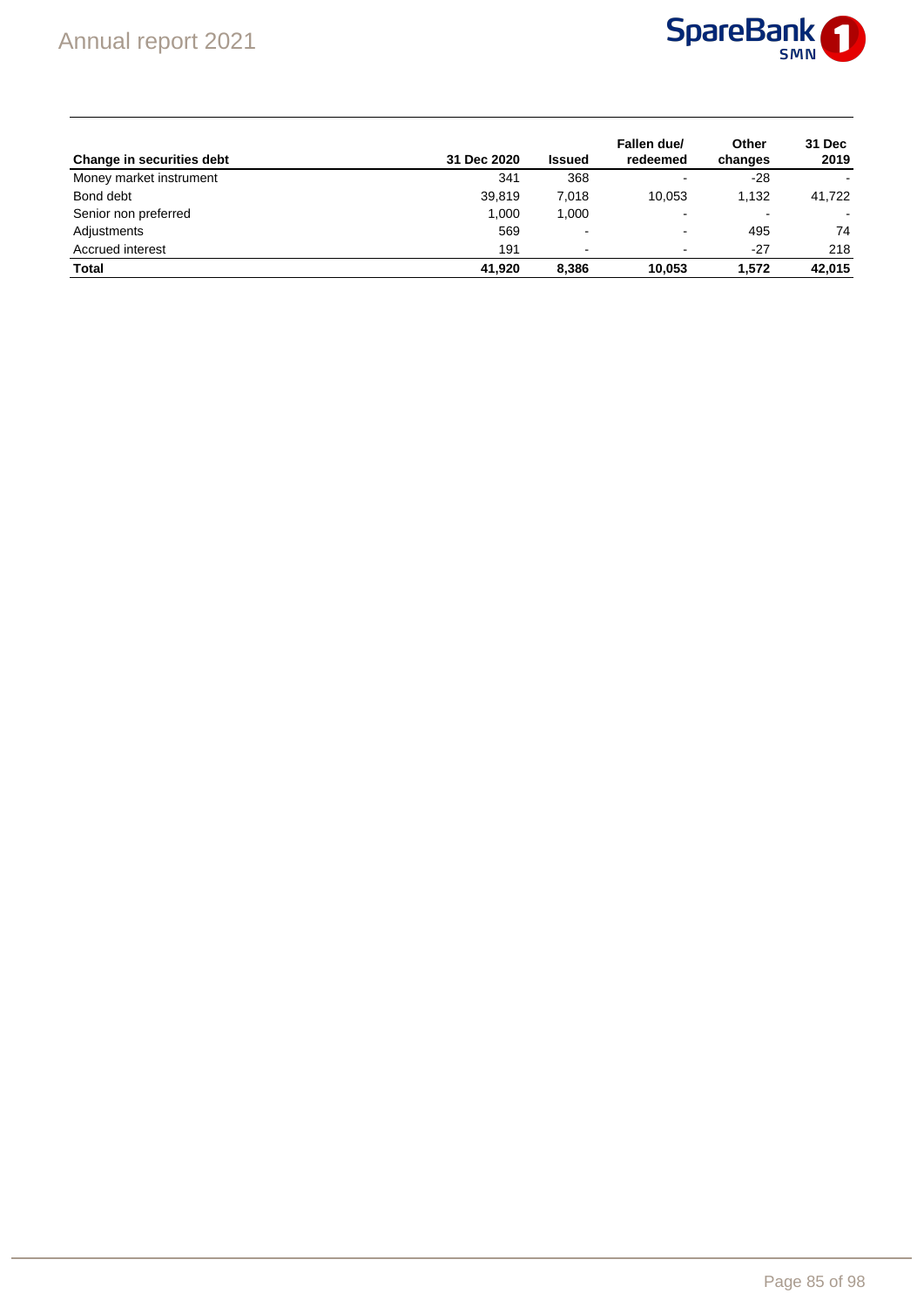

| Note 37 - Other debt and liabilities |
|--------------------------------------|
|                                      |

| <b>Parent Bank</b> |                                                                 |             | Group       |  |  |  |
|--------------------|-----------------------------------------------------------------|-------------|-------------|--|--|--|
| 31 Dec 2020        | 31 Dec 2021 Other debt and recognised liabilities (NOK million) | 31 Dec 2021 | 31 Dec 2020 |  |  |  |
| 8                  | - Deferred tax                                                  | 56          | 81          |  |  |  |
| 322                | 513 Payable tax                                                 | 583         | 408         |  |  |  |
| 11                 | 12 Capital tax                                                  | 12          | 11          |  |  |  |
| 101                | 120 Accruals                                                    | 776         | 671         |  |  |  |
| 301                | 347 Provisions                                                  | 347         | 301         |  |  |  |
| 81                 | 78 Tapsavsetninger garantier                                    | 78          | 81          |  |  |  |
| 10                 | 8 Pension liabilities                                           | 8           | 10          |  |  |  |
| 303                | 262 Lease liabilities                                           | 476         | 479         |  |  |  |
| 74                 | 84 Drawing debt                                                 | 84          | 74          |  |  |  |
| 78                 | 92 Creditors                                                    | 150         | 129         |  |  |  |
| 13                 | 157 Debt from securities                                        | 351         | 568         |  |  |  |
|                    | - Equity instruments                                            | 31          | 0           |  |  |  |
| 164                | 185 Other                                                       | 266         | 271         |  |  |  |
| 1,466              | 1,857 Total other debt and recognised liabilities               | 3,217       | 3,084       |  |  |  |
|                    |                                                                 |             |             |  |  |  |
|                    | Other liabilities, not recognised                               |             |             |  |  |  |
| 3,408              | 3,467 Credit limits, trading                                    | 3,484       | 3,585       |  |  |  |
|                    | - Other commitments                                             | 240         | 113         |  |  |  |
| 3,408              | 3,467 Total other commitments                                   | 3,723       | 3,698       |  |  |  |
|                    |                                                                 |             |             |  |  |  |
| 4,874              | 5,324 Total commitments                                         | 6,940       | 6,783       |  |  |  |

### **Collateral**

As from 1 March 2017 the bank is required under the European market infrastructure regulation (EMIR) to have in place a CSA with daily exchange of margin collateral etc. with all financial counterparties with which the bank deals domiciled (inter alia) in an EU member state.

The Emir regulation regulates OTC derivatives and entails inter alia that SpareBank 1 SMN will be entitled to clear certain derivatives transactions through a central counterparty. This mainly applies to interest rate derivatives in euro and Norwegian kroner. Derivatives are cleared through London Clearing House as central counterparty where cash is the only collateral at present. SpareBank 1 SMN is not a direct member of London Clearing House, but has entered an agreement with Commerzbank and SEB as clearing broker. The liabilities are presented gross in the table below.

SpareBank 1 Markets clears ordinary share trades executed at Oslo Børs through CCP settlements. The company is a direct clearing member of SIX X-Clear. The company furnishes cash as collateral for the daily margin payments. Clearing of Norwegian listed derivatives takes place at LCH.

SpareBank 1 SMN is registered as a GCM member of NASDAQ OMX Clearing AB. The bank offers customers clearing representation related to their trade in electricity and salmon derivatives on NASDAQ OMX Oslo ASA and Fish Pool ASA. Clearing representation entails that the bank substitutes itself in the place of the client as counterparty to NASDAQ OMX Clearing AB and takes on the obligation towards NASDAQ to furnish margin collateral and to execute settlement of contracts and pay charges. For the bank's exposure as a GCM, clients will furnish collateral in the form of a deposit of cash and/or encumbrance of other assets.

|                     | <b>Parent Bank</b> |                                             |              | Group                    |                     |
|---------------------|--------------------|---------------------------------------------|--------------|--------------------------|---------------------|
| <b>Cash deposit</b> | <b>Securities</b>  | <b>Total Securities pledged</b>             | <b>Total</b> | <b>Securities</b>        | <b>Cash deposit</b> |
| 888                 |                    | 888 Securities pledged 31 December 2021     | 2.373        |                          | 2,373               |
| 1.918               |                    | 1,918 Relevant liabilities 31 December 2021 | 2,746        | $\overline{\phantom{a}}$ | 2,746               |
| 1.446               |                    | 1,446 Securities pledged 31 December 2020   | 2.386        | $\sim$                   | 2,386               |
| 3,992               |                    | 3,992 Relevant liabilities 31 December 2020 | 4.512        |                          | 4,512               |

### **Ongoing lawsuits**

The Group is not involved in legal disputes considered to be of substantial significance for the Group's financial position. No provision for loss has been made as of 31 December 2021.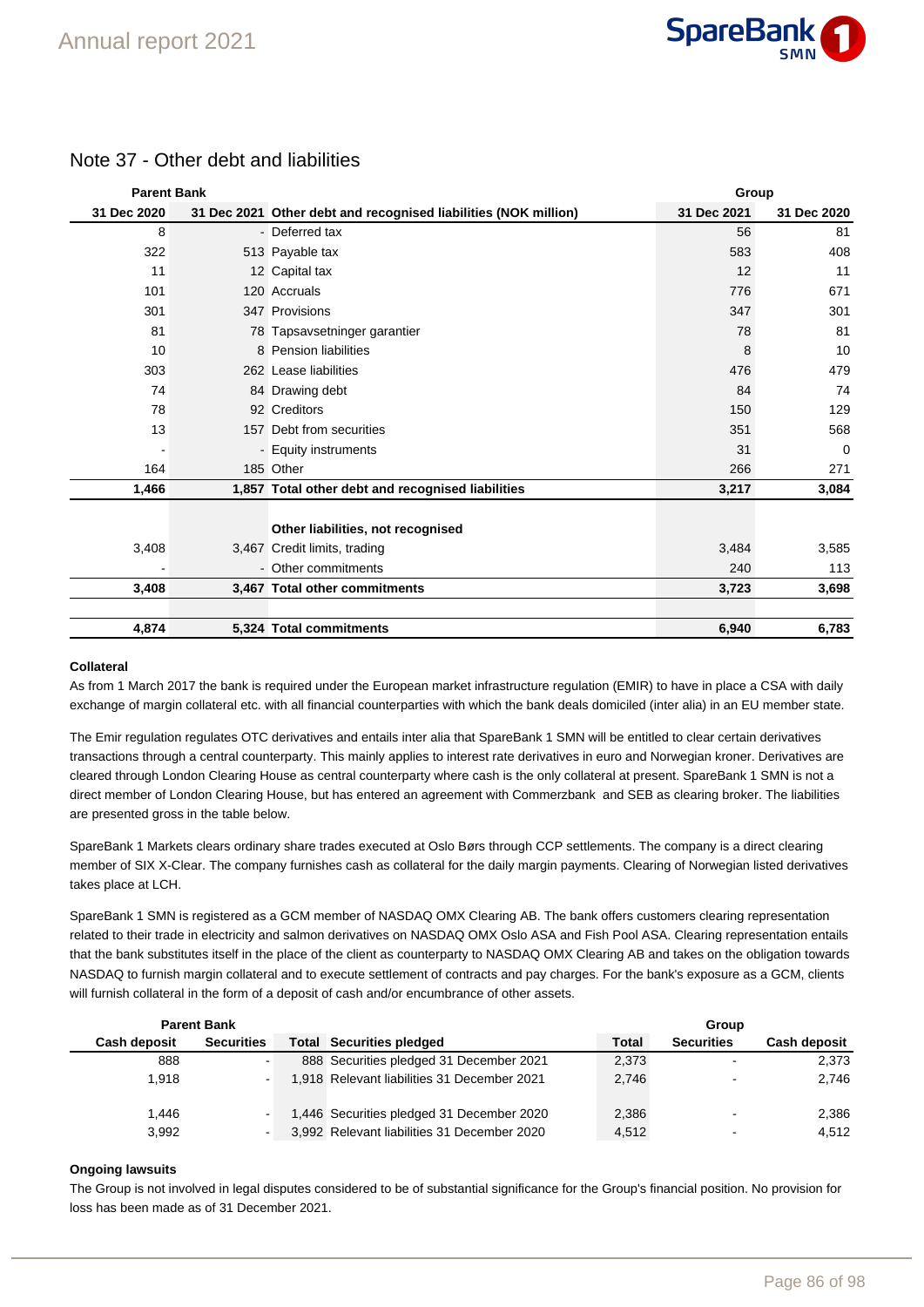

## **Provisions**

The group has made provisions for pension liabilities, see note 22, specified losses on guarantees, see note 10, restructuring and gifts. The provision for restructuring is made based on the downsizing plan. Provision on gifts is the part of previous year's profit to be allocated to non-profit causes. More on this topic in the section Comunity dividend.

| Parent Bank/Group (NOK million)                                                                                                      | <b>Pension</b><br><b>liabilities</b> | <b>Restructuring provision</b> | Gifts  |
|--------------------------------------------------------------------------------------------------------------------------------------|--------------------------------------|--------------------------------|--------|
| Provisions at 1 January 2021                                                                                                         | 10                                   | 83                             | 217    |
| Additional provisions in the period                                                                                                  |                                      | ۰                              | 200    |
| Amounts used in the period                                                                                                           |                                      | $-50$                          | $-103$ |
| Amounts unused reversed in the period                                                                                                |                                      |                                |        |
| The increase during the period in the discounted amount that occurs over<br>time, and the effect of any changes in the discount rate |                                      |                                |        |
| Other                                                                                                                                | $-2$                                 |                                |        |
| <b>Provisions at 31 December 2021</b>                                                                                                | 8                                    | 33                             | 314    |

| <b>Parent Bank/Group (NOK million)</b>                                                                                               | <b>Pension</b><br>liabilities | <b>Restructuring</b><br>provision | Gifts |
|--------------------------------------------------------------------------------------------------------------------------------------|-------------------------------|-----------------------------------|-------|
| Provisions at 1 January 2020                                                                                                         | 16                            | 6                                 | 121   |
| Additional provisions in the period                                                                                                  |                               | 83                                | 200   |
| Amounts used in the period                                                                                                           | -1                            | -6                                | -104  |
| Amounts unused reversed in the period                                                                                                |                               |                                   |       |
| The increase during the period in the discounted amount that occurs over time, and the<br>effect of any changes in the discount rate | -6                            |                                   |       |
| Provisions at 31 December 2020                                                                                                       | 10                            | 83                                | 217   |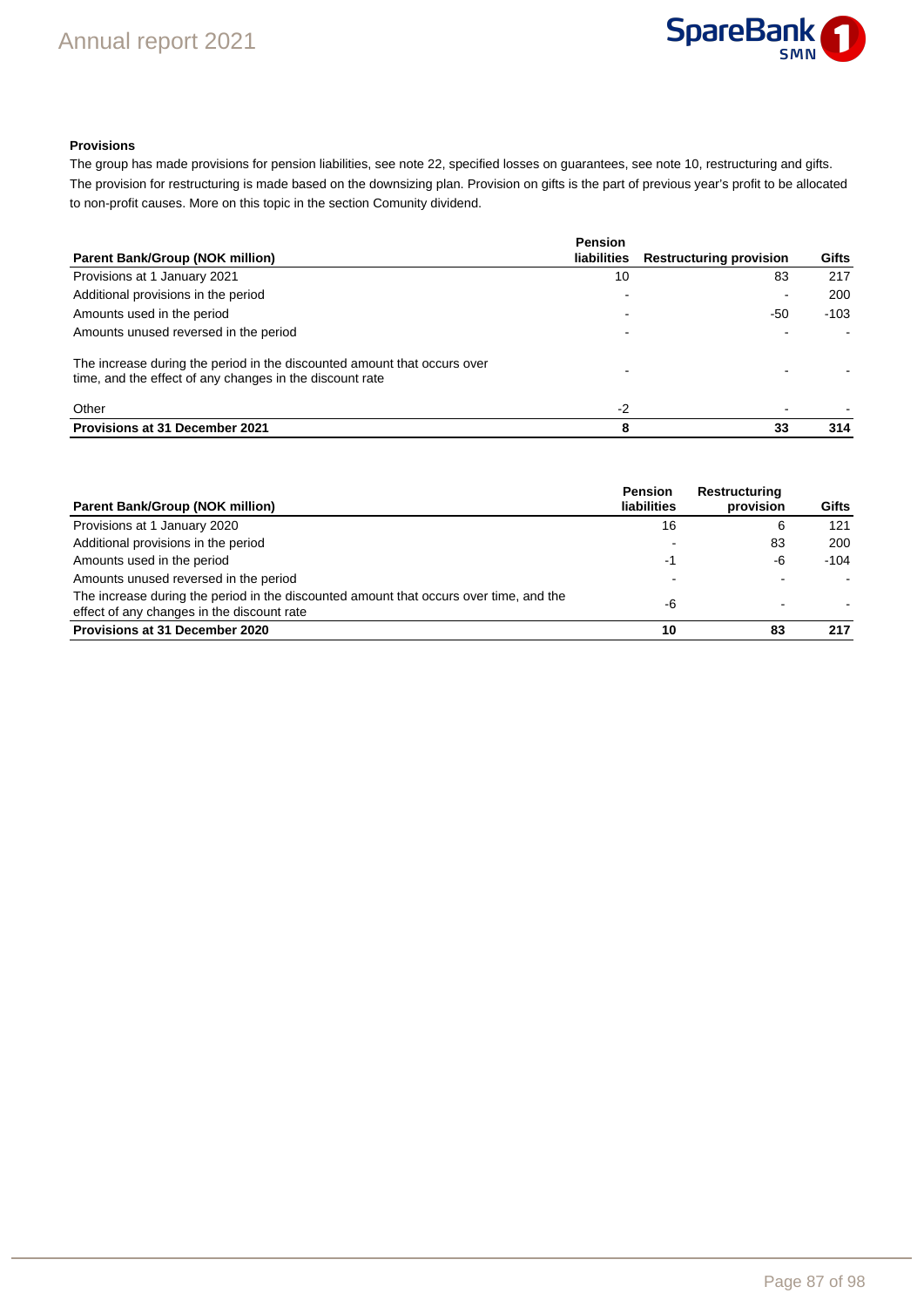

| <b>Parent bank</b> |                    |                                                                    | Group       |             |
|--------------------|--------------------|--------------------------------------------------------------------|-------------|-------------|
| 31 Dec 2020        | 31 Dec 2021 (NOKm) |                                                                    | 31 Dec 2021 | 31 Dec 2020 |
|                    |                    | Dated subordinated debt                                            |             |             |
|                    |                    | - 2026 SpareBank 1 Finans Midt-Norge 16/26                         | 43          | 43          |
| 150                |                    | 150 2027 floating rate NOK (Call 2022)                             | 150         | 150         |
| 600                |                    | 600 2027 floating rate NOK (Call 2022)                             | 600         | 600         |
| 250                |                    | 250 2028 floating rate NOK (Call 2023)                             | 250         | 250         |
| 500                |                    | 500 2028 floating rate NOK (Call 2023)                             | 500         | 500         |
| 250                |                    | 250 2029 floating rate NOK (Call 2024)                             | 250         | 250         |
| 2                  |                    | 3 Accrued interest                                                 | 3           | 3           |
| 1,752              |                    | 1,753 Total dated subordniated debt                                | 1,796       | 1,795       |
|                    |                    |                                                                    |             |             |
| 2.4%               |                    | 1.9 % Average rate NOK                                             | 1.9%        | 2.4 %       |
|                    |                    |                                                                    |             |             |
|                    |                    |                                                                    |             |             |
|                    |                    | <b>Additional Tier 1 Capital</b>                                   |             |             |
|                    |                    | - 5/99 SpareBank 1 Finans Midt-Norge floating rate NOK (Call 2022) | 43          | 43          |
| 300                |                    | 300 5/99 floating rate NOK (Call 2023)                             | 300         | 300         |
| 200                |                    | 200 7/99 fixed rate 5.0 % NOK (Call 2025) <sup>*)</sup>            | 200         | 200         |
| 300                |                    | 300 5/99 floating rate NOK (Call 2023)                             | 300         | 300         |
| 200                |                    | 200 5/99 floating rate NOK (Call 2023)                             | 200         | 200         |
| 250                |                    | 250 5/99 floating rate NOK (Call 2024)                             | 250         | 250         |
| 1,250              |                    | 1,250 Total additional Tier 1 Capital                              | 1,293       | 1,293       |
|                    |                    |                                                                    |             |             |
| 4.5%               |                    | 3.8 % Average rate NOK                                             | 3.8%        | 4.5 %       |

## Note 38 - Subordinated debt and hybrid capital issue

\*) Fixed rate funding changed to floating rate by means of interest rate swaps

## **Group**

| Changes in subordinated debt and hybrid equity issue | 31 Dec 2021 | <b>Issued</b>  | Fallen due/<br>redeemed | Other<br>changes | 31 Dec 2020 |
|------------------------------------------------------|-------------|----------------|-------------------------|------------------|-------------|
| Ordinary subordinated debt, NOK                      | 1,793       |                |                         |                  | 1,793       |
| Accrued interest                                     | 3           |                |                         | 0                | 3           |
| Total subordinated debt and hybrid equity issue      | 1,796       | $\blacksquare$ |                         | 0                | 1,795       |
| <b>Changes in additional Tier 1 Capital</b>          | 31 Dec 2021 | <b>Issued</b>  | Fallen due/<br>redeemed | Other<br>changes | 31 Dec 2020 |
| Additional Tier 1 Capital, NOK                       | 1,293       | $\blacksquare$ | $\blacksquare$          |                  | 1,293       |
| Total subordinated debt and hybrid equity issue      | 1,293       | $\blacksquare$ | ٠                       | ۰                | 1,293       |
| Changes in subordinated debt and hybrid equity issue | 31 Dec 2020 | <b>Issued</b>  | Fallen due/<br>redeemed | Other<br>changes | 31 Dec 2019 |
| Ordinary subordinated debt, NOK                      | 1,793       |                |                         |                  | 1,793       |
| Hybrid capital loan, NOK                             |             |                | 287                     |                  | 287         |
| Adjustments                                          |             |                |                         | $-1$             |             |
| Accrued interest                                     | 3           | $\blacksquare$ |                         | $-7$             | 10          |
| Total subordinated debt and hybrid equity issue      | 1,795       |                | 287                     | -8               | 2,090       |
| <b>Changes in additional Tier 1 Capital</b>          | 31 Dec 2020 | <b>Issued</b>  | Fallen due/<br>redeemed | Other<br>changes | 31 Dec 2019 |
| Additional Tier 1 Capital, NOK                       | 1,293       |                |                         |                  | 1,293       |

**Total subordinated debt and hybrid equity issue 1,293 - - - 1,293**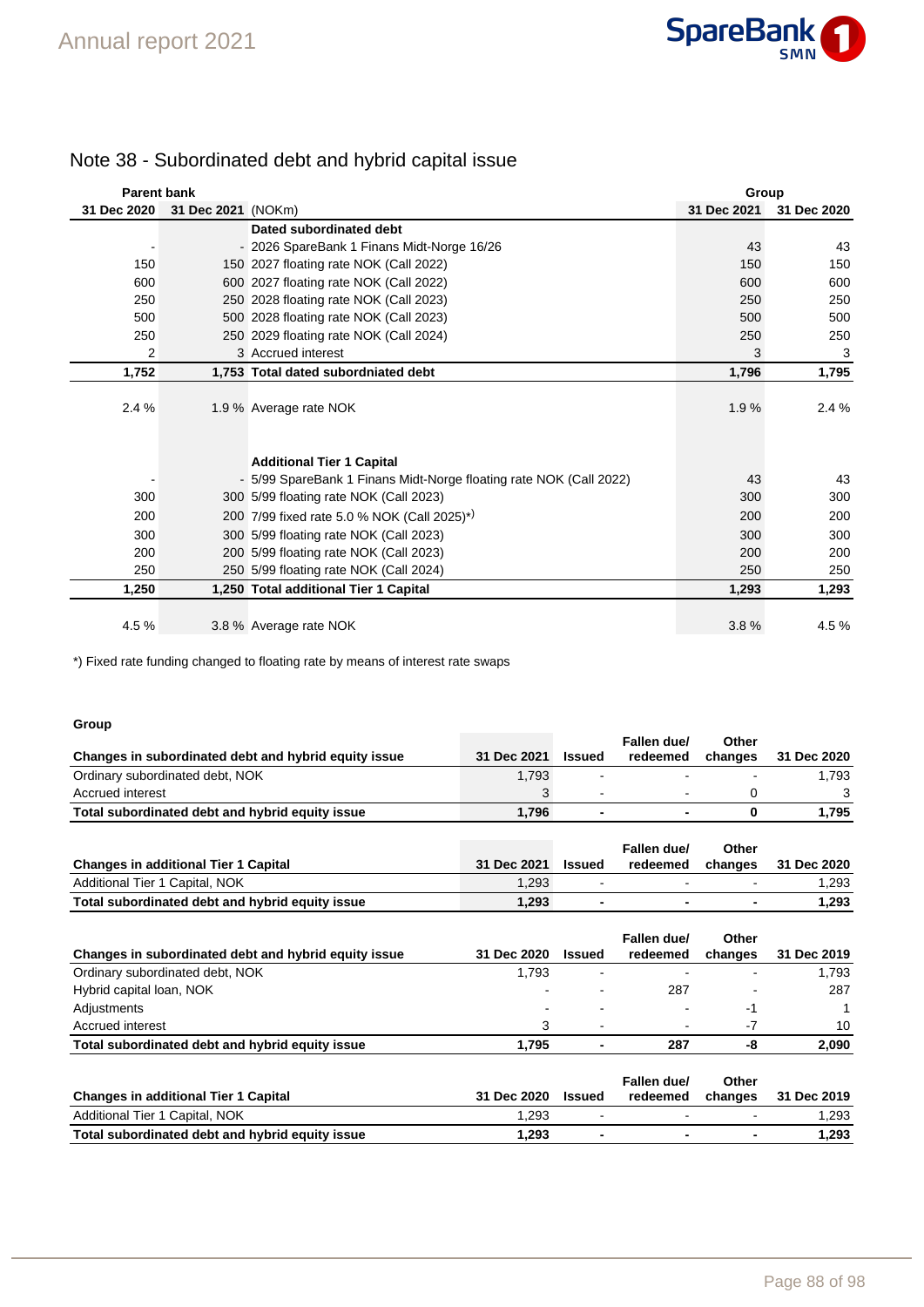

## Note 39 - Investments in owner interests

Subsidiaries, associates, joint ventures and companies held for sale.

| Investment in significant subsidiaries<br>EiendomsMegler 1 Midt-Norge<br>936159419<br>Trondheim<br>87.0<br>Trondheim<br>88.7<br>SpareBank 1 Regnskapshuset SMN<br>936285066<br>Trondheim<br>SpareBank 1 Invest<br>990961867<br>100.0<br>Trondheim<br>56.5<br>SpareBank 1 Finans Midt-Norge<br>938521549<br>Trondheim<br>100.0<br>SpareBank 1 SMN Kvartalet<br>990283443<br>934352718<br>Trondheim<br>100.0<br>SpareBank 1 Bygget Steinkjer<br>St. Olavs Plass<br>999263380<br>Trondheim<br>100.0<br>Trondheim<br>100.0<br>SpareBank 1 Bilplan<br>979945108<br>Oslo<br>66.7<br>SpareBank 1 Markets<br>992999101<br>Shares owned by subsidiaries and sub-subsidiaries<br>Trondheim<br>100.0<br><b>GMA Invest</b><br>994469096<br>Leksvik<br>Sentrumsgården<br>975856828<br>35.3<br>Trondheim<br>Aqua Venture<br>891165102<br>37.5<br>33.6<br>Omega-3 Invest<br>996814262<br><b>Namsos</b><br>23.0<br>Tjeldbergodden Utvikling<br>979615361<br>Aure<br><b>Grilstad Marina</b><br>Trondheim<br>35.0<br>991340475<br>GMN <sub>6</sub><br>Trondheim<br>30.0<br>994254707<br><b>GMN 51</b><br>Trondheim<br>30.0<br>996534316<br><b>GMN 52</b><br>Trondheim<br>30.0<br>996534413<br>Trondheim<br>30.0<br><b>GMN 53</b><br>996534502<br>Trondheim<br>35.0<br>Grilstad N8 AS<br>926281070<br>Trondheim<br>100.0<br><b>Brauten Eiendom</b><br>917066221<br>Mavi XXIX AS<br>827074462<br>100.0<br>SpareBank 1 Capital Markets<br>New York<br>100.0<br>Leksvik<br>50.0<br>Leksvik Regnskapskontor<br>980491064<br>927249960<br>33.0<br>SpareBank 1 Mobilitet Holding<br>Hamar<br>Investment in joint ventures<br>SpareBank 1 Gruppen<br>Tromsø<br>19.5<br>975966372<br>18.0<br>SpareBank 1 Utvikling<br>986401598<br>Oslo<br><b>Investment in associates</b><br>20.9<br>988738387<br>Stavanger<br>SpareBank 1 Boligkreditt<br>Trondheim<br>35.0<br><b>BN Bank</b><br>914864445<br>894111232<br>Stavanger<br>12.8<br>SpareBank 1 Næringskreditt<br>19.2<br>SpareBank 1 Kreditt<br>975966453<br>Trondheim<br>SpareBank 1 Betaling<br>919116749<br>Oslo<br>21.5<br>SpareBank 1 Gjeldsinformasjon<br>924911719<br>Oslo<br>16.9<br>SpareBank 1 Forvaltning<br>Oslo<br>19.9<br>925239690<br>Trondheim<br>26.7<br>SpareBank 1 Kundepleie<br>927467380<br>Investment in companies held for sale<br>Trondheim<br>100.0<br>Mavi XV<br>890899552<br>Trondheim<br>Byscenen Kongensgt 19<br>992237899<br>94.0<br>998534976<br>Oppdal<br>Bjerkeløkkja<br>95.0 | Company | <b>Company number</b> | <b>Registered office</b> | Stake in per cent |
|------------------------------------------------------------------------------------------------------------------------------------------------------------------------------------------------------------------------------------------------------------------------------------------------------------------------------------------------------------------------------------------------------------------------------------------------------------------------------------------------------------------------------------------------------------------------------------------------------------------------------------------------------------------------------------------------------------------------------------------------------------------------------------------------------------------------------------------------------------------------------------------------------------------------------------------------------------------------------------------------------------------------------------------------------------------------------------------------------------------------------------------------------------------------------------------------------------------------------------------------------------------------------------------------------------------------------------------------------------------------------------------------------------------------------------------------------------------------------------------------------------------------------------------------------------------------------------------------------------------------------------------------------------------------------------------------------------------------------------------------------------------------------------------------------------------------------------------------------------------------------------------------------------------------------------------------------------------------------------------------------------------------------------------------------------------------------------------------------------------------------------------------------------------------------------------------------------------------------------------------------------------------------------------------------------------------------------------------------------------------------------------------------------------------------------|---------|-----------------------|--------------------------|-------------------|
|                                                                                                                                                                                                                                                                                                                                                                                                                                                                                                                                                                                                                                                                                                                                                                                                                                                                                                                                                                                                                                                                                                                                                                                                                                                                                                                                                                                                                                                                                                                                                                                                                                                                                                                                                                                                                                                                                                                                                                                                                                                                                                                                                                                                                                                                                                                                                                                                                                    |         |                       |                          |                   |
|                                                                                                                                                                                                                                                                                                                                                                                                                                                                                                                                                                                                                                                                                                                                                                                                                                                                                                                                                                                                                                                                                                                                                                                                                                                                                                                                                                                                                                                                                                                                                                                                                                                                                                                                                                                                                                                                                                                                                                                                                                                                                                                                                                                                                                                                                                                                                                                                                                    |         |                       |                          |                   |
|                                                                                                                                                                                                                                                                                                                                                                                                                                                                                                                                                                                                                                                                                                                                                                                                                                                                                                                                                                                                                                                                                                                                                                                                                                                                                                                                                                                                                                                                                                                                                                                                                                                                                                                                                                                                                                                                                                                                                                                                                                                                                                                                                                                                                                                                                                                                                                                                                                    |         |                       |                          |                   |
|                                                                                                                                                                                                                                                                                                                                                                                                                                                                                                                                                                                                                                                                                                                                                                                                                                                                                                                                                                                                                                                                                                                                                                                                                                                                                                                                                                                                                                                                                                                                                                                                                                                                                                                                                                                                                                                                                                                                                                                                                                                                                                                                                                                                                                                                                                                                                                                                                                    |         |                       |                          |                   |
|                                                                                                                                                                                                                                                                                                                                                                                                                                                                                                                                                                                                                                                                                                                                                                                                                                                                                                                                                                                                                                                                                                                                                                                                                                                                                                                                                                                                                                                                                                                                                                                                                                                                                                                                                                                                                                                                                                                                                                                                                                                                                                                                                                                                                                                                                                                                                                                                                                    |         |                       |                          |                   |
|                                                                                                                                                                                                                                                                                                                                                                                                                                                                                                                                                                                                                                                                                                                                                                                                                                                                                                                                                                                                                                                                                                                                                                                                                                                                                                                                                                                                                                                                                                                                                                                                                                                                                                                                                                                                                                                                                                                                                                                                                                                                                                                                                                                                                                                                                                                                                                                                                                    |         |                       |                          |                   |
|                                                                                                                                                                                                                                                                                                                                                                                                                                                                                                                                                                                                                                                                                                                                                                                                                                                                                                                                                                                                                                                                                                                                                                                                                                                                                                                                                                                                                                                                                                                                                                                                                                                                                                                                                                                                                                                                                                                                                                                                                                                                                                                                                                                                                                                                                                                                                                                                                                    |         |                       |                          |                   |
|                                                                                                                                                                                                                                                                                                                                                                                                                                                                                                                                                                                                                                                                                                                                                                                                                                                                                                                                                                                                                                                                                                                                                                                                                                                                                                                                                                                                                                                                                                                                                                                                                                                                                                                                                                                                                                                                                                                                                                                                                                                                                                                                                                                                                                                                                                                                                                                                                                    |         |                       |                          |                   |
|                                                                                                                                                                                                                                                                                                                                                                                                                                                                                                                                                                                                                                                                                                                                                                                                                                                                                                                                                                                                                                                                                                                                                                                                                                                                                                                                                                                                                                                                                                                                                                                                                                                                                                                                                                                                                                                                                                                                                                                                                                                                                                                                                                                                                                                                                                                                                                                                                                    |         |                       |                          |                   |
|                                                                                                                                                                                                                                                                                                                                                                                                                                                                                                                                                                                                                                                                                                                                                                                                                                                                                                                                                                                                                                                                                                                                                                                                                                                                                                                                                                                                                                                                                                                                                                                                                                                                                                                                                                                                                                                                                                                                                                                                                                                                                                                                                                                                                                                                                                                                                                                                                                    |         |                       |                          |                   |
|                                                                                                                                                                                                                                                                                                                                                                                                                                                                                                                                                                                                                                                                                                                                                                                                                                                                                                                                                                                                                                                                                                                                                                                                                                                                                                                                                                                                                                                                                                                                                                                                                                                                                                                                                                                                                                                                                                                                                                                                                                                                                                                                                                                                                                                                                                                                                                                                                                    |         |                       |                          |                   |
|                                                                                                                                                                                                                                                                                                                                                                                                                                                                                                                                                                                                                                                                                                                                                                                                                                                                                                                                                                                                                                                                                                                                                                                                                                                                                                                                                                                                                                                                                                                                                                                                                                                                                                                                                                                                                                                                                                                                                                                                                                                                                                                                                                                                                                                                                                                                                                                                                                    |         |                       |                          |                   |
|                                                                                                                                                                                                                                                                                                                                                                                                                                                                                                                                                                                                                                                                                                                                                                                                                                                                                                                                                                                                                                                                                                                                                                                                                                                                                                                                                                                                                                                                                                                                                                                                                                                                                                                                                                                                                                                                                                                                                                                                                                                                                                                                                                                                                                                                                                                                                                                                                                    |         |                       |                          |                   |
|                                                                                                                                                                                                                                                                                                                                                                                                                                                                                                                                                                                                                                                                                                                                                                                                                                                                                                                                                                                                                                                                                                                                                                                                                                                                                                                                                                                                                                                                                                                                                                                                                                                                                                                                                                                                                                                                                                                                                                                                                                                                                                                                                                                                                                                                                                                                                                                                                                    |         |                       |                          |                   |
|                                                                                                                                                                                                                                                                                                                                                                                                                                                                                                                                                                                                                                                                                                                                                                                                                                                                                                                                                                                                                                                                                                                                                                                                                                                                                                                                                                                                                                                                                                                                                                                                                                                                                                                                                                                                                                                                                                                                                                                                                                                                                                                                                                                                                                                                                                                                                                                                                                    |         |                       |                          |                   |
|                                                                                                                                                                                                                                                                                                                                                                                                                                                                                                                                                                                                                                                                                                                                                                                                                                                                                                                                                                                                                                                                                                                                                                                                                                                                                                                                                                                                                                                                                                                                                                                                                                                                                                                                                                                                                                                                                                                                                                                                                                                                                                                                                                                                                                                                                                                                                                                                                                    |         |                       |                          |                   |
|                                                                                                                                                                                                                                                                                                                                                                                                                                                                                                                                                                                                                                                                                                                                                                                                                                                                                                                                                                                                                                                                                                                                                                                                                                                                                                                                                                                                                                                                                                                                                                                                                                                                                                                                                                                                                                                                                                                                                                                                                                                                                                                                                                                                                                                                                                                                                                                                                                    |         |                       |                          |                   |
|                                                                                                                                                                                                                                                                                                                                                                                                                                                                                                                                                                                                                                                                                                                                                                                                                                                                                                                                                                                                                                                                                                                                                                                                                                                                                                                                                                                                                                                                                                                                                                                                                                                                                                                                                                                                                                                                                                                                                                                                                                                                                                                                                                                                                                                                                                                                                                                                                                    |         |                       |                          |                   |
|                                                                                                                                                                                                                                                                                                                                                                                                                                                                                                                                                                                                                                                                                                                                                                                                                                                                                                                                                                                                                                                                                                                                                                                                                                                                                                                                                                                                                                                                                                                                                                                                                                                                                                                                                                                                                                                                                                                                                                                                                                                                                                                                                                                                                                                                                                                                                                                                                                    |         |                       |                          |                   |
|                                                                                                                                                                                                                                                                                                                                                                                                                                                                                                                                                                                                                                                                                                                                                                                                                                                                                                                                                                                                                                                                                                                                                                                                                                                                                                                                                                                                                                                                                                                                                                                                                                                                                                                                                                                                                                                                                                                                                                                                                                                                                                                                                                                                                                                                                                                                                                                                                                    |         |                       |                          |                   |
|                                                                                                                                                                                                                                                                                                                                                                                                                                                                                                                                                                                                                                                                                                                                                                                                                                                                                                                                                                                                                                                                                                                                                                                                                                                                                                                                                                                                                                                                                                                                                                                                                                                                                                                                                                                                                                                                                                                                                                                                                                                                                                                                                                                                                                                                                                                                                                                                                                    |         |                       |                          |                   |
|                                                                                                                                                                                                                                                                                                                                                                                                                                                                                                                                                                                                                                                                                                                                                                                                                                                                                                                                                                                                                                                                                                                                                                                                                                                                                                                                                                                                                                                                                                                                                                                                                                                                                                                                                                                                                                                                                                                                                                                                                                                                                                                                                                                                                                                                                                                                                                                                                                    |         |                       |                          |                   |
|                                                                                                                                                                                                                                                                                                                                                                                                                                                                                                                                                                                                                                                                                                                                                                                                                                                                                                                                                                                                                                                                                                                                                                                                                                                                                                                                                                                                                                                                                                                                                                                                                                                                                                                                                                                                                                                                                                                                                                                                                                                                                                                                                                                                                                                                                                                                                                                                                                    |         |                       |                          |                   |
|                                                                                                                                                                                                                                                                                                                                                                                                                                                                                                                                                                                                                                                                                                                                                                                                                                                                                                                                                                                                                                                                                                                                                                                                                                                                                                                                                                                                                                                                                                                                                                                                                                                                                                                                                                                                                                                                                                                                                                                                                                                                                                                                                                                                                                                                                                                                                                                                                                    |         |                       |                          |                   |
|                                                                                                                                                                                                                                                                                                                                                                                                                                                                                                                                                                                                                                                                                                                                                                                                                                                                                                                                                                                                                                                                                                                                                                                                                                                                                                                                                                                                                                                                                                                                                                                                                                                                                                                                                                                                                                                                                                                                                                                                                                                                                                                                                                                                                                                                                                                                                                                                                                    |         |                       |                          |                   |
|                                                                                                                                                                                                                                                                                                                                                                                                                                                                                                                                                                                                                                                                                                                                                                                                                                                                                                                                                                                                                                                                                                                                                                                                                                                                                                                                                                                                                                                                                                                                                                                                                                                                                                                                                                                                                                                                                                                                                                                                                                                                                                                                                                                                                                                                                                                                                                                                                                    |         |                       |                          |                   |
|                                                                                                                                                                                                                                                                                                                                                                                                                                                                                                                                                                                                                                                                                                                                                                                                                                                                                                                                                                                                                                                                                                                                                                                                                                                                                                                                                                                                                                                                                                                                                                                                                                                                                                                                                                                                                                                                                                                                                                                                                                                                                                                                                                                                                                                                                                                                                                                                                                    |         |                       |                          |                   |
|                                                                                                                                                                                                                                                                                                                                                                                                                                                                                                                                                                                                                                                                                                                                                                                                                                                                                                                                                                                                                                                                                                                                                                                                                                                                                                                                                                                                                                                                                                                                                                                                                                                                                                                                                                                                                                                                                                                                                                                                                                                                                                                                                                                                                                                                                                                                                                                                                                    |         |                       |                          |                   |
|                                                                                                                                                                                                                                                                                                                                                                                                                                                                                                                                                                                                                                                                                                                                                                                                                                                                                                                                                                                                                                                                                                                                                                                                                                                                                                                                                                                                                                                                                                                                                                                                                                                                                                                                                                                                                                                                                                                                                                                                                                                                                                                                                                                                                                                                                                                                                                                                                                    |         |                       |                          |                   |
|                                                                                                                                                                                                                                                                                                                                                                                                                                                                                                                                                                                                                                                                                                                                                                                                                                                                                                                                                                                                                                                                                                                                                                                                                                                                                                                                                                                                                                                                                                                                                                                                                                                                                                                                                                                                                                                                                                                                                                                                                                                                                                                                                                                                                                                                                                                                                                                                                                    |         |                       |                          |                   |
|                                                                                                                                                                                                                                                                                                                                                                                                                                                                                                                                                                                                                                                                                                                                                                                                                                                                                                                                                                                                                                                                                                                                                                                                                                                                                                                                                                                                                                                                                                                                                                                                                                                                                                                                                                                                                                                                                                                                                                                                                                                                                                                                                                                                                                                                                                                                                                                                                                    |         |                       |                          |                   |
|                                                                                                                                                                                                                                                                                                                                                                                                                                                                                                                                                                                                                                                                                                                                                                                                                                                                                                                                                                                                                                                                                                                                                                                                                                                                                                                                                                                                                                                                                                                                                                                                                                                                                                                                                                                                                                                                                                                                                                                                                                                                                                                                                                                                                                                                                                                                                                                                                                    |         |                       |                          |                   |
|                                                                                                                                                                                                                                                                                                                                                                                                                                                                                                                                                                                                                                                                                                                                                                                                                                                                                                                                                                                                                                                                                                                                                                                                                                                                                                                                                                                                                                                                                                                                                                                                                                                                                                                                                                                                                                                                                                                                                                                                                                                                                                                                                                                                                                                                                                                                                                                                                                    |         |                       |                          |                   |
|                                                                                                                                                                                                                                                                                                                                                                                                                                                                                                                                                                                                                                                                                                                                                                                                                                                                                                                                                                                                                                                                                                                                                                                                                                                                                                                                                                                                                                                                                                                                                                                                                                                                                                                                                                                                                                                                                                                                                                                                                                                                                                                                                                                                                                                                                                                                                                                                                                    |         |                       |                          |                   |
|                                                                                                                                                                                                                                                                                                                                                                                                                                                                                                                                                                                                                                                                                                                                                                                                                                                                                                                                                                                                                                                                                                                                                                                                                                                                                                                                                                                                                                                                                                                                                                                                                                                                                                                                                                                                                                                                                                                                                                                                                                                                                                                                                                                                                                                                                                                                                                                                                                    |         |                       |                          |                   |
|                                                                                                                                                                                                                                                                                                                                                                                                                                                                                                                                                                                                                                                                                                                                                                                                                                                                                                                                                                                                                                                                                                                                                                                                                                                                                                                                                                                                                                                                                                                                                                                                                                                                                                                                                                                                                                                                                                                                                                                                                                                                                                                                                                                                                                                                                                                                                                                                                                    |         |                       |                          |                   |
|                                                                                                                                                                                                                                                                                                                                                                                                                                                                                                                                                                                                                                                                                                                                                                                                                                                                                                                                                                                                                                                                                                                                                                                                                                                                                                                                                                                                                                                                                                                                                                                                                                                                                                                                                                                                                                                                                                                                                                                                                                                                                                                                                                                                                                                                                                                                                                                                                                    |         |                       |                          |                   |
|                                                                                                                                                                                                                                                                                                                                                                                                                                                                                                                                                                                                                                                                                                                                                                                                                                                                                                                                                                                                                                                                                                                                                                                                                                                                                                                                                                                                                                                                                                                                                                                                                                                                                                                                                                                                                                                                                                                                                                                                                                                                                                                                                                                                                                                                                                                                                                                                                                    |         |                       |                          |                   |
|                                                                                                                                                                                                                                                                                                                                                                                                                                                                                                                                                                                                                                                                                                                                                                                                                                                                                                                                                                                                                                                                                                                                                                                                                                                                                                                                                                                                                                                                                                                                                                                                                                                                                                                                                                                                                                                                                                                                                                                                                                                                                                                                                                                                                                                                                                                                                                                                                                    |         |                       |                          |                   |
|                                                                                                                                                                                                                                                                                                                                                                                                                                                                                                                                                                                                                                                                                                                                                                                                                                                                                                                                                                                                                                                                                                                                                                                                                                                                                                                                                                                                                                                                                                                                                                                                                                                                                                                                                                                                                                                                                                                                                                                                                                                                                                                                                                                                                                                                                                                                                                                                                                    |         |                       |                          |                   |
|                                                                                                                                                                                                                                                                                                                                                                                                                                                                                                                                                                                                                                                                                                                                                                                                                                                                                                                                                                                                                                                                                                                                                                                                                                                                                                                                                                                                                                                                                                                                                                                                                                                                                                                                                                                                                                                                                                                                                                                                                                                                                                                                                                                                                                                                                                                                                                                                                                    |         |                       |                          |                   |
|                                                                                                                                                                                                                                                                                                                                                                                                                                                                                                                                                                                                                                                                                                                                                                                                                                                                                                                                                                                                                                                                                                                                                                                                                                                                                                                                                                                                                                                                                                                                                                                                                                                                                                                                                                                                                                                                                                                                                                                                                                                                                                                                                                                                                                                                                                                                                                                                                                    |         |                       |                          |                   |
|                                                                                                                                                                                                                                                                                                                                                                                                                                                                                                                                                                                                                                                                                                                                                                                                                                                                                                                                                                                                                                                                                                                                                                                                                                                                                                                                                                                                                                                                                                                                                                                                                                                                                                                                                                                                                                                                                                                                                                                                                                                                                                                                                                                                                                                                                                                                                                                                                                    |         |                       |                          |                   |
|                                                                                                                                                                                                                                                                                                                                                                                                                                                                                                                                                                                                                                                                                                                                                                                                                                                                                                                                                                                                                                                                                                                                                                                                                                                                                                                                                                                                                                                                                                                                                                                                                                                                                                                                                                                                                                                                                                                                                                                                                                                                                                                                                                                                                                                                                                                                                                                                                                    |         |                       |                          |                   |
|                                                                                                                                                                                                                                                                                                                                                                                                                                                                                                                                                                                                                                                                                                                                                                                                                                                                                                                                                                                                                                                                                                                                                                                                                                                                                                                                                                                                                                                                                                                                                                                                                                                                                                                                                                                                                                                                                                                                                                                                                                                                                                                                                                                                                                                                                                                                                                                                                                    |         |                       |                          |                   |
|                                                                                                                                                                                                                                                                                                                                                                                                                                                                                                                                                                                                                                                                                                                                                                                                                                                                                                                                                                                                                                                                                                                                                                                                                                                                                                                                                                                                                                                                                                                                                                                                                                                                                                                                                                                                                                                                                                                                                                                                                                                                                                                                                                                                                                                                                                                                                                                                                                    |         |                       |                          |                   |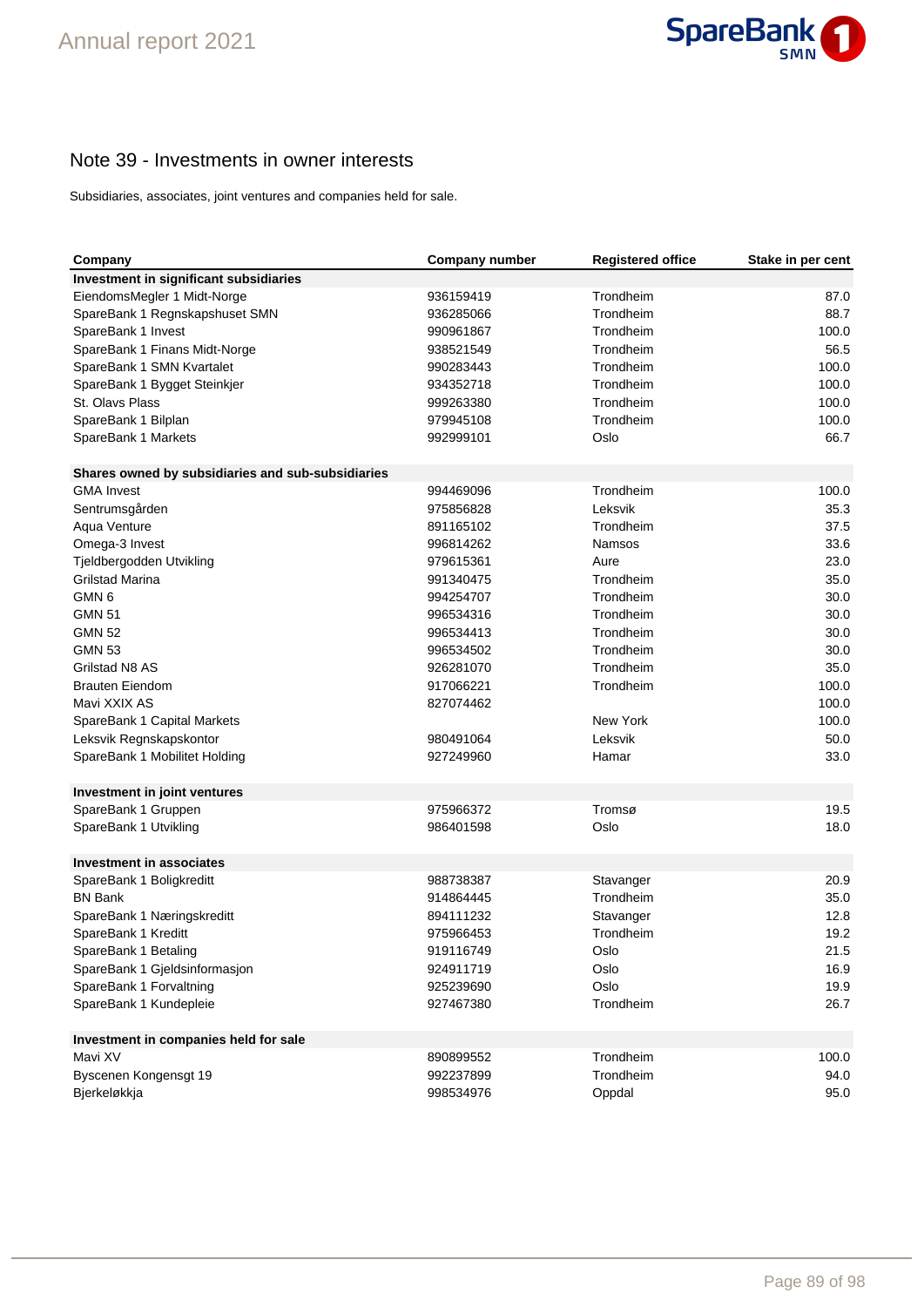

## **Shares in subsidiaries, Parent Bank**

Recorded at acquisition cost in the Parent Bank. Full consolidation in the Group accounts. Total costs include tax charge. The booked value of subsidiaries in the tables below is the Parent Bank's booked value. Profit or loss show the company's net profil.

| 2021 (NOK million)                       | Company's<br>share capital<br>(NOK 000's)                  | No. Of<br>shares | <b>Nominal</b><br>value<br>(NOK<br>$000's$ ) | <b>Assets</b> | <b>Liabilities Equity</b> |       | <b>NCI of</b><br>equity *) | Total          | Total<br>income expenses loss | <b>Profit</b><br>or | <b>NCI</b><br>οf<br>profit<br>or<br>loss<br>*) | <b>Book</b><br>value<br>31.12 |
|------------------------------------------|------------------------------------------------------------|------------------|----------------------------------------------|---------------|---------------------------|-------|----------------------------|----------------|-------------------------------|---------------------|------------------------------------------------|-------------------------------|
| SpareBank 1 Finans Midt-<br>Norge AS     | 1,000,000                                                  | 56,300           | 17.8                                         | 10,372        | 8,893                     | 1,479 | 595                        | 364            | 179                           | 185                 | 81                                             | 666                           |
| Total investments in credit institutions |                                                            |                  |                                              |               |                           |       |                            |                |                               |                     |                                                | 666                           |
| EiendomsMegler 1 Midt-<br>Norge          | 105,960                                                    | 4,788            | 22.1                                         | 436           | 168                       | 267   | 35                         | 453            | 396                           | 58                  | 8                                              | 189                           |
| SpareBank 1 SMN<br>Kvartalet             | 30,200                                                     | 30,200           | 1.0                                          | 101           | 16                        | 85    |                            | 9              | 6                             | 3                   | $\blacksquare$                                 | 126                           |
| SpareBank 1<br>Regnskapshuset SMN        | 20,349                                                     | 211              | 96.4                                         | 625           | 198                       | 428   | 48                         | 522            | 456                           | 66                  | 8                                              | 298                           |
| SpareBank 1 Invest                       | 457,280                                                    | 914,560          | 0.5                                          | 717           | 47                        | 670   | $\blacksquare$             | 194            | 6                             | 188                 | $\blacksquare$                                 | 540                           |
| SpareBank 1 Bygget<br>Steinkjer          | 1,000                                                      | 100              | 10.0                                         | 36            | 1                         | 36    |                            | $\mathbf 0$    | $-1$                          | $\mathbf{1}$        | $\blacksquare$                                 | 40                            |
| St. Olavs Plass                          | 1,000                                                      | 100,000          | 0.0                                          | 51            | $\Omega$                  | 51    | $\blacksquare$             | $\overline{2}$ | 3                             | $\mathbf 0$         | $\blacksquare$                                 | 50                            |
| SpareBank 1 Bilplan                      | 5,769                                                      | 41,206           | 0.1                                          | 8             | $\Omega$                  | 8     | $\blacksquare$             | 0              | $\Omega$                      | $\Omega$            | $\blacksquare$                                 | 9                             |
| SpareBank 1 Markets                      | 529,221                                                    | 2,113,736        | 0.3                                          | 2,820         | 1,881                     | 994   | 313                        | 887            | 679                           | 208                 | 69                                             | 456                           |
| Total investments in other subsidiaries  |                                                            |                  |                                              |               |                           |       |                            |                |                               |                     |                                                | 1,708                         |
|                                          | 2,374<br>Total investments in Group companies, Parent Bank |                  |                                              |               |                           |       |                            |                |                               |                     |                                                |                               |

\*) Non-controlling interests

| 2020 (NOK million)                                       | Company's<br>share capital<br>(NOK 000's) | No. Of<br>shares | <b>Nominal</b><br>value<br>(NOK<br>000's | <b>Assets</b> | <b>Liabilities Equity</b> |       | <b>NCI of</b><br>equity *) | Total          | Total<br>income expenses | Profit<br>or<br>loss | <b>NCI</b><br>οf<br>profit<br>or<br>loss<br>*) | <b>Book</b><br>value<br>31.12 |
|----------------------------------------------------------|-------------------------------------------|------------------|------------------------------------------|---------------|---------------------------|-------|----------------------------|----------------|--------------------------|----------------------|------------------------------------------------|-------------------------------|
| SpareBank 1 Finans Midt-<br>Norge AS                     | 922,590                                   | 56,262           | 16.4                                     | 9,598         | 8,263                     | 1,335 | 474                        | 349            | 218                      | 131                  | 60                                             | 666                           |
| Total investments in credit institutions                 |                                           |                  |                                          |               |                           |       |                            |                |                          |                      |                                                | 666                           |
| EiendomsMegler 1 Midt-<br>Norge                          | 66,611                                    | 4,788            | 13.9                                     | 357           | 148                       | 210   | 27                         | 394            | 354                      | 41                   | 5                                              | 155                           |
| SpareBank 1 SMN<br>Kvartalet                             | 30,200                                    | 30,200           | 1.0                                      | 117           | 24                        | 93    |                            | 9              | 5                        | 4                    | $\blacksquare$                                 | 126                           |
| SpareBank 1<br>Regnskapshuset SMN                        | 19,992                                    | 211              | 94.7                                     | 592           | 172                       | 420   | 48                         | 533            | 446                      | 86                   | 10                                             | 276                           |
| SpareBank 1 Invest                                       | 457,280                                   | 914,560          | 0.5                                      | 538           | 38                        | 500   | $\blacksquare$             | 4              | $-2$                     | 6                    | $\blacksquare$                                 | 540                           |
| SpareBank 1 Bygget<br>Steinkjer                          | 1,000                                     | 100              | 10.0                                     | 38            | 2                         | 36    | $\blacksquare$             | $\overline{4}$ | 3                        | 1                    | $\overline{\phantom{a}}$                       | 40                            |
| St. Olavs Plass                                          | 1,000                                     | 100,000          | 0.0                                      | 56            | 3                         | 53    | $\blacksquare$             | 6              | 5                        | $\overline{2}$       | $\blacksquare$                                 | 50                            |
| SpareBank 1 Bilplan                                      | 5,769                                     | 41,206           | 0.1                                      | 9             | $\Omega$                  | 9     | ٠                          | $\Omega$       |                          | $\Omega$             | $\overline{\phantom{a}}$                       | 9                             |
| SpareBank 1 Markets                                      | 529,221                                   | 2,113,736        | 0.2                                      | 3,265         | 2,395                     | 870   | 290                        | 830            | 676                      | 154                  | 51                                             | 456                           |
| Total investments in other subsidiaries                  |                                           |                  |                                          |               |                           |       |                            |                |                          |                      |                                                | 1,652                         |
| <b>Total investments in Group companies, Parent Bank</b> |                                           |                  |                                          |               |                           |       |                            |                |                          |                      |                                                | 2,317                         |

\*) Non-controlling interests

### **Shares in associates and joint ventures**

Associates and joint ventures are recorded at acquisition cost in the Parent Bank. Group figures are presented by the equity method.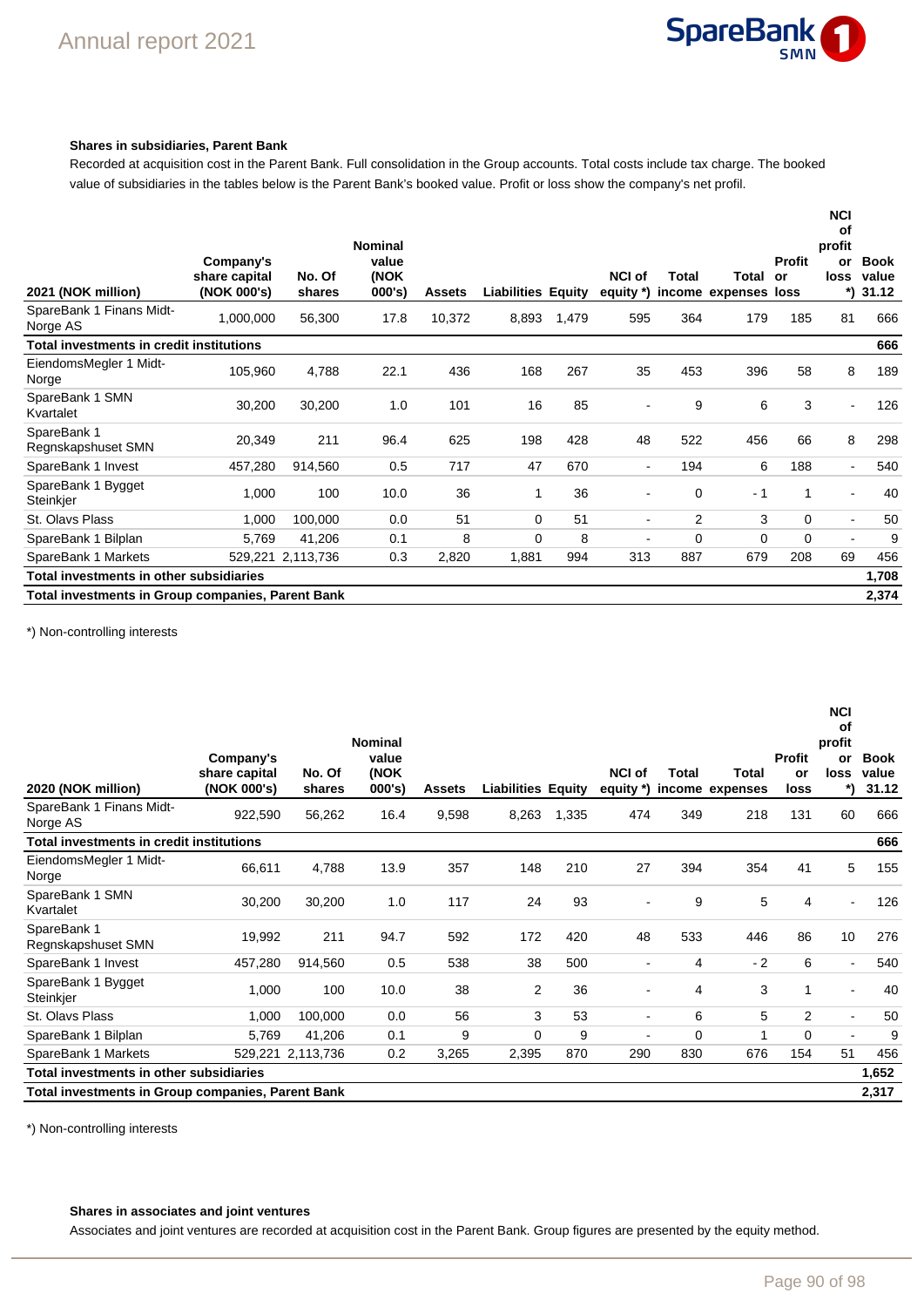

| <b>Parent Bank</b>       |  |                                    |             | Group       |  |  |  |
|--------------------------|--|------------------------------------|-------------|-------------|--|--|--|
| 31 Dec 2020              |  | 31 Dec 2021 (NOK million)          | 31 Dec 2021 | 31 Dec 2020 |  |  |  |
| 4,525                    |  | 4,933 As at 1 January              | 7,324       | 6,467       |  |  |  |
| 423                      |  | -341 Acquisition/sale              | $-228$      | 430         |  |  |  |
| $-15$                    |  | -2 Write-down                      | $-30$       | $-12$       |  |  |  |
| $\overline{\phantom{0}}$ |  | - Equity capital changes           | 25          | 30          |  |  |  |
|                          |  | - Profit share                     | 711         | 681         |  |  |  |
| $\overline{\phantom{0}}$ |  | - Dividend paid                    | $-418$      | $-272$      |  |  |  |
| 4,933                    |  | 4,590 Book value as at 31 December | 7,384       | 7,324       |  |  |  |

| Specification of year's change, Group           | <b>Additions/</b><br>disposal | <b>Equtiy</b><br>change  |
|-------------------------------------------------|-------------------------------|--------------------------|
| SpareBank 1 Gruppen                             |                               | -95                      |
| SpareBank 1 Boligkreditt                        | $-166$                        | 15                       |
| SpareBank 1 Næringskreditt                      | $-375$                        | $\overline{\phantom{a}}$ |
| SpareBank 1 Kredittkort                         | 17                            | 8                        |
| Sparebank 1 Betaling                            | 16                            | $\Omega$                 |
| <b>BN Bank</b>                                  |                               | $\Omega$                 |
| Other companies                                 | 280                           | 96                       |
| Total income from associates and joint ventures | $-228$                        | 25                       |

## **Dividends from investments in associates and joint ventures**

| (NOK million)                                      | 2021 | 2020     |
|----------------------------------------------------|------|----------|
| SpareBank 1 Gruppen                                | 366  | 195      |
| SpareBank 1 Boligkreditt                           | 18   | 19       |
| <b>BN Bank</b>                                     |      | 37       |
| SpareBank 1 Næringskreditt                         | 20   | 21       |
| SpareBank 1 Kredittkort                            | 14   | $\Omega$ |
| Total dividends from associates and joint ventures | 418  | 272      |

#### **Company information on the Group's stakes in associates and joint ventures**

The tables below contain company or Group accounting figures on a 100 per cent share basis, except for profit share which is stated as the SMN Group's share. Badwill and amortisation effects related to acquisitions are included in the profit share. Booked value is the consolidated value in the SMN Group.

| 2021 (NOK million)         | <b>Assets</b> | Liabilities | <b>Total income</b>      | <b>Total costs</b> | <b>Profit share</b> | Book value 31.12 No. of shares |            |
|----------------------------|---------------|-------------|--------------------------|--------------------|---------------------|--------------------------------|------------|
| SpareBank 1 Gruppen        | 124.215       | 109.076     | 38.441                   | 35.192             | 471                 | 2.175                          | 420.498    |
| SpareBank 1 Boligkreditt   | 258,239       | 245.820     | 155                      | 48                 | 16                  | 2,412                          | 16.325.637 |
| SpareBank 1 Næringskreditt | 11,473        | 9,399       | 69                       | 24                 |                     | 265                            | 2,074,836  |
| SpareBank 1 Kredittkort    | 5,855         | 4.826       | 438                      | 371                | 13                  | 197                            | 553,058    |
| SpareBank 1 Betaling       | 778           | 3           | $\overline{\phantom{a}}$ | 69                 | $-15$               | 167                            | 4.298.503  |
| <b>BN Bank</b>             | 41.875        | 36.859      | 899                      | 421                | 164                 | 1.678                          | 4.943.072  |
| Other companies            |               |             |                          |                    | 49                  | 491                            |            |
| <b>Total</b>               |               |             |                          |                    | 705                 | 7.384                          |            |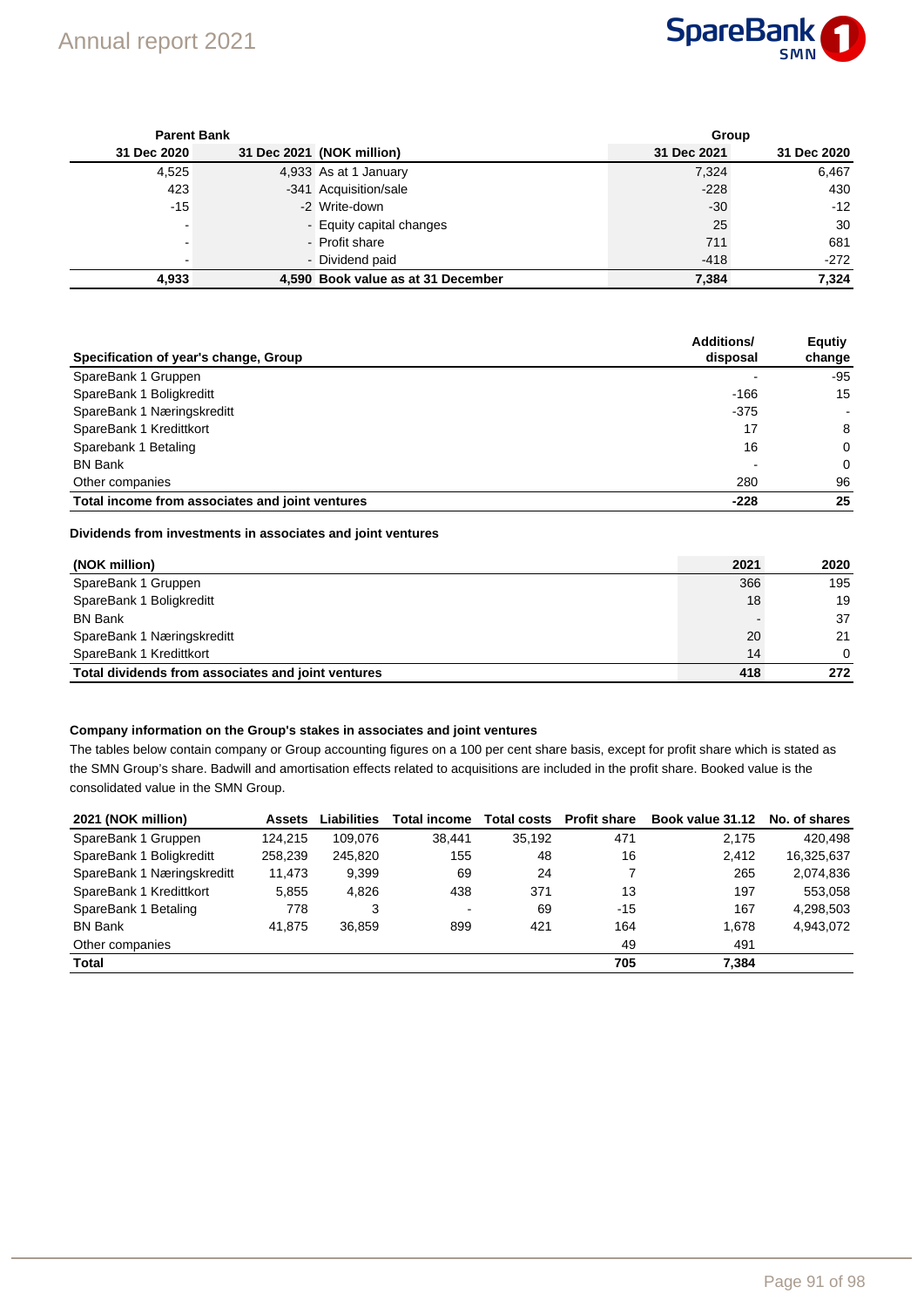

**Book** 

|               |             |                |        |               | ⊷…    |            |
|---------------|-------------|----------------|--------|---------------|-------|------------|
|               |             | Total          | Total  | <b>Profit</b> | value | No. of     |
| <b>Assets</b> | Liabilities | income         | costs  | share         | 31.12 | shares     |
| 108,461       | 93,894      | 24,580         | 23,176 | $534*)$       | 2,164 | 420,498    |
| 271,286       | 258,919     | 260            | 92     | 18            | 2.564 | 17,431,133 |
| 12,000        | 9.911       | 92             | 30     | 18            | 648   | 2,496,504  |
| 5,831         | 4,839       | 438            | 473    | 2             | 173   | 504,277    |
| 772           | 3           | $\blacksquare$ | 8,550  | $-2$          | 165   | 4,012,753  |
| 35,767        | 31,219      | 768            | 441    | 120           | 1.514 | 4,943,072  |
|               |             |                |        | $-11$         | 96    |            |
|               |             |                |        | 680           | 7.324 |            |
|               |             |                |        |               |       |            |

<sup>1)</sup> Incl earnings sale ownership interest to DNB in Fremtind Forsikring NOK 340 million

#### **Companies held for sale**

SpareBank 1 SMN's strategy is that ownership duse to defaulted exposures should at the outset be of brief duration, normally not longer than one year. Investments are recorded at fair value in the Parent Bank's accounts, and is classified as investment held for sale.

SpareBank 1 Kapitalforvaltning, subsidiary of SpareBank 1 Markets, has been presented as Investment held for sale from second quarter 2021 due to the agreement of sale to SpareBank 1 Forvaltning in third quarter of 2021. The result for the first half of the year is included on the line held for sale. Comparables have been restated.

The company SpareBank 1 Forvaltning is owned by the SpareBank1 banks and include the subsidiaries Odin Forvaltning, SpareBank 1 Kapitalforvaltning and SpareBank 1 Verdipapirservice.

| 2021 (NOK Million)             | <b>Assets</b>  | Liabilities | Revenue | <b>Exspenses</b> | <b>Profit</b> | Ownership |
|--------------------------------|----------------|-------------|---------|------------------|---------------|-----------|
| Mavi XV AS Group               | 59             |             | 10      | 11               | -1            | 100 %     |
| SpareBank 1 Kapitalforvaltning | $\blacksquare$ |             | 36      | 26               | 10            |           |
| Total Held for sale            | 59             |             | 46      | 37               | 10            |           |
|                                |                |             |         |                  |               |           |
| 2020 (NOK milion)              | <b>Assets</b>  | Liabilities | Revenue | <b>Exspenses</b> | <b>Profit</b> | Ownership |
| Mavi XV AS Group               | 41             |             |         |                  |               | 100%      |
| SpareBank 1 Kapitalforvaltning |                |             | 67      | 59               | 8             |           |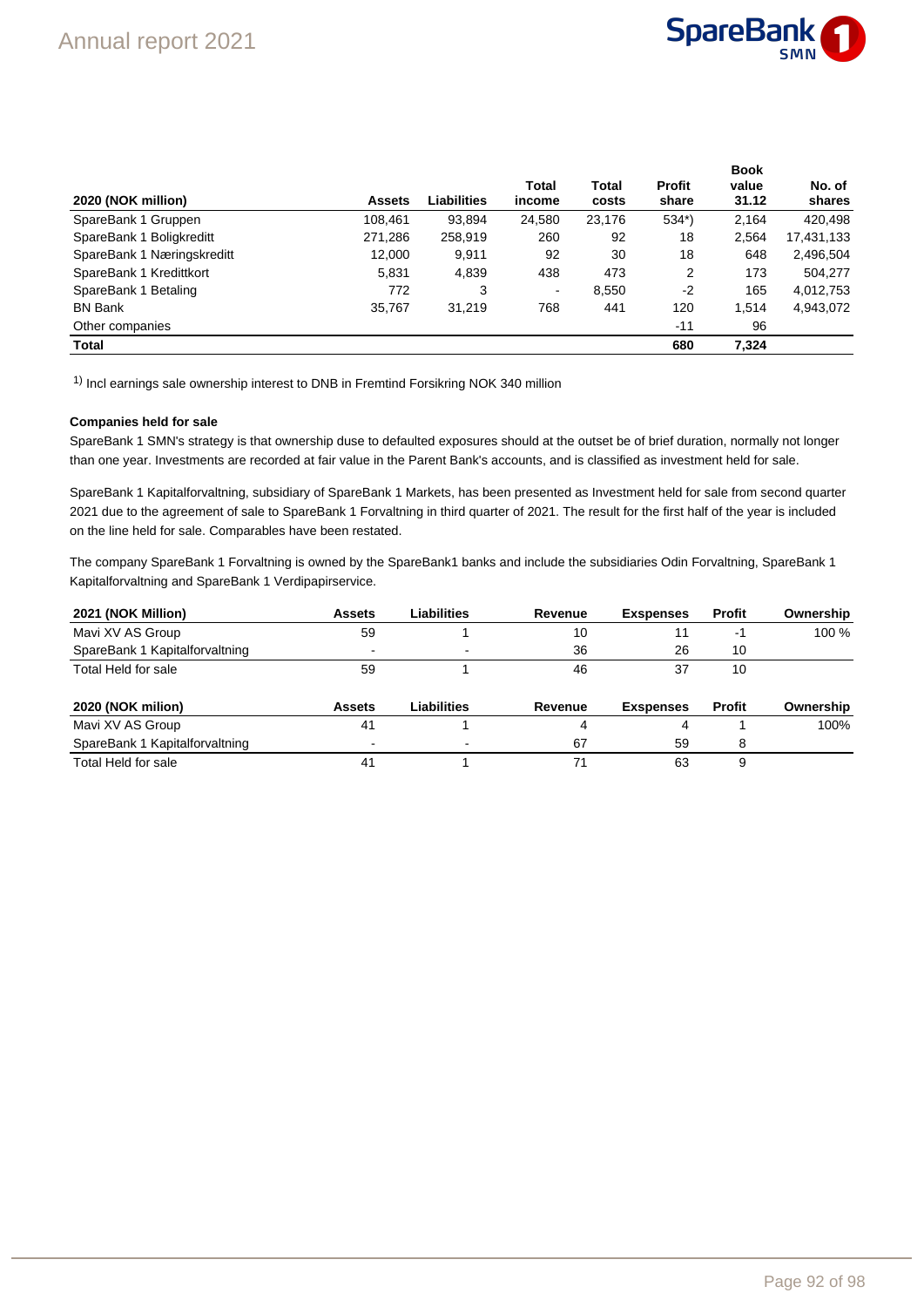

## Note 40 - Business acquisitions/business combinations

### **General**

Upon acquisition of businesses a purchase price analysis is prepared in accordance with IFRS 3 where identifiable assets and liabilities are recognised at fair value on the acquisition date.

## **Acquisition of accounting firms**

SpareBank 1 Regnskapshuset SMN AS has in 2021 acquired Kjeøy Regnskap AS, Experto Credite Holding AS and Lesjar Regnskap og Rådgivning AS. The companies will be merged and fully integrated into SpareBank 1 Regnskapshuset SMN AS in 2022.

Skjåk Regnskap AS, Orion Regnskap AS and Orkla Økonomi AS has been integrated into SpareBank 1 Regnskapshuset SMN AS in 2021.

Purchase price allocations have been prepared in accordance with IFRS 3 in which identifiable assets and liabilities are recognised at fair value on the acquisition date. The difference between the group's acquisition cost and book value of net assets is allocated to goodwill.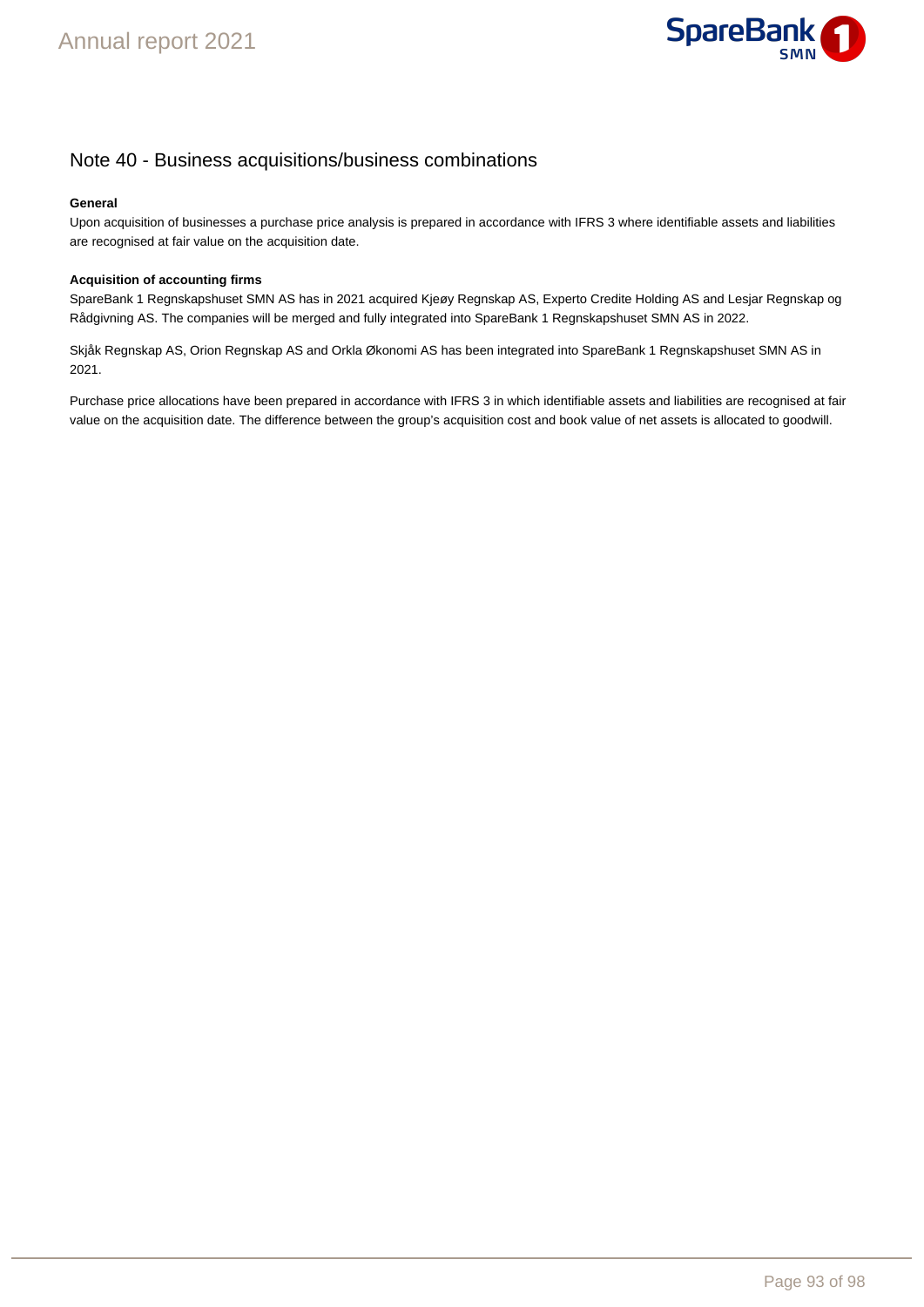

## Note 41 - Significant transactions with related companies

In this context 'related parties' means subsidiaries, associated companies, joint ventures and companies held for sale over which the Bank exercises substantial influence, as well as SpareBank 1 SMN Pensjonskasse (pension fund) and companies owned by the Bank's personal related parties. The Bank's outstanding accounts with employees and members of the Board of Directors are shown in note 8 on loans and advances to customers and The executive pay report published on smn.no. The opening balance may differ from the previous year's closing balance as the opening balance includes companies that during the fiscal year have been classified as related partied of the Bank.

|                                              | <b>Subsidiaries</b> |        | Other related companies |         |
|----------------------------------------------|---------------------|--------|-------------------------|---------|
| Loans (NOK million)                          | 2021                | 2020   | 2021                    | 2020    |
| Outstanding loans as at 1.1                  | 8,508               | 7,850  | 4,643                   | 4,581   |
| Loans issued in the period                   | 1,014               | 619    | 98                      | 5       |
| Repayments                                   | 852                 | 0      | 111                     | 3       |
| Outstanding loans as at 31.12                | 8,670               | 8,468  | 4,629                   | 4,582   |
| Interest rate income                         | 108                 | 147    | 6                       | 6       |
| Bonds and subordinated loans as at 31.12     | 157                 | 157    | 614                     | 1,509   |
| Deposits (NOK million)                       |                     |        |                         |         |
| Deposits as at 1.1                           | 1,445               | 1,547  | 2,037                   | 961     |
| Contribution received during the period      | 51,267              | 46,949 | 425,269                 | 290,229 |
| Withdrawals                                  | 51,286              | 47,032 | 426,062                 | 289,255 |
| Deposits as at 31.12                         | 1,426               | 1,464  | 1,244                   | 1,934   |
| Interest rate expenses                       | 9                   | 14     | 3                       | 8       |
| Securities trading                           | 73                  | 8      |                         |         |
| Commission income SpareBank 1 Boligkreditt   |                     |        | 449                     | 408     |
| Commission income SpareBank 1 Næringskreditt |                     |        | 14                      | 13      |
| Issued guarantees and amount guaranteed      | 6                   | 110    | 20                      | 20      |

### **Loans and deposits**

All loans and deposits for related parties are booked in the Parent Bank.

### **Securities trading**

SpareBank 1 SMN's treasury department and subsidiary Sparebank 1 Markets, through outsourced business, carry out a large number of transactions with the Bank's related companies. Transactions are executed on a ongoing basis in the fixed income and forex area, payments transmission, bond trading etc. These transactions are part of ordinary bank operations and all agreements are contracted on market terms. Numbers above includes net investmens in derivatives, bond transactions and deposits.

### **Other transactions**

SpareBank 1 SMN has signed supply agreements with several related companies in order to safeguard ordinary banking operations and further development of the SpareBank 1 Alliance. This includes development of data-technical solutions for alliance collaboration, commission from insurance and savings and investment products, administrative services, leasing of premises etc. The agreements are considered to be on market terms. In addition the Bank participates in increases of capital in related companies; see note 39 on investment in owner interests.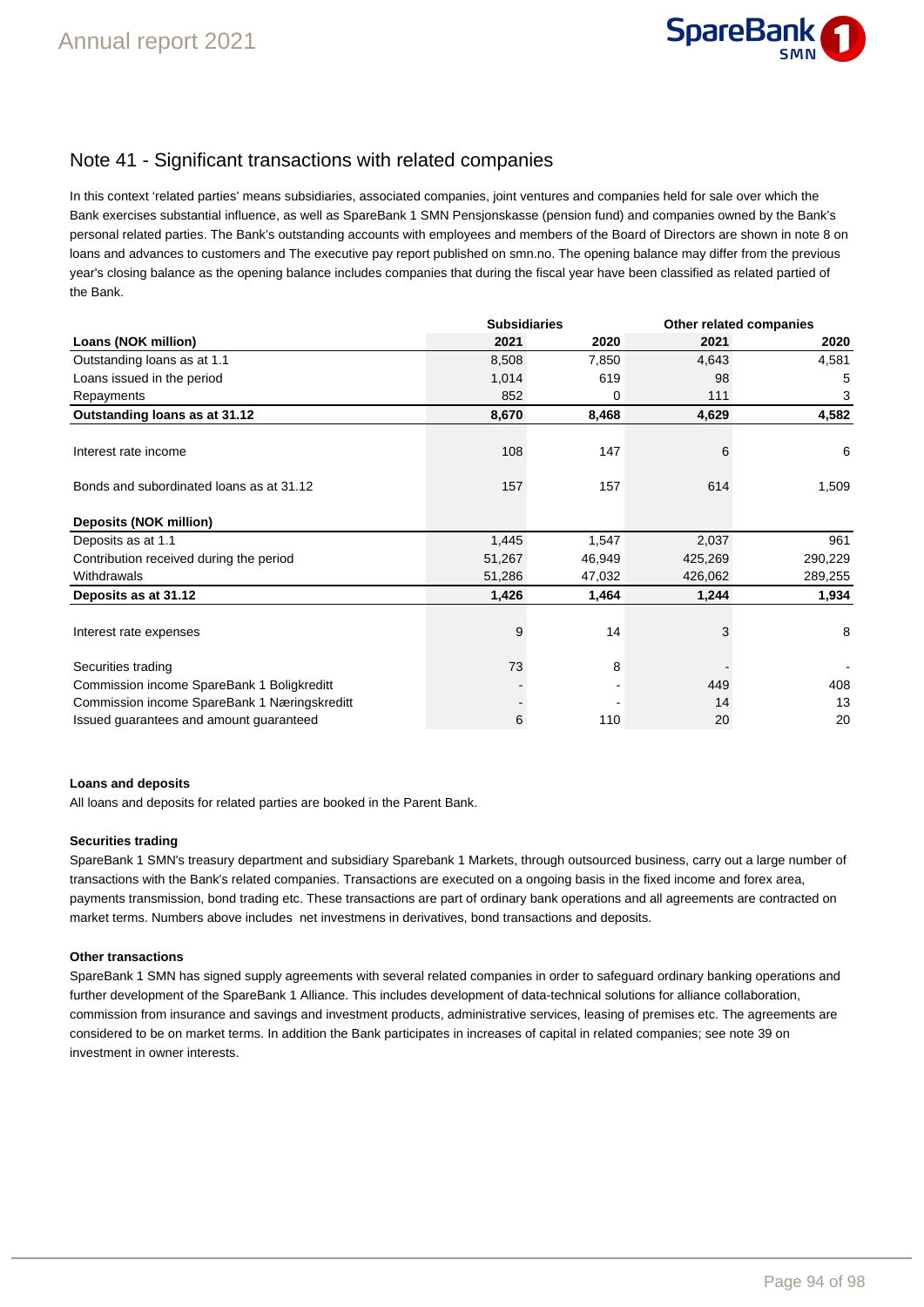

## Note 42 - ECC capital and ownership structure

## **ECC capital**

The Bank's ECC capital totals NOK 2,596,728,860 distributed on 129,836,443 equity capital certificates (ECCs), each with a face value of NOK 20. As at 31 December 2021 there was 14 754 ECC holders (12 379 as at 31 December 2020).

ECC capital has been raised by the following means:

|                            | Change in ECC capital (NOK) | <b>Total ECC capital (NOK)</b> | No. of ECCs |
|----------------------------|-----------------------------|--------------------------------|-------------|
| Placing                    | 525,000,000                 | 525,000,000                    | 5,250,000   |
| Placing                    | 75,000,000                  | 600,000,000                    | 6,000,000   |
| Employee placing           | 5,309,900                   | 605,309,900                    | 6,053,099   |
| Employee placing           | 4,633,300                   | 609,943,200                    | 6,099,432   |
| Employee placing           | 4,862,800                   | 614,806,000                    | 6,148,060   |
| Bonus Issue                | 153,701,500                 | 768,507,500                    | 7,685,075   |
| Placing                    | 217,424,200                 | 985,931,700                    | 9,859,317   |
| Employee placing           | 23,850,000                  | 1,009,781,700                  | 10,097,817  |
| Split                      |                             | 1,009,781,700                  | 40,391,268  |
| Rights issue               | 252,445,425                 | 1,262,227,125                  | 50,489,085  |
| Dividend issue             | 81,752,950                  | 1,343,980,075                  | 53,752,203  |
| Employee placing           | 5,420,000                   | 1,349,400,075                  | 53,976,003  |
| Dividend issue             | 90,693,625                  | 1,440,093,700                  | 57,603,748  |
| Employee placing           | 6,451,450                   | 1,446,545,150                  | 57,861,806  |
| Bonus issue                | 289,309,025                 | 1,735,854,175                  | 69,434,167  |
| Employee placing           | 12,695,300                  | 1,748,549,475                  | 69,941,979  |
| Rights issue               | 624,082,675                 | 2,372,632,150                  | 94,905,286  |
| Rights issue               | 625,000                     | 2,373,257,150                  | 94,930,286  |
| Reduction in nominal value | -474,651,430                | 1,898,605,720                  | 94,930,286  |
| Rights issue               | 569,543,400                 | 2,468,149,120                  | 123,407,456 |
| Employee placing           | 16,220,200                  | 2,484,369,320                  | 124,218,466 |
| Placing                    | 112,359,540                 | 2,596,728,860                  | 129,836,443 |
|                            | Change                      |                                |             |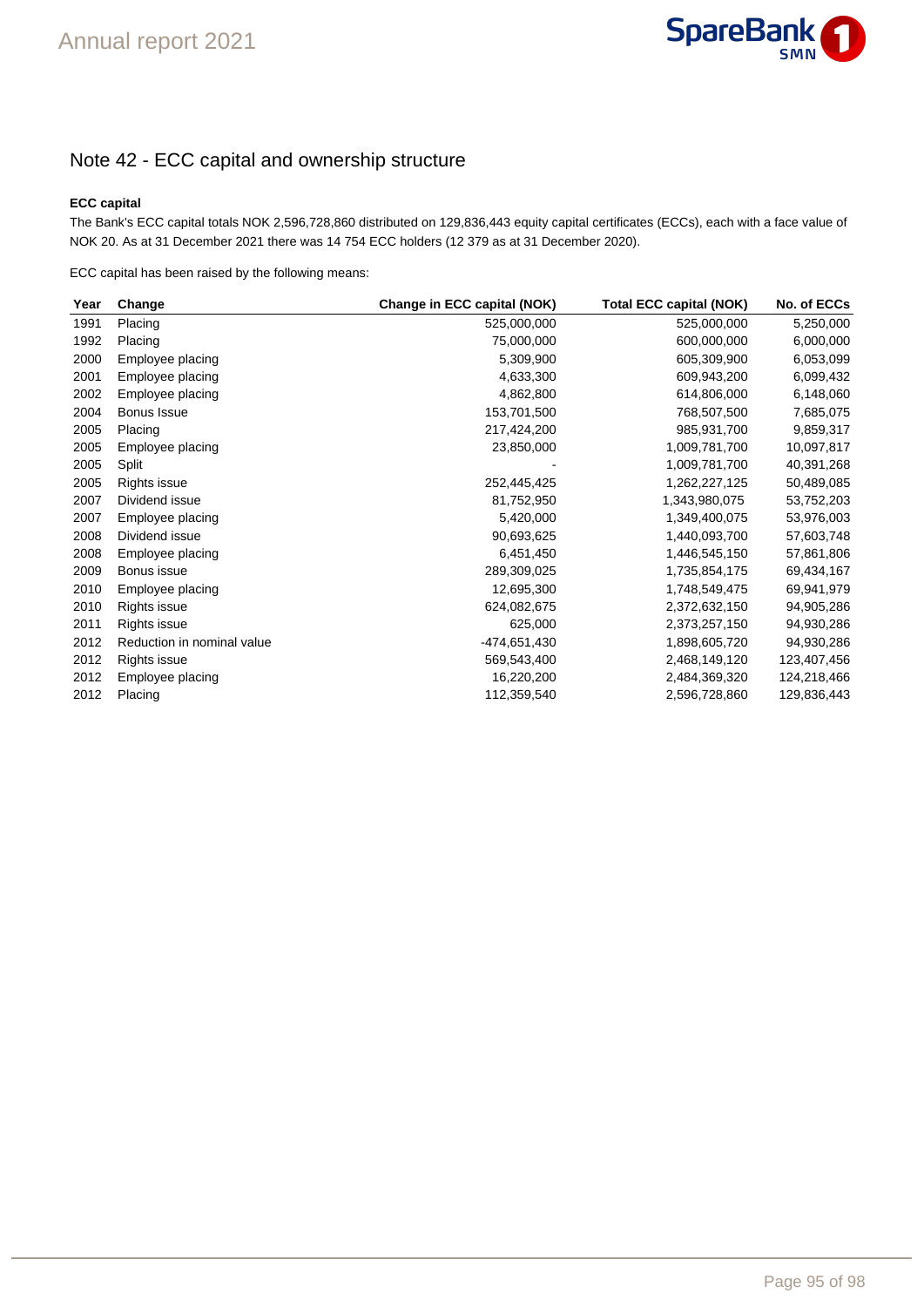

| 20 largest ECC holders at 31 December 2021  | No. Of ECCs | <b>Holding</b> |
|---------------------------------------------|-------------|----------------|
| Sparebankstiftelsen SMN                     | 3,965,391   | 3.05%          |
| <b>VPF Odin Norge</b>                       | 3,342,919   | 2.57%          |
| VPF Alfred Berg Gambak                      | 3,253,934   | 2.51 %         |
| State Street Bank and Trust Comp            | 3,233,788   | 2.49%          |
| VPF Pareto Aksje Norge                      | 2,888,391   | 2.22%          |
| Danske Invest Norske aksjer institusjon II. | 2,482,168   | 1.91 %         |
| State Street Bank and Trust Comp            | 2,369,206   | 1.82%          |
| J. P. Morgan Chase Bank, N.A., London       | 2,356,443   | 1.81%          |
| VPF Eika Egenkapitalbevis                   | 2,247,536   | 1.73%          |
| <b>VPF Nordea Norge</b>                     | 2,036,248   | 1.57%          |
| Forsvarets personellservice                 | 1,973,646   | 1.52 %         |
| Pareto Invest AS                            | 1,957,702   | 1.51 %         |
| The Bank of New York Mellon SA/NV           | 1,529,058   | 1.18%          |
| J. P. Morgan Bank Luxembourg S.A.           | 1,479,700   | 1.14 %         |
| J. P. Morgan Bank Luxembourg S.A.           | 1,374,065   | 1.06 %         |
| MP pensjon PK                               | 1,352,771   | 1.04 %         |
| Spesialfondet Borea utbytte                 | 1,295,225   | 1.00%          |
| VPF Nordea avkastning                       | 1,249,111   | 0.96%          |
| <b>VPF Alfred Berg Norge</b>                | 1,205,659   | 0.93%          |
| J. P. Morgan Bank Luxembourg S.A.           | 1,197,153   | 0.92%          |
| The 20 largest ECC holders in total         | 42,790,114  | 32.96 %        |
| <b>Others</b>                               | 87,046,329  | 67.04 %        |
| <b>Total issued ECCs</b>                    | 129,836,443 | 100 %          |

### **Dividend policy**

SpareBank 1 SMN aims to manage the Group's resources in such a way as to provide equity certificate holders with a good, stable and competitive return in the form of dividend and a rising value of the bank's equity certificate.

The net profit for the year will be distributed between the owner capital (the equity certificate holders) and the ownerless capital in accordance with their respective shares of the bank's total equity capital.

SpareBank 1 SMN's intention is that around one half of the owner capital's share of the net profit for the year should be disbursed in dividends and, similarly, that around one half of the owner capital's share of the net profit for the year should be disbursed as gifts or transferred to a foundation. This is on the assumption that capital adequacy is at a satisfactory level. When determining dividend payout, account will be taken of the profit trend expected in a normalised market situation, external framework conditions and the need for tier 1 capital.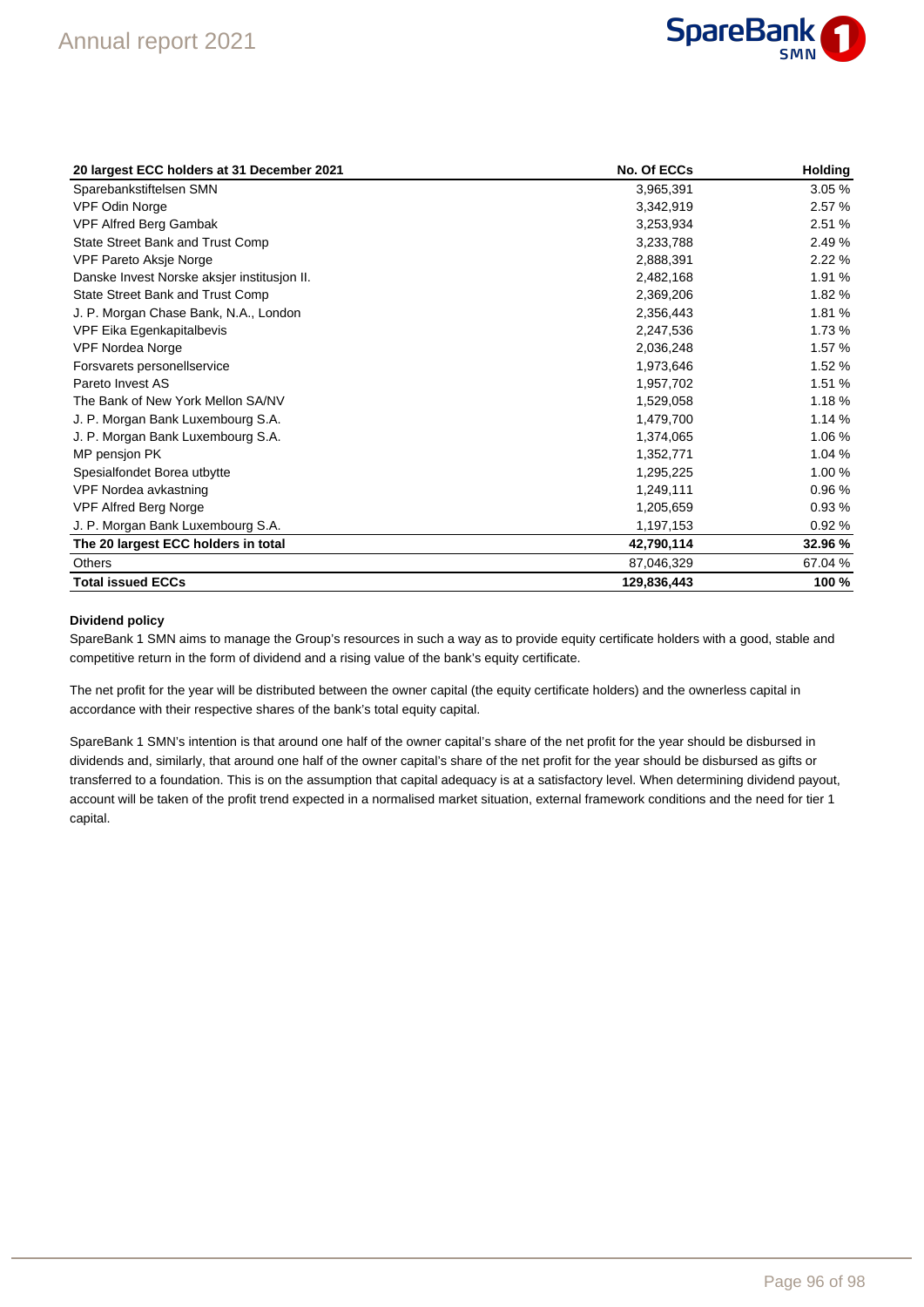

## Note 43 - Earnings per ECC

ECC owners share of profit have been calculated based on net profit allocated in accordance to the average number of certificates outstanding in the period. There is no option agreements in relation to the Equity Capital certificates, diluted net profit is therefore equivalent to Net profit per ECC.

| (NOKm)                                                                         | 2021        | 2020        |
|--------------------------------------------------------------------------------|-------------|-------------|
| Adjusted Net Profit to allocate between ECC owners and Savings Bank Reserve 1) | 2,692       | 1.793       |
| Allocated to ECC Owners 2)                                                     | 1.722       | 1.147       |
| Issues Equity Captial Certificates adjusted for own certificates               | 129,339,665 | 129,358,537 |
| <b>Earnings per Equity Captial Certificate</b>                                 | 13.31       | 8.87        |

| 1) Adjusted Net Profit                                     | 2021   | 2020   |
|------------------------------------------------------------|--------|--------|
| Net Profit for the group                                   | 2,902  | 1.978  |
| adjusted for non-controlling interests share of net profit | $-160$ | $-126$ |
| Adjusted for Tier 1 capital holders share of net profit    | -50    | -59    |
| <b>Adjusted Net Profit</b>                                 | 2,692  | 1.793  |

## **2) Equity capital certificate ratio (parent bank)**

| (NOKm)                                            | 31 Dec 2021 | 31 Dec 2020 |
|---------------------------------------------------|-------------|-------------|
| <b>ECC</b> capital                                | 2,597       | 2,597       |
| Dividend equalisation reserve                     | 7,007       | 6,556       |
| Premium reserve                                   | 895         | 895         |
| Unrealised gains reserve                          | 109         | 153         |
| Other equity capital                              |             |             |
| A. The equity capital certificate owners' capital | 10,609      | 10,201      |
| Ownerless capital                                 | 5,918       | 5,664       |
| Unrealised gains reserve                          | 62          | 86          |
| Other equity capital                              |             |             |
| B. The saving bank reserve                        | 5,980       | 5,750       |
| To be disbursed from gift fund                    | 547         | 321         |
| Dividend declared                                 | 970         | 569         |
| Equity ex. profit                                 | 18,106      | 16,842      |
| Equity capital certificate ratio A/(A+B)          | 64.0%       | 64.0%       |
|                                                   |             |             |
| Equity capital certificate ratio for distribution | 64.0%       | 64.0%       |